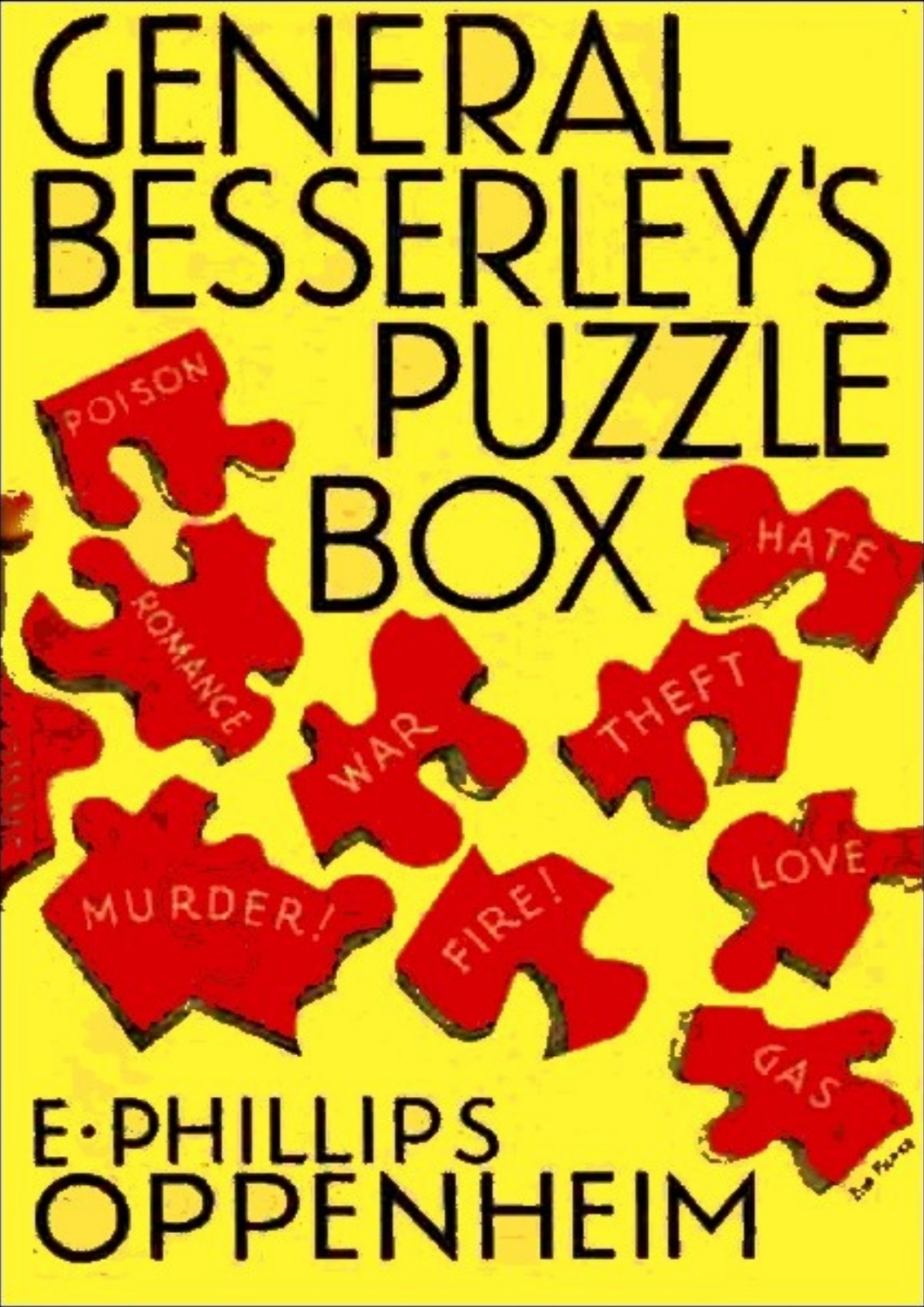#### **\* A Distributed Proofreaders Canada eBook \***

This ebook is made available at no cost and with very few restrictions. These restrictions apply only if (1) you make a change in the ebook (other than alteration for different display devices), or (2) you are making commercial use of the ebook. If either of these conditions applies, please contact a FP administrator before proceeding.

This work is in the Canadian public domain, but may be under copyright in some countries. If you live outside Canada, check your country's copyright laws. IF THE BOOK IS UNDER COPYRIGHT IN YOUR COUNTRY, DO NOT DOWNLOAD OR REDISTRIBUTE THIS FILE.

*Title:* General Besserley's Puzzle Box

*Date of first publication:* 1935

*Author:* E. Phillips (Edward Phillips) Oppenheim (1866-1946)

*Date first posted:* Mar. 25, 2017

*Date last updated:* Mar. 25, 2017

Faded Page eBook #20170340

This ebook was produced by: Alex White & the online Distributed Proofreaders Canada team at http://www.pgdpcanada.net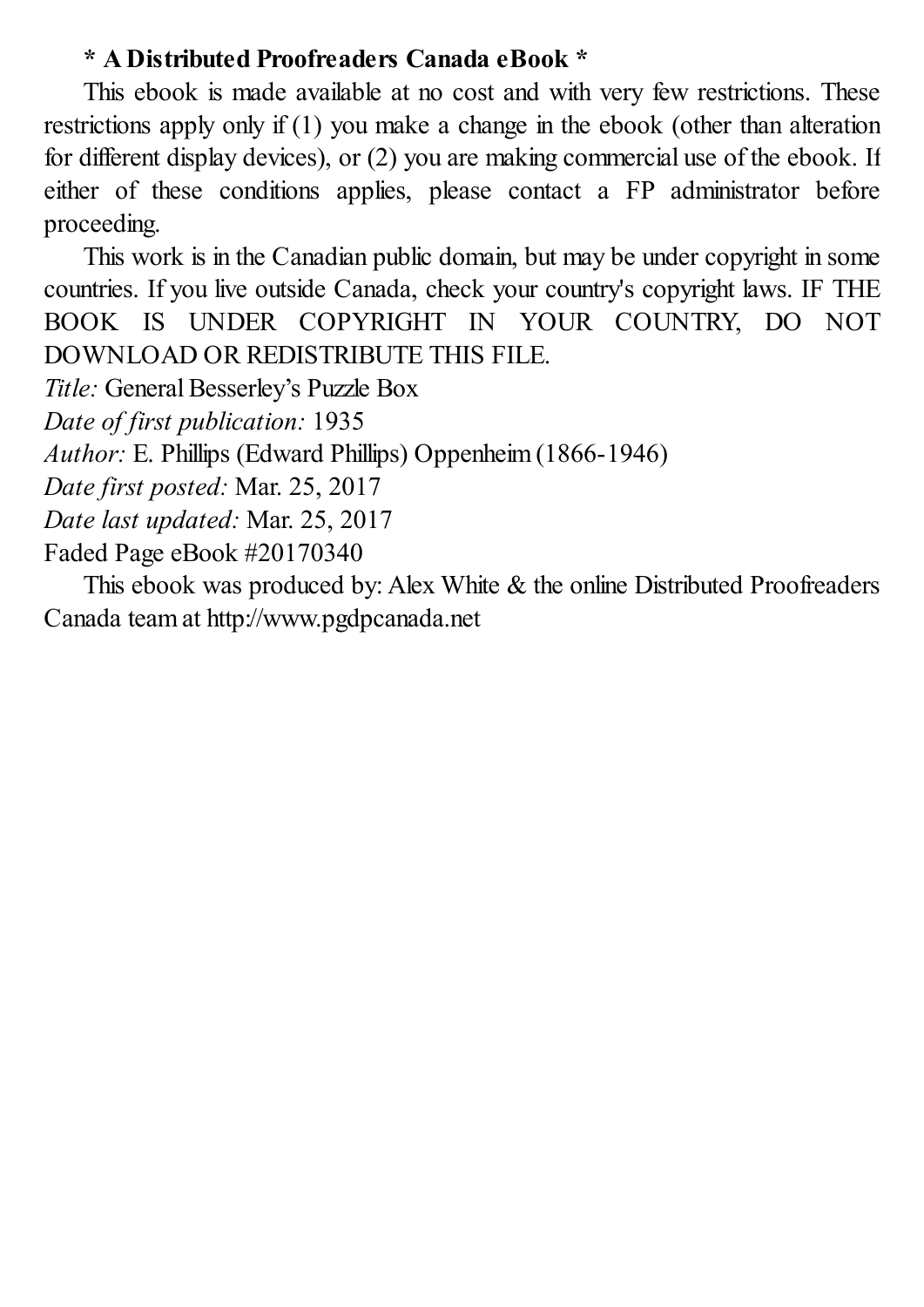## GENERAL BESSERLEY'S PUZZLE BOX

By E. PHILLIPS OPPENHEIM

BOSTON LITTLE, BROWN, AND COMPANY 1935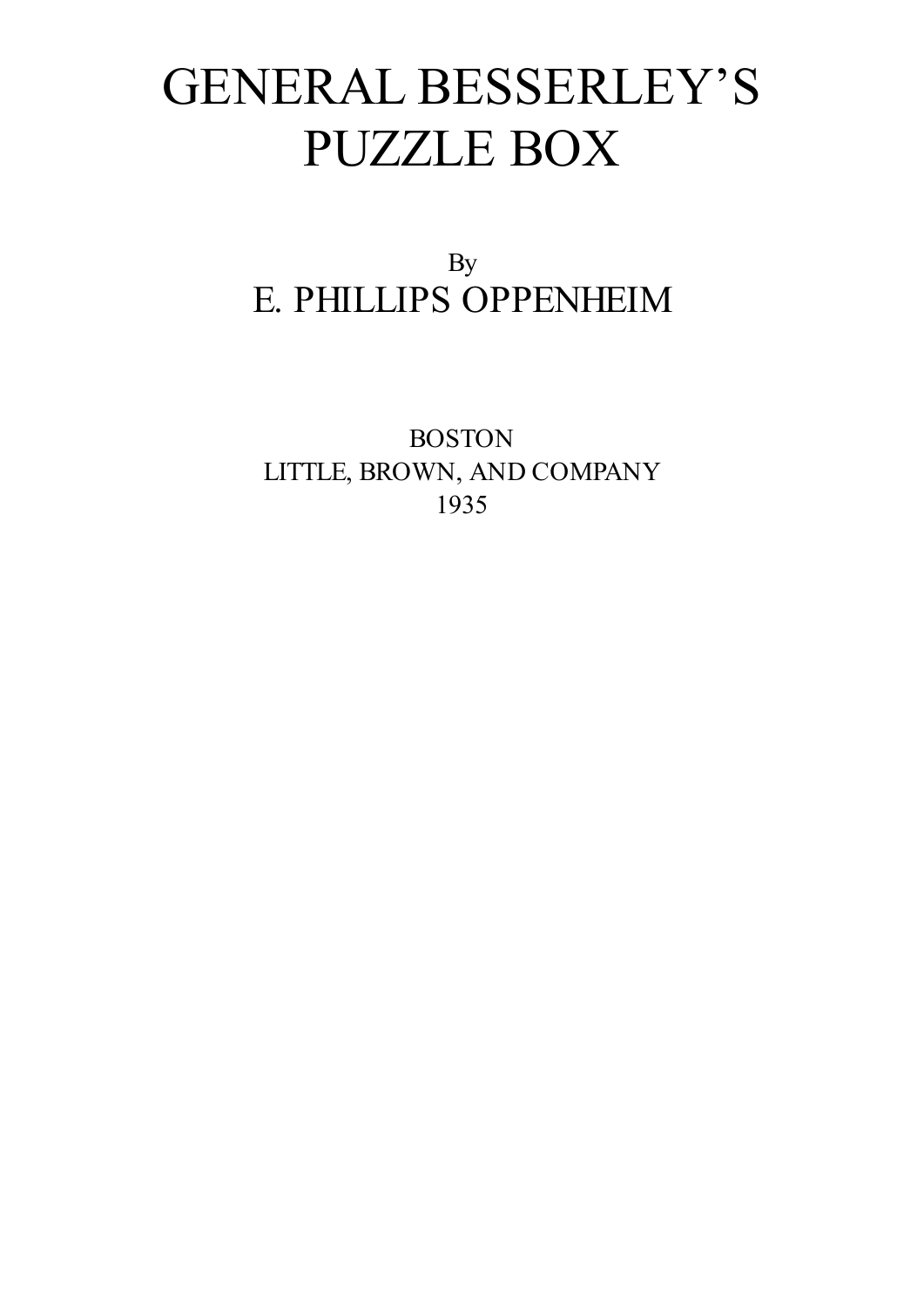Short stories from "GeneralBesserley's Puzzle Box" appeared in the *New York Herald Tribune*, *American Magazine* and *This Week*

> *Copyright, 1934, 1935*, BY LITTLE, BROWN, AND COMPANY

> > *All rights reserved* Published May, 1935

PRINTED IN THE UNITED STATES OF AMERICA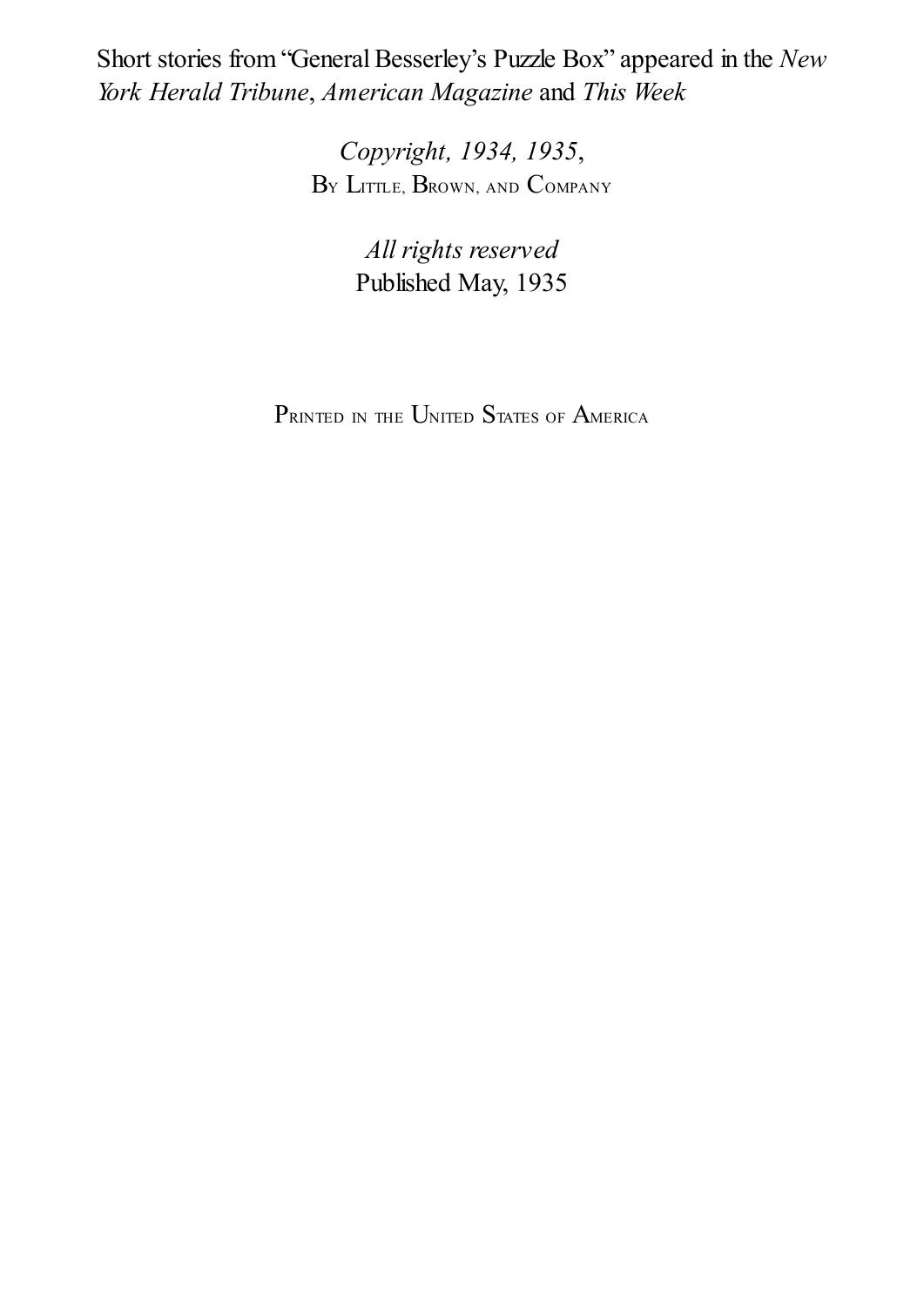#### **CONTENTS**

| I THE MAN WHO THOUGHT HE WAS A PAUPER               |     |
|-----------------------------------------------------|-----|
| II THE LADY IN THE GREY WIG                         | 43  |
| <b>III</b> THE MAN WHO HARNESSED THE LAWS OF CHANCE | 66  |
| <b>IV THE PHANTOM FLEET</b>                         | 101 |
| V THE DEVIL'S WIND                                  | 132 |
| VI THE MYSTERIOUS PIRANDETTIS                       | 162 |
| VII THE BUTTERFLY IN THE DEATH CHAMBER              | 190 |
| VIII GIANTS IN THE COUNTINGHOUSE                    | 217 |
| IX THE BRIDE OF THE SHINING HOUR                    | 238 |

### General Besserley's Puzzle Box

#### I THE MAN WHO THOUGHT HE WAS A PAUPER

"General," his companion pronounced, "you are getting fat. Too many cocktails."

General Besserley, late of the Secret Service at Washington and now a very popular member of Monaco society, glanced downwards at his slightly increasing outline. He was rather a fine figure of a man and his carriage was beyond reproach, but it was certainly true that there was sometimes a little difficulty about the two bottom buttons of his waistcoat.

"Gas, Nicolas," he confided. "I have spoken to the doctor once or twice about it lately. Not an ounce of fat anywhere. Gas—that's what it is. Purely a temporary affair."

The General proved that there was truth in his universal reputation as an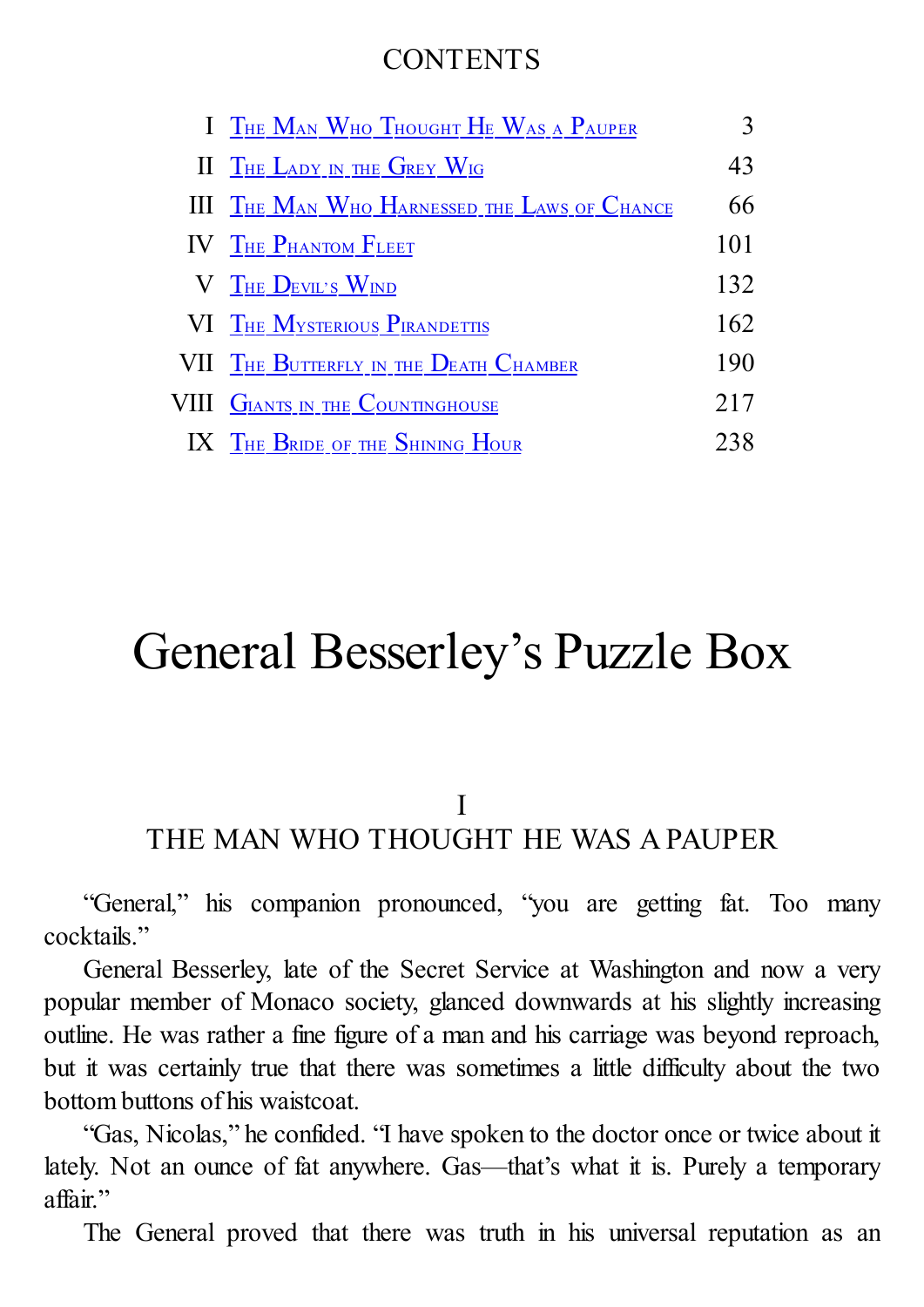obstinate man by summoning a waiter and pointing to his empty glass. The two men were seated at the most desirable corner table of the Royalty Bar at Monte Carlo. They were sheltered from the full glare of the sun by the trees which overhung the picturesque little place, amongst whose broad tropical leaves a pleasant breeze from the Mediterranean was rustling. It was a very attractive spot in which to spend an idle hour and habitués were arriving every few moments.

"As for you, Nicolas," he went on deliberately, "I would sooner burst my clothes every time I put them on than go about the world with a lank body and a dyspeptic, hangdog expression like yours. If you were not by way of being a pal, I would not even allow you to watch me drink a cocktail! I would make you take your lemon juice elsewhere. By-the-by, that reminds me—why have you come hunting me up this morning? Francis told me that you had telephoned."

Mr. Nicolas Fox, Nickey to his very few cronies, coughed slightly.

"Yes, I did just want a word with you, General," he acknowledged. "Any fresh taps upon the puzzle box?"

"Not a sign of one."

Mr. Fox pulled out his underlip.

"Well," he continued, "I am told you may have one before long. There is a young fellow here—been playing pretty high at *trente et quarante* and roulette the last few days. Last night in the Sporting Club he was playing maximums at *trente et quarante* and maximums at roulette at the same time."

"Bad sign," General Besserley agreed gloomily. "Shows the thing has got hold of him. I think I know the young fellow you mean, but I don't seem to have heard his name"

"Lavarie he calls himself. Guy Lavarie. I see he's got 'Bart.' after his name in the visitors' book in the Hôtel de Paris."

Mr. Nicolas Fox's narrow eyes seemed to have drawn a trifle nearer to each other. It was obvious that he was watching his companion intently. The latter, however, evinced no evidence of familiarity with the name.

"What makes you imagine," he inquired, "that this young fellow might be bringing his troubles to me?"

"Two things," was the cautious reply. "First, I saw him talking pretty fiercely to Sichel—he's the head of the credit department at the Sporting Club, as I expect you know. He didn't seem to be getting on with him at all. Secondly, he is rather the type of young fellow you take an interest in."

The General frowned.

"You are suggesting, I suppose, that I might help him financially," he exclaimed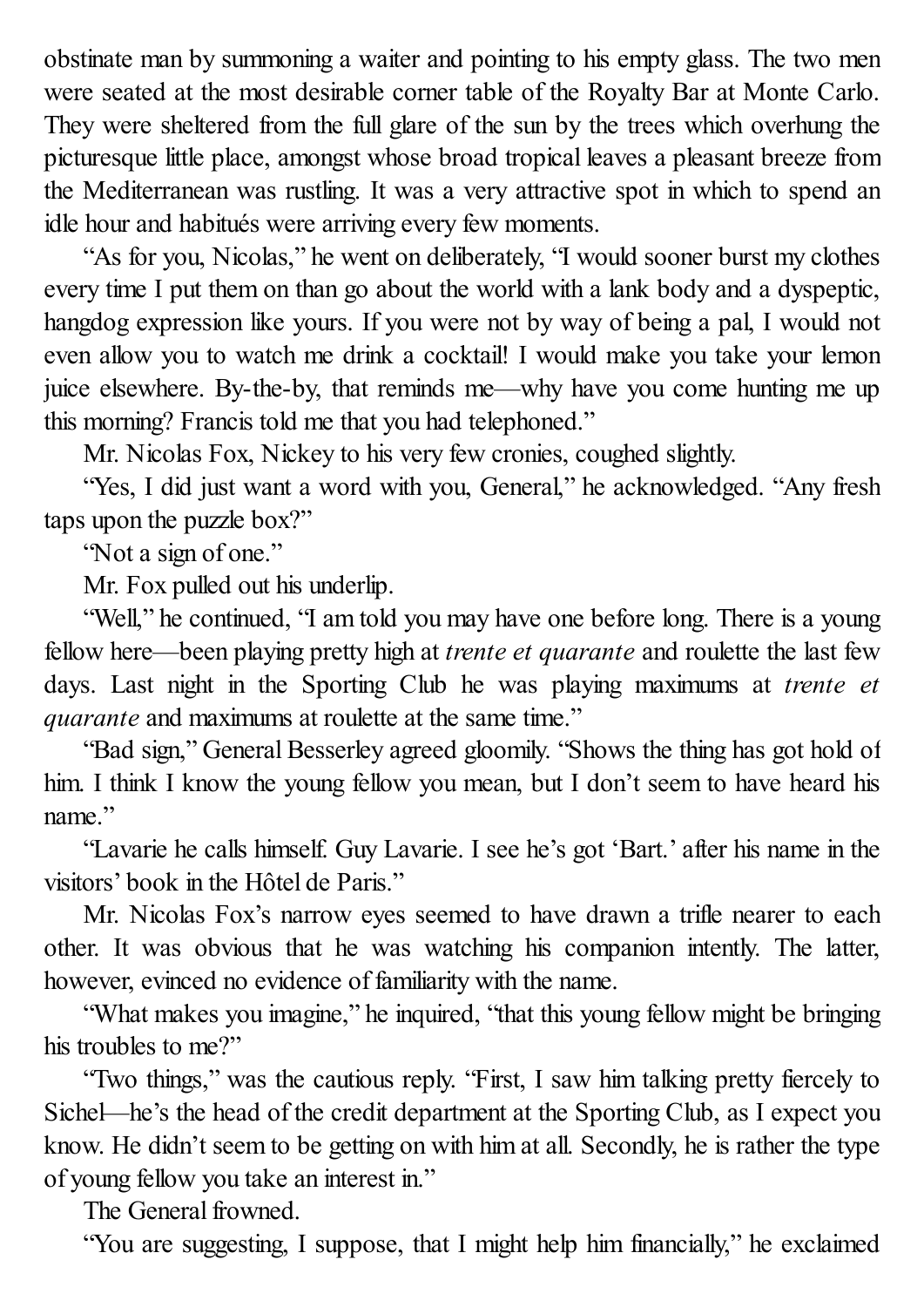indignantly.

"Well, you have the reputation here of putting your hand in your pocket pretty freely," his friend rejoined.

"They will call me a moneylender next," was the irate protest.

"They do now! I have heard more than one person wondering why the Establishment doesn't give you a hint to leave Monte Carlo. If there's any moneylending to be done that's safe, they like to do it themselves."

General Besserley chuckled. He knew his own business very well indeed, as also did the august members of the Société, and he knew that no one was less likely to receive that polite little suggestion that other pleasure resorts might be the gainers by his presence. He was no gambler but he was a rich man and he never hesitated to pay for his amusements.

"It's this dyspepsia of yours that makes you take an embittered outlook on life, Nickey," he sympathised. "You don't realise the privilege you possess in being entitled to call yourself my friend. I am an honoured citizen of this Principality and *persona grata* with the authorities."

"No doubt the Prince will be inviting you to high tea at the Palace before the season's over!" Nicolas Fox suggested.

"If an invitation should come from the Palace, as is by no means unlikely," the General declared, his fingers caressing his perfectly tied cravat, "it will be an affair of dinner at nine o'clock, orders worn. Chaffing apart, though, my sick friend, what is it that you want this morning? You have paid for a drink for me and you yourself have drunk two of those foul lemon juices. You must be expecting to get something out of  $\mathbf{r}$ "

"Because I don't throw my money away in reckless fashion and because I happen to have been a member of the legal profession, I believe you think that I am a miser," his companion grumbled.

"No more asides. Get along with it, Nicolas. I guess by the clumsy way you led up to it that you have something to say about this young fellow Lavarie."

"Singularly enough," Nicolas Fox admitted, with a great show of candour, "I have. It's just this, General. You know I always take an interest in you. I wouldn't see you get a raw deal. I've got it sort of settled in my mind that he will be looking you up before the day's over. They cleaned him up last night and he's not said a word about giving up his room. I found that out at the reception bureau at the hotel this morning. It's not likely he would stay here without gambling and I'm pretty sure that he's come to the end of the ready. The Casino have done their little bit. They have nothing more to say to him in the way of cheques or loans. That's why he will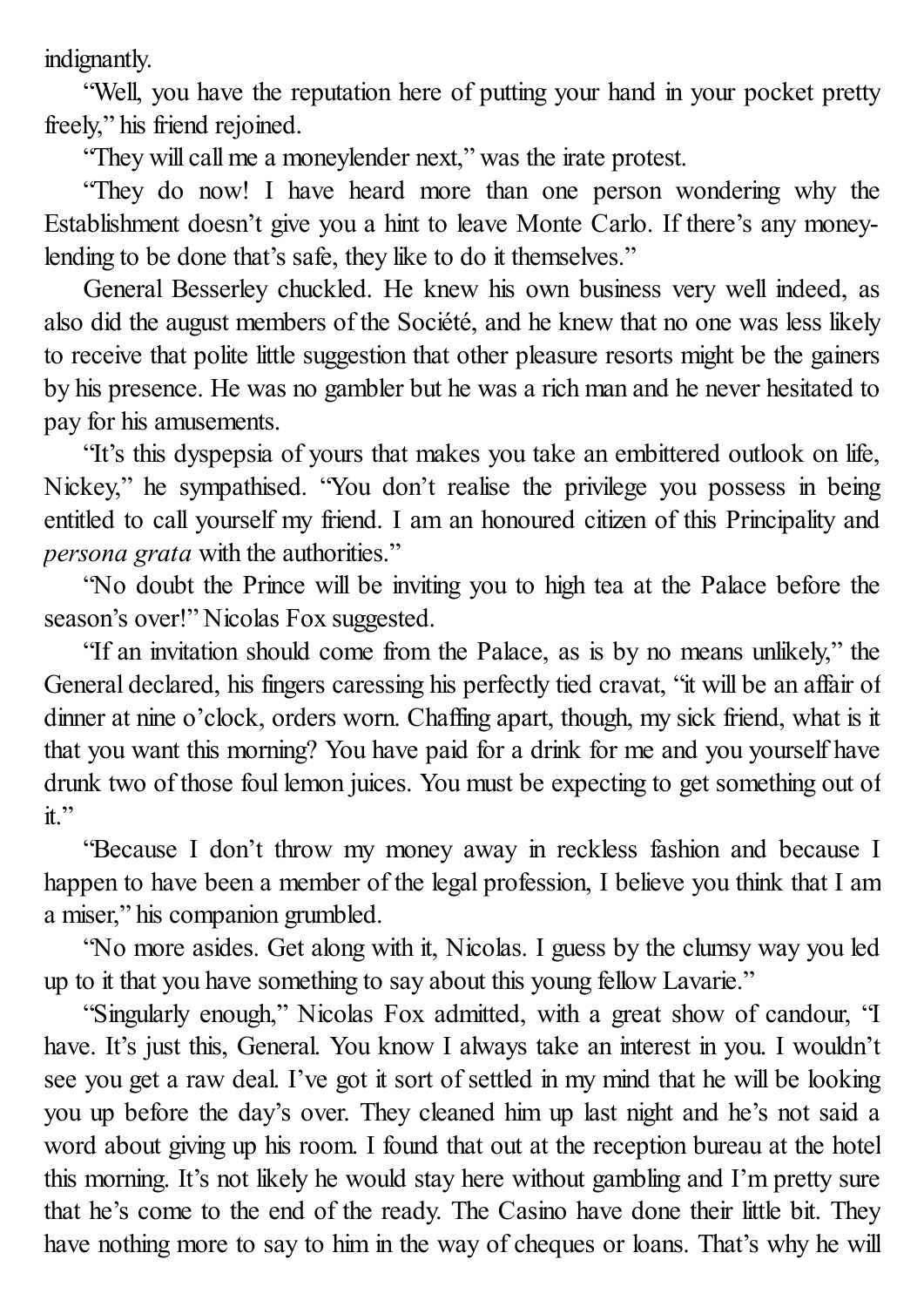be coming to you."

"I don't dislike the look of the fellow," Besserley remarked thoughtfully.

"You would dislike the look of his bank book if he showed it to you," Nicolas Fox grunted.

"A man does not always keep his money in the bank," was the General's sententious comment. "To tell you the truth, I am not worrying so much about the young man just now. I am wondering why you thought it worth your while to track me down here to stop my lending him any money."

It was obvious that Mr. Nicolas Fox was hurt. He called a waiter and demanded his bill.

"For everything except that last cocktail," he directed.

He slowly picked up his gloves and Homburg hat.

"You think that you are very clever, Besserley," he observed with dignity. "You can never give a friend credit for being disinterested."

General Besserley, notwithstanding the strength of his face, was a man of jovial and kindly appearance and people sometimes forgot or overlooked his firm mouth and the shrewd though kindly light in his eyes. Mr. Nicolas Fox, on the other hand, "Foxy" as he had been called in his younger days, when he occupied a position in a well-known firm of Lincoln's Inn lawyers, had little in his personality that was attractive. He suffered from an undue propinquity of his eyes. His complexion was certainly grey and unwholesome. Well tailored though he was, he had not his friend's appearance—the appearance of a healthy man looking out upon a world which he liked and which liked him.

"Nicolas," the latter said, "you are a cute fellow in your way, and honour bright, I do not dislike you or I would not be drinking with you. I would sooner keep friendly with you than have to make faces at you from the other side of the street. What you need is a little more candour. Why don't you want me to lend this young man money?"

"He will only lose it."

"Philanthropy, eh? That doesn't go with me, Nickey. Try again."

Mr. Fox shook his head.

"You are in one of your bright moods," he said, as he rose to his feet. "Your brain is overactive. Suspicions stand out of you like feelers on a hypersensitive insect. I shall leave you alone."

"It is the first time in my life," Samuel Besserley, who was six feet two and broad in proportion, declared, "that I have been likened to an insect!"

Mr. Nicolas Fox stuck on his hat at what he considered a jaunty angle.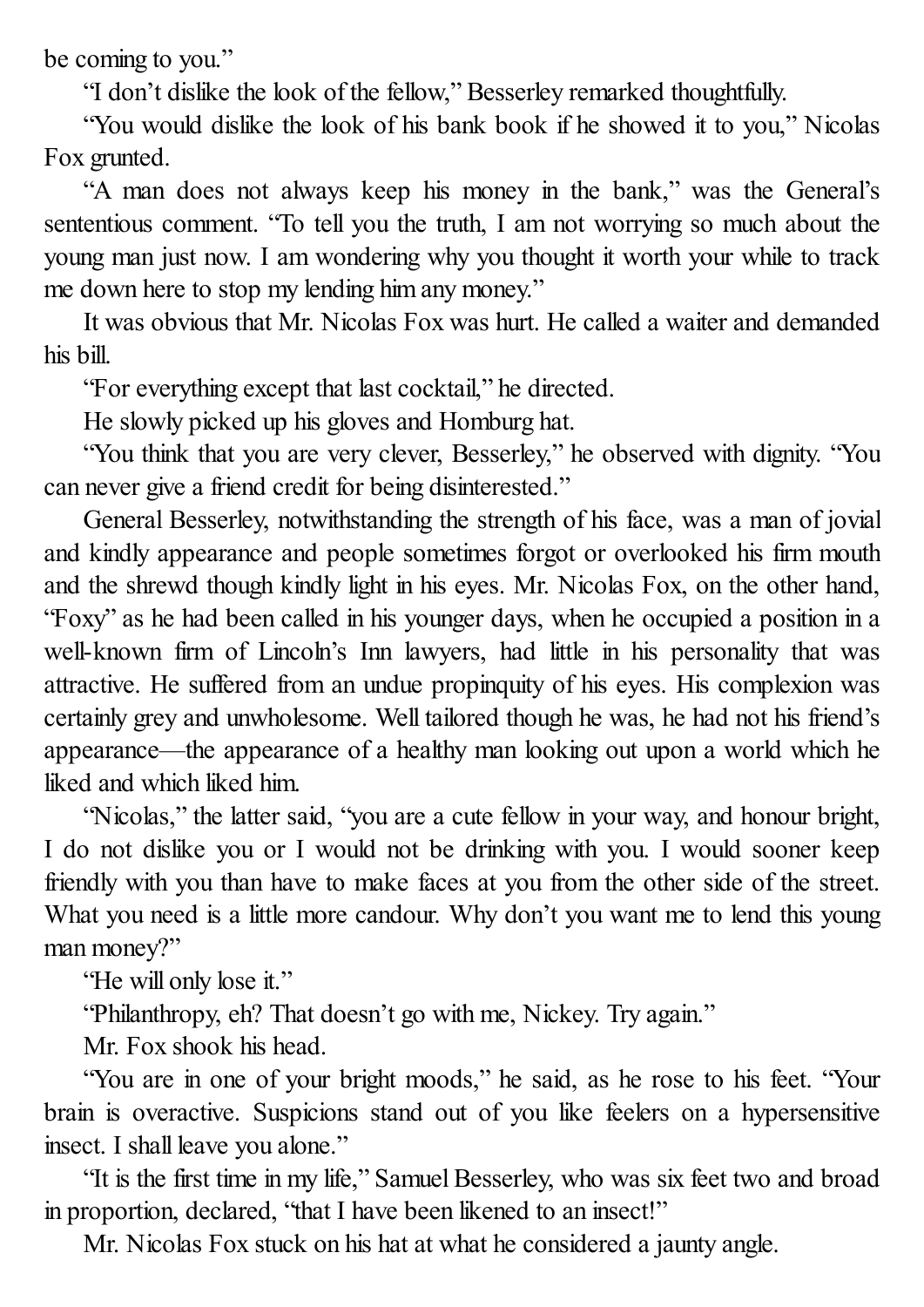"We shall probably meet later on in the day," was his valedictory remark. "If we do, be so good as not to refer to this morning's conversation. I have changed my mind. I have no desire to save you pecuniary loss. A little bleeding will do you no harm. However, you can remember this. If you want to take an extremely wise precautionary step and incidentally to gratify the curiosity of a friend, let me know, if this man should come to you, the nature of the security he offers, if he should, by chance, plead for a loan. So long, General. You understand—the nature of the security he offers."

He sauntered off. General Besserley leaned farther back in his chair, exchanged amenities with a neighbour and decided that life was good. At the farther end of the place a swarthy Neapolitan, with a tuneful guitar, was making pleasant and romantic music. Young women in pretty frocks bowed and smiled at the popular and generous American as they passed. Men in all conditions of life nodded to him knowingly, respectfully or in friendly fashion. He received many invitations to join other tables, to all of which he replied with the same excuse—"Waiting for a friend." As a matter of fact, he was doing nothing of the sort. He was still pondering about the indefinite conversation with his friend. Why should Nicolas Fox be interested in the nature of the security which Sir Guy Lavarie might have to offer for a loan?

His reflections were presently disturbed very much in the manner he had hoped for. A smart two-seater automobile, built so low that its chassis seemed almost to touch the ground, swung round the open space in front of the bar and was cleverly piloted to a narrow vacancy. A girl, so pretty that, although she was a familiar figure, there was a little buzz of admiration from the different tables in the place, sprang to the ground, followed by a young man who would himself have been good-looking enough if his face had possessed some of the healthy tan of his companion's. Both were in tennis kit and had evidently come straight from the courts. The girl laid her hand upon his arm.

"Behold," she pointed out, "there's Uncle Sam—the large, good-naturedlooking person with the carnation in his buttonhole, at the corner table."

The young man glanced with covert curiosity in the direction indicated.

"Why, he looks more like an English country gentleman than a millionaire likely to help a fellow out of a hole," he declared.

"The General is not a moneylender," the girl assured him, a little indignantly. "He is a very dear friend of mine. Everyone in Monte Carlo loves him. He gives good advice sometimes to young idiots like you, who gamble more than they can afford to, and he may offer them a loan now and then, but moneylenders are not allowed in the Principality. You ought to know that."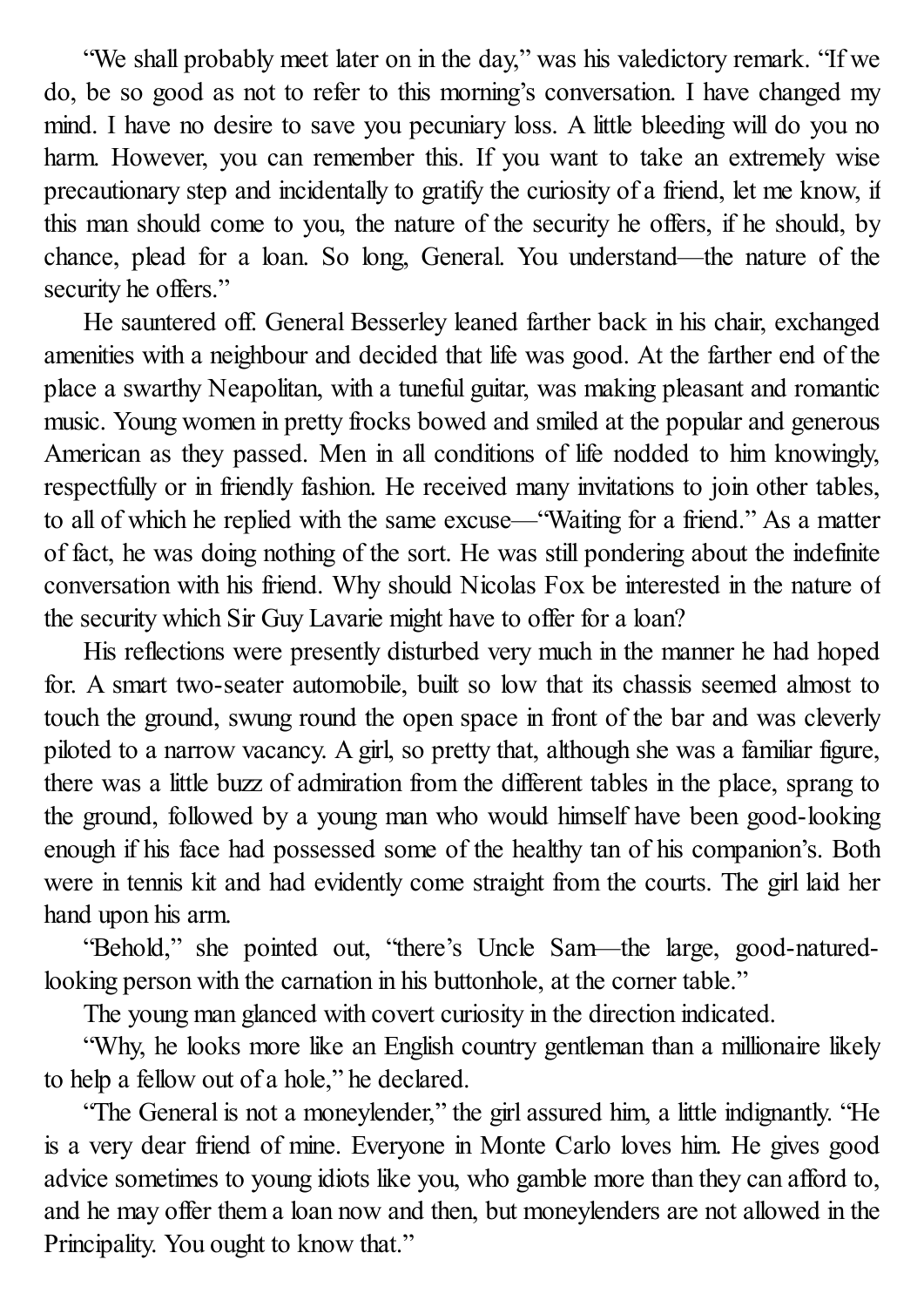"I thought he did it on the quiet, perhaps," the young man confessed. "You must introduce me, if you will, after we have had our cocktail."

They turned into the flower-hung enclosure.

"He will have gone away if we wait till then," the girl declared. "We will take our cocktails with him. Come along."

Her companion, a trifle unwillingly, was led to the table where Besserley was seated in solitary dignity. The latter's smile was almost cherubic as he greeted the girl.

"My dear Grace," he exclaimed, "you are late this morning. I was beginning to think that I should have to trudge down to my lunch without a sight of you."

"Tennis, my dear," she told him. "Such good tennis. This was my partner. General Besserley—Sir Guy Lavarie. The General is one of our Monte Carlo institutions."

"So I understand," the young man remarked, shaking hands.

"Sit down and have a cocktail," the General invited. "Lady Grace, you won't desert us?"

"For a moment or two only," she promised. "Order me a 'sidecar', please. There are one or two people I must speak to."

She passed on to an adjacent table, waving her hand and exchanging greetings with many friends. Besserley smiled as he summoned the waiter and gave his order.

"Lady Grace calls me an institution," he remarked. "She is a great deal more in the running than I am, though. The most popular young woman we have, I think."

"She is very charming," was the somewhat absent reply. "Plays a good game of tennis too. I used to know her when she was a schoolgirl, but upon my word I had forgotten her until Mendel, the secretary, introduced me the other day."

The General was not at all sure that he was going to like this young man.

"People do not, as a rule, forget Lady Grace," he observed stiffly.

Sir Guy drained off his cocktail at a gulp. There was a flash of something more pleasant in his tone and expression as he turned to his companion.

"Forgive my apparent greed," he begged. "I am ordering another for both of us. You don't mind? I had a late night. . . . Of course, Grace Shardlow is perfectly charming but she was quite a revelation to me. She was actually at boarding school when I saw her last."

Besserley was mollified.

"I hear that you have been taking them on at the tables. Done any good?"

The young man indulged in a significant grimace.

"I have lost a great deal more money than I can afford," he confessed. "The fact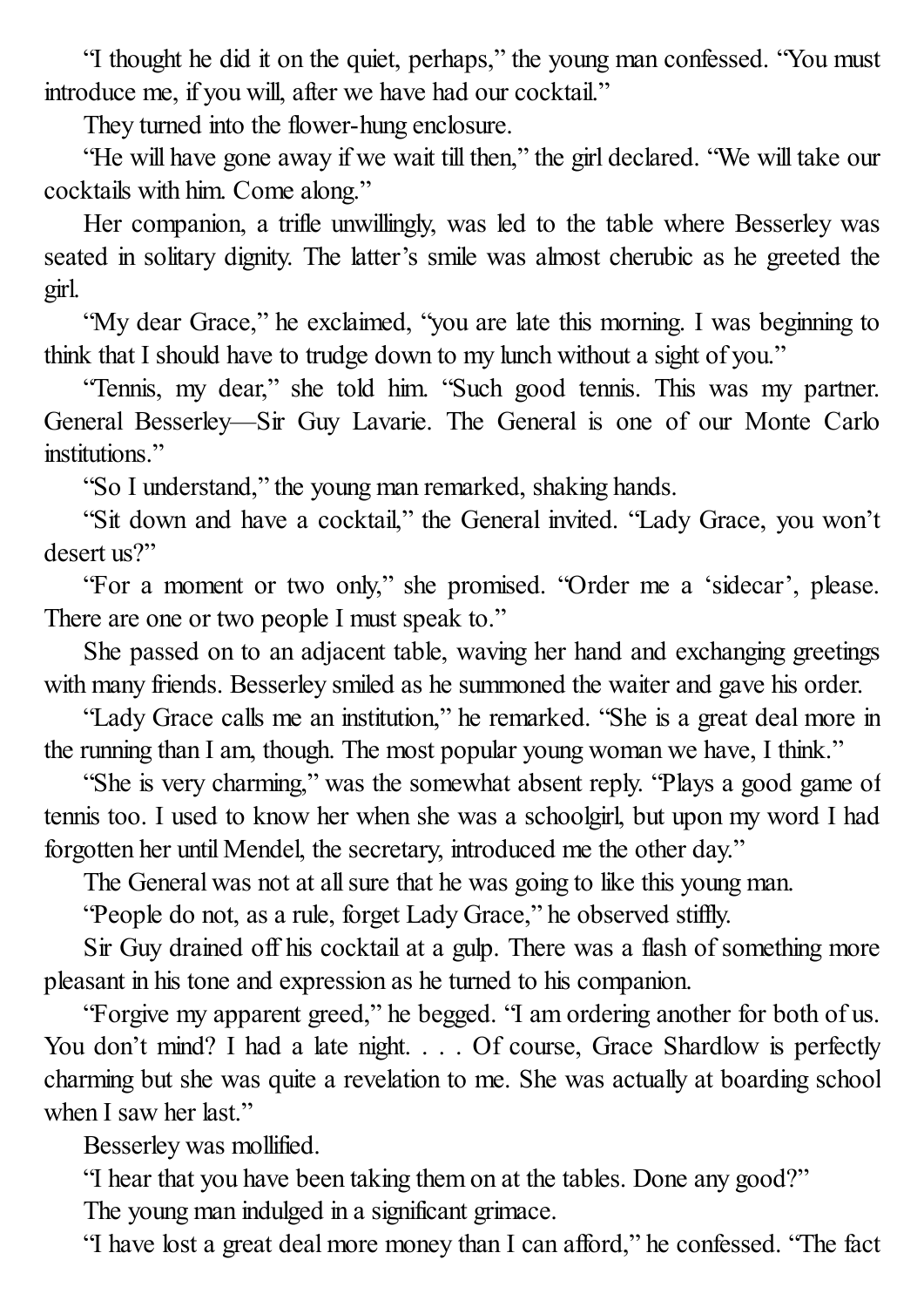of it is, General, when I asked to be introduced to you—I hope you won't be offended—it was with a definite object."

"You were told that I was a moneylender, eh?"

"Of course not," was the emphatic reply. "On the other hand, I did hear that you were the likeliest person about here to give anyone a leg up, provided he was a decent sort of a chap: the kind of fellow, for instance, who would pay back a loan."

The General's smile was not discouraging.

"I lend money sometimes when it pleases me," he admitted. "It has to be, however, to a friend or to a friend's friend. I am not by any means a professional at the game, though."

"May I look you up and see if I can touch you for a spot of the ready?" Sir Guy asked diffidently.

"Come and have an early cocktail with me—say, seven o'clock at my rooms in the Paris," the other invited.

Lady Grace, breaking off her conversation abruptly at an adjoining table, bore down upon them.

"Save me, Uncle Sam, please," she implored. "All that mouldy crowd of Uncle Antony's are bothering me to come to a luncheon. I swore I was lunching with you but would try to get you to excuse me. Don't dare to let me down!"

He shook his head with well-assumed reluctance.

"You can't be excused, my dear. Ré's in half an hour. Go back and tell your friends that elderly gentlemen are very sensitive and cannot be thrown over in that fashion"

She lingered for a moment, then did as she was bidden. Perhaps the slight cloud on her face was due to the fact that her prospective host did not include Sir Guy in his invitation.

Ré's is one of those old-fashioned, dignified restaurants which owes its success to the excellence of its cooking and to the exclusive nature of its clients. A new patron is looked upon with suspicion and strangers meet with a very cold reception indeed. On the other hand the cooking, personally supervised by the proprietor, is above criticism, and the bills for the same, personally supervised by his better half, account in some measure for its obvious lack of appeal to the general public. General Besserley and his guest, at a corner table in the window, talked of many things. Lady Grace, who had changed her tennis things for a cool, white linen frock and a fascinating béret, took her companion seriously to task on gastronomic matters.

"Uncle Sam," she said firmly, "your penchant for all these rich meals, especially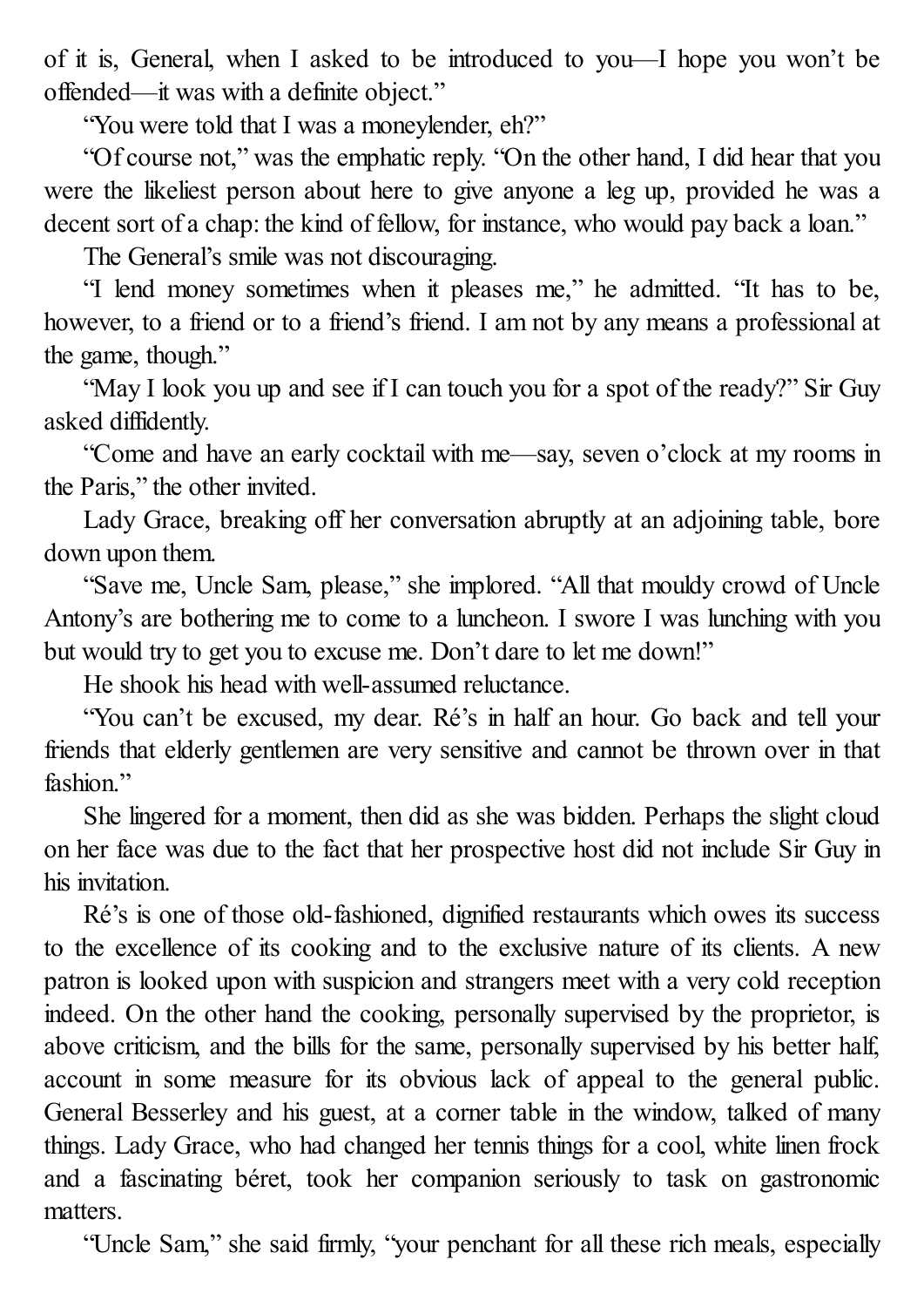in the middle of the day, will get you into trouble. Mayonnaise is a very good thing on a lobster salad, but mayonnaise such as you have ordered, delicious though it may be, is a sin! Some day you will fall in love and then the trouble will begin!"

"You mean that I shall have to bant," he observed. "I am not so sure. The days when nobody loved a fat man have passed."

"Seriously, my dear, you should be careful," she advised him. "But begin being careful when I am not lunching with you! How did you like my new young man?"

"He is personable," was the blunt admission, "but they say that he has been gambling very heavily and has no money. A young man like that is not much good to anybody, my dear."

She was silent for a few minutes.

"I'm afraid he is rather reckless," she acknowledged. "What are you going to do about him?"

"That depends upon whether I take a fancy to him or not. Do you want me to take a fancy to him for your sake?"

She felt his keen eyes fixed upon her. His question was almost a demand.

"No," she answered, after a moment's hesitation. "I am not so far gone as that."

A transfiguring smile changed his whole expression. She drew a sigh of relief.

"How handsome you can be when you are really agreeable, Uncle Sam," she murmured.

The luncheon, of course, with the Ré cuisine and its donor's gift of selection, was a marvellous meal. Nevertheless, about half-way through its service, Besserley glanced down the room and temporarily lost his appetite. Making his way towards the opposite corner table, with a somewhat sheepish grin upon his sallow face, was his friend Nicolas Fox and, accompanying him, lounged the young man whose losses the night before had become the subject of gossip!

"You see that?" the General pointed out.

His guest nodded and waved her hand.

"He told me he was probably lunching with a man who was a partner in the firm of lawyers his father used to employ," she confided.

"Nickey must have left the firm soon after your friend was born," her vis-à-vis acquiesced. "All the same, once a lawyer, always a rascal! I'll bet Nickey is not spending money on a lunch for nothing."

Mr. Nicolas Fox's hospitality had, at any rate, definite limits. He ordered the *table d'hôte* luncheon and, meeting with a somewhat indifferent response from his guest as to wine, chose a *vin rosé*.

"Is Mr. Fox a very rich man?" Lady Grace inquired.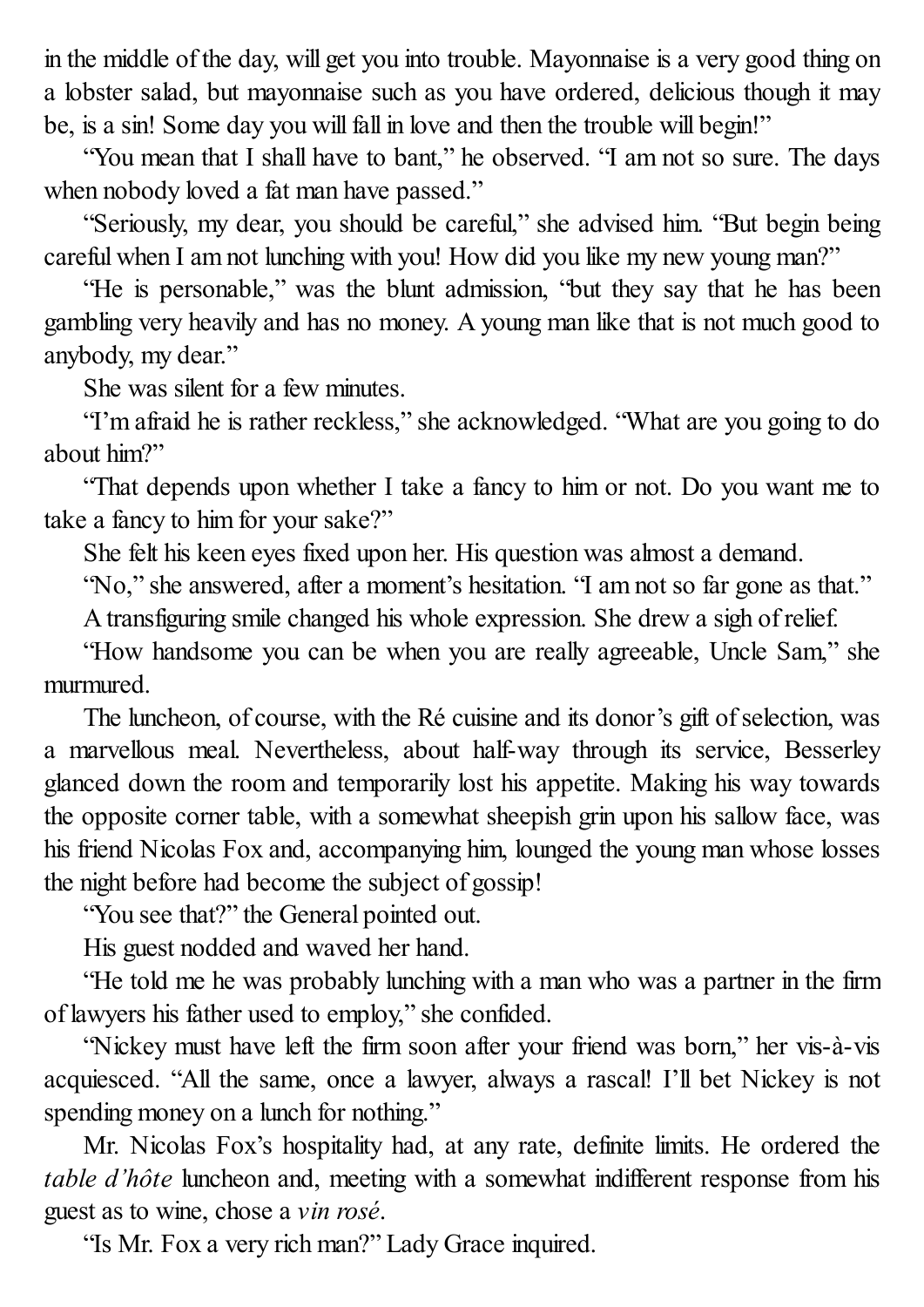"In wits, perhaps," was the somewhat sardonic reply. "I'm afraid that's mostly where his wealth lies. If he has a fortune tucked away, I fancy his bank doesn't know about it."

"Then I don't see what use he is to Guy," the girl meditated.

"Nobody could be of any use," her host said firmly, "to a young man who has no money, no prospects and wants to borrow with a view of going on gambling."

"It doesn't sound," she laughed, "as though you were going to be much use, either."

"I don't think I am," he agreed.

For some reason—perhaps the *table d'hôte* luncheon failed to please or the *vin rosé* was sour—the opposition luncheon party was brought to an end whilst the General and his guest were still meditating about their final *crêpes Suzette*. Adieux were exchanged and the two men left the restaurant. A few minutes later, during the temporary absence from the small room of the *maître d'hôtel* and the waiter, Besserley rose lightly to his feet, made his way to the table which the two men had occupied and, stooping down, picked up a slip of paper which lay upon the floor. He glanced at it and placed it carefully in his pocketbook. His companion watched him with a significant smile.

"Is that something which Sir Guy or Mr. Fox dropped?" she asked.

"Evidently."

"Hadn't you better put it in an envelope and give it to me to give to Sir Guy? I shall be seeing him this evening."

"So shallI—probably before you."

After that a different atmosphere seemed to reign. With the coffee he leaned over and laid his fingers upon his companion's wrist.

"Lady Grace," he said severely, "you are not behaving well."

"In what respect?"

"You have it in your mind that I have picked up something which belongs to someone else and have no intention of returning it."

"Well," she admitted, "doesn't it rather look like it?"

"To a superficial intelligence, perhaps," he acknowledged gravely. "I have known you since you were a child, though. Have I ever done anything that you would consider dishonourable?"

"Never"

"In this hotbed of gossip, as often as not malicious," he went on, "have you ever heard anyone suggest that I have been guilty of a dishonourable action?"

"Never"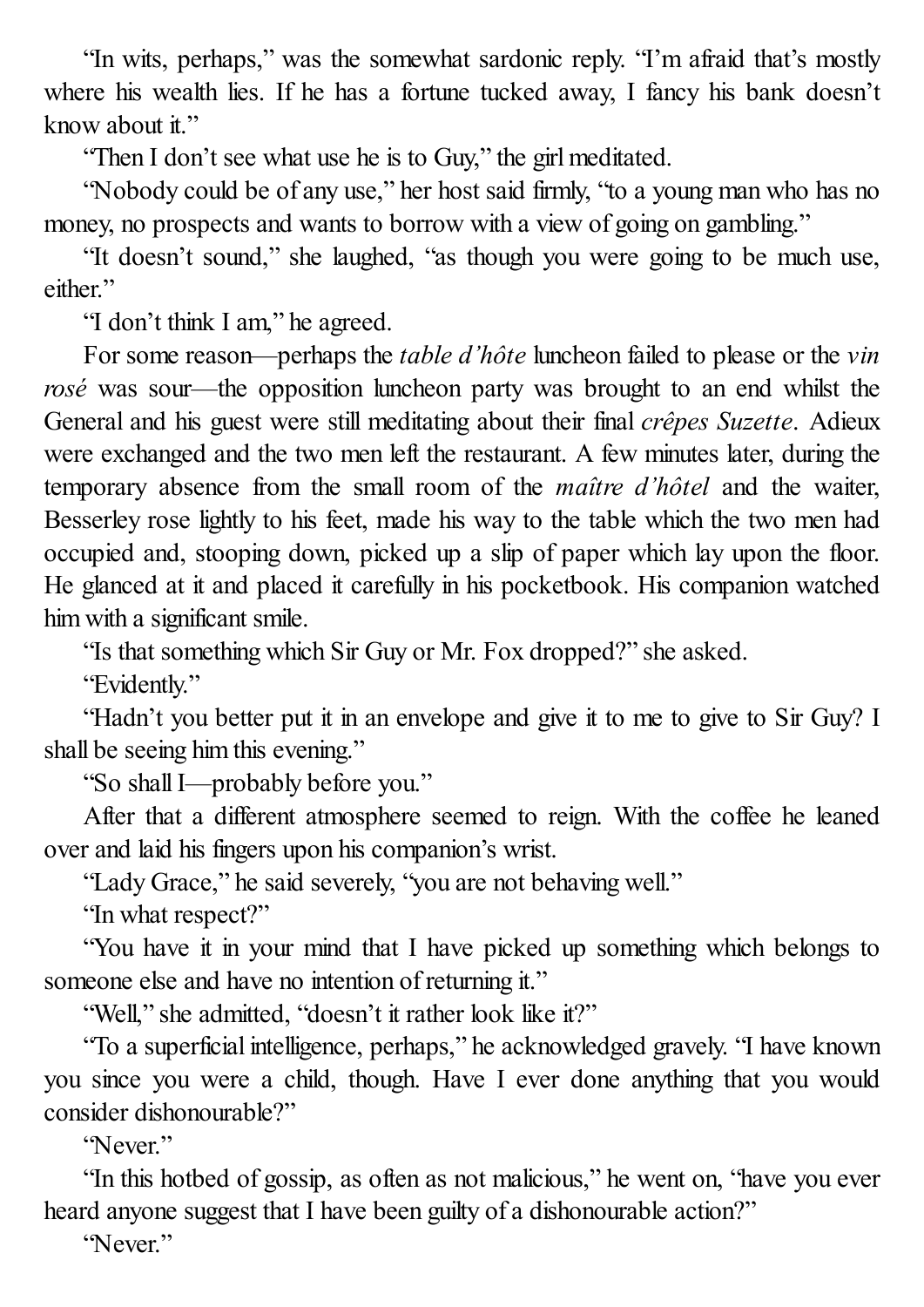"Very well, then," he insisted, "don't let a momentary prejudice or a fancy that just flits through your brain carry any weight. If I do not at once return this paper to whom it belongs, it is for the sake of your friend, Sir Guy Lavarie."

She leaned over and kissed him in brazen fashion on the cheek.

"I am a silly idiot, my dear man," she confessed. "I would trust you whatever you do."

Sir Guy Lavarie presented himself at General Besserley's apartment at precisely the hour arranged. He was received in the usual Anglo-Saxon fashion.

"Cocktail or whisky and soda?"

"Dry Martini, please," the visitor begged.

The General, with meticulous care but disdaining a measure, mixed two cocktails at the sideboard and poured them out with a professional air. His guest was impressed.

"You seem to have got that exactly right, sir," he commented, setting down his glass.

"Took me years," was the gratified admission. "I think I could do it now blindfold. It's just the fraction more gin than vermouth that's difficult. . . . So you lunched with my friend Nickey Fox this morning?"

The young man nodded.

"He doesn't seem to have lost interest in the family affairs, either. He was asking questions from the moment we sat down until we had finished our coffee."

"What about?"

"Chiefly about some wretched gold mine in which my father lost all his money."

"What did he want to know about it?"

Sir Guy raised his eyebrows.

"I don't see that that has anything to do with our business," he said. "As a matter of fact, he was wondering why my father took over all the shares which he had sold to his friends and why he sold them back to Lord Wendover, the chairman of another mine, at about sixpence each."

"And why did he?"

"Not for any reason you could hope to make a man like Mr. Fox understand," was the caustic reply. "He took the shares back because he had advised his friends to buy them. He sold them for nothing because they were worth nothing."

"Did Fox offer to lend you any money?"

The young man smiled.

"I didn't ask him. As a matter of fact, we didn't get on together particularly well.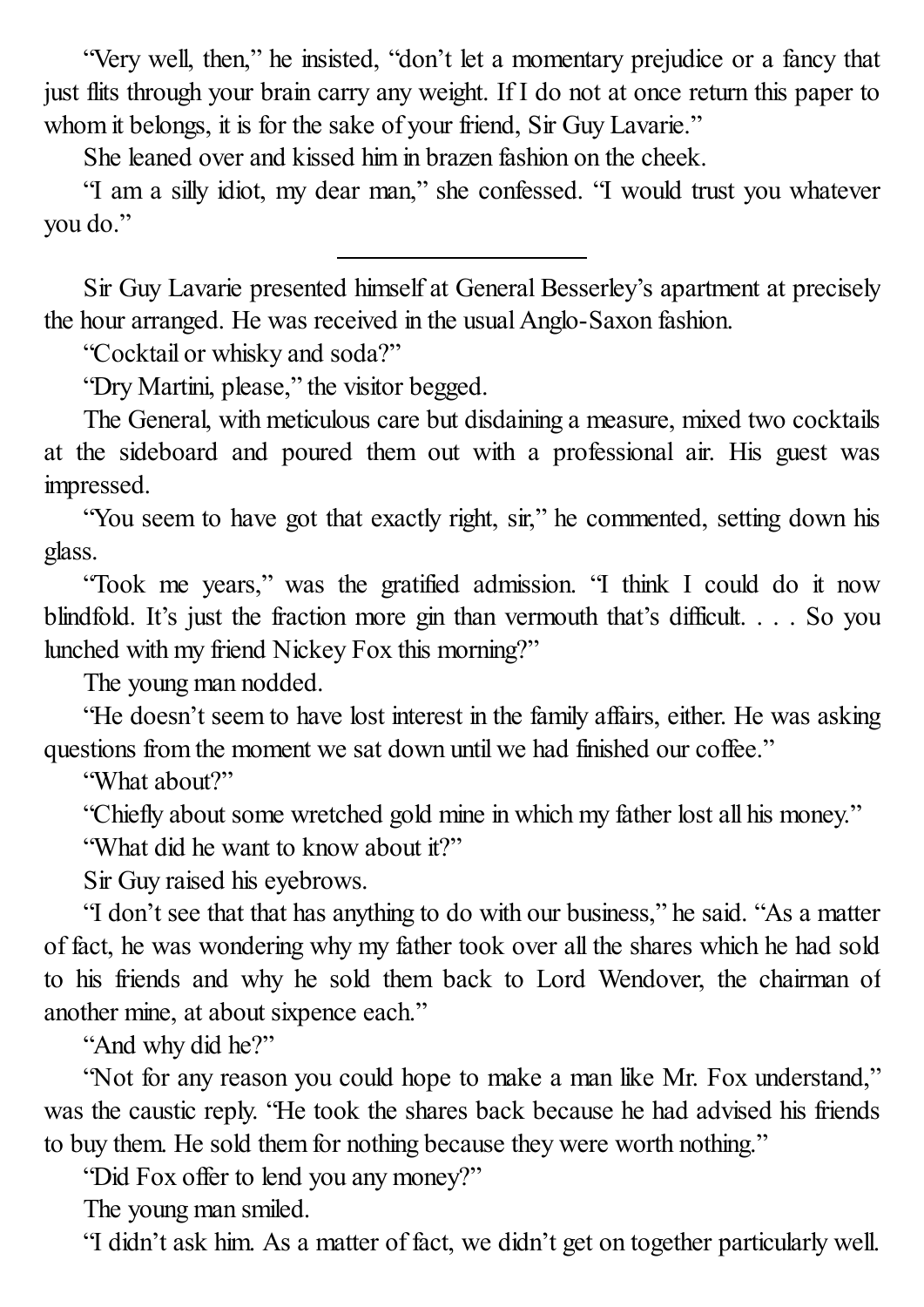Mr. Fox was not a very agreeable host and I am sure I was a very unappreciative guest. All the time he gave me the idea that he was trying to worm something out of me, and all the time I knew that I had nothing to tell."

Besserley motioned his guest to a chair and handed over a box of cigarettes.

"Let's get down to business," he suggested. "You have been gambling out here, you have lost your money and you want to borrow some more."

"Quite true," the other assented, "if I can find anyone idiot enough to lend it to me"

"We'll see later on. What do you want to do with it? Do you want to replace what you have lost in England, or do you want to have another shy at the gambling?"

"I want to go on gambling. A few months ago, just as I realised that I was absolutely penniless, an old aunt left me seven thousand pounds. Seven thousand pounds didn't seem the faintest use to me. I could not live in my own house upon the interest of it, I couldn't shoot, ride or even pay my servants' wages. Of course, I didn't expect to come out here and pick up money easily, but I did think that it was about time that my luck turned, and if I could even have doubled that seven thousand of mine I might have got along somehow."

"And instead you lost it?"

"I not only lost it," the young man admitted frankly, "but the cashier at the Sporting is expecting me to give him a cheque for five hundred when I come in this evening, and that happens to be considerably more than I have in the bank."

The General's smile was both agreeable and sympathetic.

"Not by any means an unheard-of situation," he observed. "What are you going to do about it? Cheques that are not met lead to all sorts of unpleasantness in this part of the world."

Sir Guy flushed.

"I have just sufficient personal belongings to raise enough money to honour that cheque when I give it," he confided. "The point is, however, that I am not satisfied. I don't feel knocked out yet. I want to borrow a few thousand pounds and have another go."

"You are very frank," his host remarked, lighting a cigarette and pushing the box once more across the table.

"I always try to be."

"What security have you?"

"Not a single scrap."

"What about the house? Lavarie Court used to be rather a famous place, I was told"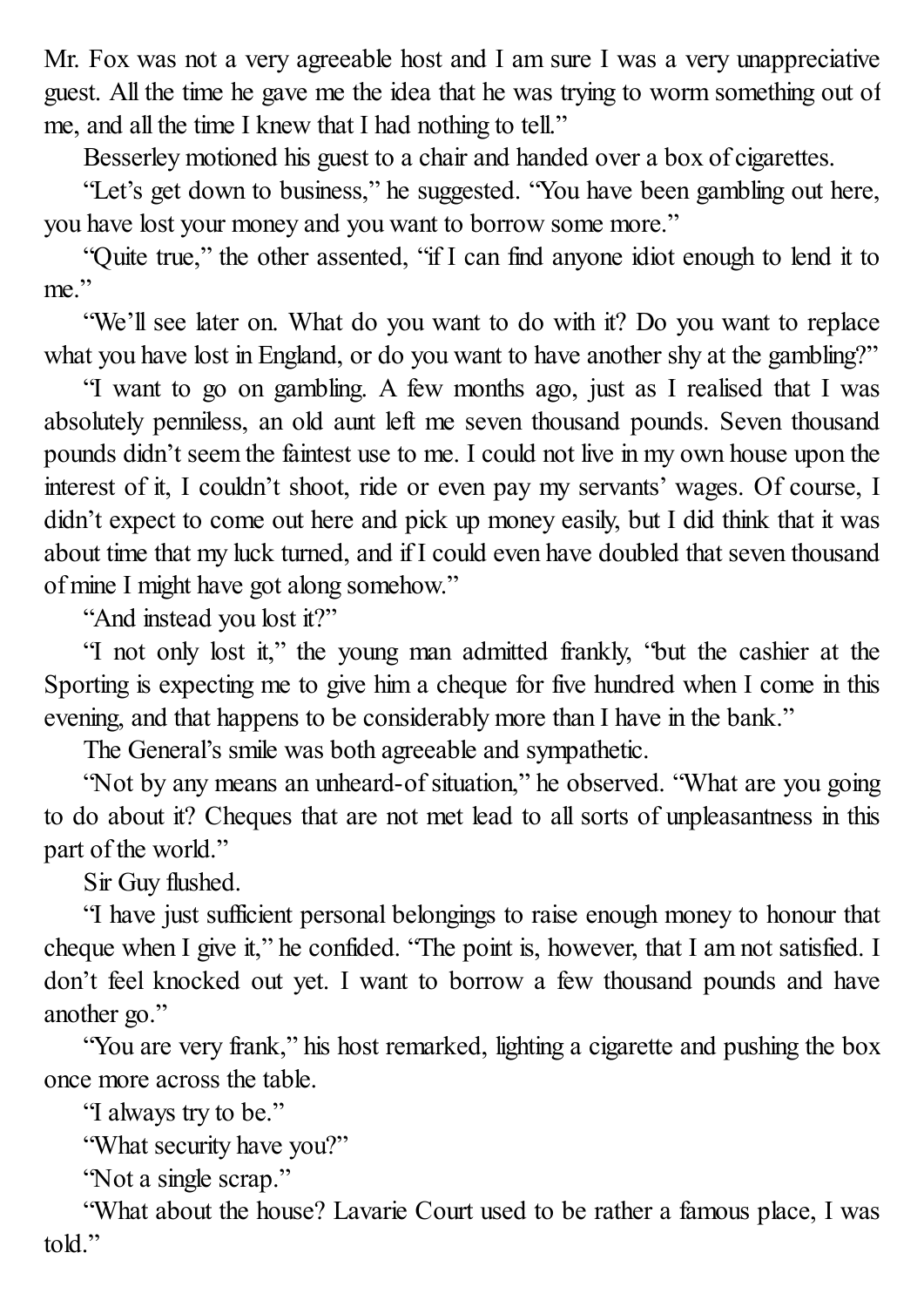"Two mortgages. If it had to go up for sale, the second mortgagee would lose money."

"Any furniture?"

"Also mortgaged. There's some Queen Anne and Chippendale stuff which might pull the thing straight, but not a penny over."

The General reflected.

"Horses, guns, furniture in town flat?" he suggested. "Jewellery?"

"Nothing worth a bean. The pearl studs I wear in the evening are the only jewellery I ever possessed. Might be worth eighty pounds at a pinch."

"Well, that doesn't make things very easy, does it? Didn't your father leave any shares or life insurance?"

"He left nothing."

Besserley reflected for several moments upon that slip of paper which he had picked up in Ré's restaurant.

"He had interests once in South African gold mines, didn't he? The East Ungwar, I think, was the name of the mine."

"He had very large interests in that particular one, unfortunately," the young man acknowledged. "It helped to ruin him. He believed in it. He even went so far as to go out to South Africa to inspect it. The mine went 'phut' and the little he had left he spent taking the shares back from the people he had advised to buy them."

The General's thoughts were still upon that scrap of paper.

"And where are the shares now?" he asked.

The young man sighed.

"I have already told you that they were worthless," he said, "but as a matter of fact, my father sold them before he died."

"Privately or upon the market?"

Sir Guy laughed scornfully.

"There was no quotation whatever upon the market," he confided. "They were taken over by the West Ungwar, which seems to be a very prosperous concern. They only wanted them to secure their right of water which passes near. They gave about sixpence a share, which was supposed to be a great deal more than they were worth. It was before your friend Mr. Fox's time, but he seemed to know something about it. . . . Damn good cocktail that was."

The General took the hint. He rather liked the laugh in the young man's eyes when he made the suggestion.

"No, sir," the latter continued, as he accepted the glass. "I am not worth a bob in the world. I have tried to earn money for the last five years and failed. I can quite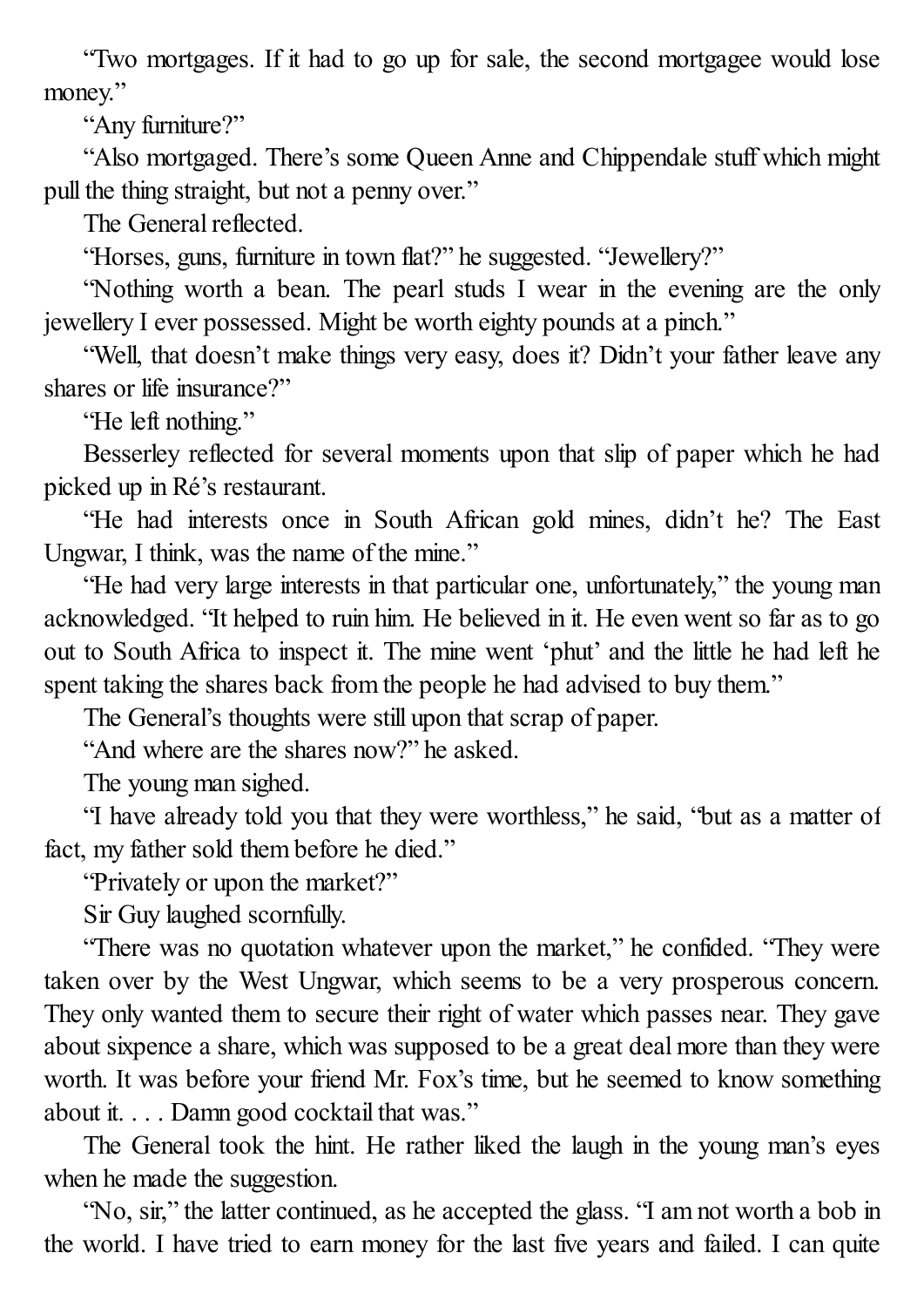understand that no sane person would be willing to lend me any. Let's forget it. One doesn't starve nowadays, anyway."

"Do you feel lucky this evening?"

"What's the good?" the young man demanded, with a new note of sullenness in his tone. "I went into the 'kitchen' this afternoon for half an hour until it was time for my tennis match. My numbers were turning up at every table I went to and at the *trente et quarante* table there was run of sixteen upon red—the only colour I back!"

"Too bad," his host sympathised, unlocking a despatch box. "Give me an I.O.U. for a hundred *mille*, young fellow. That will enable you to pay back the Sporting Club people and amuse you for the evening. I will see you again to-morrow."

Sir Guy accepted the notes without hesitation and signed the I.O.U.

"You will have to wait the devil of a time for your money if I lose," he warned his benefactor.

"If you lose, you may have to wait the devil of a time before you get any more," the General assured him.

The young man pocketed the notes.

"Why are you lending me this money?" he asked curiously.

"That is a very intelligent question to which I have no reply," was the smiling rejoinder. "I am going to turn you out now. I have a telephone call coming through from London"

"Shall I see you later?"

"Sporting Club for dinner, a couple of hours' roulette afterwards and a look at this new dancer in the Night Club—that's my programme for the evening."

"Then we shall certainly come across one another," was the young man's valedictory remark.

As a quarter to twelve on the following morning, General Besserley descended from a very handsome automobile and was bowed to his accustomed table by one of the urbane proprietors of the Royalty Bar. He was becomingly attired in grey flannels and panama hat, he wore the tie of a famous club, his pleasant rubicund face was fresh from the ministrations of the coiffeur and his hands showed signs of the manicurist's care. Altogether he was a remarkably good-looking and well-turned-out specimen of the early middle-aged cosmopolitan just a trifle short of exercise. He ordered the customary Americano, which was the usual prelude to his two cocktails before luncheon, and, opening a tin of fragrant cigarettes, lit one with a sigh of pleasure. He had already exchanged a good many salutations but he had a peculiar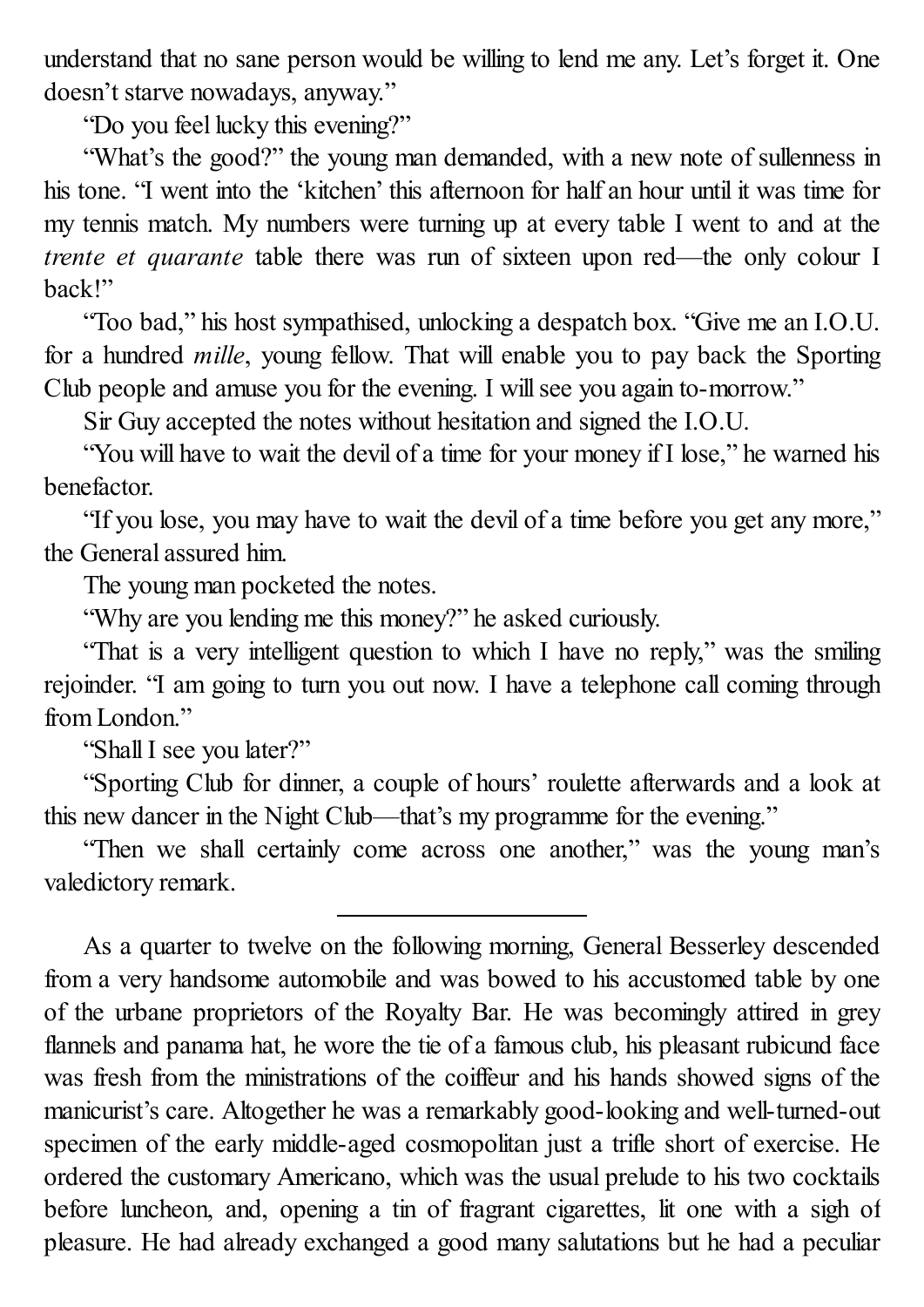way of giving his friends to understand when he wished for their company and when he preferred to remain for the time alone. To-day it was evidently solitude for the moment that appealed to him, and no one was tactless enough to encroach upon it. At twelve o'clock he took out his watch and frowned. He was a punctual man himself and he liked punctuality in others. At five minutes past twelve he summoned one of the white-coated waiters.

"Henri," he directed, "ring up Mr. Fox at the Imperial Flats and say that General Besserley is waiting for him at the Royalty."

The waiter hurried away. He returned very shortly.

"Mr. Fox was called unexpectedly to Paris yesterday evening, sir," he announced.

The General's lips were pursed in an imaginary whistle.

"Ah, indeed," he murmured, half to himself.

The waiter drew a little nearer.

"The concierge said Paris, sir," he went on, "but I happened to be in the agency of the C.A.F. last evening and I heard Mr. Fox asking if he could catch a plane from Le Bourget early this morning. It looked as though he were going to London."

Besserley appeared grave but there was nevertheless a twinkle in his eye. This was indeed pleasant confirmation of his suspicions.

"Then I won't wait any longer for my cocktail," he observed. "The usual, Henri, if you please. . . ."

Lady Grace came in a few minutes later with a large party. She detached herself at once and came over to where her friend was seated. He looked at her critically as he held her chair.

"Up late, my dear?" he asked.

"Latish," she admitted. "That poor boy was so depressed that I had to take him on and dance."

"Lost all his money, I suppose?"

She nodded.

"He had just kept enough for the supper. I'm afraid he is not lucky, Uncle Sam. What a pity it is that none of the nice people seem to be."

Her companion watched the arrival of the cocktails and lit a cigarette.

"My dear," he confided, "I am not so sure about that. I am inclined to think that Guy Lavarie is a very lucky young man indeed."

"A pauper," she exclaimed, "and with no idea how to earn money—only a singular capacity for losing it! You must have been digging very deep in your puzzle box, Uncle Sam!"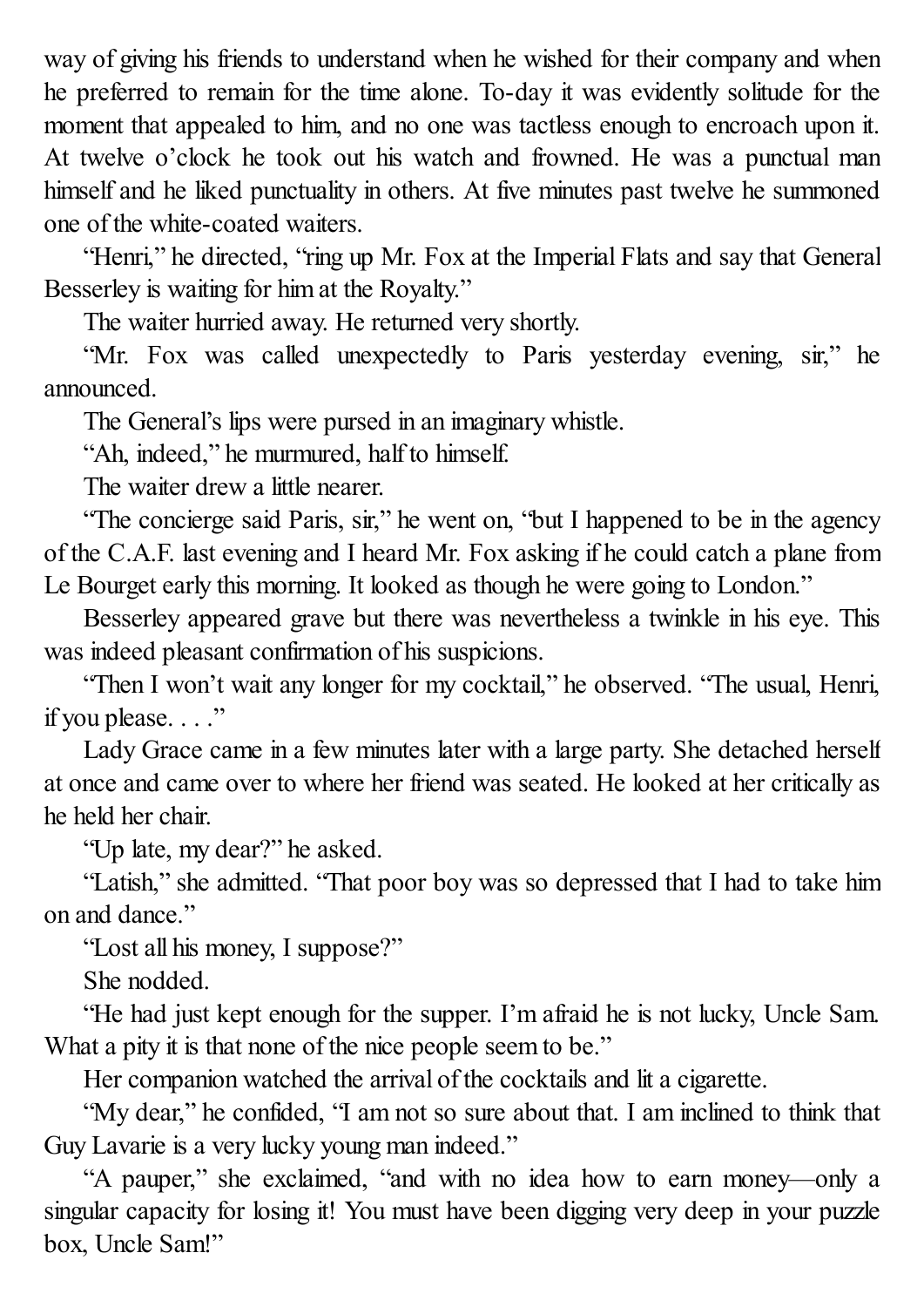The General avoided the argument.

"Supposing he were rich," he asked, looking at her steadily, "how should you feel about him, Grace?"

"Very much as I do now," she answered. "I like him. I think that he is nice and there are so few nice men nowadays. Of course, there's you, my dear," she went on, letting her hand fall upon his. "But as every young woman in Monte Carlo has had a try for you and given it up, not to speak of dozens of grass widows, I expect I shall have to fall in line with them"

"I have never noticed any particular effort on your part to win my young affections," he reflected.

"Well, I can't wear my heart upon my sleeve in Monte Carlo, of all places, can I?" she laughed.

"Supposing you tried to be serious for one moment," he begged. "If this young man had money, would you marry him?"

"Would he ask me?" she fenced.

"If he did ask you," Besserley persisted patiently.

She considered the matter.

"It is a very difficult question," she confessed. "The only thing I can say is that I could not marry him unless he had money."

"I suppose that is as near a definite reply as I am going to get, is it?" he asked bluntly.

A cryptic smile played about her lips.

"No girl really knows beforehand whether she is going to accept a man or not until he actually asks her," she pronounced. "Then it depends very often upon a trifle —upon what sort of tie he is wearing, his use of pronouns, or whether he gets just the right amount of timbre in his voice. . . . Don't let's discuss such profitless questions. Is there any chance of the poor boy coming into money? I'm sure there's not or he would have told me so."

"He may not know himself," the General meditated. "One cannot tell. Mr. Nicolas Fox has gone to London to find out. If Mr. Nicolas Fox returns to-morrow or the next day and offers him a loan on very liberal terms—"

"We were not speaking of miracles," Grace interrupted with a laugh.

"Where is the lad this morning?"

"I really do not know," she admitted. "He was not in our tennis four so he said he should stay at home and write letters."

There was an uneasy look in her questioner's face.

"I never," he acknowledged, "feel entirely comfortable about the man who has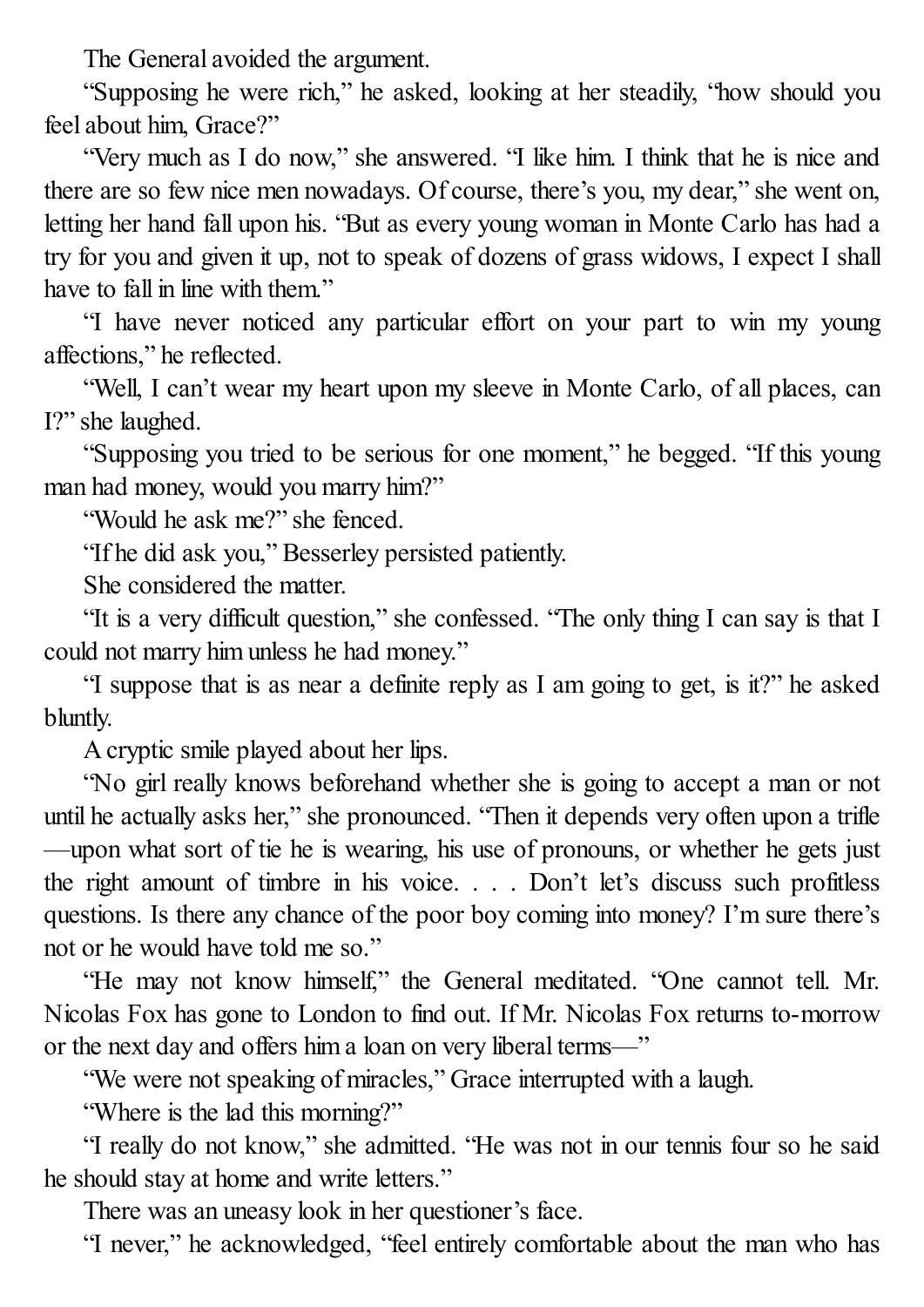been losing a great deal more money than he can afford to lose at Monte Carlo and who stays in on a fine morning to write letters."

"You are lunching with us," she reminded him, as she turned away.

"My dear, I am going to ask you to excuse me," he begged. "It is only your young tennis crowd, I know, and I am not quite in the party humour."

"You are not ill?" she asked anxiously.

"Liver," he confided. "I shall lunch off a dry biscuit and a glass of soda water."

She turned and laughed back at him as she answered a signal from her friends.

"You are not getting one scrap of sympathy from me," she called out, "because I don't believe a word of it."

Nevertheless, General Besserley was not wholly at ease. The shadow of anxiety which had disturbed him at the Royalty Bar was increased when, upon asking for Sir Guy Lavarie at the Hôtel de Paris, he was civilly told that Sir Guy had left word that he was particularly engaged for the next two hours and did not wish to be disturbed.

"I'm sorry, sir," the reception clerk apologised. "I am sure if he had known that you were going to call, it would have been a different affair but, as it is, perhaps it would be as well if you asked again or rang him up later in the day."

"I will look Sir Guy up before dinner time," his caller promised with wellassumed carelessness. "Number 279, isn't it?"

"Quite so, sir."

The General, however, had no intention of postponing his visit a second longer than was necessary. He ascended in the lift as though to go to his own rooms but he descended again almost at once to the floor below, paid a brief visit to the service room, where he helped himself to a master key from a drawer, went out on to the corridor and, boldly opening the door of Number 279, entered. The young man, who was seated at a writing table, turned his head impatiently. He recognised his visitor with surprise.

"How the devil did you get in?" he demanded. "I thought that I'd locked the door."

Besserley was apologetic but firm.

"I have had some experience of young men going through a rough time in Monte Carlo who lock themselves up in their salons," he explained. "I stole the passkey from the service room."

"I don't see what the devil right you have to do anything of the sort," Lavarie exclaimed angrily. "How dare you force your way into my apartment?"

The General's expression was entirely disarming.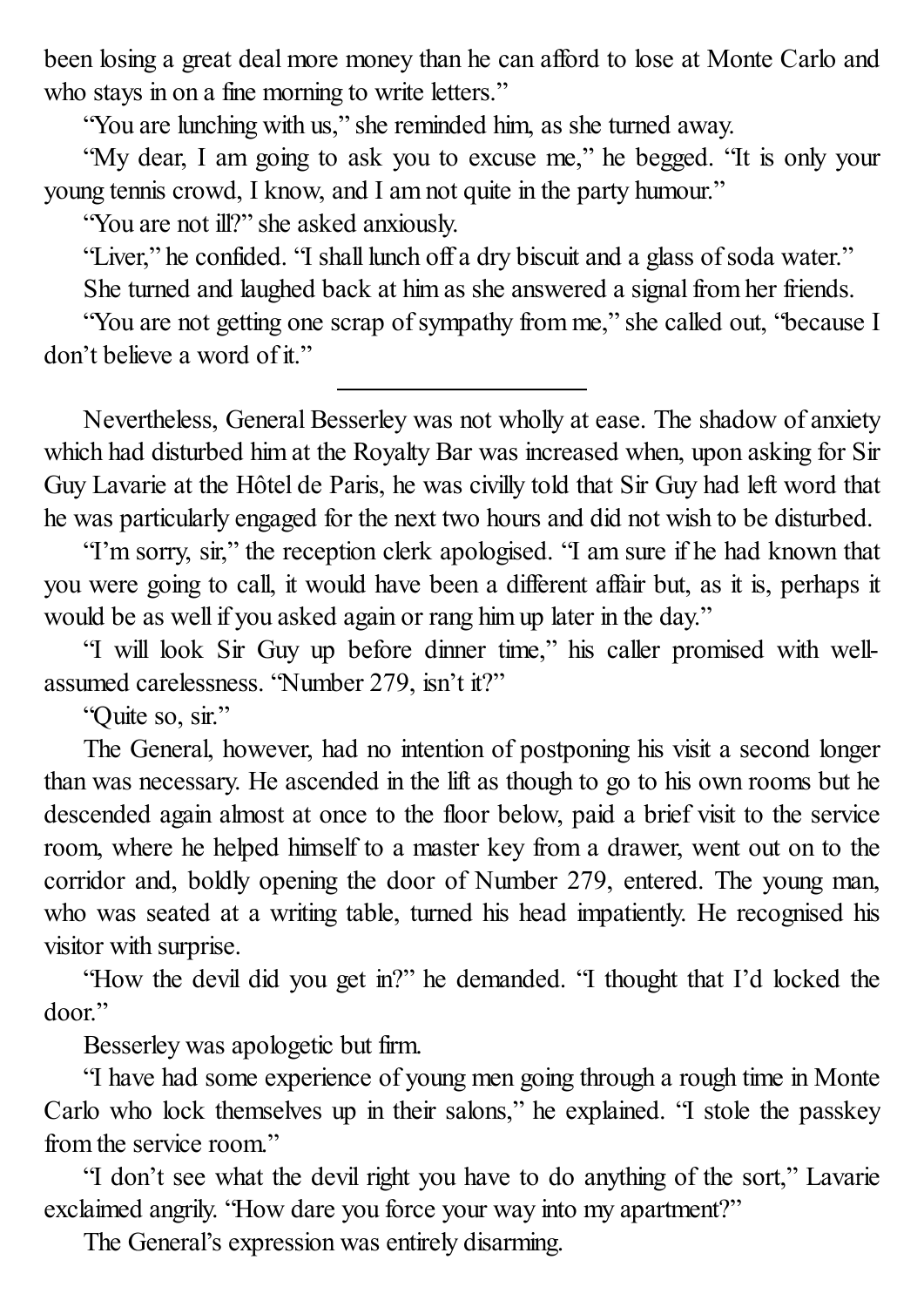"My young friend," he said, "I am not quite so old as I look, perhaps, but I am still your senior by a great many years. I know the shape of a gun when a newspaper has been thrown hurriedly over it, and I know what the first impulse of a young man generally is after the excitement of gambling and the depression of losing, if he has nothing particular to look forward to in life."

There was a glint of red in the young man's eyes. His hand stole underneath the newspaper. The situation had suddenly become tense.

"Look here," he rejoined, "there is no need for any beating about the bush. I have no particular grudge against you, sir, but if you don't clear out right away, there's going to be a double tragedy instead of a single one. I'm sorry about your hundred *mille*, if that's what you've come for. You may get it or you may not. It was your own risk. I didn't worry you for your money."

"Of course you didn't," his unwelcome visitor admitted. "As a matter of fact, I've brought you another fifty *mille* to try your luck again to-night."

Sir Guy stared in astonishment. A new emotion—surprise—found its way into his brain. From that moment Besserley knew that the situation was saved.

"A few minutes ago," the former said deliberately, "I was quite convinced that I was temporarily insane and that a verdict to that effect would be entirely in order. Just now I am inclined to think that it is you who have gone off the deep end. Is this a new cure you are trying on me, like the half bottle of whisky a day for drunkards?"

The General, his hands in his pockets, lounged lazily across the room towards the window. With a sudden swift, but seemingly unhurried movement, the newspaper was swept away and the weapon underneath transferred to his own pocket. The young man watched him without apparent interest.

"You will make me a present of this as a memento in a few weeks' time, young fellow," he assured him. "Believe me, meanwhile, if I am an intruder, I have not come here to preach. I am rather a believer in suicide under certain circumstances. The trouble about you, though, is that you are a trifle hasty. I have a sort of fancy that your luck's going to change."

"You wouldn't say so if you had seen my last few stakes at the tables," was the bitter reply.

"I'm not talking of gambling. That's a very small thing in life. I shouldn't have said a word about this just yet if you had not hurried things to a crisis, but I hold a divining rod in such matters and I have a sort of fancy that you are coming into money."

"It's not possible," was the fervent denial.

"Well, there's one man who thinks it is," the General declared. "That's Nicolas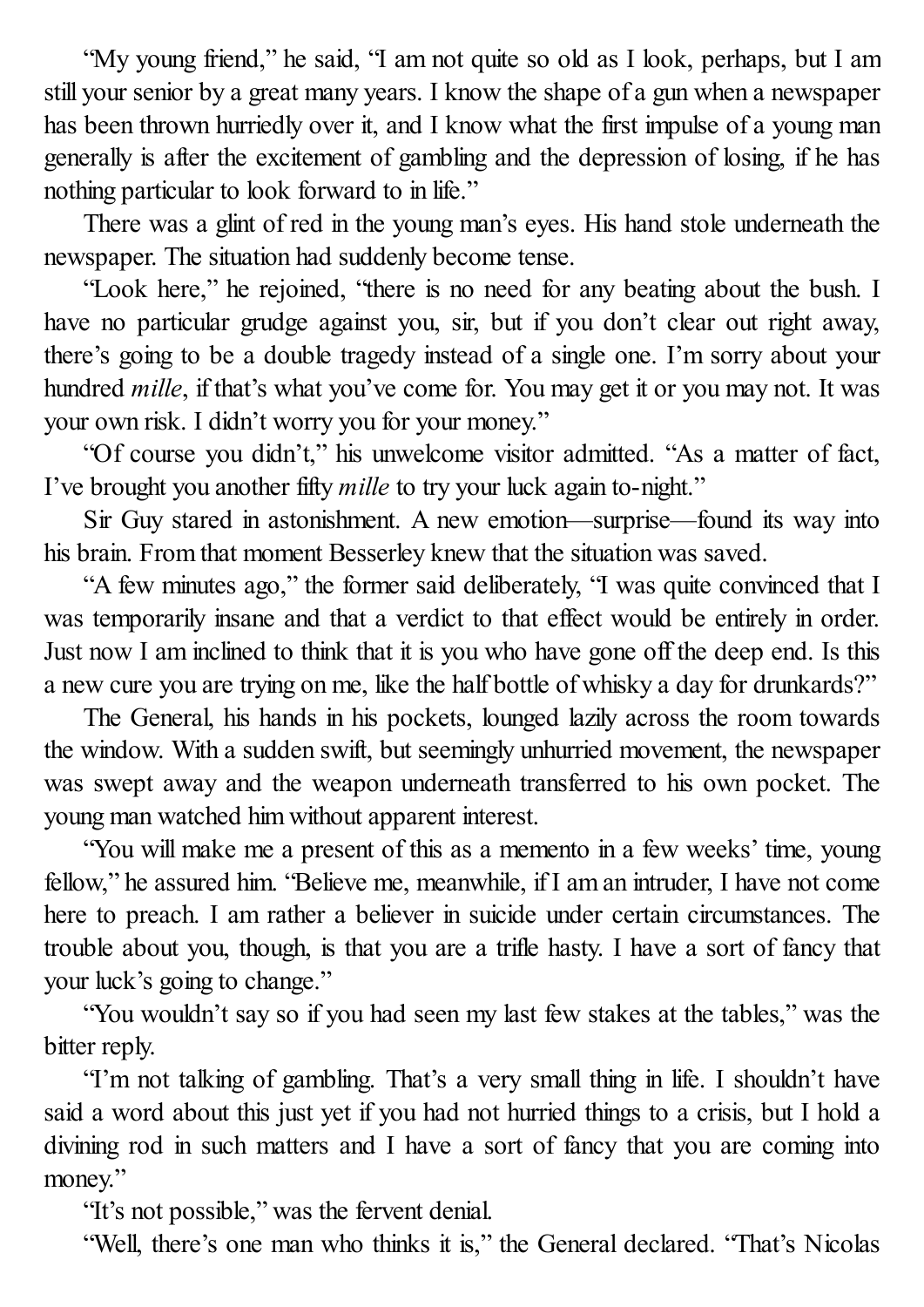Fox. He's gone off to London to see about it—taken a plane so as to get there before I could interfere. I wouldn't mind laying five to one that before twenty-four hours are past, you have either a very pleasant visit or a civil request from that gentleman to be allowed to lend you just as much money as you want."

Sir Guy leaned back in his chair and laughed.

"Tragedies are off for the day, anyway," he said. "Ring the bell, there's a good fellow. It's close to your finger. We'll have a cocktail."

"Nothing," his self-invited guest pronounced heartily, "would give me greater pleasure."

Refreshments were brought in by a rather relieved floor waiter, who stared in surprise at seeing a third person in the room.

"You may be nothing but an interfering old busybody, sir," Lavarie continued, as soon as they were alone again. "There's something about you I rather like, though. Here's the best of health! Now, listen to me. You say that I am coming into money. I have not one single living relative who owns as much as a thousand pounds. I don't possess a square yard of land unmortgaged standing in my own name. I don't own a single share in any mine, land scheme, industrial concern or any of those Arabian Nights sort of things from which fortunes spring up in the night. I own nothing. Now, from whom and from where can a fortune come to me?"

His visitor chuckled.

"It is a problem, isn't it? You sit tight, though, take another fifty *mille* from me to-night and by to-morrow something may have happened. I have been doing a little telephoning to London myself and I am getting a line on Mr. Fox."

The young man smiled. He was really very good-looking at times.

"Of course, it's allrubbish, but I shall do just what you say," he conceded.

"Then get your hat," the other enjoined, "and I will take you over to the Réserve at Beaulieu. You shall taste there the *Jeunes Desmoiselles* of the sea as no one else in the world except the Beaulieu chef can prepare them."

Sir Guy took up his hat in meek obedience.

Mr. Nicolas Fox, through the accident of having taken a *voiture* from the station instead of waiting for the rather heavily laden bus, very nearly achieved the most successful escapade of his career as a schemer on the right side of the law. The paper was drawn up and a very dazed young man was already taking the fountain pen into his hand. The latter ventured upon one final protest.

"Look here, Mr. Fox," he said, "before I sign, or rather before you hand me over that cheque you have been brandishing about, I want you clearly to understand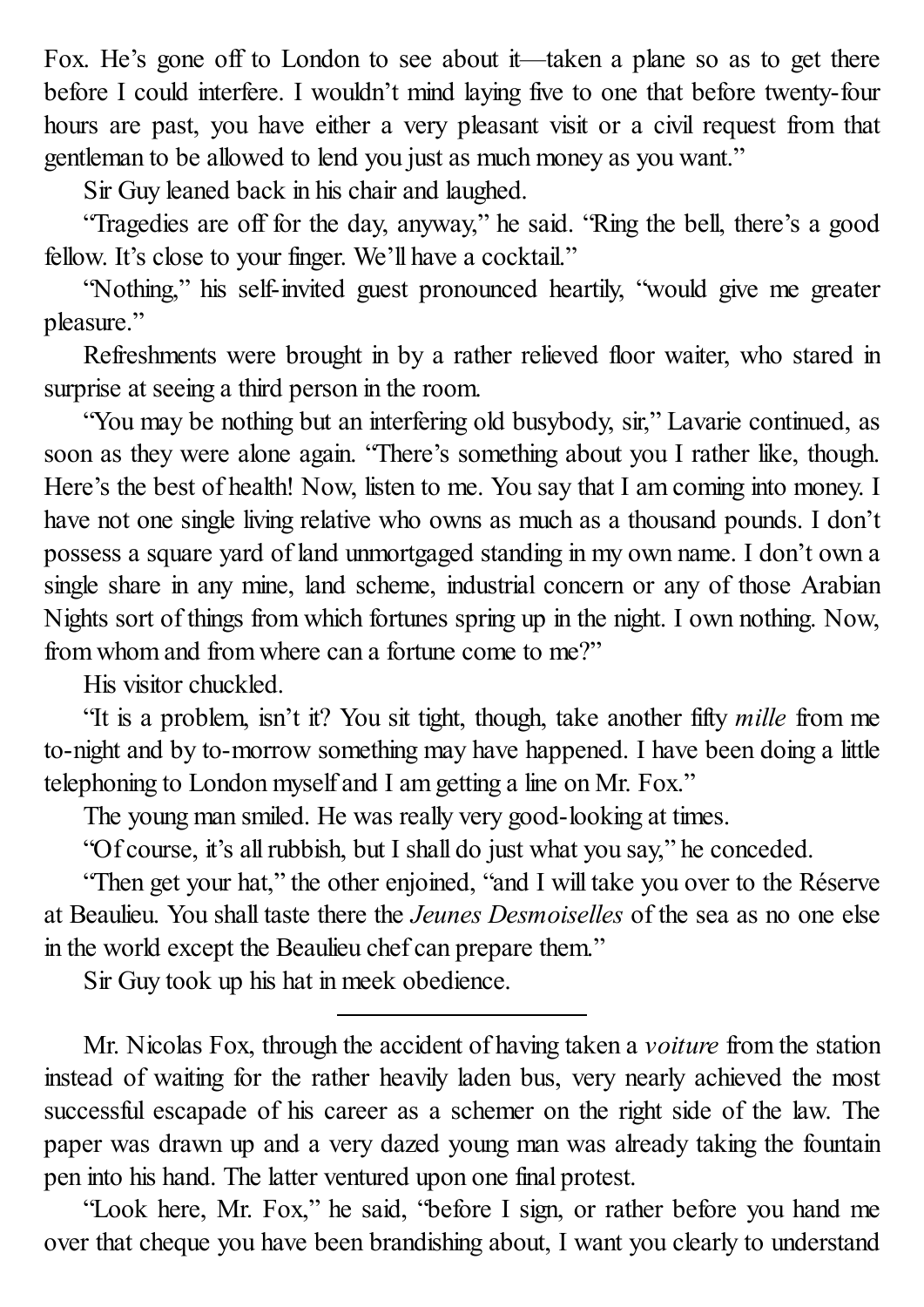this. I don't own a single share in the West Ungwar Gold Mine. The East Ungwar Gold Mine, which practically broke my father, does not exist any longer, and if it did my father sold every share he possessed before his death. I shall borrow this money from you if you insist upon it, but I can see no earthly means of paying it back."

Mr. Nicolas Fox wiped the perspiration from his forehead. Considering that he had ridden up from the station, his condition of fatigue certainly denoted a low state of vitality.

"You have some very valuable old furniture," he declared impressively, "and as I told you before, Sir Guy, I think I could disentangle your estates more profitably than anyone else. I have plenty of money and it gives me pleasure to be a lender. Personally, I don't mind if you gamble. The money is yours, or will be, when you have signed that paper, and I should not be surprised if you succeed in making a fortune. There was a Dutchman here last week who went away with a hundred thousand pounds."

"Yes, that's all very well," Lavarie commented, in a rather worried tone, "but I see that this paper you want me to sign cedes to you any rights I might have remaining in the East or West Ungwar mines. Well, if I sign it, anyone would think that I had told you I had such rights, whereas I have told you quite frankly that I have not. The East Ungwar Gold Mine was wiped right out of existence, and in the West Ungwar even my father never owned a single share."

"You don't need to worry about that," Mr. Fox urged feverishly. "I only want this note as a matter of form. The thing must be done in a legal fashion and I have to prove that certain considerations have been given me for the loan. I agree with you that the consideration shewn is not worth a snap of the fingers but it makes the whole business right from a legal point of view."

Sir Guy took up the pen and searched for the place where his signature was pencilled in. Just at that moment there was a knock at the door and General Besserley entered. The young man stared at him in amazement. There was something a good deal more malevolent in Mr. Nicolas Fox's expression.

"Sorry if I am intruding," the newcomer apologised. "They did tell me that you were engaged, Sir Guy, but I thought I'd better come right up. Hello, Nickey! What's London like?"

"How did you know that I'd been to London?" the lawyer asked with a sickly smile.

"Nicolas Fox," was the impressive reply, "you are one of those men whom I made a point of watching since we first met down here. A man who has an engagement to drink a cocktail with a friend and who slips away to London without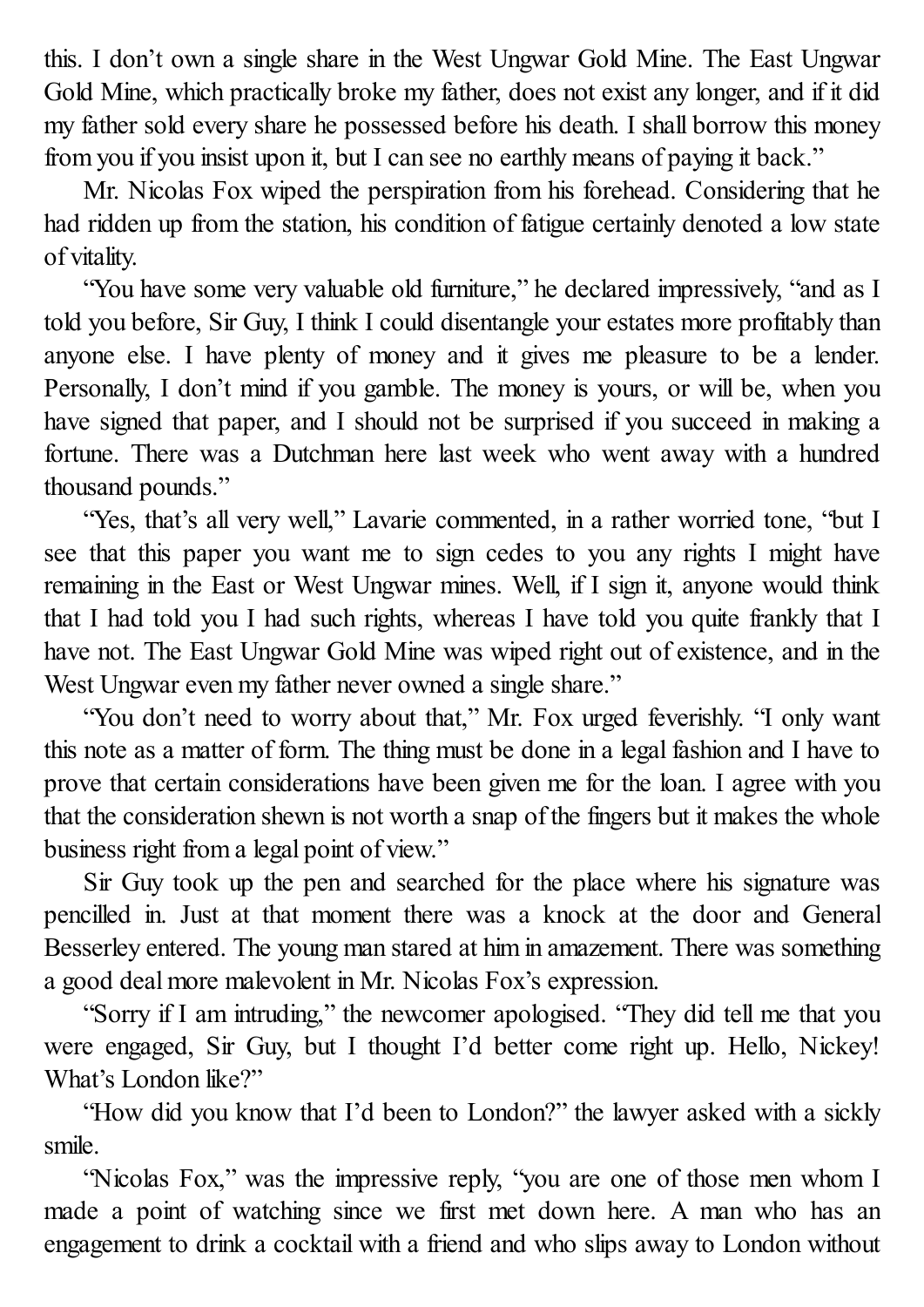saying a word—hiring a plane for half the journey, mind—is a man of suspicious habits. Why did you go to London, Nickey?"

"What the hell has that to do with you?" was the angry retort. "If it comes to that, what are you butting in here for, anyway? I am engaged in a business talk with the son of a client of my old firm."

"I really think, sir—" Lavarie began, glancing at the cheque which Nicolas was still holding.

"Don't," the General interrupted. "Let me do the thinking. It will probably be more profitable for you. In the first place, are you borrowing money from our friend, Mr. Nicolas Fox?"

"That's rather the idea," Lavarie acknowledged. "He seems very anxious to lend  $\mathbf{r}$ "

"There's not the slightest need for you to borrow," the newcomer told him emphatically. "You are a comparatively wealthy man, Sir Guy."

The latter was thunderstruck. He stared at his visitors, who remained speechless. Nicolas Fox's upper lip was slightly raised, showing his unpleasant teeth. His eyes seemed to have come closer than ever together.

"Rubbish!" he exclaimed. "Sir Guy is practically penniless. My old firm wound up his father's affairs when Sir Guy here was at a preparatory school, so we ought to know"

"*You* were invited to leave the firm," the General said, "too early to know anything about a certain incident, or you would have been hunting for Sir Guy long ago!"

"What incident?" Nicolas Fox demanded.

"The sale by Sir Guy's father, under certain conditions, of the whole of the remaining shares in the East Ungwar Gold Mine to the present Lord Wendover's father, who was chairman of the company."

"There's nothing to come to me out of that," the young man lamented. "The shares were extinguished."

"The East Ungwar Gold Mine," Nicolas Fox declared, "was dismantled and abandoned many years ago."

"That's quite true, so far as it goes," General Besserley agreed. "The late Lord Wendover and Mr. Philpotts, I think his name was, the then secretary of the company, were perfectly honest in what they did. They bought up the old shares in the East Ungwar Gold Mine at a ridiculous price, but still more than they were worth in those days, simply and solely to secure the water rights necessary to their own mine. I repeat that there was no idea in the mind of anyone that these shares were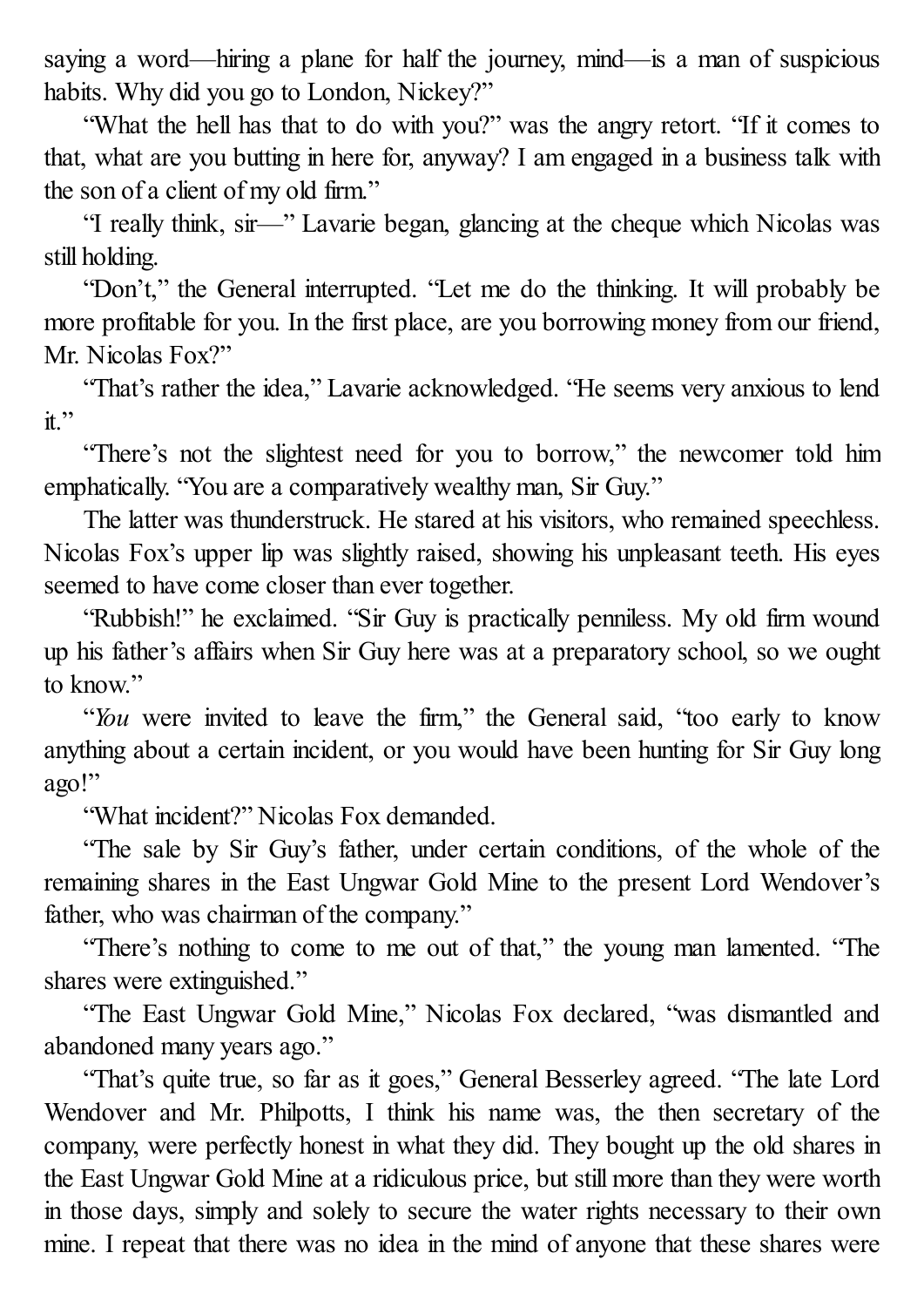worth anything at all, except as giving the water rights."

"No more they were," Nicolas Fox burst in. "What's all this about?"

"But," the General continued, gently but firmly, "by some miraculous instinct of self-preservation on the part of Sir Guy's father, or I am inclined to think that it may have been a quixotic idea on the part of the late Lord Wendover, an agreement was signed at the time of the sale that if, at any later date, the West Ungwar Gold Mine should sink fresh shafts on the property they were acquiring from their neighbours, or should work the mine for gold in any way, they should hand over to the representatives of the Lavarie family, at the market price of the day, shares in the West Ungwar Gold Mine equal in number to those they were purchasing and extinguishing from the East Ungwar. The miracle has happened! The most valuable lode of the West Ungwar properties has been discovered to turn almost at right angles into the property which formerly belonged to the East Ungwar! Shafts have been sunk and to-day gold is being mined in large quantities. The market price of the shares, I see, is forty-seven shillings. The debt due to Sir Guy upon the hundred thousand shares is something like two hundred and thirty thousand pounds."

"This is rubbish," Nicolas Fox exclaimed angrily. "There is no such agreement in force"

"The original agreement," General Besserley continued, with a cheerful smile, "could only have been in the one remaining box labelled 'The Lavarie Estates' which the present members of the firm to which our friend here belonged had consigned to an attic many years ago. From inquiries I have made, Mr. Nicolas Fox paid a visit to his late firm on Wednesday, I think it was, and he could probably—if he cared to give us more precise information."

"It's a lie," Nicolas Fox shouted. "I have never seen or heard of such an agreement. I don't believe that it exists. My business in London was of a different nature altogether."

"The matter is of no importance," the General declared suavely.

"Of no importance!" the bewildered young man repeated.

"Simply because," the other went on, "fortunately for you, people in those days were meticulously careful when anything connected with gold mines was doing and an exact copy of the agreement, signed by the late Lord Wendover and Stephen Philpotts, the late secretary of the West Ungwar Gold Mine, was filed at the time at Somerset House, where it now exists. For a small fee I procured a copy of it. The present Lord Wendover knew nothing of his father's action but he is staying at this hotel at the present moment and he has assured me that on production of the necessary papers, the claimant of the Lavarie interests, who is our young friend Sir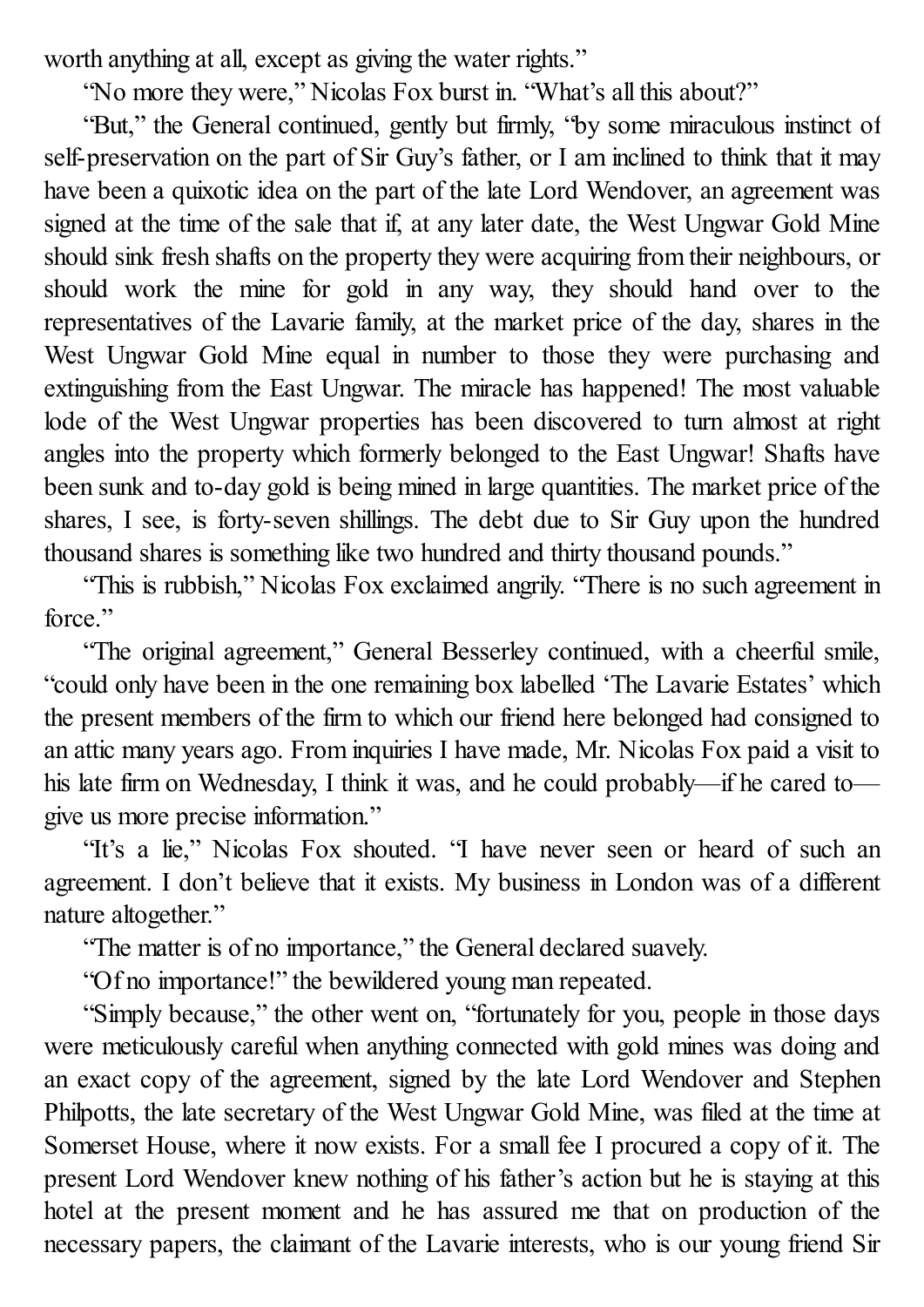Guy here, will be paid in cash or in shares from the reserves held by the company."

"Do you mean to say," Guy Lavarie gasped, "that the money is coming to me?"

"Every penny of it," the General assured him. "There will be the question of interest too, unless you like to waive it. The copy of the agreement is in my pocket and you shall read it the moment we are alone."

Nicolas Fox took the hint. He snatched up the document which the young man had been in the act of signing, replaced his fountain pen in his pocket, took up his hat and left the room.

A few mornings later General Besserley, seated in his usual place at the Royalty Bar, gravely folded up the financial paper which he had been studying and, leaning a little farther back in his chair, gazed upwards through the rustling green leaves to the blue sky. For several moments he remained wrapped in silent reflection and it would have taken a very clever physiognomist to have divined the nature of his thoughts. Suddenly he was conscious of a very slight but delicately familiar perfume. He opened his eyes. Someone was leaning over him. He looked into Grace's laughing face.

"And that glove shop so conveniently near!" she sighed.

"I can relapse again," he assured her.

She glanced at the newspaper and laughed outright.

"Don't tell me that the *Financial Times* can send you off into a world of fancies like that," she exclaimed.

"I won't quote Shakespeare to you," he replied, "but I am not at all sure that there is not as much romance in Throgmorton Street sometimes as in this perfervid atmosphere. As a matter of fact, I have just been reading an account of the extraordinary meeting convoked by young Lord Wendover, chairman of the West Ungwar Gold Mines."

"What happened?"

"The Lavarie claim was recognised and the meeting decided that it should be paid for in cash out of the reserve."

"How much did it amount to?"

"Nearly a quarter of a million."

"Well, I hope that young man won't gamble it all away," she said fervently.

"I suppose to-morrow or the next day we shallsee something of him?"

She shook her head.

"I don't think so."

He straightened himself in his chair.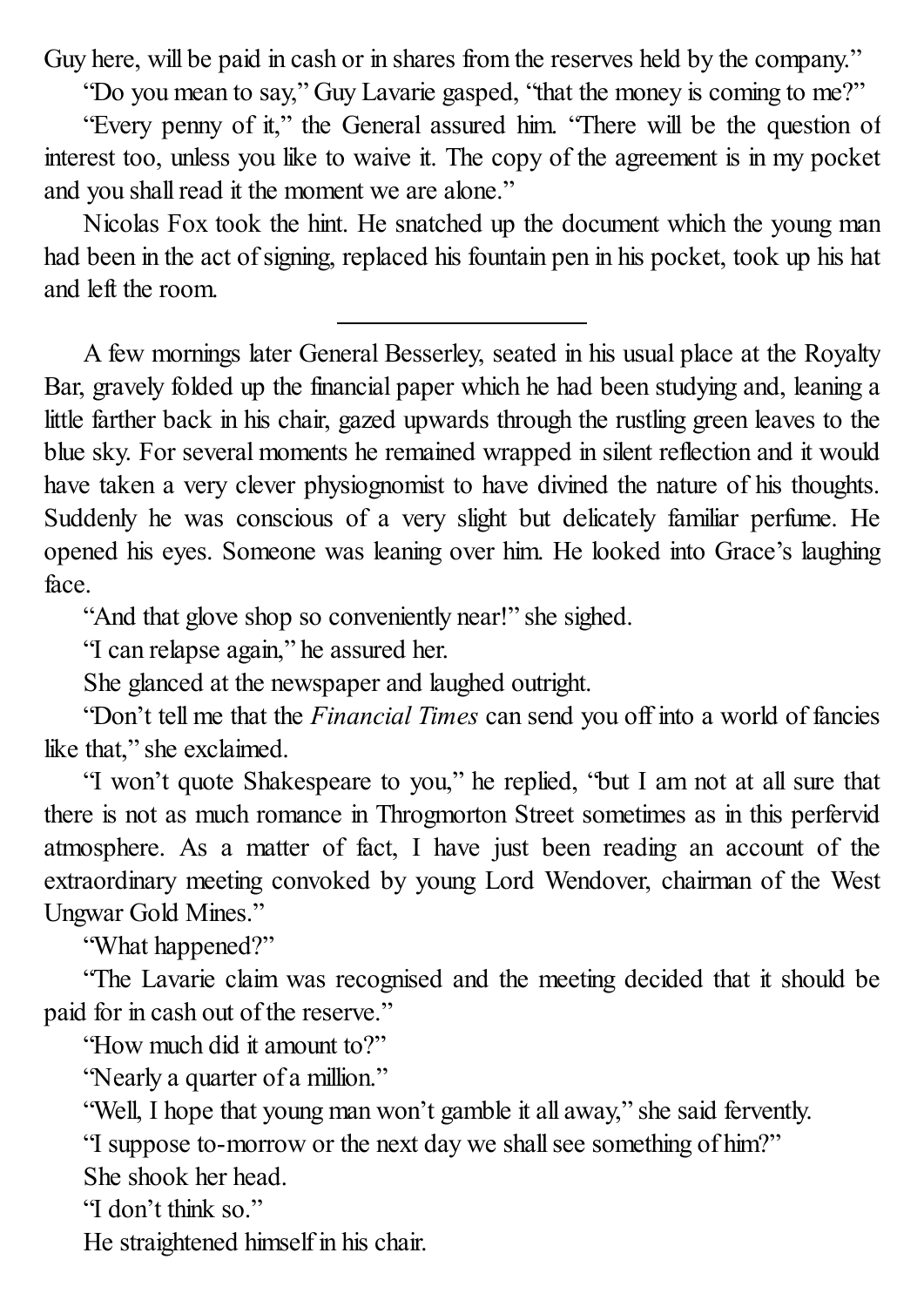"What do you mean? Of course, he has written you."

"I did have a letter," she admitted. "As a matter of fact, he suggested coming down."

"And you?"

She, too, looked up for a moment at the patches of brilliantly blue sky between the leaves.

"I told him that it was a little too late in the season," she answered.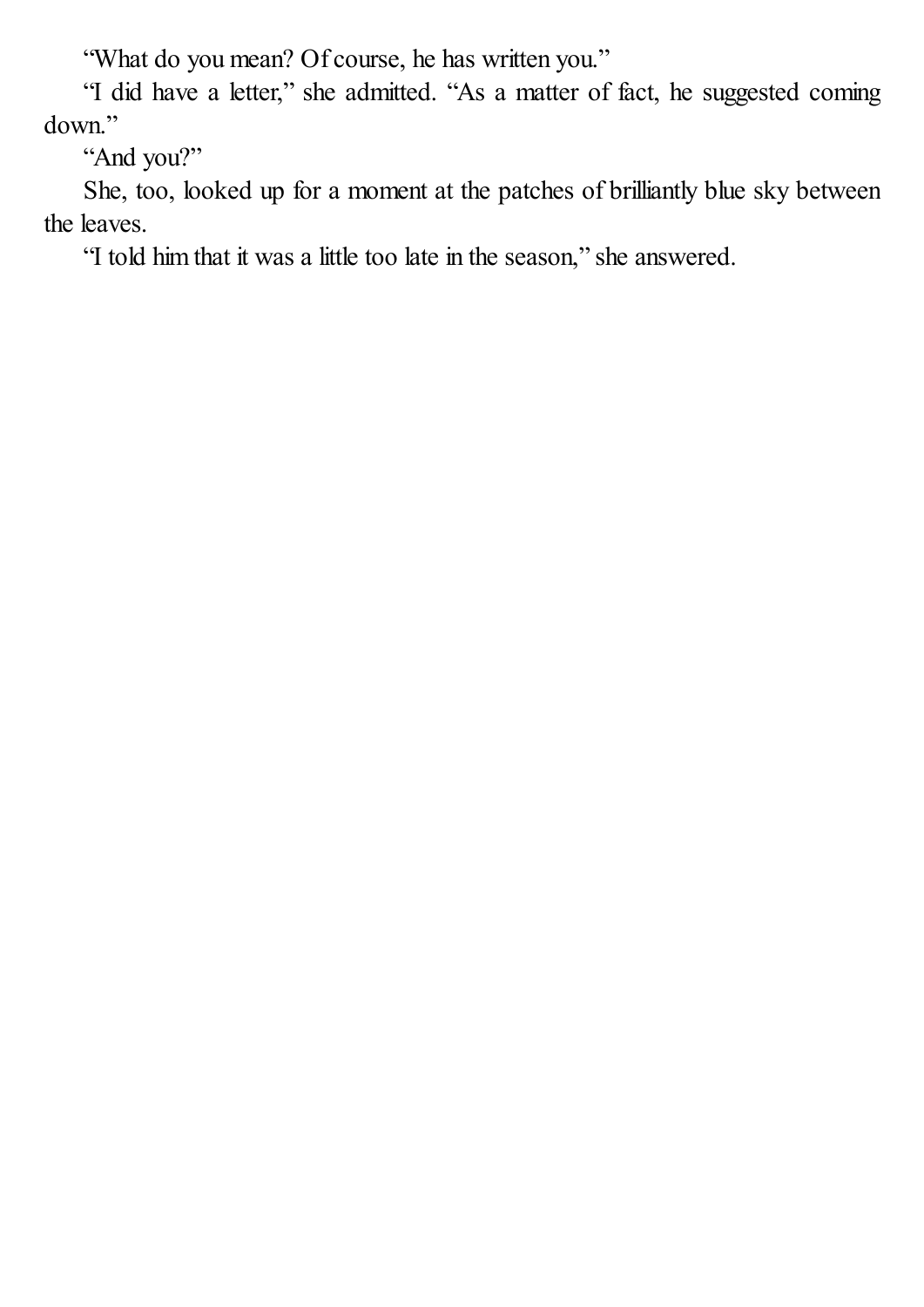There was no doubt whatever that General Besserley was a very brave man for, although he believed himself, with perfectly good reason, to be in imminent danger of his life, he betrayed no signs whatever of disquietude. At the extreme end of the seat in the gardens, between the side entrance to the Salle Privée of the Casino and the steep narrow road which runs down to the Mirabeau, was the curiously hunched-up figure of a man—black-browed, sullen, menacing. Worse a great deal than his disagreeable appearance was the fact that he was holding with a grip of iron, almost concealed by the black overcoat he had been carrying and had thrown carelessly across his knees, the ugliest little pug-nosed revolver the General had ever seen.

"It's a pity," the latter regretted, striving to keep all signs of uneasiness from his tone, "that you seem to have taken a dislike to me; otherwise I might have been inclined to help you."

"Who told you that I needed help?" was the sullen rejoinder.

"Your demeanour suggests it," the General pointed out. "Men don't kill themselves for nothing."

"It's not myself I'm going to kill," the other replied. "It's you."

"That makes the matter still more difficult," Besserley persisted. "I'm quite a well-known person here—even the custodian in the garden knows me and has seen us here together. So has also the croupier, who has just passed and said good night to me. You will without doubt be committing suicide as well as murder—only suicide in a very unpleasant way."

"What do you mean?"

"You will either have your head chopped off or be hung."

"You think of everything, don't you?" the other observed.

"My brain is usually active at this time of night," Besserley admitted.

"You imagine yourself very clever," was the jeering comment. "You probably think that I am not up to your game. Well, I'll let you know. You're wondering how to get away from this little hole in the middle of my six-shooter. You're praying that something may turn up. You're talking to gain time, that's what you're doing."

"Well, that's true in a sense," the threatened man conceded. "As a matter of fact, I am thirsty. I should hate to die thirsty. Can you hear that sound of tinkling music from the restaurant below? They have excellent whisky there and a very reputable brand of champagne."

"Well?"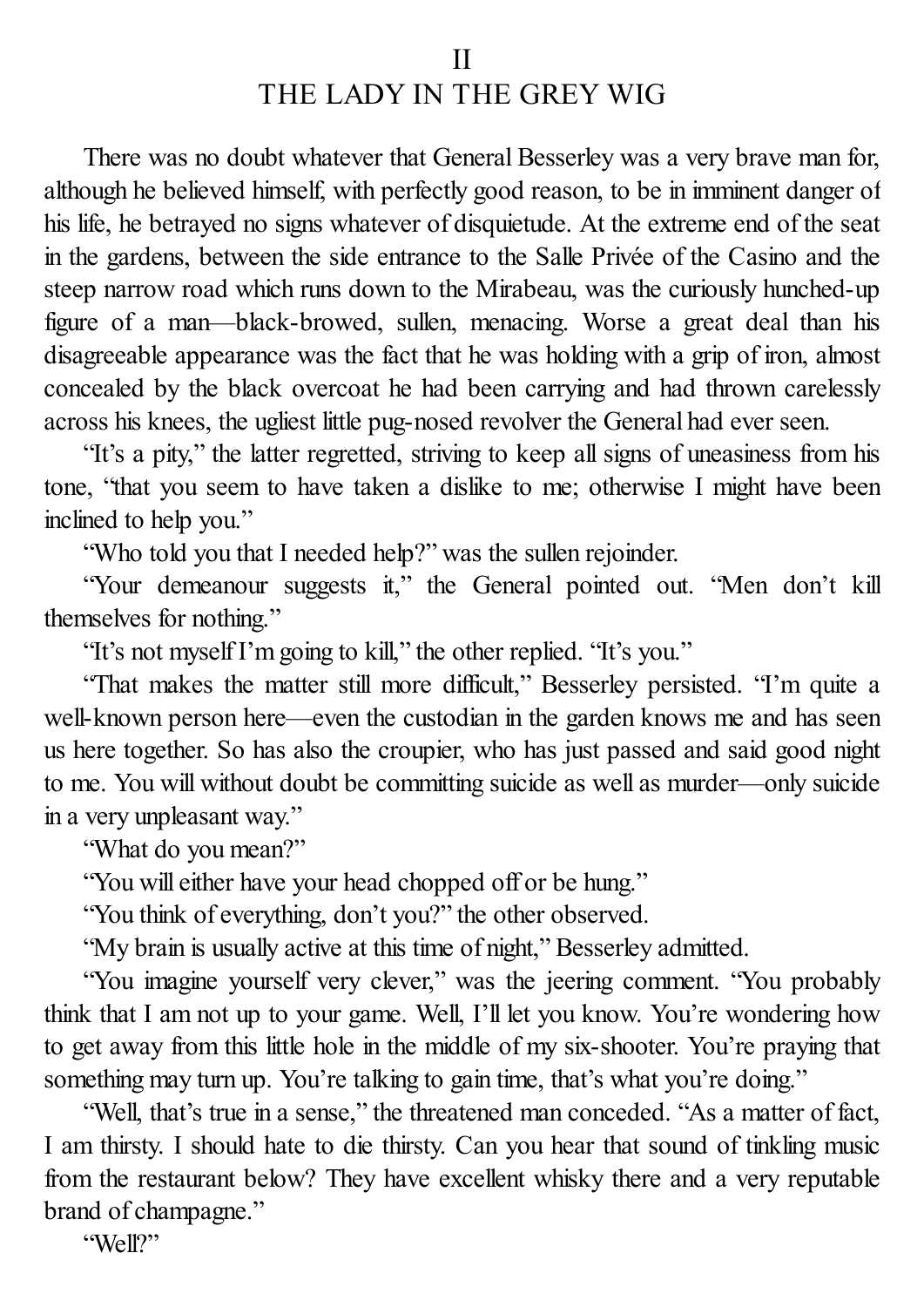"If you felt inclined to postpone this act of homicide," his companion continued, "we might at any rate have a drink together before we proceeded to extremities. I am rather an adventurer in life myself and one of the experiences which has never come my way is to have taken a drink with my prospective slayer."

"The 'Knickerbocker'," the man muttered.

"Well, why not?"

"Merely a ruse on your part, I suspect, sir, but on the whole your suggestion appeals to me. You will kindly keep your distance if we are to walk together."

The General, scenting a reprieve, rose gladly to his feet. He lit a cigarette as they strolled towards the garden gate and sighed when he reflected upon a certain period of his life when that cigarette case might have been a weapon quite as effectual as that with which he was now threatened. But he took no liberties. He watched the stranger closely and with ever-increasing astonishment. The latter, drawn to his full height, was as tall as Besserley himself. His expression was sullen and almost fierce but his features were good and the cast of his face patrician. He carried himself with a not ungraceful lounge and the way in which he handled his little plaything showed that it was not the first time he had trifled with life and death. But there were more surprises in store for Besserley. The commissionaire, who greeted him with his usual consideration, was even more flamboyantly obsequious to his companion. Frederick, the proprietor of the place, who met them on the threshold, offered a greeting which seemed almost cursory to the General, a well-known client, but bowed servilely to his companion. The same thing happened with the *maître d'hôtel*, who ushered them to a vacant table and, to complete the General's bewilderment, the one remaining Grand Duke on the Riviera, a handsome, debonair young man who might have belonged to the Stuart period, almost ignored Besserley's presence in favour of the other man. The latter selected a table at which he seated himself but at right angles to the General. He smiled unpleasantly enough but with a gleam of humour, as he noticed his host's attempts to avoid such dangerous proximity.

"You seem to be well known here," the latter remarked.

"Moderately. Don't ask any questions just yet, please. You are not very popular with me as it is. Too pronounced curiosity would only hasten matters."

Besserley drew away his knees gingerly.

"Keep that damned thing in your pocket," he enjoined irritably. "If I have to sit next to a man who has made up his mind, for some unknown reason, to shoot me, I don't want to be reminded of it all the time. For God's sake, put down that wine list too. You can't want to drink champagne at this time of night. You can have it if you wish, but I should recommend you to follow my example and have a whisky and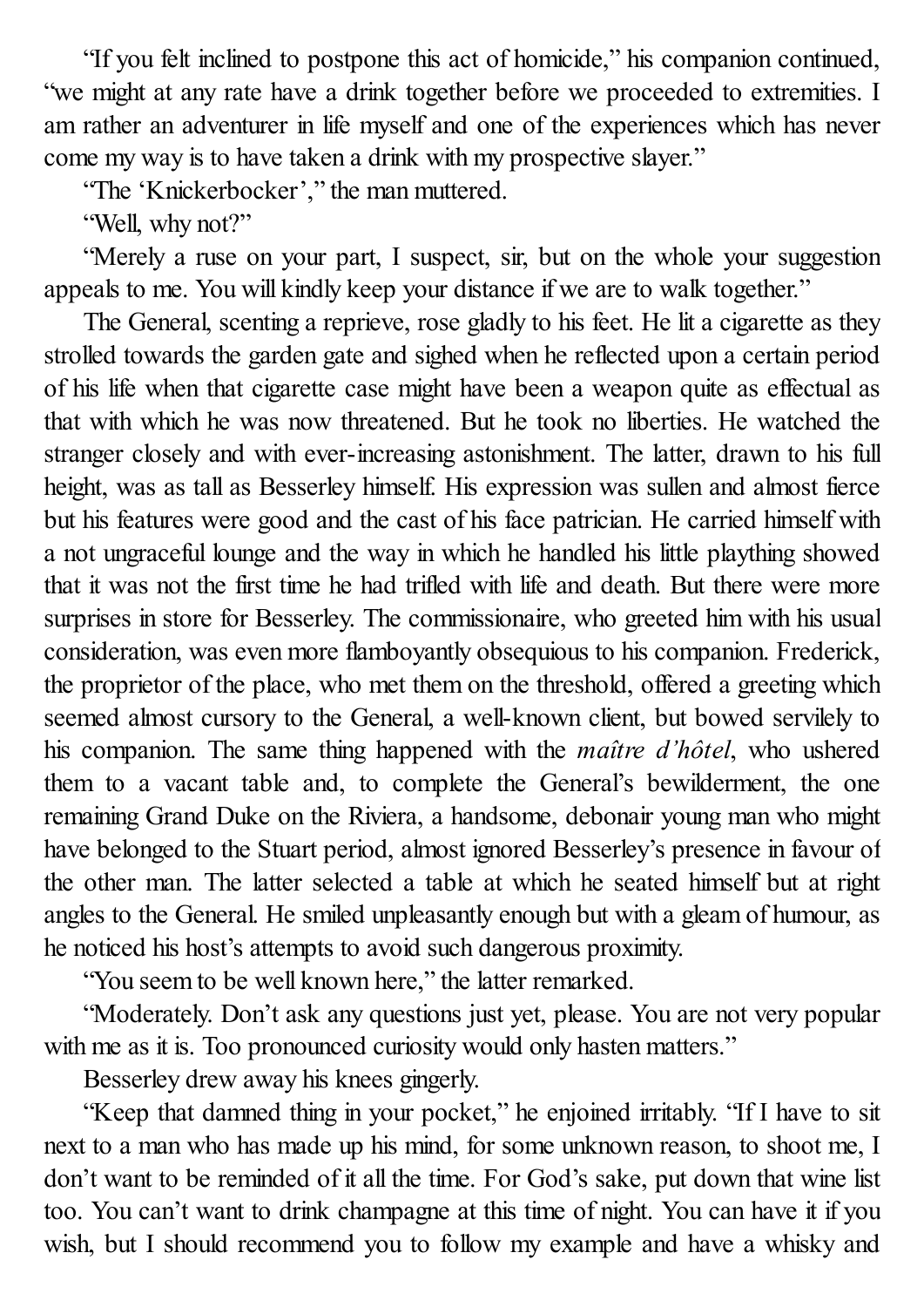soda."

"What business is it of yours what I drink?" the stranger demanded.

"No particular business of mine, perhaps," was the curt reply—"except that as I am going to pay for it, I might claim the right to make a suggestion."

"And who," the other asked scornfully, "gave you the idea that you were going to be permitted the honour of paying for my drink?"

"Have you got any money?" Besserley retorted bluntly.

The stranger produced a very beautiful Morocco wallet from his breast coat pocket, carefully manipulating it with one hand only. He allowed it to fall open. There were more *mille* notes there than his neighbour had ever carried with him in his life.

"Are you satisfied that I am in a position to pay my own way?" the owner of the pocketbook inquired sarcastically.

"Absolutely. What I don't understand is, if you have plenty of money, why were you sitting on a seat in the gardens, with the air of a would-be suicide, and why did you aggravate the whole affair by having an idea of adding murder to your peccadilloes?"

"Ah, that's another story," the stranger replied, fixing himself a whisky and soda and pushing the bottle across the table.

The Grand Duke, who was in a genial, not to say hilarious mood, paused in the middle of a dance and let his hand fall lightly on the shoulder of Besserley's companion.

"My friend," he remonstrated, "no one has a right to come to a gay resort like this with such clouds upon his face. If you are depressed, drink more rapidly. If you are still depressed, dance with one of these little *filles de joie*—there are three of them in that corner, terribly neglected. Life, if it ends to-night, is not worth that frown"

The man addressed seemed curiously lacking in respect towards a person of high social rank. He remained seated and that left hand of his, which Besserley had grown to hate, was still in the pocket of his dinner jacket.

"I have not the good fortune to possess your disposition, sir," he rejoined drily.

Alexander shrugged his shoulders. He was still handsome but the lines of dissipation might almost be said to have scarred his face. His eyes were deeply sunken. There was about his manner something of that nervousness which denotes high pressure.

"Do you really believe, you or any of those others," he asked cynically, "that you can judge a man's deportment towards the world by his appearance? Was it not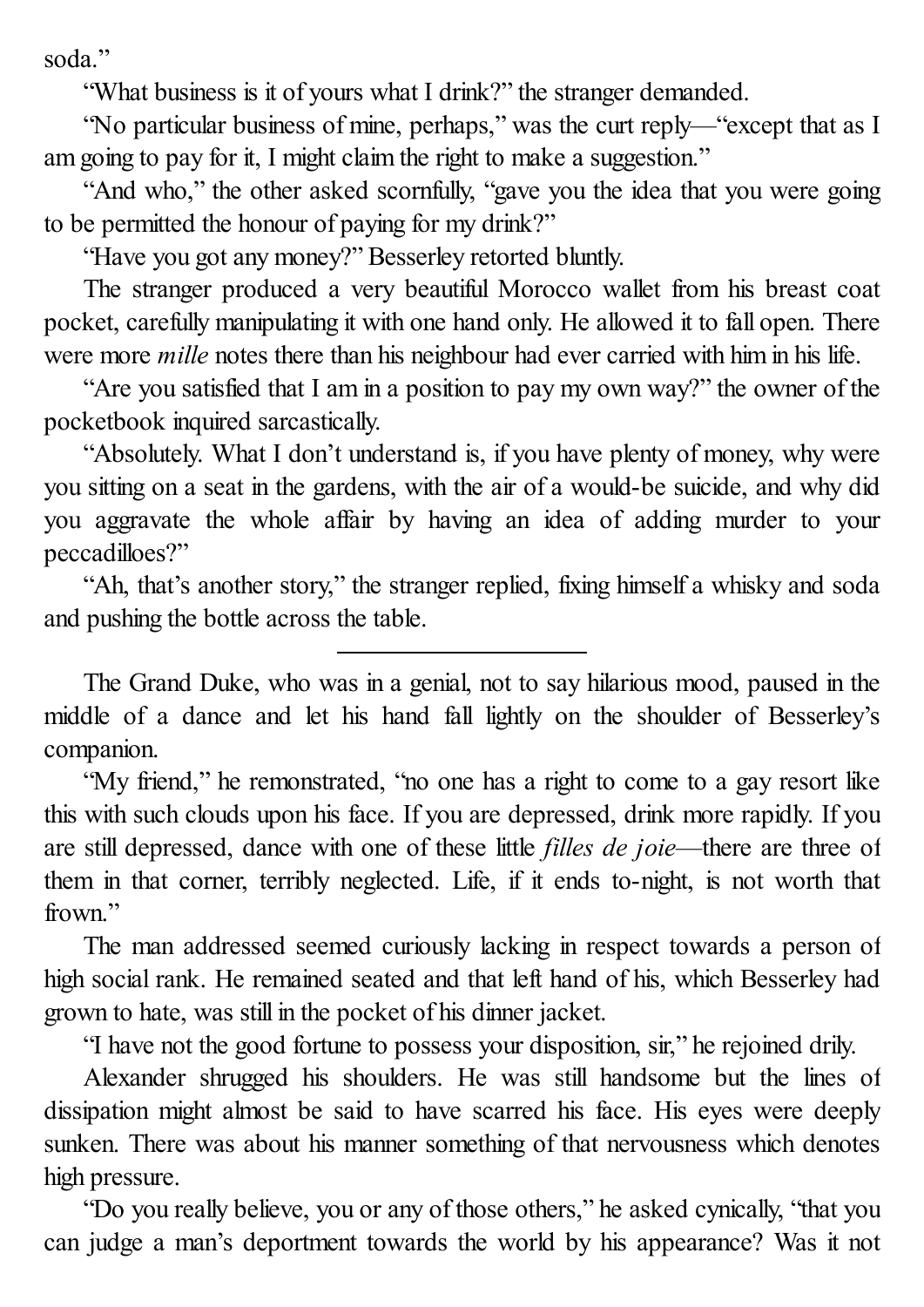Voltaire who said, 'Amonarch who plays the jester must have the heart of a hero'?"

Alexander, whose partner was getting a little impatient, passed on. Besserley toyed with the whisky bottle.

"I should like to know your name," he said. "I also think that you might abandon your rather silly pose as a would-be assassin."

There was a flash in the other's eyes.

"Pose, you call it," he remarked. "Well, have it your own way. Nevertheless, there was a time when I had firmly determined to shoot you."

"But why?" Besserley persisted. "What harm have I done you?"

"No personal harm," the other admitted. "You represent a type with whom I have no sympathy. You are so full of poise, so admirably sure of yourself. Then, you are enjoying life far too much. I myself am a failure. I hate people who are successes. I had no personal grudge against you. If I had pulled that trigger, it would simply have been to have gratified my sense of humour."

"Then, for God's sake, get rid of your sense of humour!" the General enjoined a little irritably. "I am beginning to think I was right the first time. No one but a *poseur* would talk such rubbish."

"I only seem to you a *poseur*," his companion complained, "because I have abandoned restraint. I am speaking the truth the whole time and saying just what I feel. However, we will let that go. The moment has passed. You are safe."

Besserley was somewhat ashamed of it afterwards but he certainly turned towards his whisky and soda with an immense sense of relief.

"I think you have chosen wisely," he declared. "I was going to offer you my assistance out there in the gardens but you seem scarcely to need it."

One of the Grand Duke's party, on his way to the door, nodded a pleasant greeting to Besserley as he passed and addressed him by name. The latter's mysterious companion laughed to himself softly—not malevolently, but certainly without humour.

"So you are General Besserley," he remarked. "You are the man who always gets himself mixed up in any trouble that goes on here."

"I don't make any special efforts in that direction," his neighbour assured him.

"You had an idea of advancing me money, perhaps?"

"To save my life I might have been inclined to, or if you had been possessed of a more ingratiating manner and asked me for a reasonable loan. Feeling fairly safe now and not being conscious of any sense of friendliness towards you, I have no desire to do anything of the sort."

The stranger was certainly improving. He chuckled.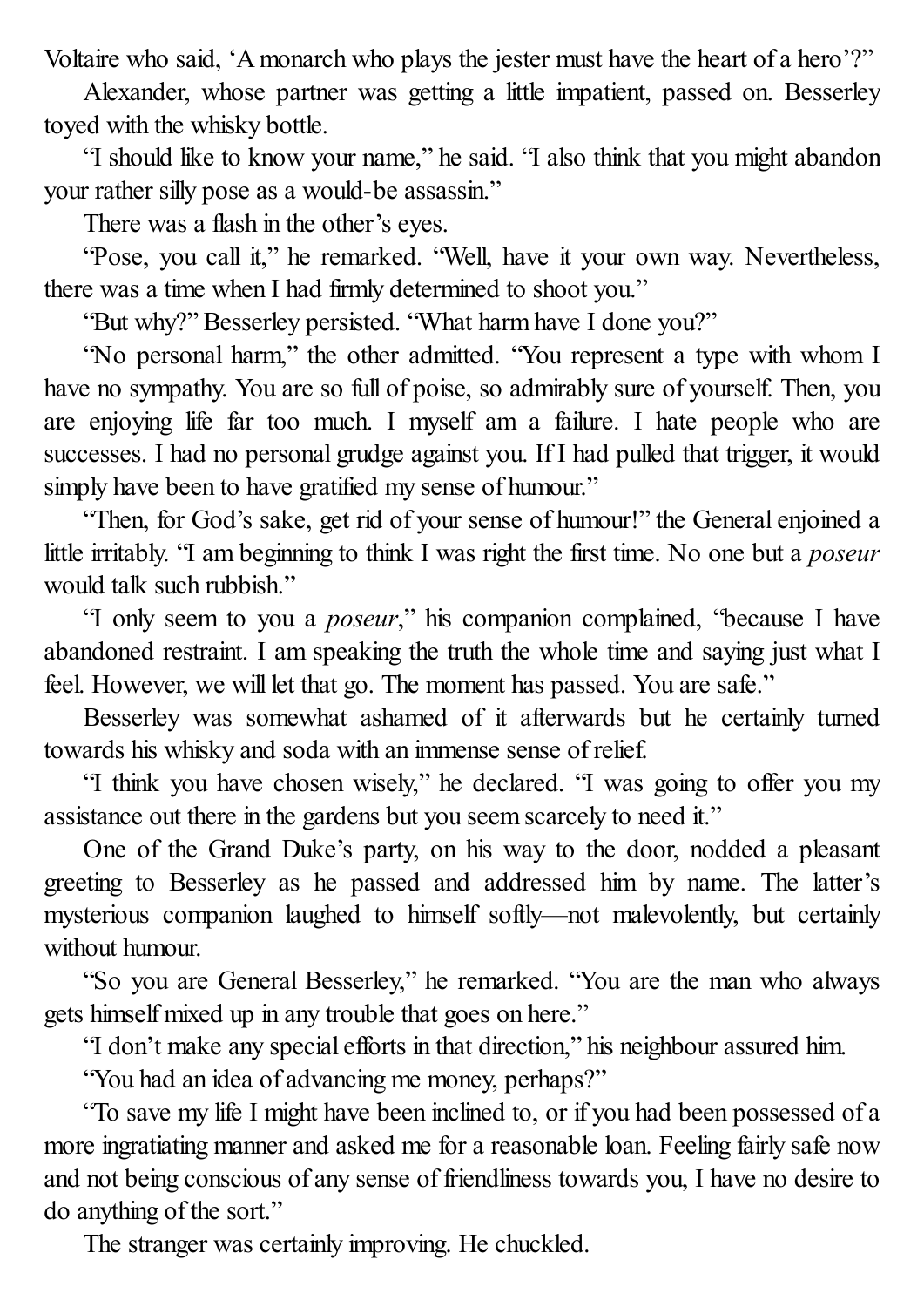"So I have met the great and popular General Besserley, late of the American Secret Service, I believe," he reflected. "Lucky I didn't know that a few minutes before, on that garden seat. Anyhow, let that pass. You cannot lend me money—you might render me service of another sort, perhaps, if you are really of a philanthropic turn of mind."

Besserley lit a cigarette.

"Well?"

"My name is Crantz. My Christian name is Michael."

"I might have guessed," the other murmured.

There was a brief silence. Michael of Crantz helped himself deliberately to another whisky and Perrier. When he spoke, there was a touch of the former bitterness in his tone.

"Well, what do you think of me as the hero of a world's romance?" he asked sardonically.

"You do not," the General assured him, "inspire me with the aversion which some of the newspaper accounts of your adventures have done."

"I shall end by liking you," Michael declared. "I can see that it is inevitable. I shall come and sit at your favourite table at the Royalty and eat out of your hand—I mean, accept the advice of your lips."

"And as regards that service?"

This time there was a long and breathless pause, a pause not only between the two men, but a silence which crept through the whole of the noisy crowded restaurant. The dancing suddenly ceased, the music died away. Everyone was looking towards the entrance, looking at the woman who was standing there by herself, her fingers holding together at the throat her chinchilla-lined travelling coat, her eyes—deep-set, inquiring, luminous with expectation—searching the room. She was very beautiful, but she had the air of one wearied with travelling. Little wisps of chestnut-coloured hair, which had escaped the close confinement of her small black travelling hat, suggested a long journey. Her expression was that of a tired woman suddenly galvanised into life through a great expectation. Alexander sprang lightly to his feet and threaded his way with almost miraculous precision through the tense company of dancers. The woman, who watched his approach, smiled faintly. She held out her hand—held it rather high with a slight graceful droop. Alexander paused a yard away and bowed, then he approached and raised her fingers to his lips. What he said to her no one heard, but a moment later, with her fingers resting upon his arm, they crossed the room. People fell back, impelled as much by their own sense of what was seemly as by Alexander's whispered word of excuse. Besserley heard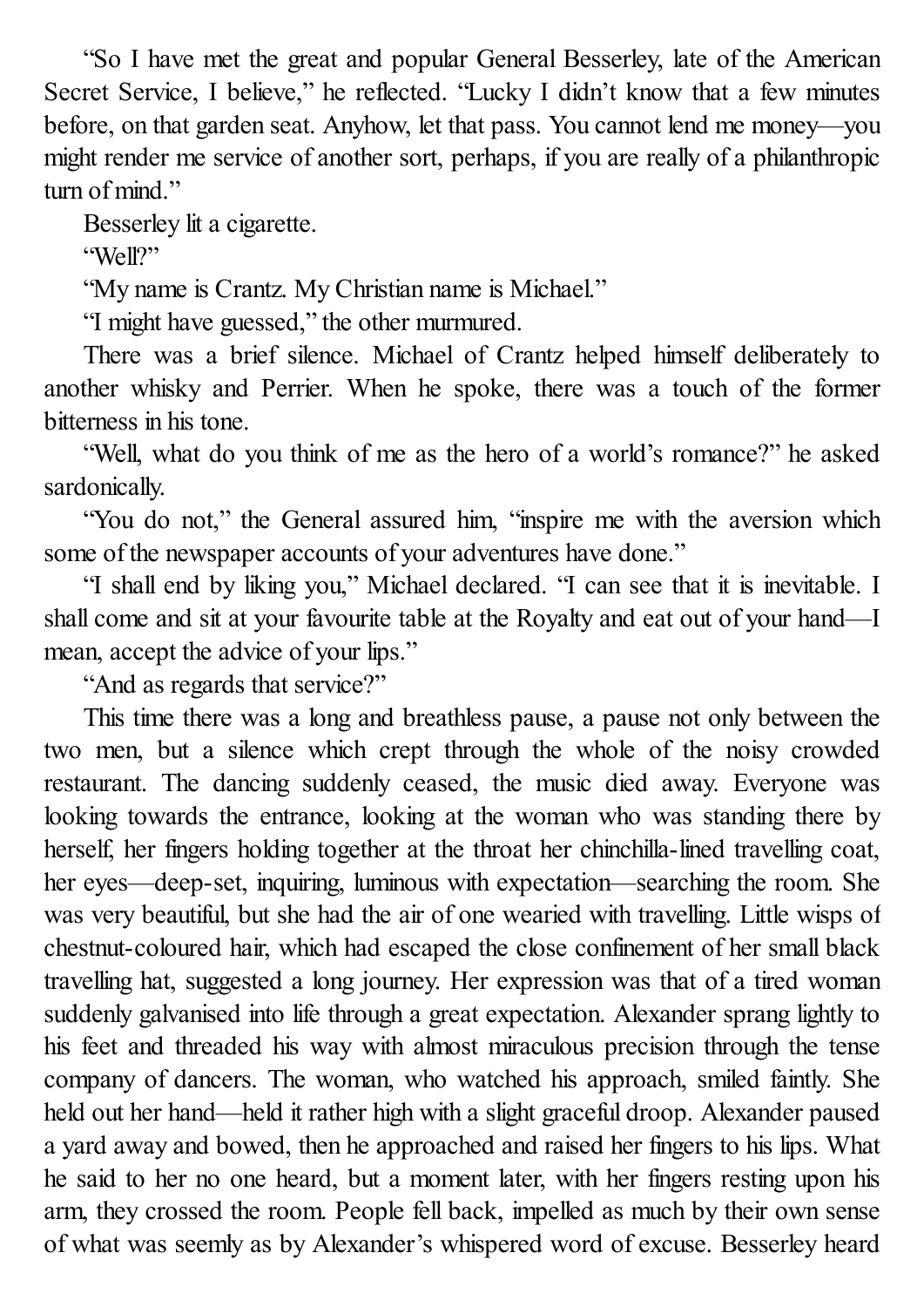something that was half a groan, half a sob, as the two men rose to their feet. Alexander's tone was graver than anyone in that gathering had ever heard him use.

"Whether this is for good or ill, I do not know," he said, "but Madame is here."

The bow of General Besserley's companion seemed modelled upon that of Alexander. Both betrayed familiarity with Courts, but the lips of Michael rested longer upon those delicate fingers.

"Madame," he said, as he proffered his chair, "this is not possible!"

The laugh whose magic the journalists of Europe have so far tried in vain to describe rippled from her lips as she sat down.

"Meanwhile," she confided, "I have flown a thousand miles. I must drink a glass of champagne. Your companion, perhaps?" she added hesitatingly.

Michael laid his hand upon Besserley's shoulder.

"My new friend," he said, "you perceive that another day will dawn for me."

But the General needed no hint. He was already on his way to the door. Swiftly though he moved, it seemed to him that the echoes of those, her first words lingered in his ears.

"My darling! I could not bear the risk of leaving you alone for another twentyfour hours. I am here!"

Back at the Hôtel de Paris there was mystery in the air, mystery in the darkened lounge, the nervous manner of the doorkeeper, as he swung open the door inattentively for General Besserley, the late-returning guest, mystery in the great patches of gloom which seemed to hang about the veiled spaces. There was something even more than mysterious in the sight of the usually cheerful little manager of the great hotel walking up and down in the semi-darkness, with his hands behind his back. He started at the sound of the swing doors but when he recognised the arrival his interest appeared to fade away. His good night lacked its usual note of respectful cordiality. He seemed anxious not to detain for a single second the returning reveller. The General, puzzled, was wise enough to ask no questions. He rang the bell for the lift, ascended to his apartment, turned on the lights and lit a final cigarette. The instinct for silence and caution seemed to have become a catching thing. He drew back his French windows stealthily—careful to make no sound—and stood on the balcony listening. Even Monte Carlo was sleeping in that hour before the dawn. There was no sound in the streets below but a curious muffled turmoil of footsteps and voices closer at hand. Besserley became conscious that the next suite to his—a large residential one—which had been unoccupied for some time, was being prepared to receive guests. Almost at the same time he became also conscious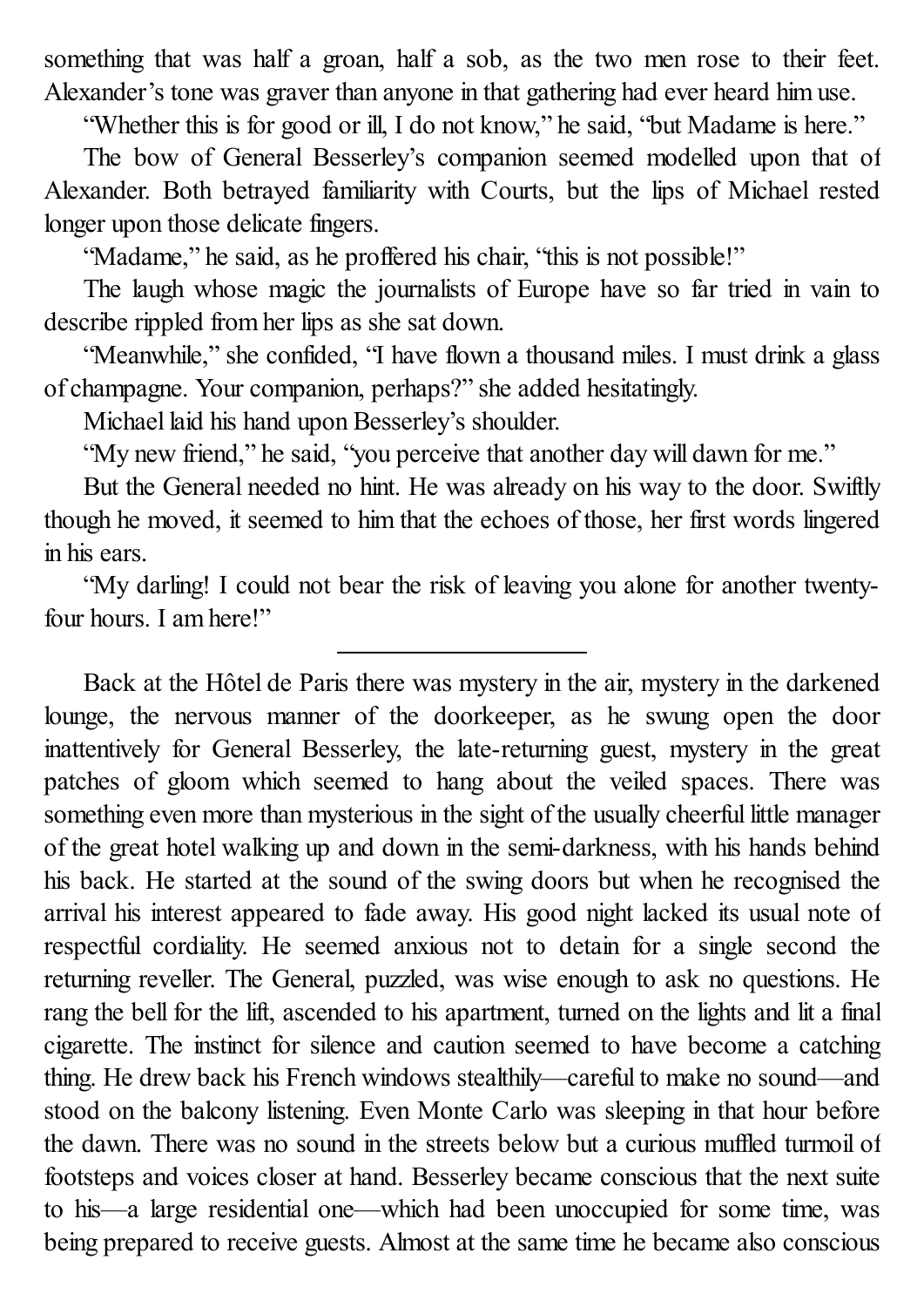that from somewhere up in the hills came the throbbing of a powerful engine. He crossed the floor of the salon and turned out the lights: then he returned to the window. The throbbing of the engine was more clearly audible now. The car was approaching, probably by the Moyenne Corniche.

Besserley lingered on the threshold of his balcony. He was a little ashamed of himself, but the curious events of the evening had left him with an excited sense of coming adventure. On the other hand the evidences were all slight—an hotel disturbed at an unusual hour for some reason or other; preparations in the most important suite; distinguished visitors arriving in the middle of the night or early in the morning. Interesting, but certainly not sufficient to account for his profound distaste for bed at five o'clock in the morning. The car came nearer and nearer. Soon, still travelling at a great pace, it came down the steep incline in front of the hotel—a huge two-seater with a racing engine but a heavy cabriolet body, open and containing two shrouded figures only. With a grinding of brakes, it passed the front of the hotel and swung in at the side entrance. Besserley leaned a little forward. The electric light was still burning over the door and three or four servants had crowded around the vehicle. A man and a woman descended—the man apparently young and of medium height but his features completely obscured by heavy spectacles and closely drawn motoring cap. The woman, even more invisible, save that she too stepped youthfully and with a musical laugh escaping from her lips, as she accepted her companion's help in alighting from the car. The servants welcomed them bareheaded, but in that there was nothing unusual. What did seem quaint to the General was that after some suitcases had been dragged from the back of the car, it was covered over with a large dust sheet and one of the porters, seated on a campstool, was left in charge apparently to avoid sending it to a garage. . . .

Commotion anew! This time nearer at hand, in the shape of muffled voices and the footsteps of porters. Evidently it was for these late arrivals that the adjoining suite had been prepared. The hotel, modern enough in all possible respects, had been built before the days of padded doors, and one word in the tone of the obsequious manager was quite sufficient to stop Besserley's preparations for bed. He stood again on the threshold of the balcony, listening intently. This time fortune favoured him. The adjoining French windows were thrown open and two figures stepped out. Besserley remained in the shadows. There were times when he had no compunction in playing the eavesdropper. He heard the woman's voice, sweet and melodious, and she spoke in a language which he understood.

"But this is Paradise, Maurice!"

"With you," came the passionate answer.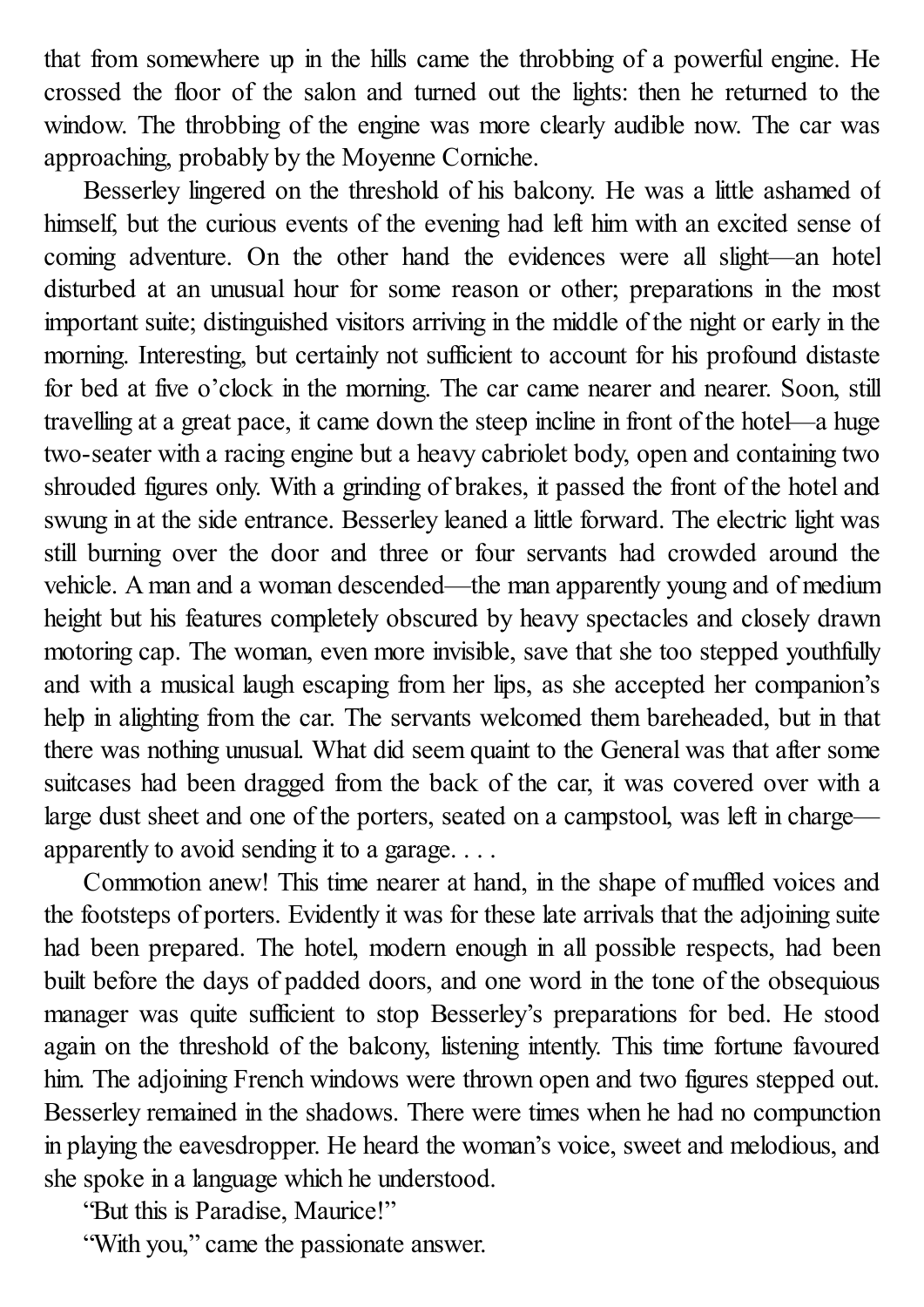"You are not sorry," he heard the woman say, "that you have run this so great risk?"

"The time for regrets may come," the man's voice replied, "but that is not yet."

The listener moved a few inches forward. He himself, as he well knew, was in the shadows. The electric light from the standard opposite missed him and he was shielded too from the wan moonlight. He leaned cautiously forward and stole one swift look. It was enough. He reëntered his bedroom and prepared himself for a few hours' sleep.

General Besserley was a man of early habits but the appearance of a visiting card before he had left his bath on the following morning was rather a shock. He glanced at it with uneasy premonition. Upon it was engraved the single name "Alexander"

"I'llsee the gentleman in the salon in ten minutes," he told the valet.

In even less than that time the General, showing scant signs of his disturbed night, entered his salon. Alexander's toilet was as meticulous as ever and the evidences of his coiffeur's ministrations as apparent, but his eyes were more sunken than usual and even his voice was tired. He had thrown himself into an easy-chair and when he rose wearily to his feet, the man whom he had come to visit waved him back.

"Don't disturb yourself, please," he begged. "Can I offer you anything? Coffee perhaps?"

"For the love of heaven, give me a brandy and soda," was the eager reply. "These domestic shocks are too much for me."

Besserley rang the bell and gave the order.

"Last night," he remarked, "was filled with unusual episodes."

"Nothing to this morning," was the gloomy reply. "I imagine you realise the situation."

"I have some idea of it."

"For some good reason or other," Alexander went on, "Michael, who tells me that you are only a chance acquaintance, has great faith in you. You helped a young friend of his once and we all know down here, of course, if you will allow me to say so, that you are one of the best-natured men in the world. I have come on Michael's behalf to ask for your help."

Besserley nodded.

"What has happened this morning?" he inquired.

"A telephone message from Nice," the other confided. "The aeroplane in which my cousin came down, which is the only one in this part of the world capable of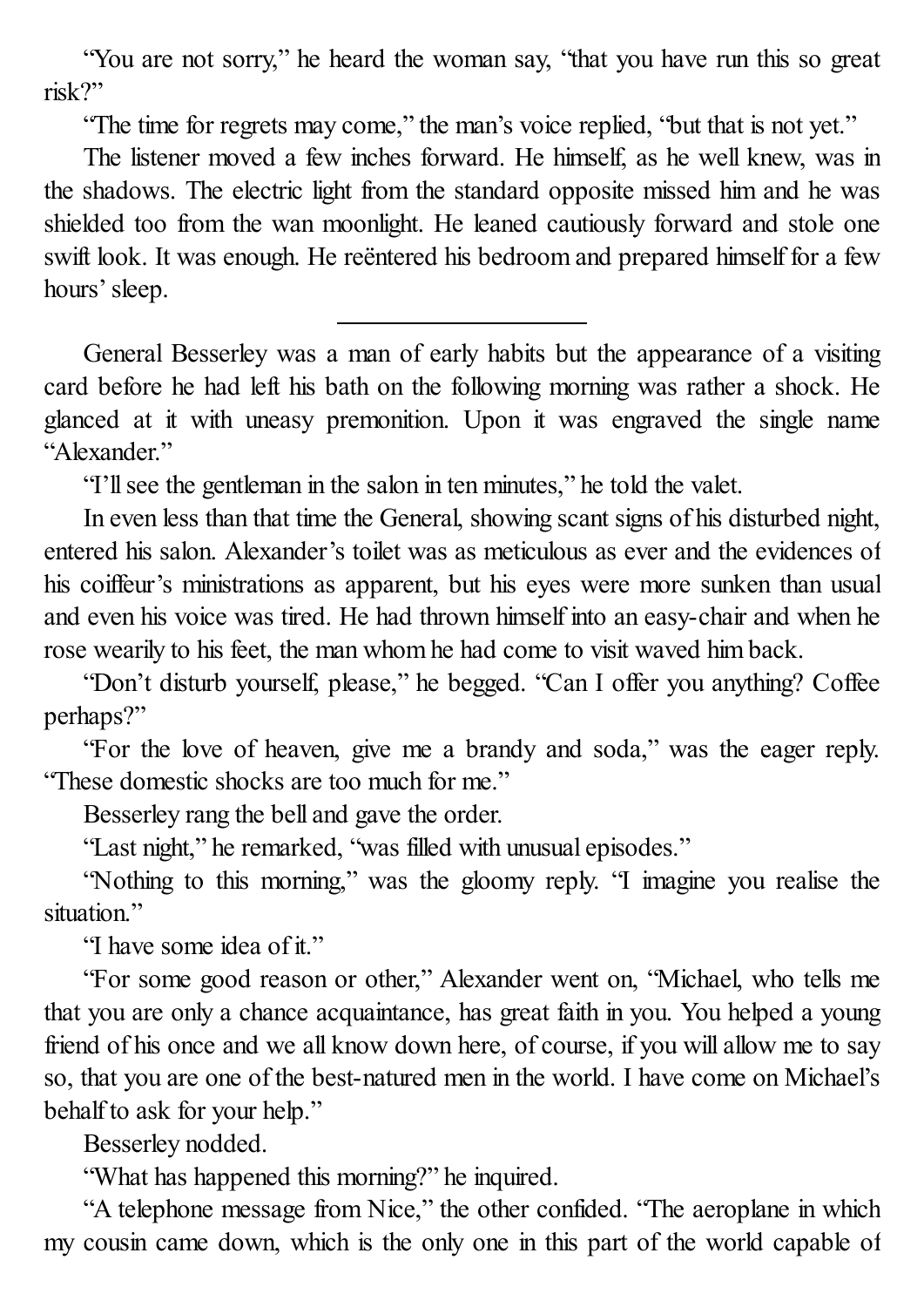making such a flight, and upon which she was relying to take her home to-day, has been burnt."

"Burnt!"

"Burnt in the hangar at Nice. The authorities try to assure us that it was an accident. It may have been. Of course, my cousin thinks not. She thinks if she was not actually followed, that the thing was arranged by telephone. You have heard of Doctor Brüden, of course, the Chancellor? He is an unscrupulous scoundrel. Nothing would please him better than trouble of this sort."

"How can I help you?" Besserley asked.

"Tell us how to get Madame back to the capital before her husband returns from his shooting expedition."

The General, who had been sipping the coffee which he had ordered, lit a cigarette. His visitor, who had gulped down the brandy and soda, refused another and lit a cigar.

"I can do better than that for you," the former said, after a slight pause.

"Then I shall join with all the rest of the world here and hail you as a magician," Alexander announced.

"Chance and magic are very closely allied," Besserley meditated. "In the present instance, without the simplest of all explanations, which for the moment I am compelled to withhold, I could probably pose as being a magician. I think I can promise, however, to be useful to you. With that promise you will not mind answering a few questions."

"Reel them out," Alexander invited.

"Michael?"

Alexander coughed. He looked up towards the ceiling.

"Michael at the present moment is occupying the villa which was lent him by the Duchess de Suelles."

"Beginning at the beginning, then," Besserley went on, "can you undertake to keep him within the walls of that villa for twenty-four hours?"

His visitor hesitated.

"Why, of course," he said, "it could be done."

"Furthermore, will your household promise—you and your wife and your cousin —to remain wherever they may be until this evening, when I will submit my plans?"

"Easy enough," Alexander assented. "But I don't understand. How is all this to help us to get—we keep to Christian names—Katherine back by nightfall?"

"I shall do better than that for you," Besserley promised. "I shall make it unnecessary."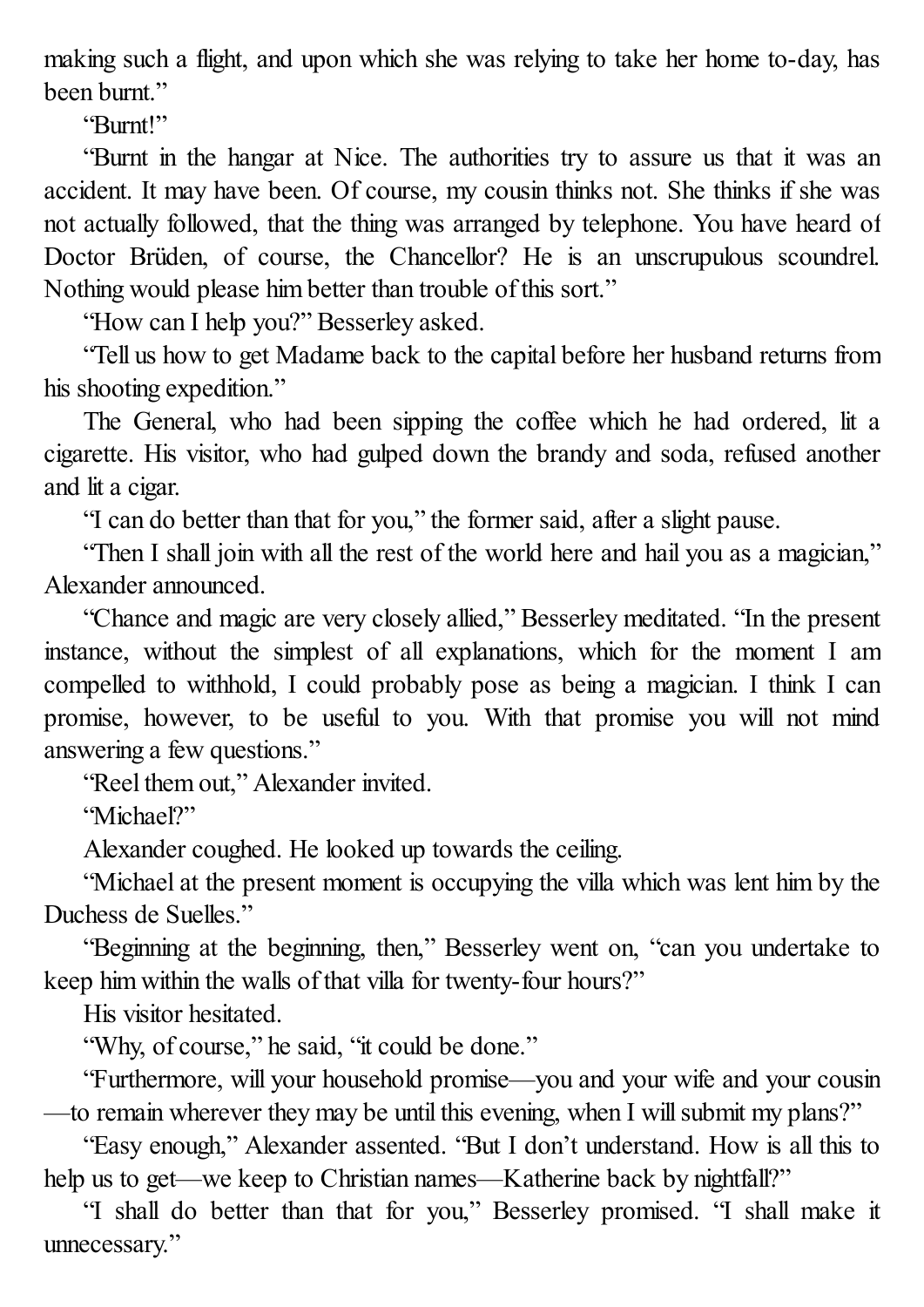Alexander was very nearly angry.

"Are you trying to be funny, sir?" he asked.

The General shook his head.

"Not an idea of it," he assured his visitor. "There is no necessity for your cousin to be at the Palace tonight, because her husband will not be there."

"And how, in God's name, do you know that he won't be there?" the other demanded. "We have certain information—"

"I know that he will not be there," Besserley interrupted, "because he never went to the forests. He is in this hotel at the present moment. I saw him arrive last night with a companion. You see, I am not attempting to be a magician. This has been an affair of chance."

Alexander talked, or rather gasped, in Russian for several moments, so Besserley never really understood what he said.

On the whole, that was an uneventful day in Monte Carlo. Neither the Grand Duke nor any of his brilliant household were to be met with at any of the fashionable lunching or dining places. A dinner which they had been giving for twenty people at the Sporting Club was cancelled at the last moment. Nor were any newcomers of distinction to be seen anywhere. The Hôtel de Paris restaurant bore its usual sedate air and was entirely without unfamiliar visitors. In that zealously guarded suite on the second floor, however, a very wonderful dinner was served which called for the best efforts of the chef, and even the grave-faced and trustworthy *maître d'hôtel*, who superintended the service, gasped when he ordered the removal of the empty champagne bottles.

There came a time when General Besserley, in the next apartment, heard the sound for which he had waited—the opening of the French windows. Stealthily he extinguished all his lights and laid down his cigar. He stepped out once more on to the threshold. It was the woman who was speaking. She was pleading, begging for something which her companion was loath to grant.

"It is impossible that I should be recognised. Yes, you give me beautiful jewels, it is true, but with nowhere to wear them; with no chance of displaying their beauty, what are they? One hour, dearest, that is all that I ask. Sit by my side for one hour. I want to see the women's eyes. I want to hear them gasp when they look at that last wonderful row of pearls."

The man's tone was a little weary.

"You ask me to risk a great deal," he sighed.

"I give a great deal," she broke in passionately.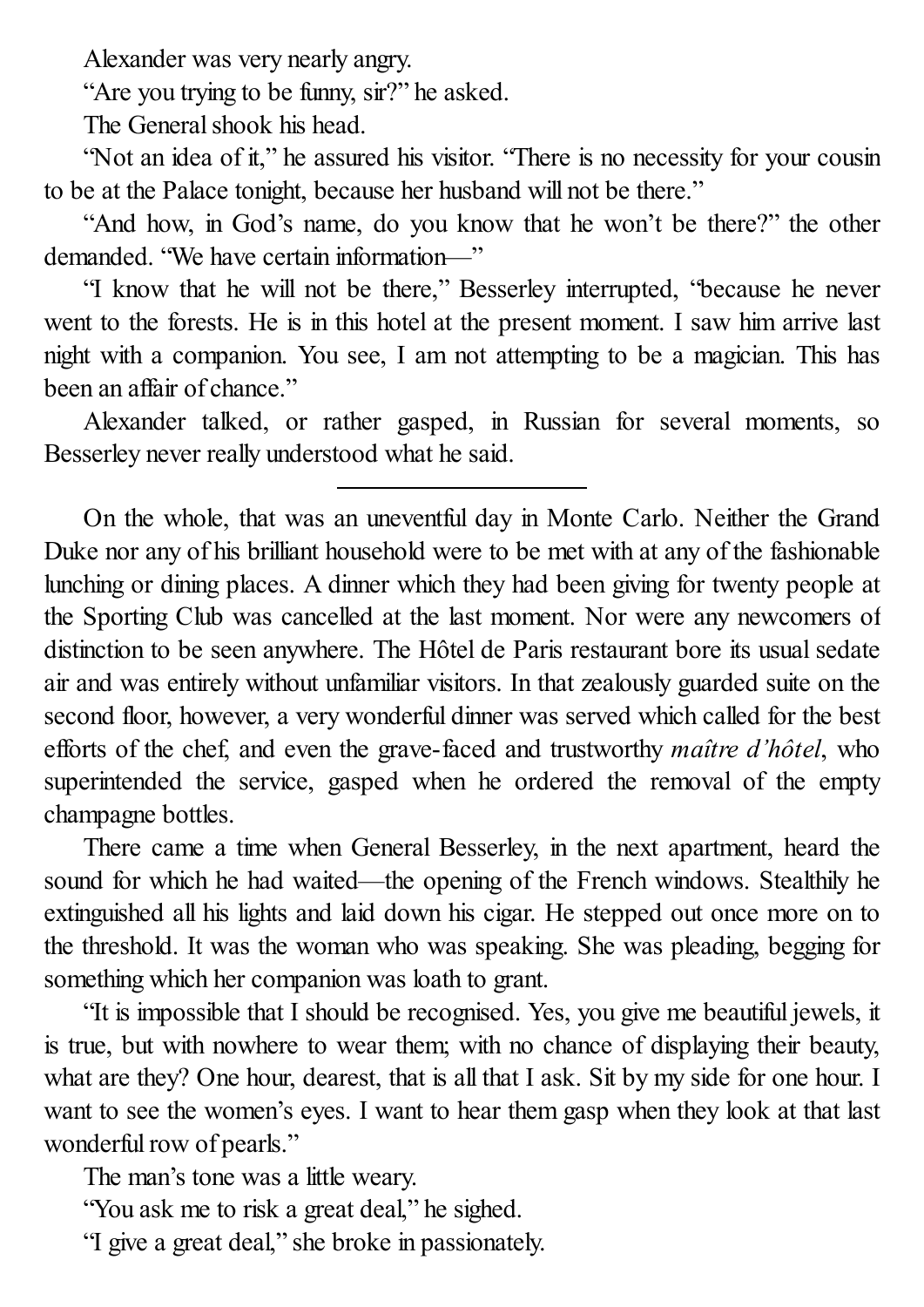And it seemed to Besserley, standing there amongst the shadows, that he could almost catch her hot breath as she pressed her lips against the man's. Then there was silence. The window was closed.

The General took down the receiver from the telephone instrument.

The brilliancy of the Sporting Club that night was an affair long unforgotten. The Grand Duke's dinner party was apparently taken over by someone else, for every familiar figure in the Principality seemed to be there. One roulette table, however, was the centre of attraction. Seated by the side of the croupier was a woman wearing a grey wig, a beautiful woman with flashing eyes and finely shaped but rather sensual features. It was not at the woman however, that people gazed. It was at her jewels. She wore ropes of pearls of fantastic value, a tiara with ancient settings; one huge pearl rested upon her bosom—delicate and rosily pink, a jewel of amazing beauty. Half-audible whispers passed all round the table. Women forgot their manners in leaning forward to get a better view. They pushed their way amongst friends and strangers alike. The woman who was the centre of the general interest gathered it all in with rapturous enjoyment. Every now and then she smiled at an insignificant young man in plain dinner clothes by her side. Then the supreme moment came. The young man, who had shown signs of nervousness as the crowd increased, in throwing a plaque to the other side of the table, did what he had avoided doing most of the evening. He glanced up. Exactly opposite to him stood Alexander, Alexander's wife and Alexander's cousin. The General, as a producer, had not failed. The drama of the moment was complete. The eyes of the husband and wife met. The lady with the jewels looked up and laughed softly. Secretly it was the precise *dénouement* which she had desired. She threw the maximum on her favourite number as the ball began to spin. The monotonous announcement of the croupier became like a minor background to an atmosphere supercharged with emotion. . . . Everything after that was very correctly done. There was no exchange of salutations. The Grand Duke led his companions in dignified fashion from the table.

"Something of the sort," the General agreed cheerfully. "A kind of ambassador, if

The young man who had been the unwilling companion of the lady with the grey wig and the marvellous jewels received his visitor with scant civility. He glanced at the card and threw it upon the table.

<sup>&</sup>quot;Alexander recommends me to talk with you, General Besserley," he said. "I understand that you are a retired American officer. What are you now? A spy?"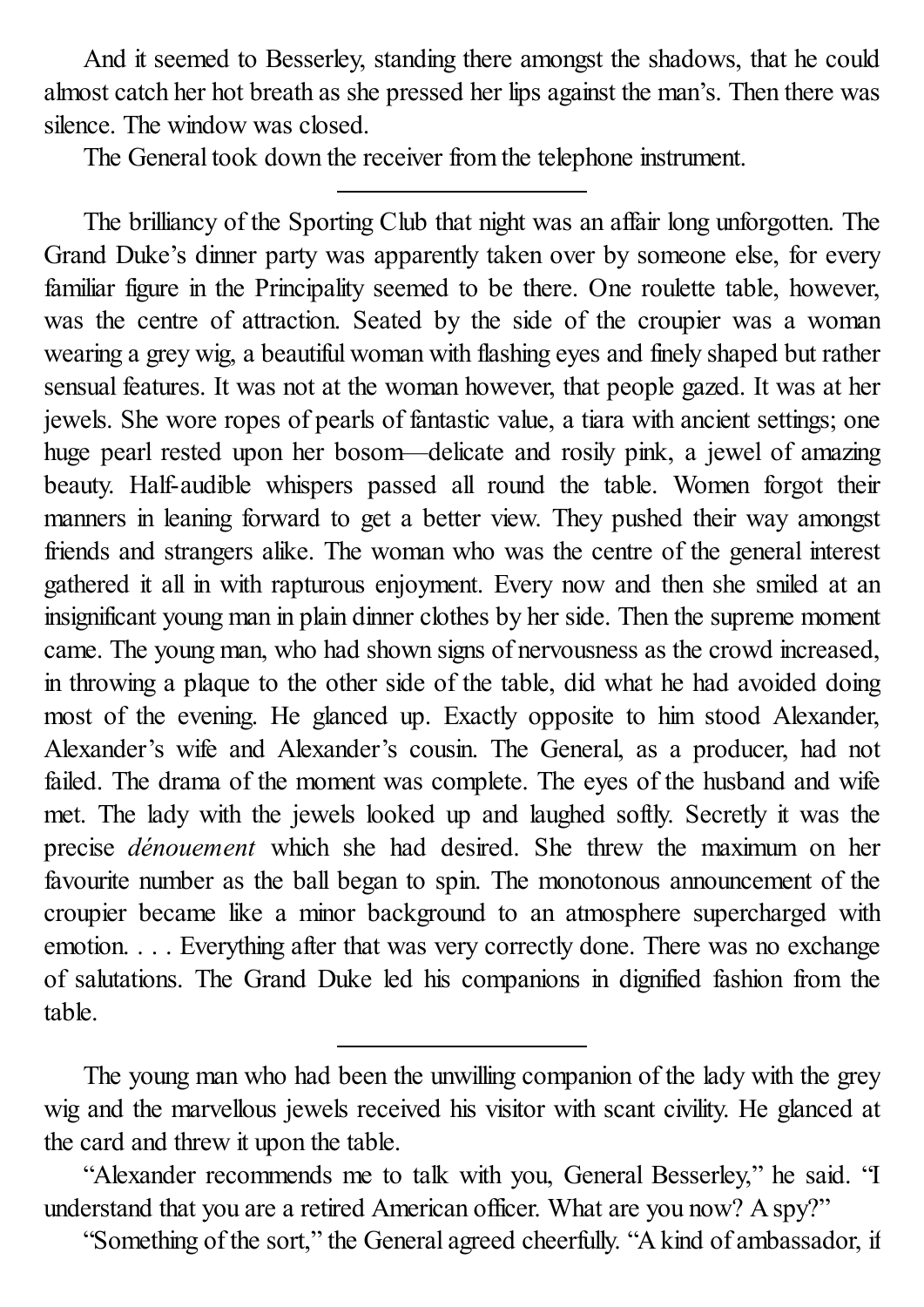you like. I find employment because I never lose my temper. I am just as accustomed to rudeness as I am to civility."

"Say what you have to say," the young man enjoined.

"It is a very simple situation," Besserley began. "You and Madame—I am instructed to call her that—are tired of having your affairs dealt with domestically. Madame on this occasion prefers an outsider. Alexander has vouched for me. The plain facts are at your disposal. Madame distrusted your shooting expedition and followed you here. Other wives have done the same thing. Morally, it is understood that they have the right."

"Granted," was the harsh assent. "She followed me here and she found out. Tell me the price of her withdrawal. I shall leave here, of course, to-morrow for the capital."

"Madame declines to return to the capital for a month," Besserley reported. "At the end of that time, she will meet you and discuss your future."

"And for that month?"

"Madame will consider herself her own mistress. She proposes to leave for England to-morrow."

It was perhaps the easiest bargain which Besserley had ever made, for his companion had expected other things and feared them.

"I consent," he agreed.

Besserley produced a sheet of paper.

"To save time," he pointed out, "I have written it down."

"With your military title, I was in some doubt as to your status," the young man sneered. "I understand it now. A signature by all means."

He signed the paper. The General's smile as he turned away was almost cherubic.

"I am glad to finish our business so quickly, sir, and I wish you good morning," he said.

"Go to hell," was the unamiable response.

General Besserley was one of a small party of very famous people seated on the terrace of the mountain restaurant, watching the car climb the pass until it disappeared amongst the pine trees. During the last few minutes he had realised that he was still a man of sentiment. There was a lump in his throat as he recalled those last few words of passionate gratitude from the woman with the beautiful eyes, and the bones of his right hand were still aching from the grip of the man who had calmly proposed to kill him. Alexander, smoking one of his inevitable cigarettes, laughed as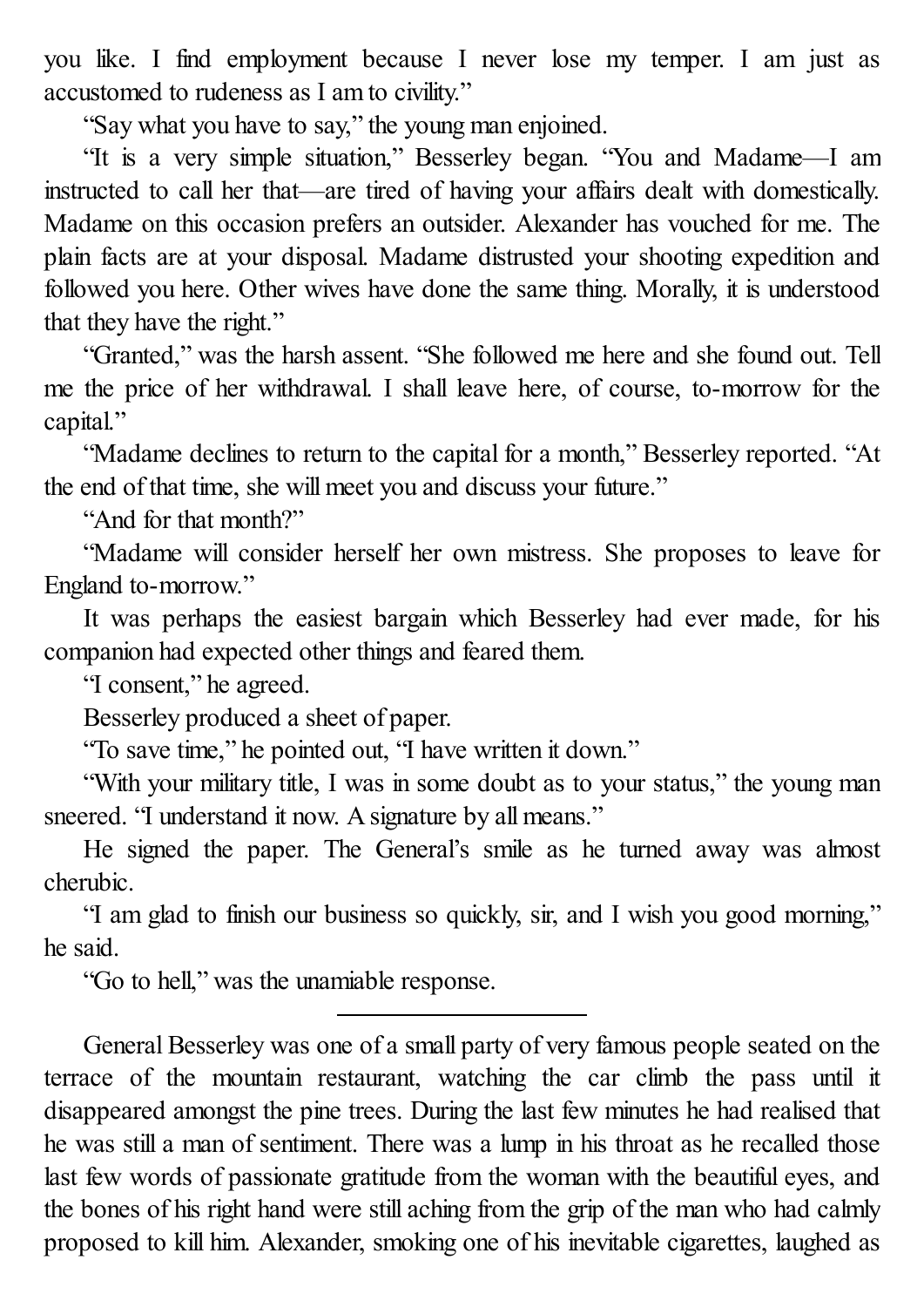he lounged gracefully by his side.

"There is something exalting in this atmosphere," he declared. "A few hours ago I was not sure that we were not involved in an adulterous intrigue. Now I feel as though I had been assisting at a sacrament."

Besserley pulled himself together with an effort.

"I, too, am confused," he confessed. "I cannot even now make up my mind whether I feel like an archbishop or the indecent uncle in 'Troilus and Cressida'!"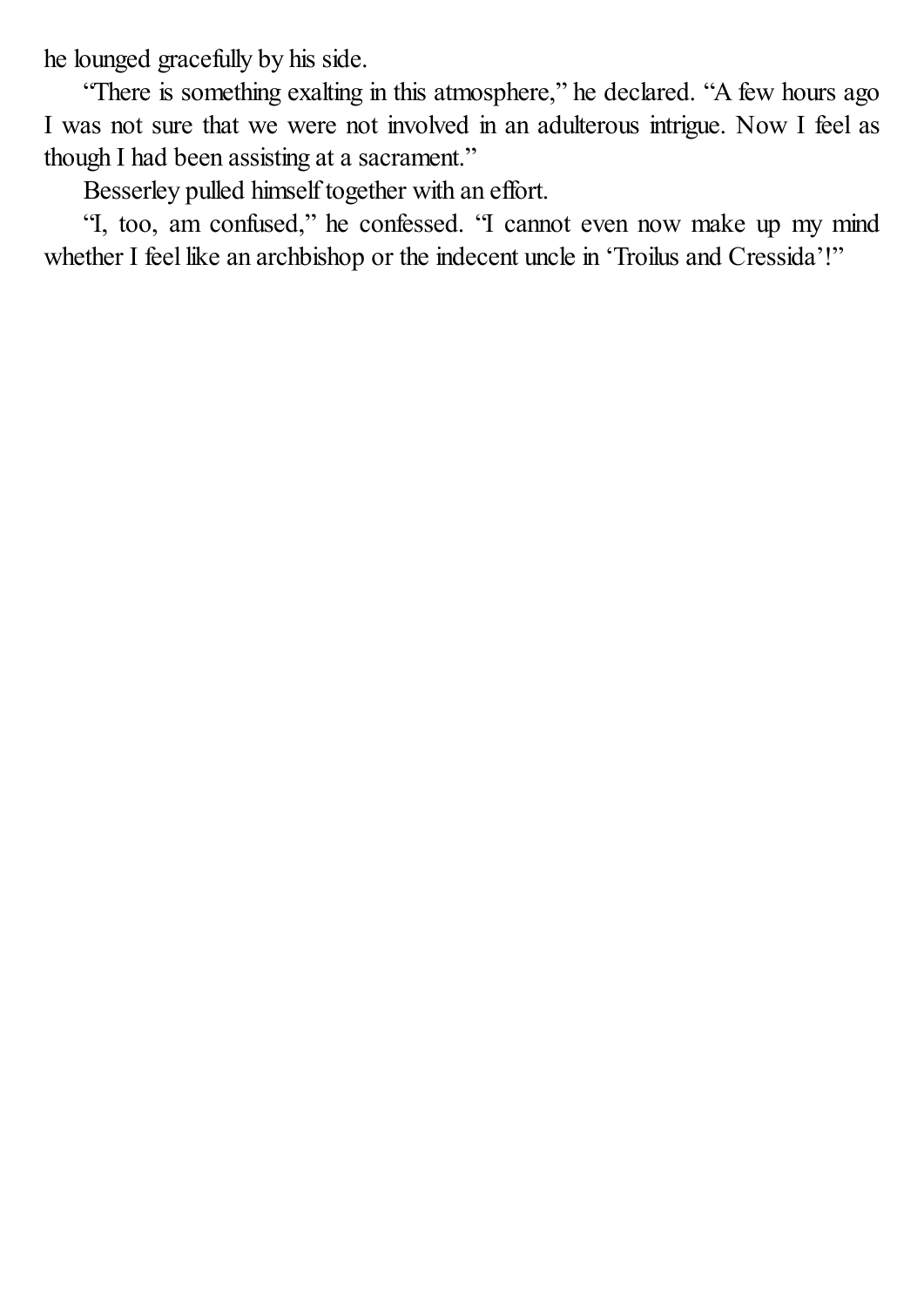III

## THE MAN WHO HARNESSED THE LAWS OF CHANCE

On every morning when he had not a luncheon engagement, General Besserley was accustomed to occupy the same small table upon the terrace of the Hôtel de Paris Restaurant. It was a table which had many minor advantages. It was out of the sun in the middle of the day and it had an uninterrupted view of that panoramic procession of pilgrims who, in a thin but steady stream, seemed to be always crossing the Place, climbing the steps of the Casino and disappearing within its mysterious precincts. These devotees, as a rule, were ordinary enough in appearance. It was an unfashionable hour and they were generally composed either of tourists or whole-hearted fanatical or sterile gamblers. The tourists were the most interesting to watch. They came in every manner of costume and they committed every sort of sartorial gaucherie. They carried cameras and every description of impedimenta unacceptable to the authorities, and they stoutly resisted being temporarily deprived of them at the door and forced to pay a franc for the privilege of their safe custody. The real gamblers were a smaller, less conspicuous crowd. They were, as a rule, carelessly dressed and made their entrance either furtively or with the inevitable plod of chained convicts. Nevertheless, General Besserley seldom got up from his table without having remarked someone in the crowd who had interested him.

On this particular day, at half-past one precisely, a rather shabby *voiture* drew up by the kerb on the opposite side, but immediately in front of the Casino entrance. From it a girl stepped lightly out and, with the assistance of the *cocher*, established her companion, a man of early middle age who apparently suffered from some form of lameness, on the empty seat facing the Casino. The *cocher* tipped his hat, flicked his whip and drove off. The man produced from his pocket some sheets of paper and the girl rather wearily leaned over towards him. The General summoned Henri, his favourite *maître d'hôtel*.

"Do you ever interest yourself, Henri," he enquired, "in the people who pass in and out of the Casino at this hour?"

"Not often, sir," the man replied. "As a rule we are too busy. I notice that you seem very interested sometimes."

"I don't let it go so far," his patron explained, "as to interfere with my excellent lunch, but it does rather amuse me to watch the people at this unfashionable hour. Now, there's a little *cortège* on the second seat which I have watched for three days following."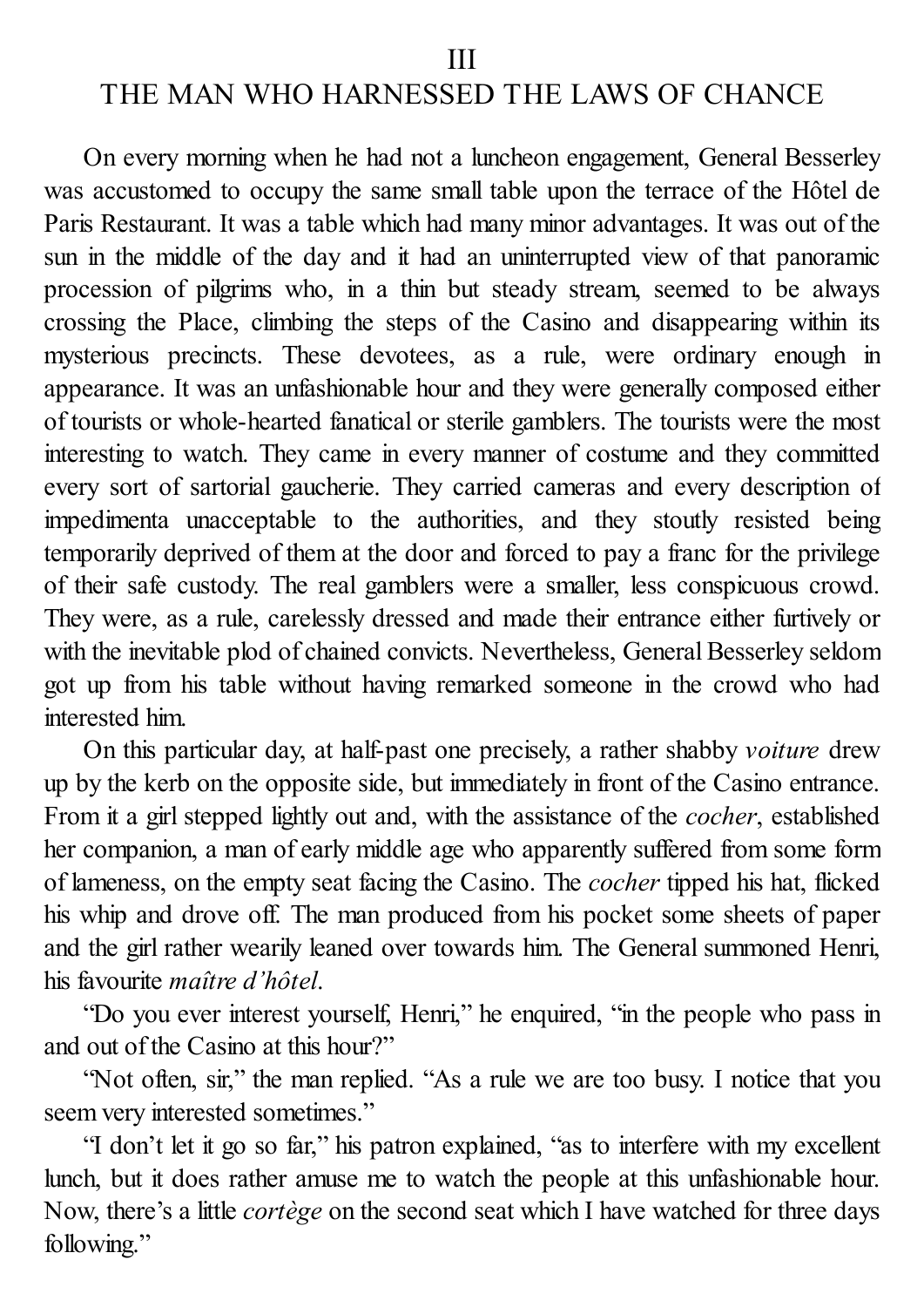"The young lady with the elderly gentleman, sir?"

"Precisely. At half-past one they always drive up together in a disreputable vehicle. The man is helped on to the seat and, with a pencil in his hand, goes through a sheet of paper on which I should imagine there are figures. Sometimes he does what you can see he is doing now—consults a book. It is a bound volume—looks like an almanac or something. Finally he buttons up his coat, pats the girl on the hand and in she goes to the Casino, carrying the sheet of paper with her. The man never leaves his place. You see—she is getting ready to go now? The man simply folds his arms and watches the door"

"Another of those marvellous systems, I expect, sir."

"Then why doesn't the man go and play it himself?" the General demanded.

"I happen to know something about that, sir," the *maître d'hôtel* confided. "The man sends the girl in to play because his own card of admission has been withdrawn"

"Why?"

"I don't know the exact particulars, sir, but the lame gentleman thought one afternoon that someone had taken his stakes and there was a furious fight in the Casino. This poor fellow here got the worst of it—they say he is crippled for life but both of them had their cards of admission taken away."

"Interesting," General Besserley mused. "I don't think, however, even if I were fool enough to play on a system, that I should care to do my gambling at secondhand."

The *maître d'hôtel* was called away. His patron went on with his lunch. Contrary to his usual custom, however, as soon as he had finished, he signed his bill and, strolling across the Place, entered the Casino himself. It was the quietest time of the day in the "kitchen" but there was still the usual crowd gathered round the two or three more popular roulette tables. The General wandered from one to the other, throwing on an occasional *louis*, but really indulging in a leisurely search for the young woman who, with her companion, had awakened his curiosity. He discovered her at last seated at one of the least conspicuous tables in the room and, after making a couple of small bets, he moved round so as to stand nearly behind her. She had a strip of paper turned face downwards underneath her bag, but she was leaning back in her chair, and although she had a collection of plaques and what seemed to be a number of *mille* notes in front of her, she had apparently ceased for the moment to play. The place on her left suddenly became vacant and the General, who had just won an *en plein*, subsided into it. She glanced at him suspiciously for a moment and then, apparently reassured by his appearance, took no further notice of him.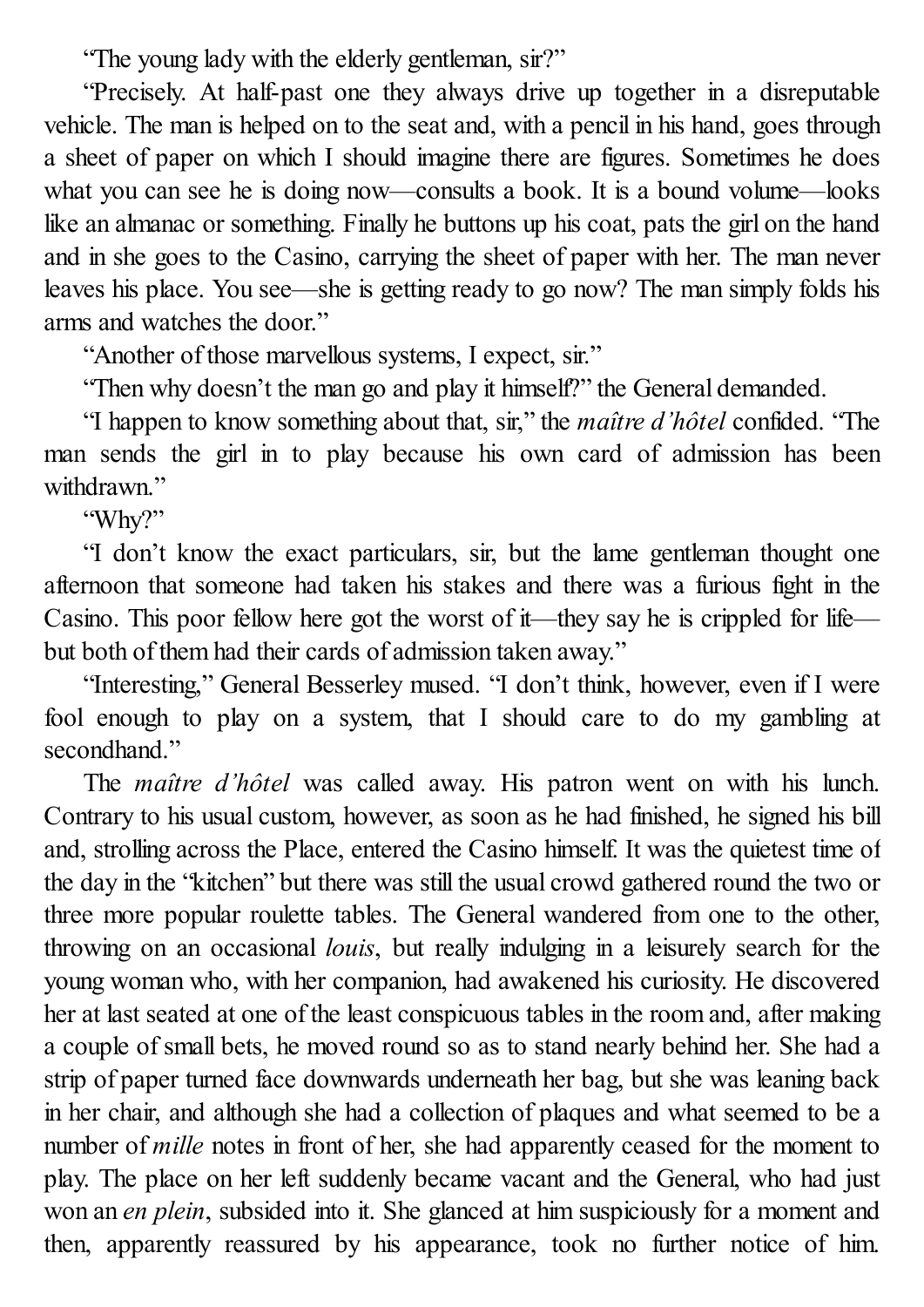Presently her companion on the other side, an unpleasant-looking young man, foppishly dressed, with hair the colour of burnished brass, tapped her on the wrist and showed her his watch. She nodded and, drawing the paper from underneath her bag, studied it for a moment. She then proceeded to place two plaques of a hundred francs each upon the *transversale* "*treize dix-huit*", two *louis* upon *"quatorze" en plein* and two plaques upon "*manque*." The stakes were considerably larger than the usual ones upon the table and General Besserley watched with interest. The ball was spun, the croupier chanted his usual warning and, a moment or two later, announced the result.

## "*Quatorze—rouge—pair et manque.*"

The General watched his neighbour curiously. She showed no particular sign of satisfaction but there was a faint smile of relief at the corners of her shapely mouth as of one whose task is partly completed. She gathered in her winnings, which were of no inconsiderable amount, demanded also the *mises* and leaned back in her chair. The young man by her side whispered exultantly in her ear. She smiled but made no reply. Besserley, between the intervals of risking his twenty-franc pieces, still occasionally glanced at her. She was neatly but inexpensively dressed, her fingers were beautifully shaped and her fingernails well manicured without any objectionable splashes of colour. She was of medium colouring, pale, though her complexion was excellent. Her lips were full and shapely, undisfigured apparently by anything save the merest touch of lipstick. She answered a casual remark of General Besserley's in excellent English but she showed no inclination to continue the conversation, although she talked rapidly with her neighbour upon the other side. About a quarter of an hour after her last win, she placed with deliberate fingers two *louis* on Number Seven, a plaque on the *transversale* "*sept douze*" and a plaque on the first dozen. She had scarcely completed her stakes when the ball was spun. A moment or two later the croupier announced the result.

## "*Sept—rouge—impair et manque.*"

This time Besserley gave a little start of unaffected surprise. The croupier's announcement did not astonish him. It seemed to him that he knew beforehand what number would be called. All the same, if she was playing on a system, it was a somewhat remarkable result. She, at any rate, appeared to be satisfied, for she took up her winnings, gathered together her few possessions and, with a nod to the croupier, left the place, followed closely by the young man with the strange-coloured hair. The General, who must be acquitted of ever having done anything of the sort before in his life, got up and followed her.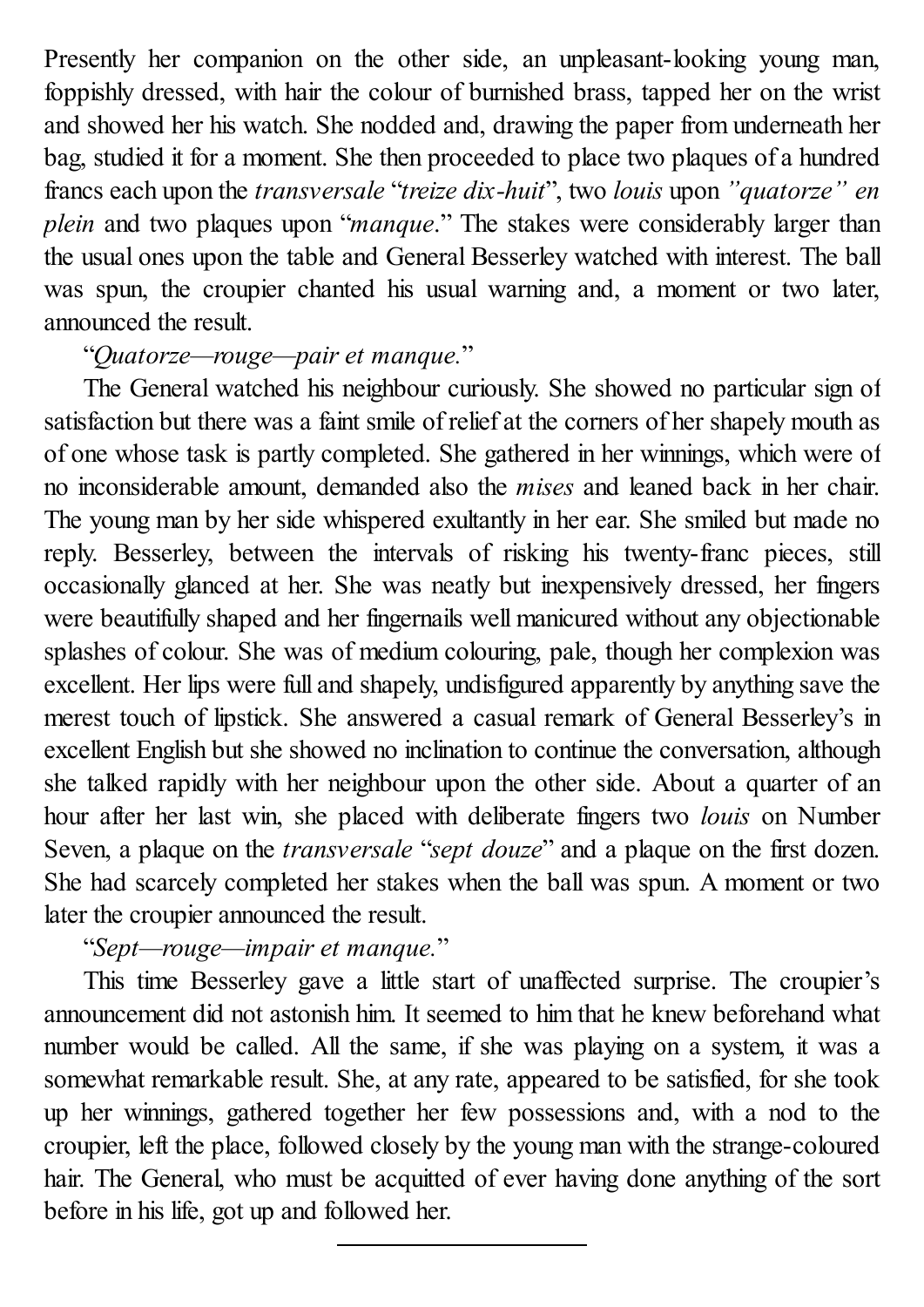The young man with the flaxen hair was engaged in the pleasant task of changing a not inconsiderable sum of money at the bureau as Besserley passed. The girl was seated in an easy-chair close to the bar in the refreshment room. The General leaned over from the stool which he had appropriated.

"Congratulations, Mademoiselle," he said. "I saw you have a very pleasant little win"

She raised her eyebrows. Most people were pleased when a stranger of such distinguished appearance made a casual remark to them. His tone was always entirely respectful and his manners usually agreeable. This young woman, however, seemed almost annoyed.

"I have not won," she declared. "It is impossible to win. A single coup, perhaps, but after that nothing arrives."

The General showed evidence of surprise.

"I saw your two wins," he remarked amiably. "I hoped that they meant success."

The waiter brought her some coffee and a *crême de menthe*. She swallowed both eagerly and rose to her feet.

"You play again?" he ventured.

"Not to-day," she answered. "I have finished my cycle."

"Forgive me if I ask you a question, but I am interested in such things. I am an old habitué," he assured her, "and a gentleman of mature years, if you will allow me to say so, or I should not have ventured to address you. Do you play upon a system?"

She looked him up and down. Her smile was not unpleasant but unamused.

"I come here to play as a business," she told him, "and I do not like to talk to people. When my time is over, I go."

"If I have annoyed you I am sorry," he apologised. "I happened to be lunching on the terrace of the Hôtel de Paris and I saw you leave your companion. It struck me that he was a little anxious. I could not help hoping that you had won."

"You saw me arrive with my friend?"

"I saw you arrive with a gentleman who seemed to be lame," he replied. "I was naturally sympathetic."

"You need not be," she said a little shortly. "My friend has many compensations. The one thing which he hates more than anything else is sympathy."

Besserley bowed gravely.

"I am exceedingly sorry," he apologised again, "if I have in any way intruded."

The girl went on her way without any word of farewell. The General remained upon his stool until she had disappeared. Then he rose to his feet and strolled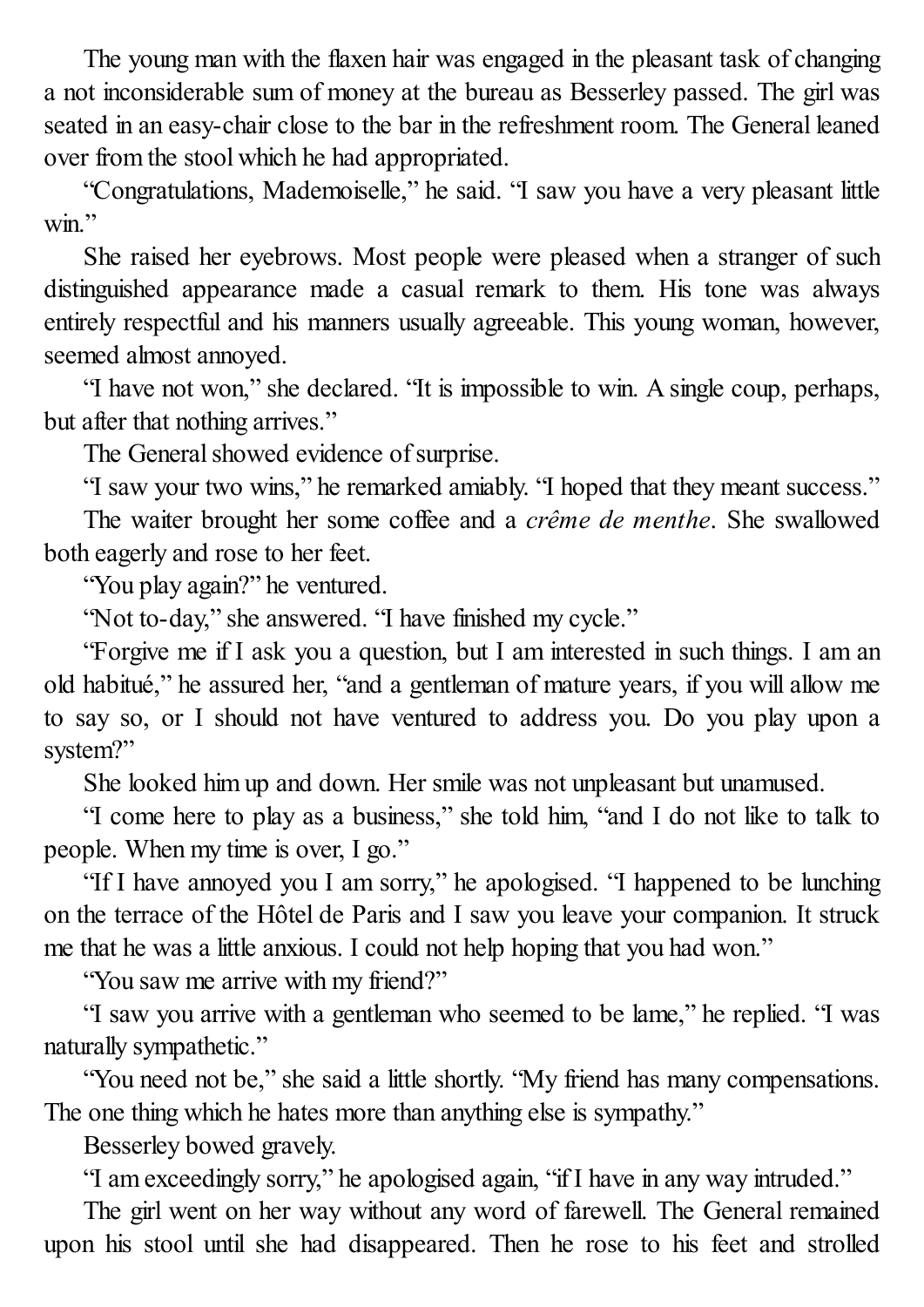without undue haste to the main exit. The girl was just crossing the road. He loitered on the steps with his hands behind him, as if uncertain as to his movements. He saw the man with the stick lean forward towards her. His look of anxiety was unmistakable. He could almost fancy that he heard the shake of his voice as he asked a question. The girl shook her head. She had approached the seat dejectedly as the bearer of ill news might do. Besserley watched her gesture, the almost anguished flop back into the corner of the bench. Presently the same dilapidated old vehicle came trundling round the square. The *cocher* descended and, between them, the girl and he helped the man back into his place. They drove off. The invalid's head was downcast. The girl with the shabby little béret and indifferent expression was looking straight ahead of her. It was a mournful cavalcade. . . .

Perhaps the whole episode would have faded from Besserley's memory but for its curious sequel that same evening. He had not had the slightest intention of going into the Night Club which adjoined the Casino, but on his way to the *Salle des Jeux*, after a rather dull dinner party, he came face to face with Lady Grace. Her greetings were always effusive, for they were very old friends, but on this occasion she almost fell upon him.

"Uncle Sam!" she exclaimed. "You are about to save my life."

"Is it alcoholic refreshment you are needing," he asked cheerfully, "or aspirin?"

"Don't be ridiculous," she begged. "You know Prince Alexander is giving a supper party to-night in the Night Club? I accepted, but my escort has failed me and I should hate to go in alone. You need not stay, although of course you know how welcome you would be—all that crowd adore you—but do take me in and leave me in my place, there's a dear."

Besserley was more than willing. They made their way into the crowded room, he delivered over his charge and excused himself from a shower of invitations with difficulty. As he was leaving the table, by the dance floor he stopped short in surprise. Within a few yards of him the girl with whom he had spoken that morning, in the shabby béret and with the sulky expression, was dancing with the yellowhaired young man. The girl was wearing a simple but very beautiful dancing gown and, although she wore no jewellery, her hair was arranged in the fashion of the moment and the smile upon her face was entirely transforming. Besserley looked away as quickly as he was able but the mischief had been done. He himself had betrayed his astonishment and from the girl's sombre eyes had flashed a sudden illuminating gleam of annoyance.

General Besserley took his early cocktail the following day with his favourite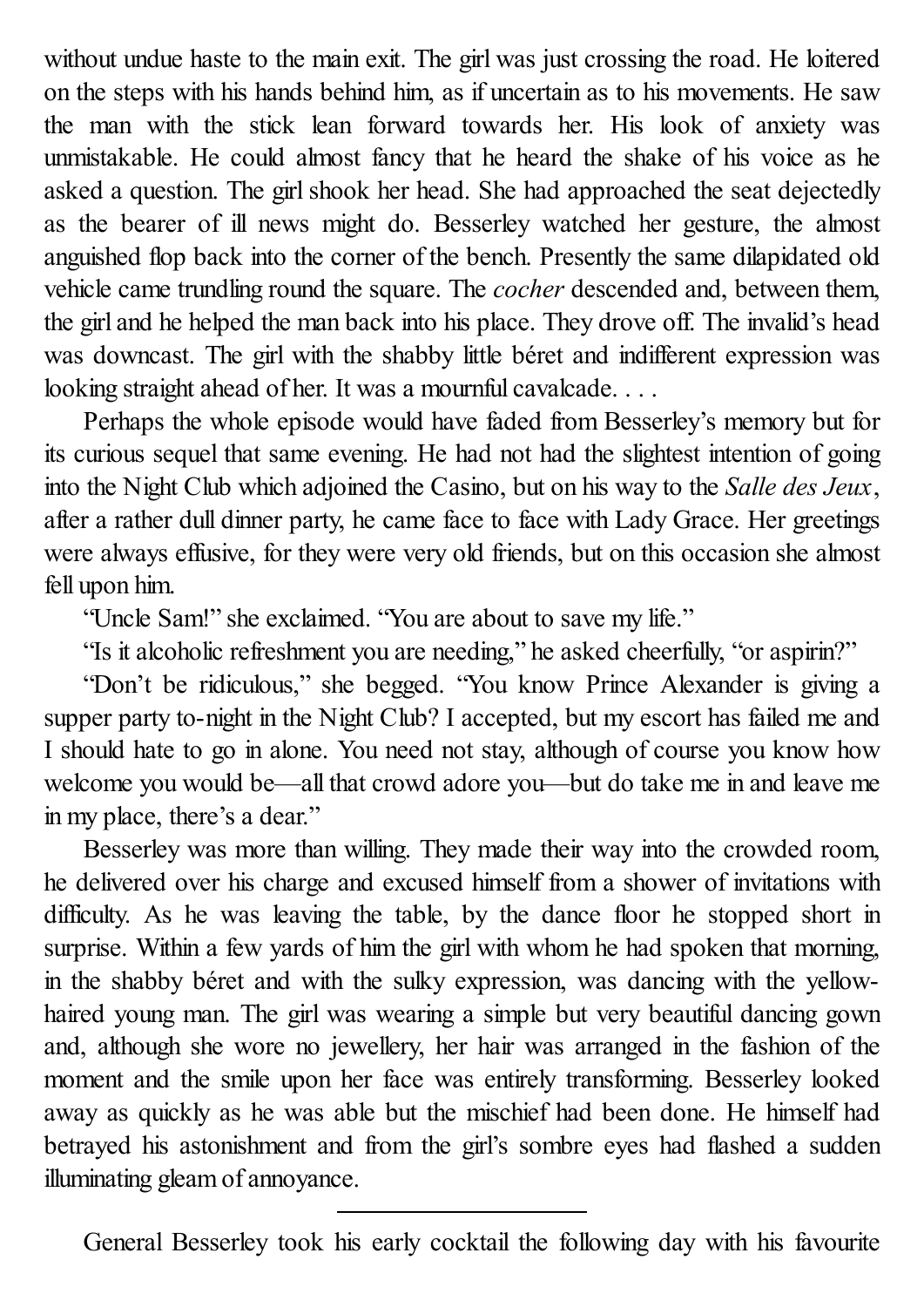morning companion. Lady Grace was looking adorably cool and more attractive than ever in her smart after-bathing costume.

"For the first time in your life," she declared abruptly, "you are neglecting me, Uncle Sam. Twice I have seen an absent gleam in your eyes. Twice you have scarcely heard what I said. Has one of these Midnight Follies bewitched you? If so, I shall wring her neck!"

"Not guilty, my dear," he assured her. "I didn't stop five minutes in the Night Club after I left you and I have never seen one of these bewildering beauties off the stage."

"Quite as it should be," she murmured. "I did notice, though, that you seemed suddenly—after you left me—to receive what appeared to be a shock. You were gazing at someone on the dancing floor."

He nodded.

"You are quite right," he admitted. "I was looking at someone on the floor and I did have something of a shock. I have come to the conclusion, however, that it is none of my business."

"Meaning that you are not going to interfere?"

"Meaning that I am not going to interfere," he acquiesced. "As you know, I am rather a meddler here. People seem to have formed the habit of putting difficult situations before me and asking my advice. I must admit that it interests me sometimes to give it and see how it works out. I dare say it is because I am an old chess player."

"It works out wonderfully, as a rule," she declared with enthusiasm. "I can think of heaps and heaps of people whom you have helped."

"Just at the moment I am confronted with another sort of problem," he confided. "By the merest chance, I seem to have come across a situation in which I believe that a man who is a complete stranger to me is being deceived by a young woman who is also a complete stranger. Is it, should you think, the duty of a neutral person, who happens to surmise the truth, to interfere?"

"A great deal of good has been done by interfering in others' business and a great deal of harm," she pronounced somewhat didactically. "I think it depends upon which of the two is deserving of the greater consideration."

"As, for instance?"

"If the weaker person were being taken advantage of by the stronger, with results in any way serious, I think I should be inclined to be a busybody."

"In other words, you would interfere on the weaker side, whether you were invited to or not?" he demanded.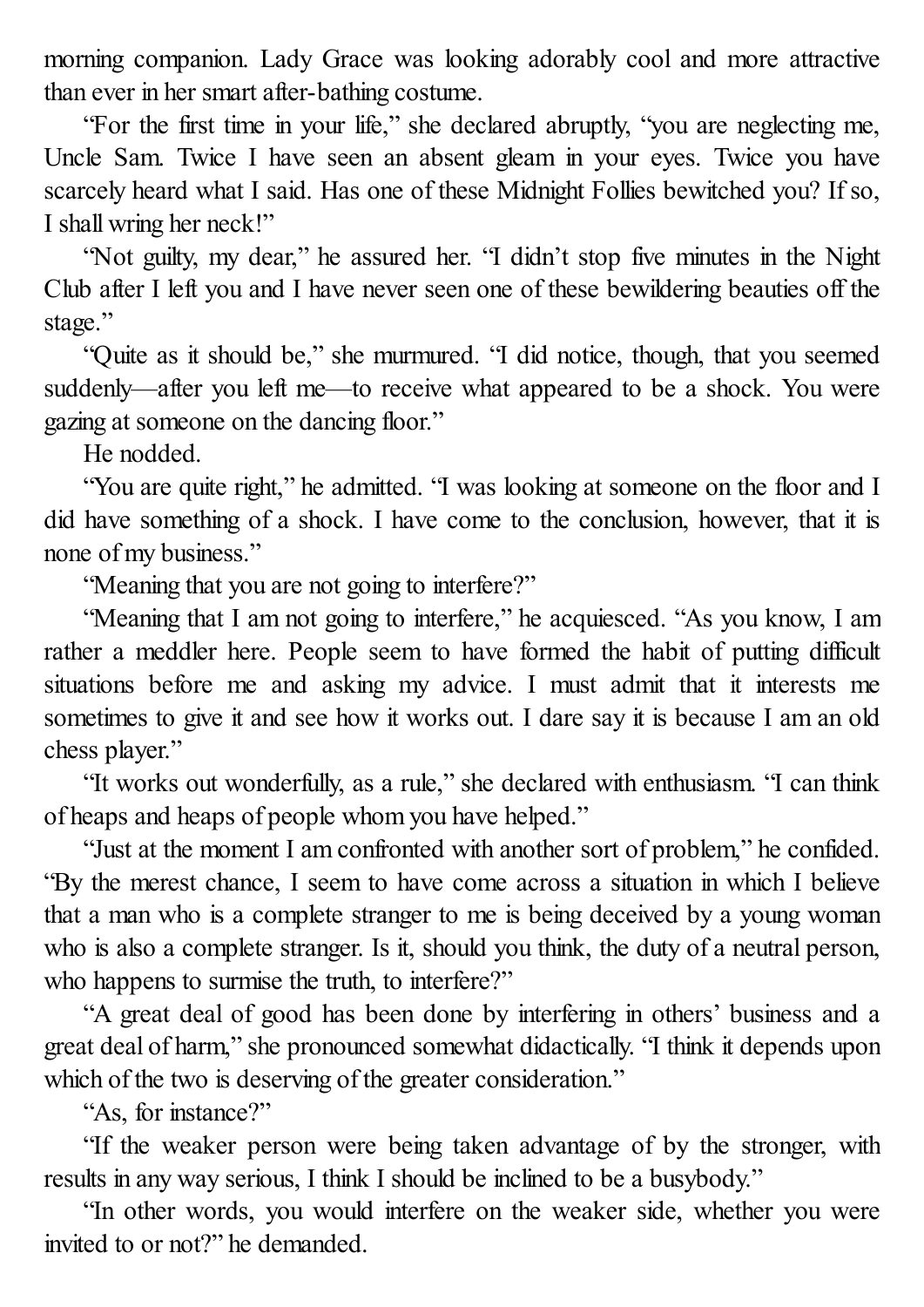"I believe," she said seriously, "that to do so is one of the natural impulses of life. If we can do good to the weaker, we should always interfere. If we wait until we are invited, then we are doing something which is not exactly a duty—it is something we do as a matter of course."

Besserley took a sip of his cocktail and lit a cigarette.

"You may be letting me in for a lot of trouble," he meditated.

"My dear friend," she replied, "what is it that keeps you so young, that makes you walk as though your feet were on the air, play tennis like a man half your age and dance so divinely? Simply because you never shirk trouble."

The General summoned a waiter.

"Well," he said a little reluctantly, "I asked for your advice, so I suppose I must take it. Here are your luncheon friends. *Au revoir.*"

"Some day or other," she stipulated, as she rose to her feet, "you must tell me the story."

"Perhaps," he warned her, "there will never be one."

Half an hour later, from his usual table on the terrace of the Hôtel de Paris, Besserley watched the same little pantomime enacted in exactly the same manner as on the previous day. The shabby *fiacre* drove up, the lame man was helped to his seat, the girl with the papers in her hand crossed the road and was swallowed up in the Casino. Besserley lit a cigarette, strolled out from the hotel and deliberately seated himself on the bench next to its solitary occupant. The latter eyed him at first in unfriendly fashion. His manner, however, underwent a rapid change at the sound of his new neighbour's pleasant voice.

"Rather an interesting point of vantage you seem to have found here," he remarked.

The other assented wearily.

"I used to think so more than I do now," he confided. "The atmosphere of the place hardens one terribly. For those who come out obvious losers, I have no sympathy left. They cannot help it. They are doomed to lose. They are simply asking for what comes to them."

"And the winners?"

"I am sometimes inclined to be more sorry for them. Whatever they win to-day, they will lose to-morrow or on some metaphorical to-morrow."

"You speak confidently."

The lame man turned in his seat and Besserley had his first good look at him. He was untidily dressed but both his clothes and linen were probably of West End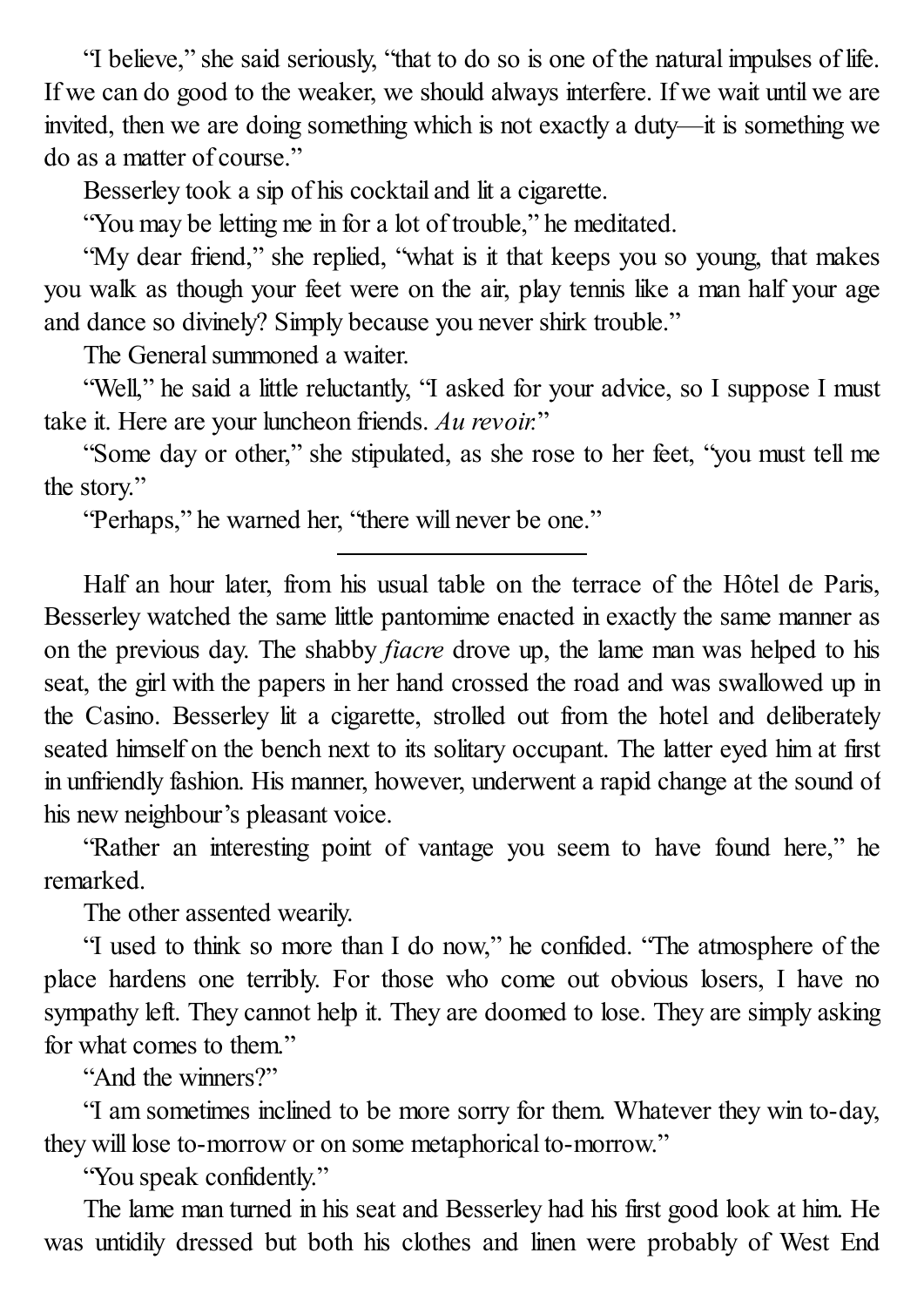origin. His face itself was rather a fine one, his features a little too slight, but his forehead commanding and his mass of grey hair carefully tended. The lines in his face, however, were deep. He seemed to be a bundle of nerves.

"I speak confidently because I know," he said. "None of these people can win except spasmodically. They all make the stupid mistake of thinking that gambling is a matter of chance. They ignore the great fact that it is governed by the cosmic forces of the universe."

"That sounds rather a strange doctrine," Besserley commented. "Are you seriously asserting that gambling is not a matter of chance?"

His companion glanced at him contemptuously.

"You have an air of intelligence," he remarked. "I thought, perhaps, you might have gone as far as that yourself. The spiritual outcome of life is governed by an unknown divinity. The mortal affairs are governed by equally rigid laws which by some extraordinary accident none of our philosophers have yet succeeded in formulating. Take this gambling, for instance," he went on. "I admit that the laws governing that are difficult but they nevertheless exist. I am perhaps the only man in the world who has worked them out correctly. It is no great credit to me. I have borrowed the mantle of a predecessor."

The General studied his companion furtively for a moment. He was forced to admit, however, that he showed no signs of madness.

"If you have mastered the laws of chance," he queried, "why don't you go into the Casino and make a fortune?"

"Owing to an unfortunate incident," the lame man replied gloomily, "I am debarred from playing in the Casino myself. I have worked out the formula however, which makes winning at roulette, which is the game I have concentrated on because of its fascinating variations, an absolute certainty."

"A system," Besserley murmured, trying to keep the sympathy from his tone.

His companion showed no sign of offence.

"I should not call it that," he meditated. "The general principles which govern the laws of chance I learnt in China years ago, from an old monk who had spent thirty years in his cell, studying them. He broke his vows, came down to Shanghai, played Fan Tan and won more millions than you or I could ever spend. He paid the price, of course, that one pays in China—he was murdered."

"And his discovery?" Besserley asked.

"I had no hand in the crime," the other went on, "but I was young and strong in those days, and when I saw that to save his life was impossible, I was first in that wonderful library of his in the palace he had built outside the City. I was a junior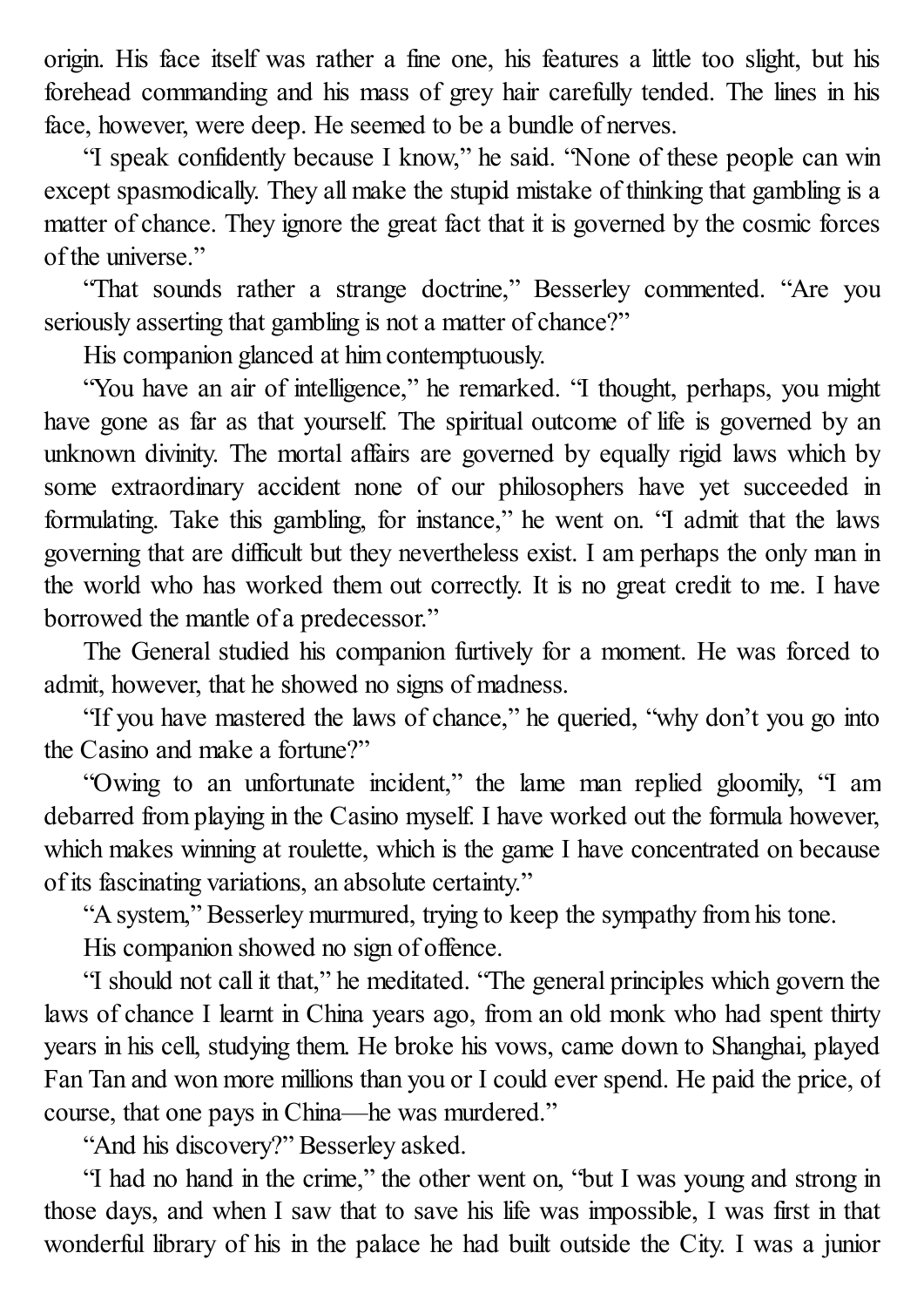official in the Chinese Customs, but I gave that up the moment I began to see a glimmering of light in the papers I found. I sailed for Europe ten years ago and it has taken me pretty well up to the beginning of this month to get the thing perfect. It was nine years," he concluded thoughtfully, "before I realised the share the calendar, especially the lunar changes, have upon inanimate objects."

"Look here," his companion interrupted good-humouredly, "you had better not tell me any more. We are all greedy for money these days and you might find yourself sharing the Chinaman's fate! Let me ask you one question, though, the question one always puts to this little band of imbeciles who believe they have found a system. If you have solved the laws of chance and can apply them, say, to such a game as roulette, why are you not a millionaire?"

The man sighed.

"A pertinent question and graciously put," he conceded. "Very soon I shall be one. The trouble is that upon the night when I completed my discovery, I naturally went down to the Casino and played. I won, of course, every coup. A man claimed one of my stakes. I forgot that money made no difference to me, I forgot how important the entrée to the place was, and I took the law into my own hands. You know how strict they are about any sort of brawling in the Casino. My card of admission was taken away. I have had to entrust the playing to my young lady friend."

"The young lady who comes down in the carriage with you?" Besserley observed.

"Yes."

There was a brief pause. Besserley proffered his case, his companion accepted a cigarette eagerly and smoked it with obvious enjoyment. The fumes of the tobacco seemed to steady his nerves.

"We shall get it right, of course," he explained, "but I must tell you something. The young lady is very intelligent but she has absolutely no head for figures. I work the whole thing out for her day by day with absolute certainty. She only has to bet seven times in the first quarter of the moon, five times in the second, nine times in the third and ten times in the last quarter. Those are all the bets she has to make. She need not understand the reason for a moment. In fact, intelligent though she is, she never could, but the numbers are there, so that you would think a child could not make a mistake. Yet, either she does make a mistake or there is a misprint in one of my volumes of logarithms—which is a sheer impossibility. She has a fortune in her hand and yet, day by day, she comes out without having won a penny."

"How do you account for that?" Besserley asked.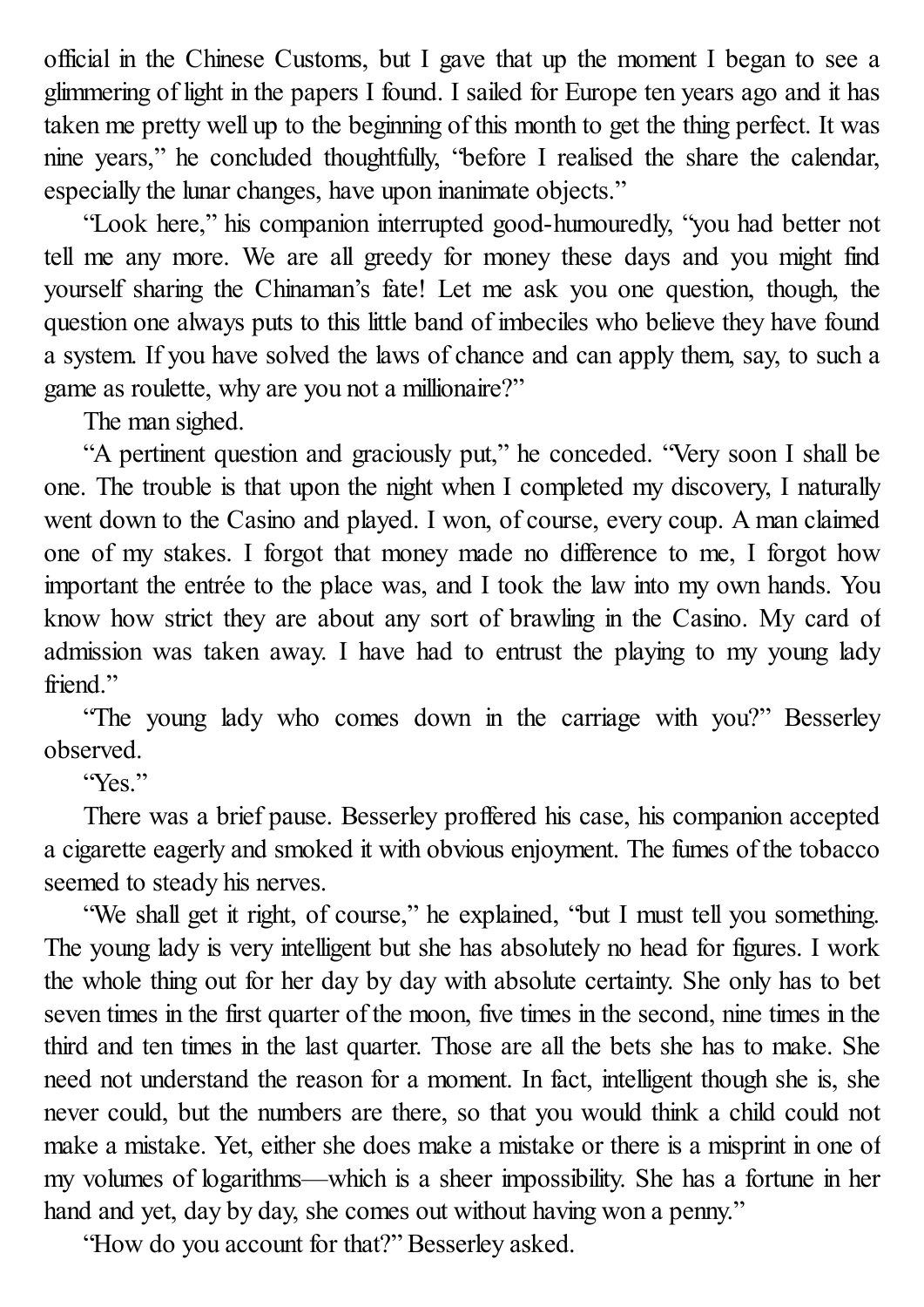"There is only one explanation," his companion declared eagerly. "The poor child loses her nerve and makes mistakes. When the moment comes, her attention is wandering, the thing becomes too big for her and she picks the wrong number. . . . I do not know why I should confide in you, a stranger, but you look reliable and kindly. You are not," the man added with a sudden burst of alarm, "connected with newspapers in any way?"

"Certainly I am not," Besserley assured him. "You can rely entirely upon my discretion. If I might offer my advice, though—why do you not entrust your principles and instructions to someone else for a day?"

The man moved uneasily in his seat. He was already beginning to watch the door.

"I could not do that," he muttered. "She would break her heart if she thought that I had ceased to trust her."

"But meanwhile," Besserley pointed out, "you must be losing a great deal of money."

The man's features seemed again racked with anxiety.

"That is true," he admitted. "I am coming very near the end. We have had to sell some furniture. She has had to go home to live with her mother. To-day, though, the figures are so distinct that she can make no mistake. She will come out with seventeen *mille*, four hundred. Then we shall drive away. We shall take a cup of coffee at our favourite café and to-morrow we shall double the stakes. To-morrow we shall win thirty-five *mille!*"

Besserley looked across the road.

"Well," he remarked, "your anxieties will soon be at an end, for here comes Mademoiselle."

The man leaned forward in his place, raising himself slightly upon his stout rubber-shod stick. He smiled across the few yards of dusty thoroughfare—a pathetic smile of supreme confidence. Mademoiselle appeared a little shabbier than usual but her expression was inscrutable. The General rose to his feet. If she recognised him, she took no notice.

"Well?" the lame man exclaimed, and there was a note of anticipatory triumph in his tone. His hand went forward. There was a caress at the tips of his fingers. She ignored it.

"It was partly my fault," she confessed. "I was pushed out of my seat and I was angry. I missed what should have been a coup. For the rest you must have made another of your mistakes. Tell me again—what were the symbol numbers to-day?"

"Seven, seventeen—four, fourteen—twenty-eight, twenty-nine," he answered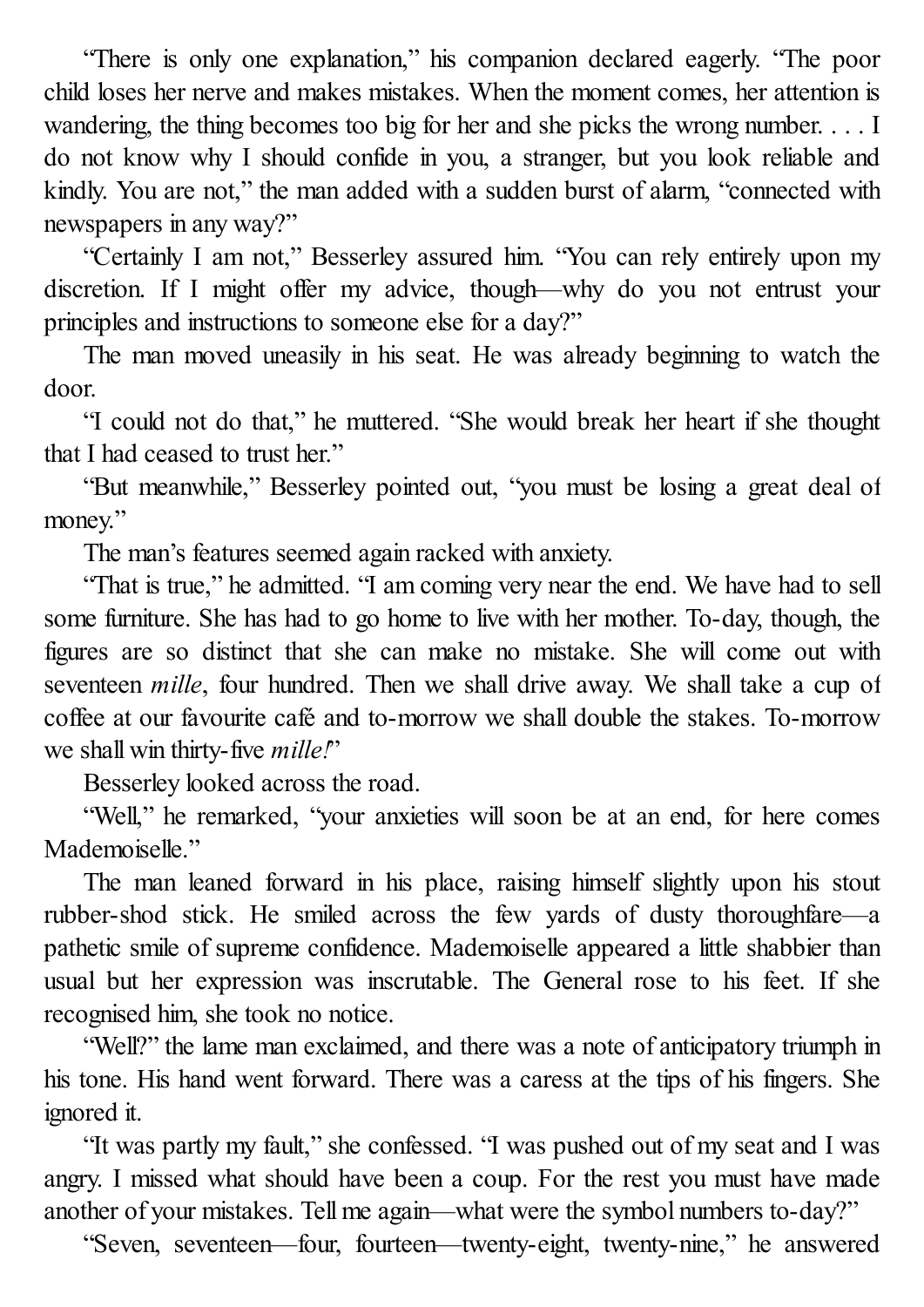breathlessly.

She nodded.

"It was not I who made the mistake, then," she declared. "Not one of them turned up."

"You lost—everything?" he faltered.

"Seventy francs I have left," she told him. "Who is this gentleman?"

The man was incapable of replying. His whole frame was shaken. He put out his hand and the girl helped him to his feet. A glaze seemed to have come before his eyes. He appeared to be partially blind and yet to be seeing terrible things. The old *voiture* lumbered round the corner and drew up in front of them. The girl indulged in what might have been a sigh but seemed more like a yawn. She helped him into the carriage.

"To-night," she enjoined, "you must be more careful. We cannot afford another mistake."

They drove off. Neither of them seemed to think of offering any farewell salutation to the other occupant of the bench. Besserley threw away his cigarette and entered the Casino. He made his way directly to the one particular table at which he had discovered the girl and tapped upon the shoulder a young man who was seated there. The latter rose to his feet at once and handed over the card upon which he had apparently been marking the numbers. Besserley compared it with the crumpled-up ball of paper which the lame man had dropped from his nerveless fingers on to the seat. The numbers which the young woman had declared had not turned up were there in their appointed places with a ring around each. Besserley added up quickly the result of the indicated stakes. The amount which should have been won worked out at seventeen *mille* four hundred.

At his accustomed hour on the following morning, the young man with the brasscoloured hair and somewhat arrogant bearing was just finishing his very excellent lunch at one of the most popular small tables at the Café de Paris. An empty pint of Chambertin stood by his side. His *fine* and coffee had just been placed upon the table. He toyed for a moment with a cigarette, tapped it upon his platinum and gold case and lit it from a briquet tendered by an officious waiter.

"The bill, Charles," his patron directed. "Mind that you leave out the *hors d'œuvres*. They were all beastly. There was nothing I could touch. I shall report you to the management if you bring me such a collection again."

The waiter hurried meekly away. At this precise moment the young man felt a tap upon his shoulder. He turned abruptly around. A slight, dark, very unobtrusive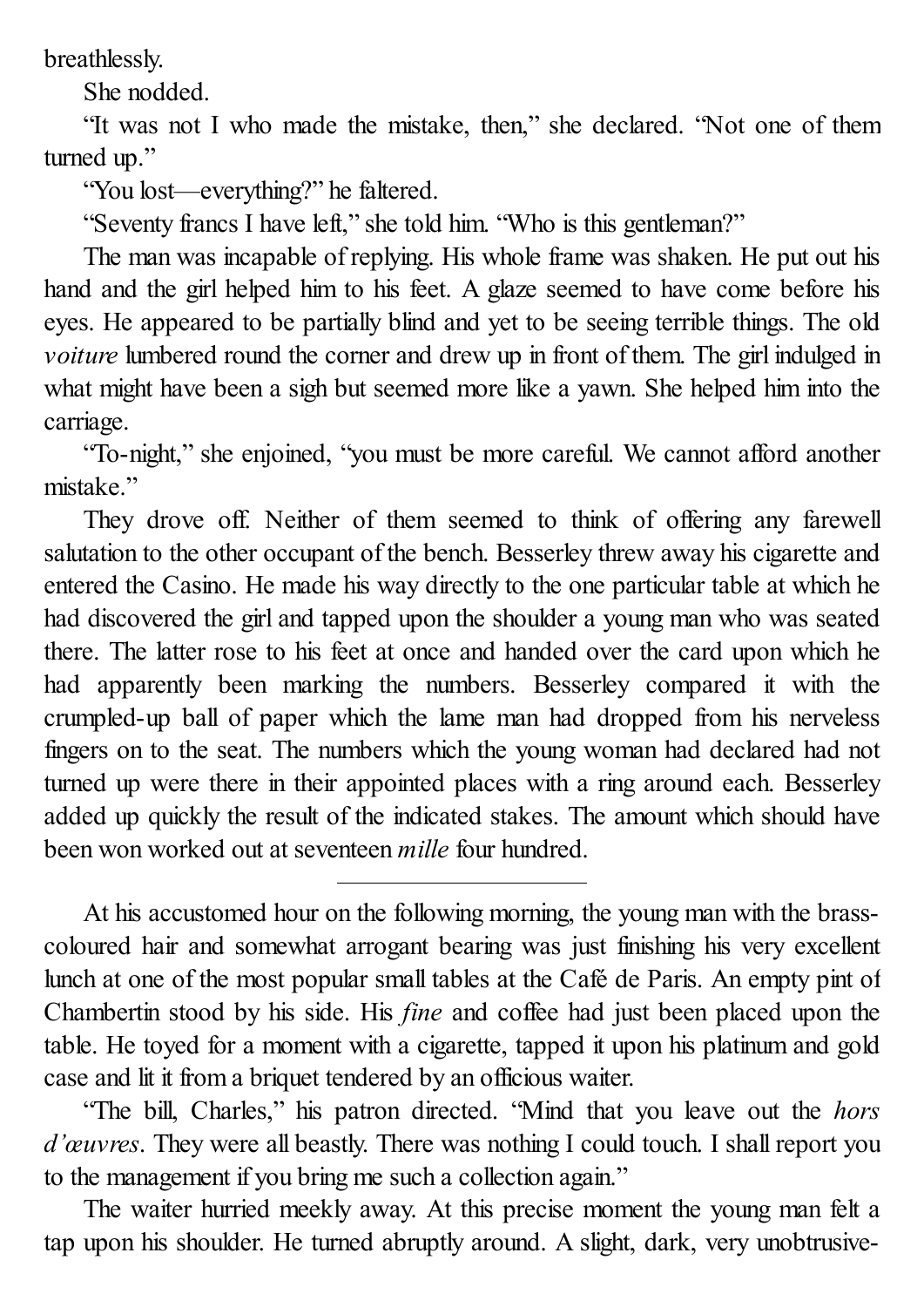looking stranger, neatly dressed and wearing horn-rimmed spectacles stood by his side.

"Who are you?" he asked insolently. "What do you want with me?"

The reply was smooth but cold.

"I am an official of the Casino, Monsieur. The Commissaire of Police requests that you will visit him for a minute or two in his bureau."

"The who?" the young man who had just completed his luncheon demanded.

"The Commissaire of Police, Monsieur. He has, as you may be aware, a bureau in the Casino. I must ask you to step across with me."

"I shall do nothing of the sort. You officials ought to know better than to disturb a gentleman at his lunch. What can the Commissaire of Police want with me?"

"That, Monsieur, is not my business. On the other hand, I regret having to inform you that you must accompany me at once. The matter of lunch is not of importance as it seems to me that you have finished your meal."

The intruder's tone had changed and for the first time a grim apprehension seemed to seize the young man. He muttered something incoherent, paid his bill and strode out of the place. His unchosen companion walked close to his side. There was a gendarme, too, who seemed to be never more than a foot or so away. Nevertheless, he had recovered much of his swagger before he crossed the threshold of the Casino. There was no way in which he had transgressed the law, therefore there was nothing for which he could be touched. He would stand no nonsense. Nevertheless, the forbidding appearance of the small bureau into which he was ushered, the forbidding look of the man who had glanced up from his desk making no motion to rise to his feet—and the sight of General Besserley seated in the one comfortable chair did little to reassure him. His stock of courage was really very small and he felt it ebbing away. The man behind the desk began to interrogate him at once.

"Your name is Louis Massène—at least, that is the name upon your passport?"

"Are you endeavouring to insult me?" was the indignant retort. "My name is Louis Massène. What have I done that you march me here as a prisoner?"

The Commissaire made no direct answer.

"Show me your *carte d'entrée* to the Casino."

The young man produced it. The Commissaire tore it in half and threw the pieces into the wastepaper basket. Perhaps the former knew by this time that real trouble was coming, for he wasted no breath in idle questions.

"You have been living for the last few weeks, Massène," the Commissaire said, "on sums of money varying from fifteen to thirty *mille* a day supplied to you by a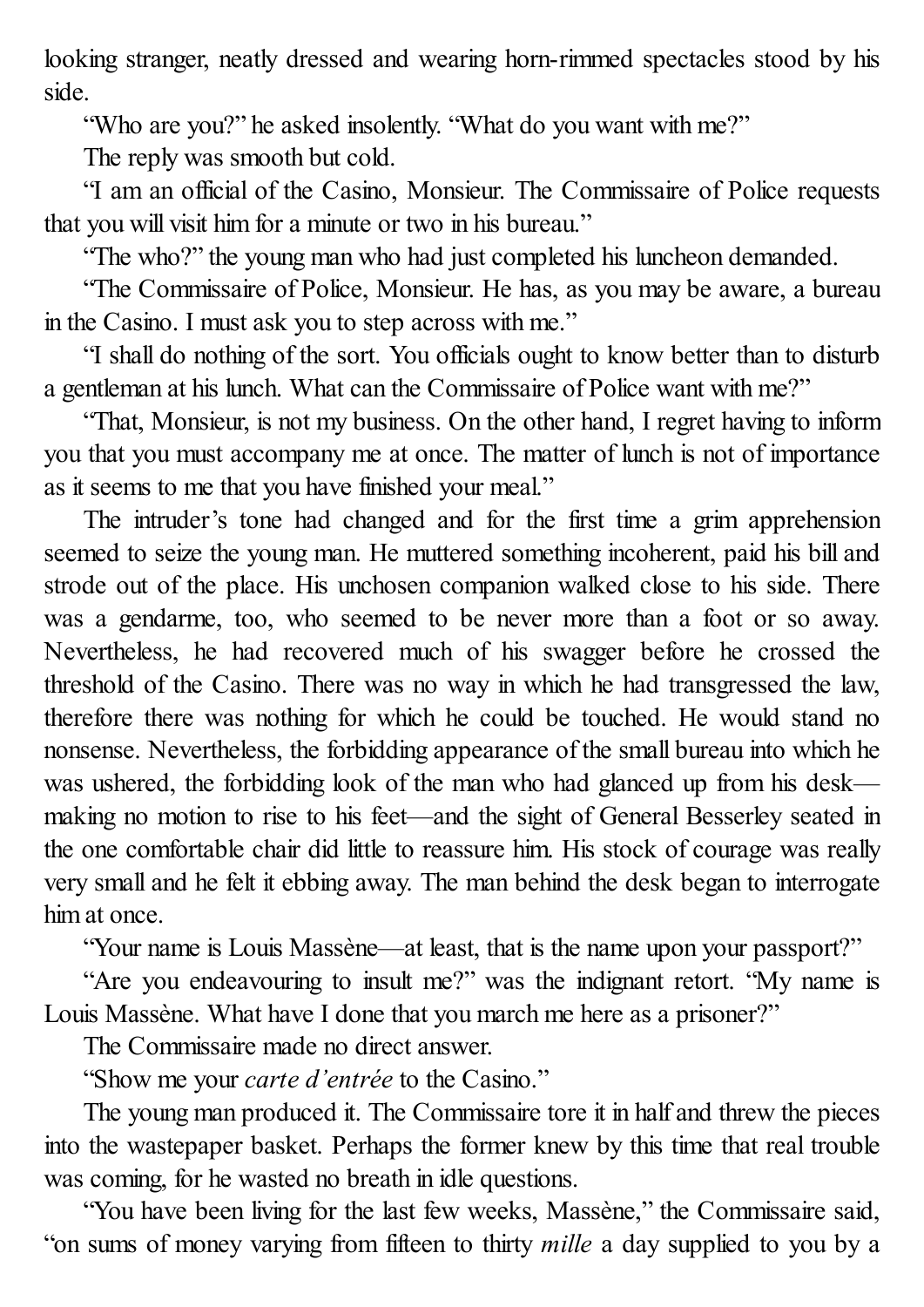young woman, Henriette Dumesnil."

"It is a lie!" the accused man blustered. "I have been living on my own winnings at the tables, if you want to know."

"You have a bankbook in your pocket, I see. Show it to me."

"My bankbook is no affair of yours," was the angry reply.

Nevertheless the bankbook was produced during the next few seconds. The Commissaire, after glancing it through, placed it upon his table and covered it with a paper weight.

"Two hundred and eighty thousand francs, I see, Monsieur," he said, "paid in day by day with the utmost regularity. You have been a fortunate young man to have met with such a friend."

"My money is my private business," Massène declared. "Whether it was given me or not is no concern of yours."

The Commissaire stroked his closely cropped black moustache.

"You have cajoled this money out of a young woman, knowing perfectly well that it belonged to her companion," he said bluntly. "Day by day the money she won at the Casino was handed over to you. However, we shall not argue about that, because you are going to restore it."

"Not one franc," was the vicious rejoinder.

"Because you are going to restore it," the Commissaire repeated. "You must remember that the police in France and Monaco have long memories and what they do not remember their records tell them. Your present name is well enough. But, there is the name of Jean Brissot, for instance. There is the name of Henri le Clerc, I think. I forget for the moment in which prison he served but the record is there."

The young man was shaking from head to foot.

"You have dyed your hair, I suppose, as one of your disguises," the Commissaire continued, "but you have other identification marks, if I find it necessary to send you to prison."

"What do you want me to do?" Massène faltered.

"Sign a cheque for the whole of this balance except ten *mille* and clear out from the Principality within an hour," was the stern command. "The police car will take you over the frontier. What happens to you afterwards is no concern of ours, so long as you never set foot in the Principality again."

"I will divide the money," the young man suggested. "The girl gave it to me. She was my mistress. I had a right to take it from her. When I had money I gave it to her"

"Zut!" the Commissaire scoffed, dipping a pen in the ink. "The cheque is to be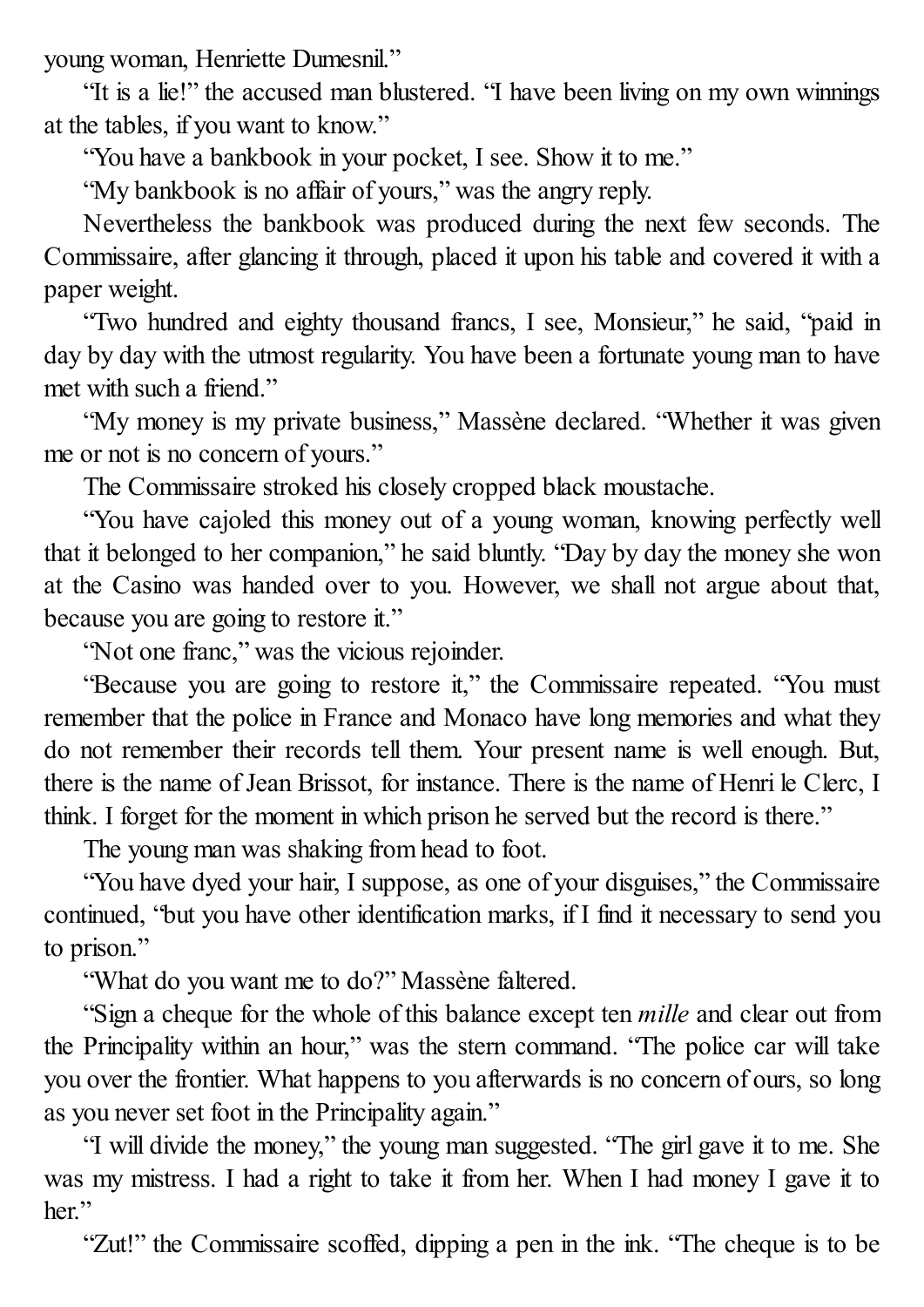for two hundred and seventy thousand francs left open and payable to the Commissaire of Police, who will endorse it back to its rightful owner."

Massène became hysterical. He must say good-bye to his friends—he must say good-bye particularly to his sweetheart. The Commissaire looked bored and all the time in the background there was General Besserley, very grim, and preserving silence with difficulty. The young man signed the cheque and outside climbed into the car, to which he was conducted. He recognised fate when he met it and he knew very well that he was leaving the Principality for ever.

There was a moment, almost immediately after Besserley had crossed the threshold of the man whom he had come to visit, when he hated himself for having taken Lady Grace's advice and hated himself worse still for his present position. The look almost of horror in the lame man's face as he realised the arrival of his visitor, the blush of humiliation which brought a streak of colour to his wan cheeks, made Besserley feel as though he had been guilty of a flagrant act of bad taste in forcing his way into his presence. It had been no easy task to discover the address—a little court ending in a cul-de-sac high up in Beausoleil. Three rooms—one empty—the salon a pitiful exposition of stark poverty. Besserley, a little out of breath after climbing three flights of singularly unpleasant stairs, was acutely distressed by that shamed, questioning glance.

"I do not understand," the invalid exclaimed angrily. "I do not receive visitors. I do not wish for them. What do you want with me, sir?"

More than ever Besserley hated himself and the whole purpose of his coming. He felt himself guilty of the grossest of bad taste in this intrusion upon another man's hidden life. There was not a scrap of carpet upon the floor, one chair was lying broken in a corner, and a decrepit horsehair couch had been pushed back against the wall. There was practically no other furniture except the bureau at which the lame man was seated, which was piled all over with papers and strange-looking books, and a small celestial globe. At one end were the miserable remains of a paltry meal.

"I apologise most humbly for having come," Besserley began, "but indeed you interested me so much the other morning—we talked together on the seat in front of the Casino, you know—"

"Get it over," the tenant of the miserable room interrupted harshly. "I am not in the humour for visits from anyone. Perhaps you imagined from what I said the other day that I had a system for sale, that there was a little cheap money to be made! I looked as though I happened to be down and out!"

"Mr. Hawkins," Besserley said gravely, "I am a rich man. Gambling interests me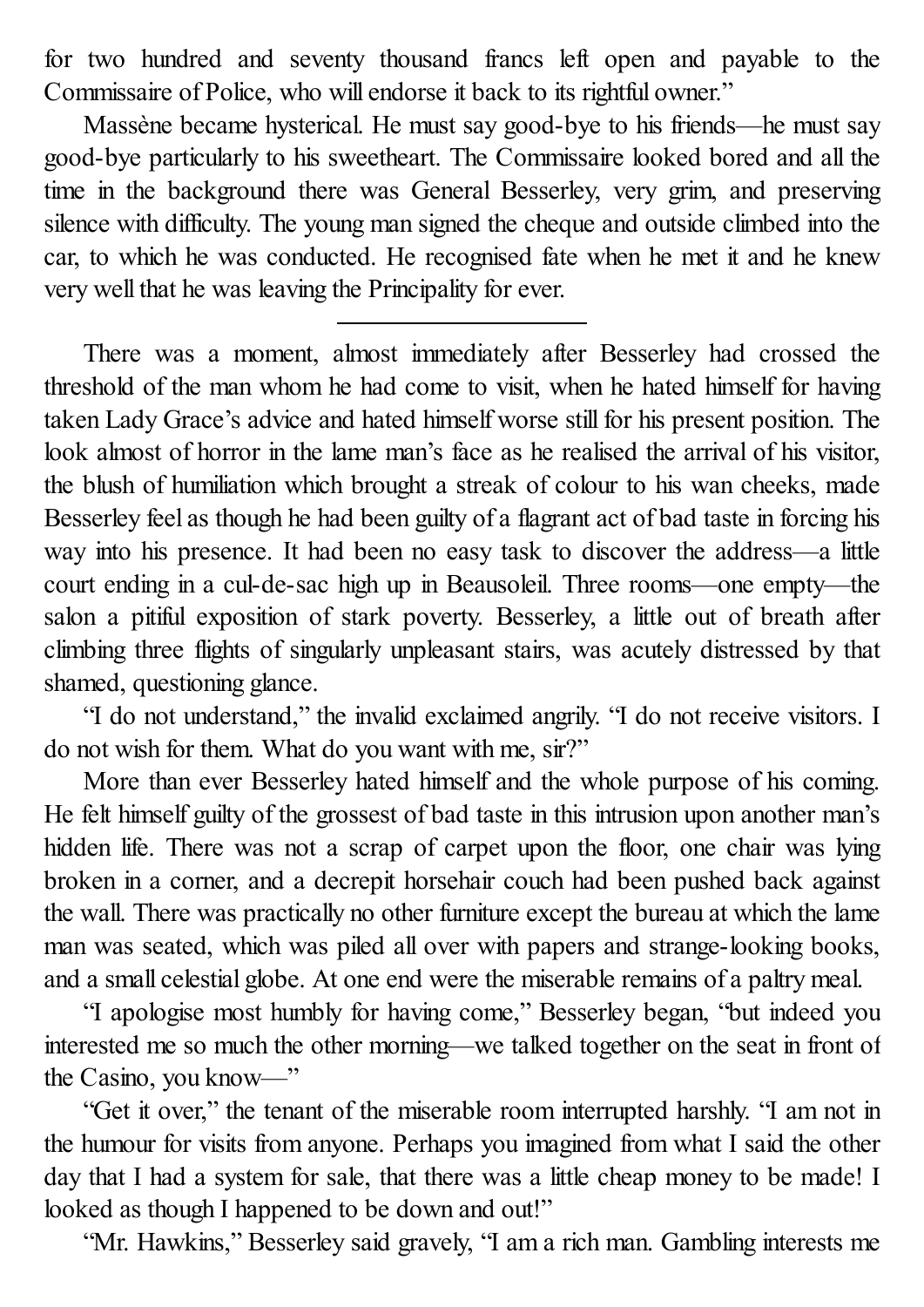very slightly. My visit to you is a personal one. You will probably call it an impertinence."

"Get on with it, at any rate," the other begged, with an effort at patience. "I have a great and wearisome work before me to discover some stupid blunder I have made in linking together the inevitable. Every moment I spend in idle talk is a valuable moment lost."

"I am going to be absolutely brutal in my directness," Besserley assured him. "I am going to wield the surgeon's knife ruthlessly. You sit there with thirty or forty books before you, with a calendar, some charts which I don't understand, a globe which I do not know how to use. You have evolved a system therefrom which you think governs the laws and rules of chance. My friend, let me offer you encouragement. You may have done it. You think you have failed. You have not failed. You can spare yourself all the trouble you are having now. You have won, on the figures that you yourself have produced within the last fortnight, something like three hundred thousand francs!"

"You lie!" the lame man cried harshly. "I won nothing. Not enough to keep body and soul together. My fault," he added bitterly. "Somewhere my calculations have failed me"

"Your calculations have not failed," his visitor persisted. "It is the person whom you entrusted to deal with them who has failed you."

Besserley was an impressionable man and he felt the dramatic horror of the silence which followed upon his words. He knew, as though by instinct, that the man before him, crouching over the desk with twitching features and the terrible light in his eyes, had been through the torments of hell with the same suspicion. He had struck his blow. It had probably broken the man's heart. There was nothing to be done now but to complete his horrible task.

"I picked up your sheet of figures for yesterday's play," he went on. "Upon them you should have won seventeen thousand four hundred francs. The numbers turned up exactly as you had them down."

The man who was leaning over the table suddenly produced his heavy stick from a hidden place and struck furiously at Besserley, who sprang to one side just in time. The second blow, more feebly dealt, he avoided easily.

"You are a liar!" Hawkins shouted. "It was Henriette herself who placed the stakes. Henriette—who has cared for me, looked after me, given her days and all her thoughts to keep me alive till we won our way to fortune. Curse you! If I were a man again, you would not stand there, telling me lies."

"I am telling you no lies," was the grave rejoinder. "Mademoiselle left this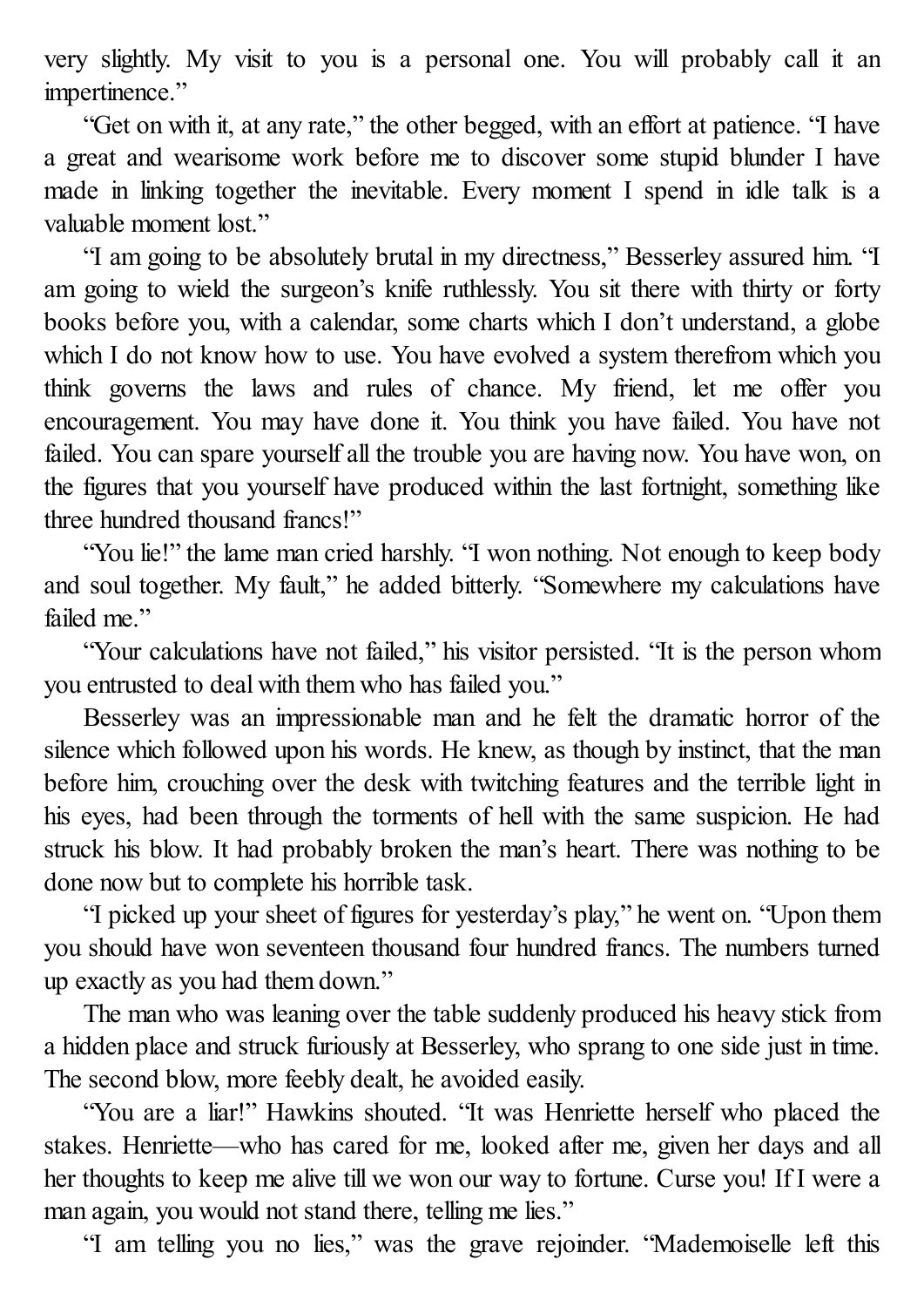apartment some months ago, ostensibly to live with her mother. She did nothing of the sort. She has been living with an adventurer of the worst type, a young man who has taken your winnings as your numbers have turned up and paid the amount each day into the bank—into his own account. I am sorry," Besserley went on, gaining courage every moment, "but that is the plain truth. Here is the money which that young man has been forced to disgorge," he added, throwing a pile of *mille* notes upon the table. "The young woman has deceived you. She may have her own explanations, but the truth is simple. She has been living with this man and keeping him. I have brought you what is left of the money she has won on your figures. Women more often than not fail us in life, my friend," the General went on bravely. "Forget it. But remember this—the results of your researches have proved themselves and you have done the most wonderful thing any man has yet succeeded in doing. Incredible though it is, you have evolved a system which has won money day by day exactly on the numbers you have worked out and in the manner you have indicated."

The man at the table, who had listened with the pallor of death on his face and blank despair in his tortured eyes, tried to speak. The few minutes that followed were terrible. He kept opening his lips and producing nothing but hoarse, broken noises. Besserley had then a great fear. This man whom he had confronted with the horrible truth was about to die! He was on the point of death even at that moment.

"Remember," his visitor said, with eager sympathy in his tone, "you have succeeded where everyone else in the world has failed. You have probed your way into the hidden cycles of chance. The world will count you greater than even its most wonderful mathematicians. If a woman has been false, what does it matter? You have conquered fate itself."

The lame man sat as though turned to stone. Watching him closely, Besserley knew that the immediate danger of his collapse was past.

"You can abandon all your struggles," he went on. "As you have prepared your daily set of figures, so you can go on preparing them. If you wish it, I will play them for you to-morrow, or better still—I have more news for you. Your ticket for the Casino is to be restored to you as soon as you like. You have only to present yourself there—I will take you myself, if you wish—and you will be reinstated. The Casino has defied all systems for fifty years and it is content to challenge yours. Work out your figures for to-morrow and we will play them together."

"Play them together," the other muttered. "I see."

Besserley produced his cigarette case. He felt that things were going better. The lame man took one into his shaking fingers and lit it. His visitor pointed to the money.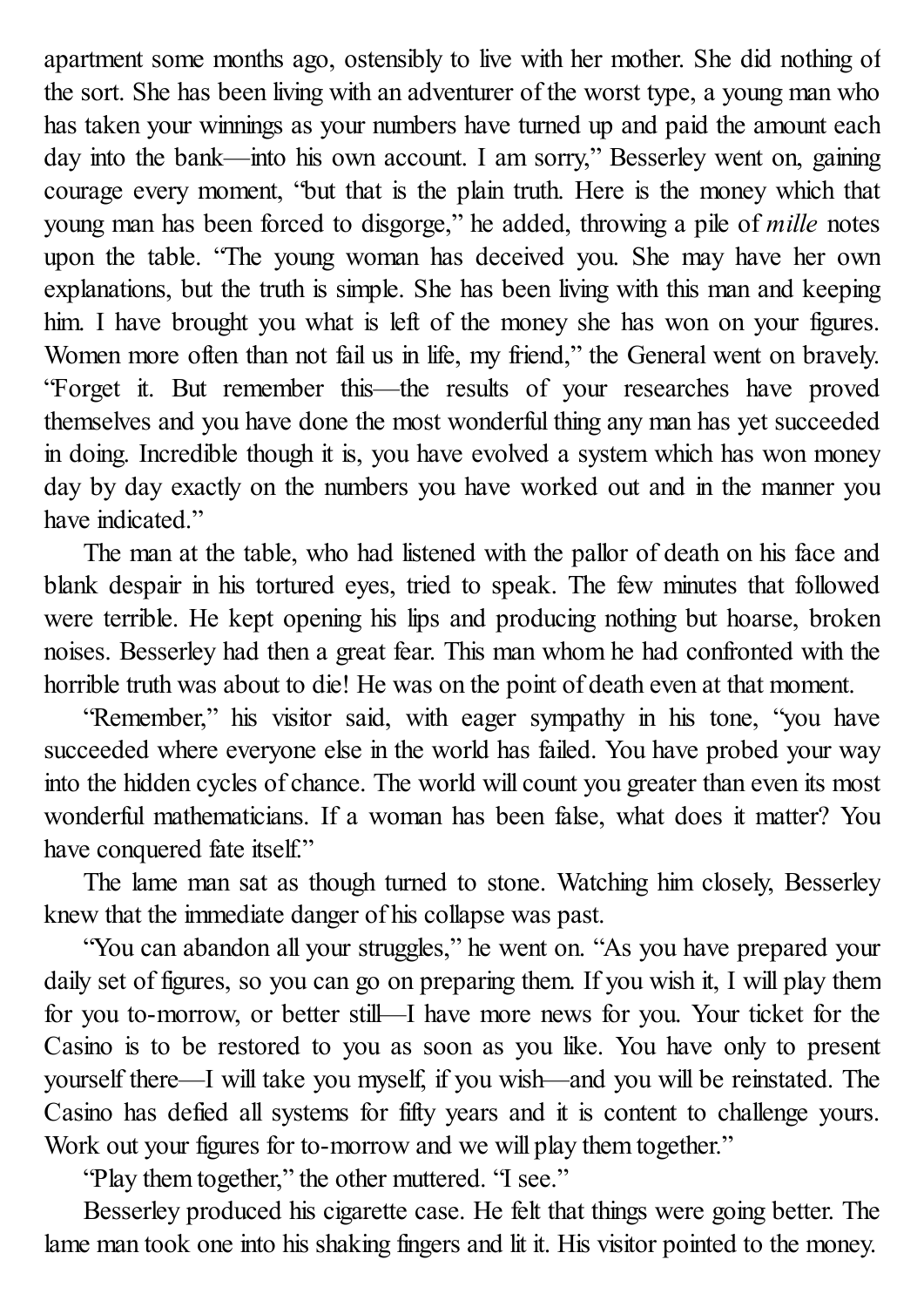"Very nearly three hundred thousand francs there," he announced cheerfully. "Take my advice. Let me go and spend a *mille* for you. I will send you in some things to eat and drink. Have a decent meal and go to bed happy. Would you like me to find you fresh apartments? You could move out of this misery to-night. We could rig you out with some—forgive me—some better clothes. The sooner you make a fresh start, the better."

The stricken man never moved a muscle of his face. If he felt gratitude he failed to show it. Nevertheless, he took a *mille* note from the pile and handed it over.

"You are very good, according to your lights," he acknowledged, "although you have poured out the lava of hell with a liberal hand. Across the way there is a wine shop. Leave them the note. Tell them to send me two bottles of champagne, one of brandy, some Caporal cigarettes and the change. Will you do that and see me again to-morrow?"

"I will do that"

Hawkins pointed to the door. Always afterwards the General thought that it was a weak impulse which prompted him to take his leave.

Henriette mounted the chipped, unwashed stairs in the unsavoury building, lifting her skirts high above her delicately shod silk-stockinged legs and high-heeled shoes. An expression of distaste darkened her features. Her eyes were filled with sombre disgust. Day by day she hated the more her visits to the man whom she was deceiving. Very soon, when her own faith had become firmly established, she would hand him back more money, she would induce him to double the stakes, treble them perhaps. Louis was pressing this upon her every day. The sooner she could escape from this disgusting bondage the better. She was conscious of a slight feeling of uneasiness too. Louis had not returned after his usual saunter round the fashionable bars, and this summons from her crippled guardian, as she chose to call him, after he had announced his intention of working without disturbance for twenty-four hours, was unexpected. She had made up her mind, however, to waste no time upon him. She was due at a Thé Dansant at Beaulieu with Louis and she had no intention of postponing it. She reached the landing. The old fellow was really a nuisance! She turned the handle of the door and entered. Then she knew at once that something different was afoot. Somehow or other, notwithstanding his ailments, he had succeeded in washing and struggling into his better clothes. Someone had been in and cleaned the room. The mass of papers and books upon his desk showed some signs of arrangement and, more wonderful still, upon the part of the table which he had cleared away, stood two bottles of champagne with glasses, a bottle of brandy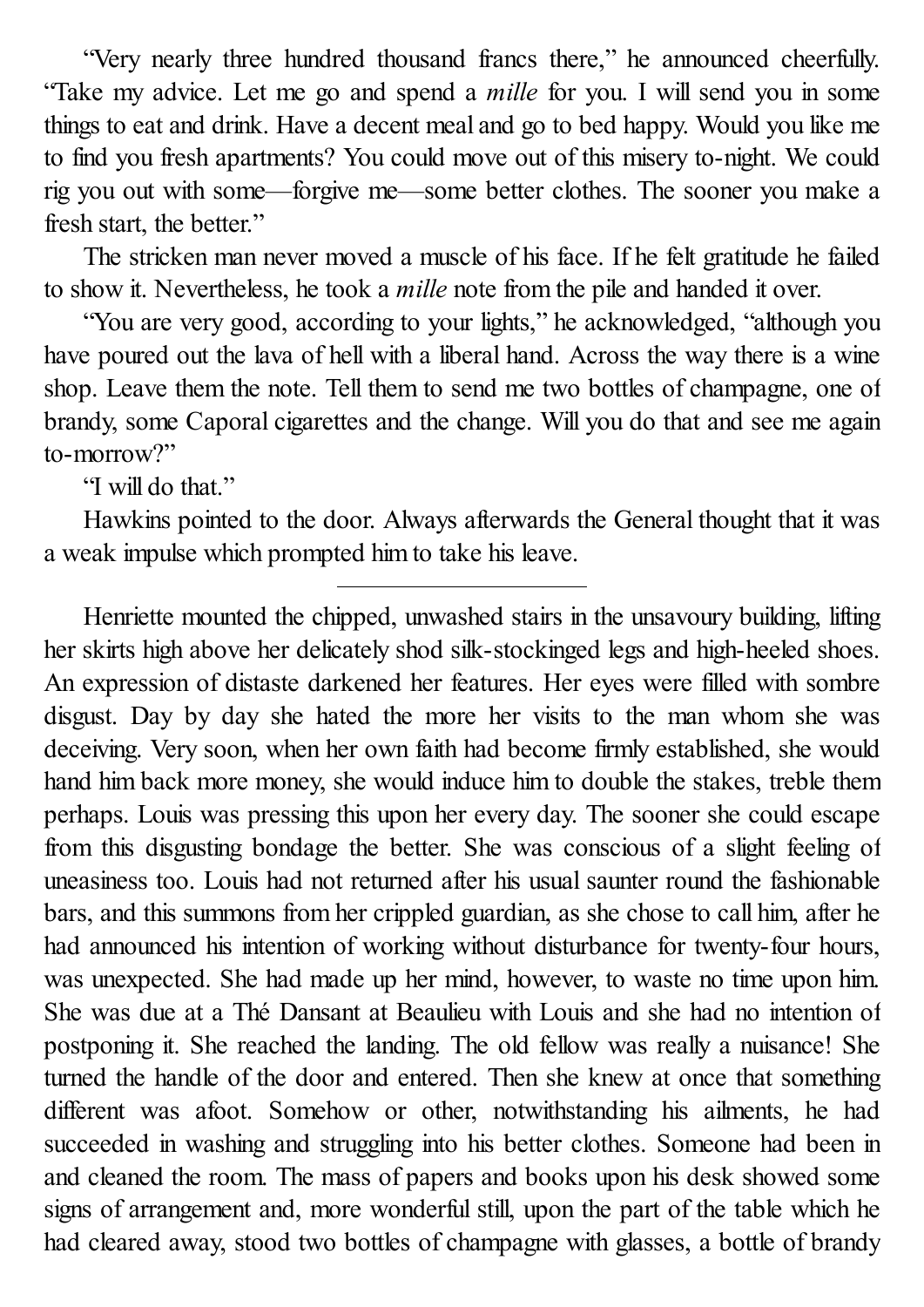and a bowl of flowers! He rose to his feet and smiled at her. It is true that he was supporting himself upon his stick but he nevertheless stood there, a wild, yet gracious figure, a smile parting his lips—a smile of desire and invitation, yet a smile which had something terrible underneath it. She felt herself shivering, although she scarcely knew why.

"What is it that has arrived, *cher maître*?" she demanded, trying hard to seem amiable.

"Success!" he answered. "I have found the mistake in my calculations. Already the cornerstone of the Casino is rocking. We can pull down the pillars when we wish, you and I."

She seated herself upon the corner of the decrepit horsehair couch which he had dragged up to the table.

"But the champagne?" she asked wonderingly.

"It is to celebrate our victory," he told her. "Here am I—a broken-down cripple —Nicolas Hawkins—a scholar once, perhaps, but a poor thing now, who has succeeded where the philosophers and astronomers and men of science of every nation have failed. I have harnessed the laws of chance and driven a bit into their teeth. To-morrow we will win a million francs!"

There was a pop as he drew the cork of a bottle. In the girl's heart was cold fear. Was he deceiving himself, this man? She knew well enough that there had been no flaw to be set right. Perhaps her fingers trembled as she took the wine. She raised the glass to her lips, however, at his bidding.

"The roses are beautiful," she said, "and the wine is excellent, dear Nicolas. But why is there such a smell of petrol in the room? You should open the windows oftener"

"They cut off the current of my one poor electric switch," he confided. "I borrowed a lamp from Madame below. Perhaps I spilt some of the oil. My fingers are sometimes unsteady."

He sank on to the couch by her side. With his long arm he reached his glass from the table.

"To the great man of science whom the whole world will soon honour!" she cried, as she too raised her glass.

"I will drink with you, but I will change the manner of the toast," he replied. "To the man whom the divinity which rules over this world has given power to probe one of its greatest secrets and then sent him—a poor blindfolded fool—to stumble on through life in agony. Drink, Henriette!"

She emptied her glass. He did the same. He refilled them and they both drank.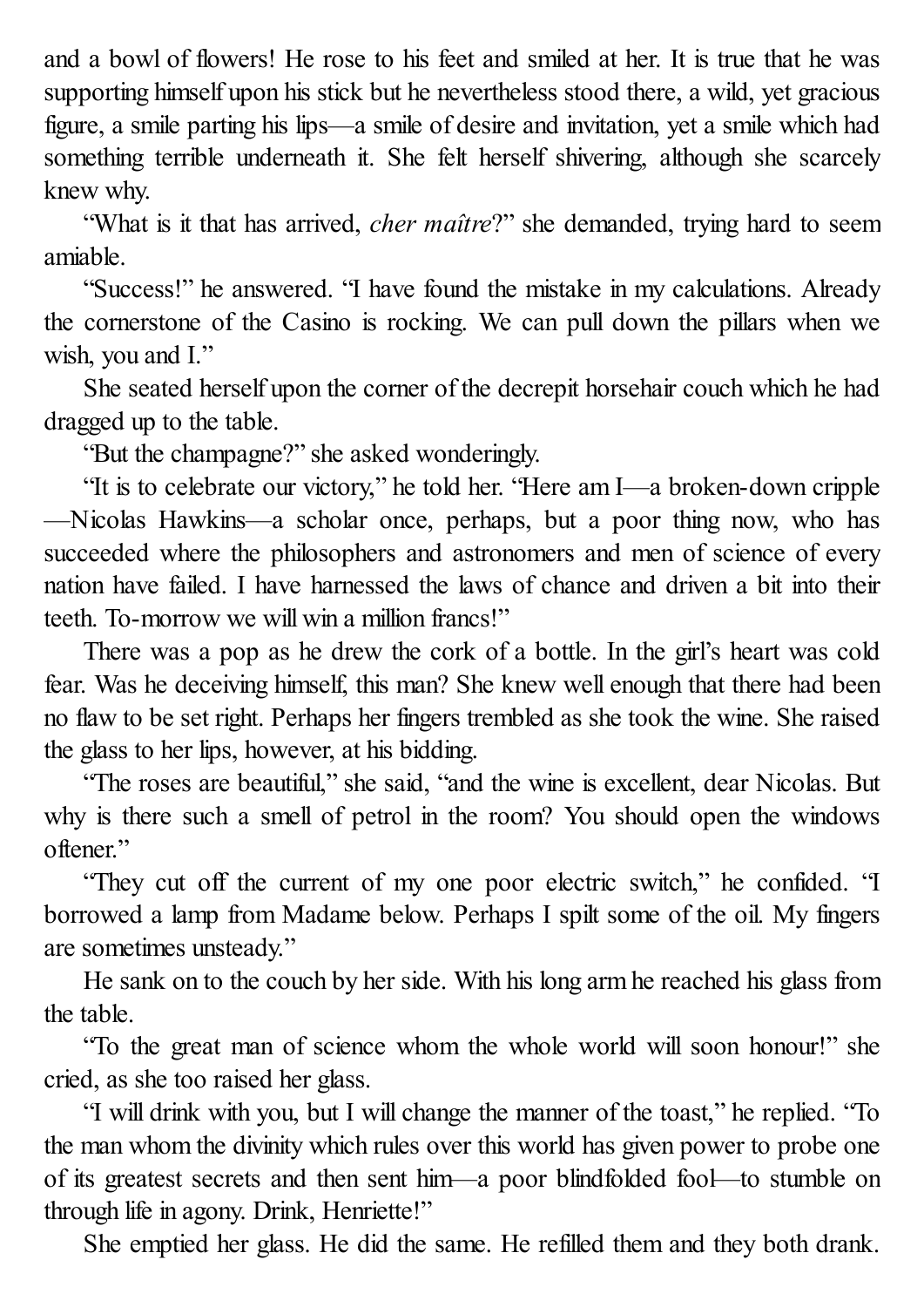Suddenly she felt his arms around her. He seemed to be putting out all his hidden and terrible strength. Well, she had given him what passed for love before. If that would satisfy, he could have it. She even tried to welcome his lips. . . .

"Nicolas, there is something burning!" she cried out.

He closed her mouth with his own. Yet he managed to laugh, he managed to speak words which she heard, notwithstanding the sudden rush of smoke, the crackling of the flames, the splitting of the floor beneath them. She was only conscious for a few more seconds.

"Louis!" she shrieked.

He laughed horribly. With her fading senses she heard his words of derision. Either the smoke was suffocating, or his fingers on her throat were stifling her.

The Commissaire shrugged his shoulders.

"We do not understand inquests as you hold them," he explained to General Besserley. "Besides, there is nothing left to hold an inquest on. Neither body is recognisable."

"Are any of the man's effects saved?"

"Not a thing," the Commissaire declared. "Not a book, not a scrap of paper, not an article of clothing. Perhaps it is just as well."

"Why?"

But the Commissaire only repeated his gesture.

"One has heard this sort of story all one's lifetime," he confided, "but there are two croupiers and two chefs at one of the tables in the 'kitchen' who are prepared to swear that the system which the girl played for him day by day won seventeen days following the same amount and that it was practically undefeatable. People might think that this was the reason why these two had met with their death."

The General shook his head. He was not feeling at all his usual self.

"They met with their death," he acknowledged solemnly, "because I took a woman's advice."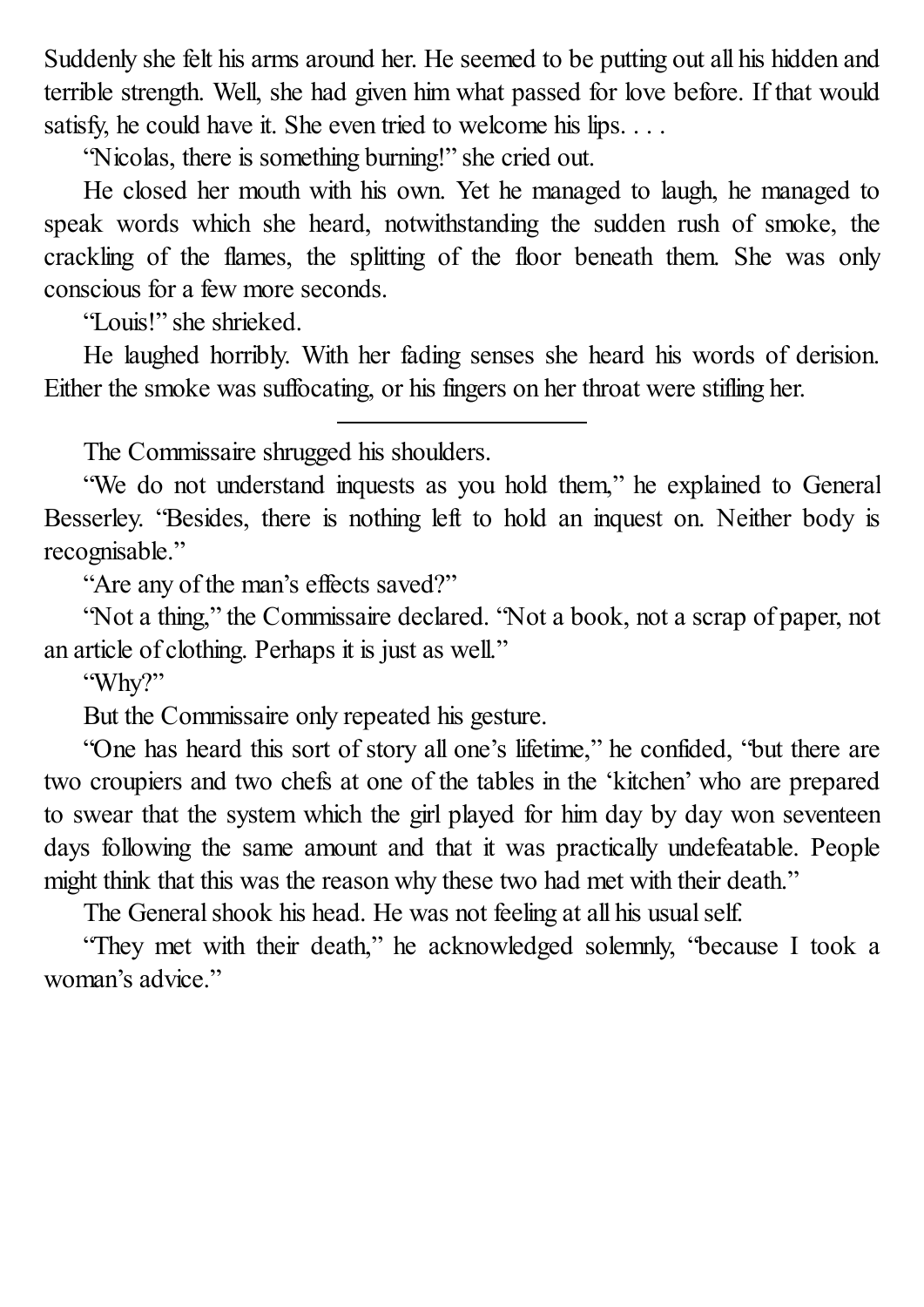It was during the service of *apéritifs* before a men's dinner at Monte Carlo, the annual dinner of an old-established and highly popular club there. The Comte de Wrette, a well-known Belgian millionaire, who was numbered amongst the guests, turned to his sponsor.

"Tell me again," he asked curiously, "the name of the gentleman to whom I was just presented?"

His friend promptly acquiesced.

"That is one of our very popular residents," he confided. "General Besserley, an American. He is one of our oldest members too—came to the inaugural meeting and joined the club right away."

"General Besserley," the other repeated thoughtfully, "of the American Army?"

His host shrugged his shoulders.

"At one time or other, one presumes so," he assented. "Besserley very seldom talks about himself but I have heard that he commanded a brigade during the War, was one of the first wounded and went straight back to the Secret Service in Washington—where he really belonged."

"That is very interesting," the Comte de Wrette declared. . . .

The two men sat at opposite ends of the table and did not happen to come into contact again until the close of the evening when, the speeches all concluded and a sufficiency of wine consumed, the proceedings broke up in a mist of alcoholic good humour. It was then that Besserley, stepping into his automobile, glanced around and saw the Count under the portico of the hotel, eyeing with distaste the spattering raindrops.

"Give you a lift?" General Besserley asked.

"You are awfully kind," the other replied. "Are you going by any chance to the Sporting Club?"

The General smiled

"By a very singular chance," he admitted, "I am. Get in, please."

The two men drove off together. De Wrette was a man of medium height but of quiet, rather undistinguished, appearance. He was neither tall nor short, stout nor thin. He wore a slight black moustache and a small, very closely cropped imperial. He was of pallid complexion with grey, secretive eyes. Besserley, a man built on a larger scale altogether, tapped a cigarette upon the case which he passed to his companion.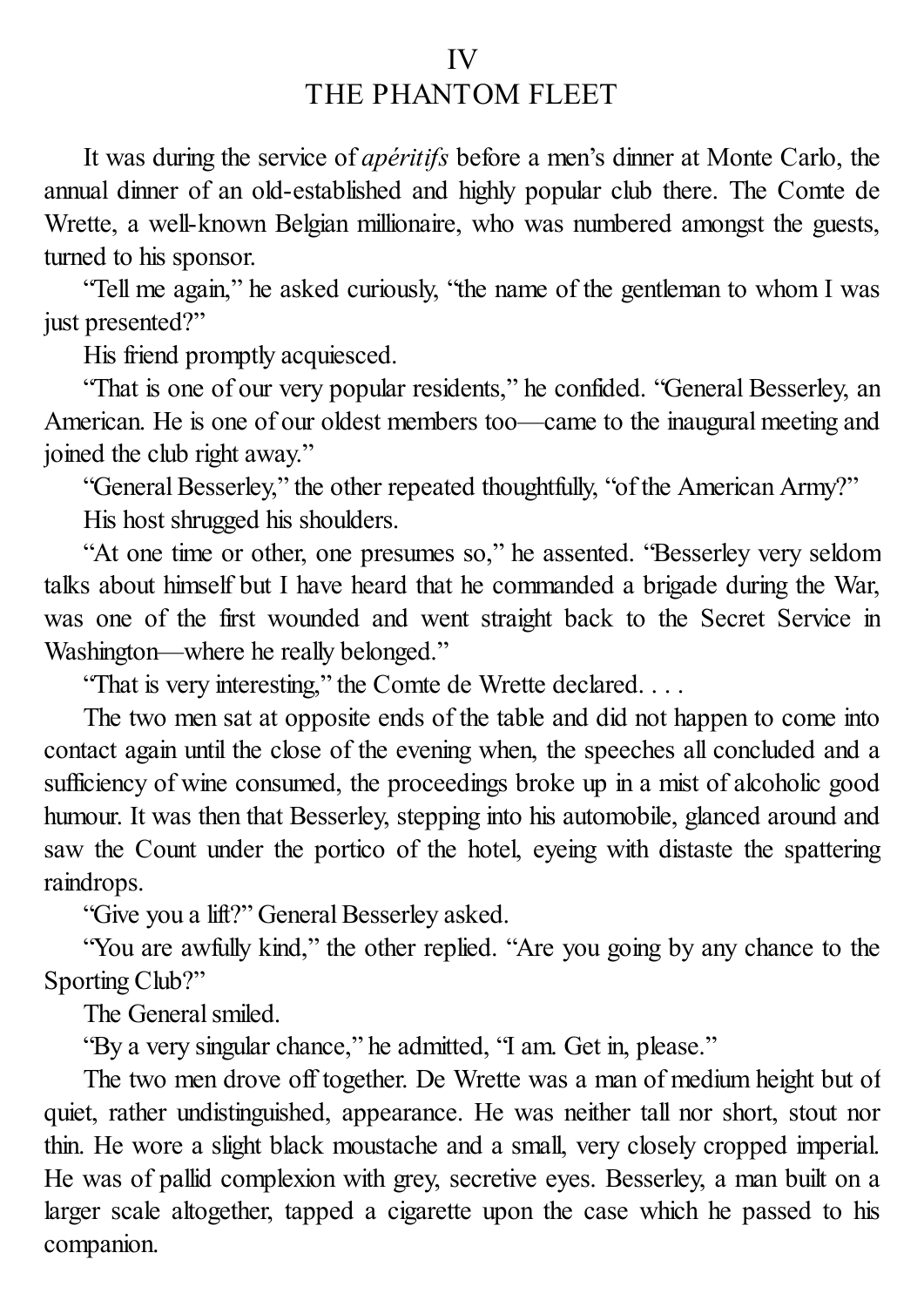"Going to join the club?" he enquired. "It isn't a bad place."

"It would give me much pleasure," the Count replied, "but I doubt whether I am often enough in these parts. I have recently joined a business house in Paris and I find many demands upon my time."

"Curious thing," Besserley reflected, "how few French or Belgian people we see down here."

"You are likely to see more, if things continue as they are at present."

"What do you mean?"

De Wrette shrugged his shoulders.

"Well, it really seems as though all the money in the world were drifting into French hands," he observed. "They do not want it—I always think too much money is one of the first signs of decay in any nation. I think their present prosperity is to be regretted. It is, none the less, however, an obvious fact."

"You should consider yourself lucky that you have French connections," General Besserley said carelessly. "It is not so pleasant for us others to see our money decrease in value every day."

"The whole thing is rather chimerical," De Wrette pointed out. "We are no longer at the mercy of real events. We are at the mercy of what the world calls currencies."

The two men entered the club together but separated on the first floor with a few courteous words. De Wrette mounted to the gambling rooms, Besserley stopped to speak to a few acquaintances. He waited a reasonable time, then descended the stairs and made his way by the underground passage back to the Hôtel de Paris. He collected two or three cable forms from the hall porter and retired to his apartments. Arrived there, he unlocked a somewhat formal-looking despatch box, which had the air of not having been opened for months, and drew from it a small leather-bound code book. With it by his side he set to work to concoct a cablegram. The task was evidently an unfamiliar one to him, for it took him the best part of an hour. Just as he had finished, there was a knock at the door. He turned the form over on its face and answered the summons.

"Come in," he invited.

It was a very obvious fellow countryman who made his appearance. An American business man—suave, confident, with ingratiating manners and friendly smile. Besserley had been out of America just long enough to forget what was expected in the way of a handshake and he rather winced after the formality had been concluded.

"James Brogden's my name, General," the newcomer announced, presenting a card. "I'm a Philadelphia man—Brogden and Biddle. Real estate and a side show of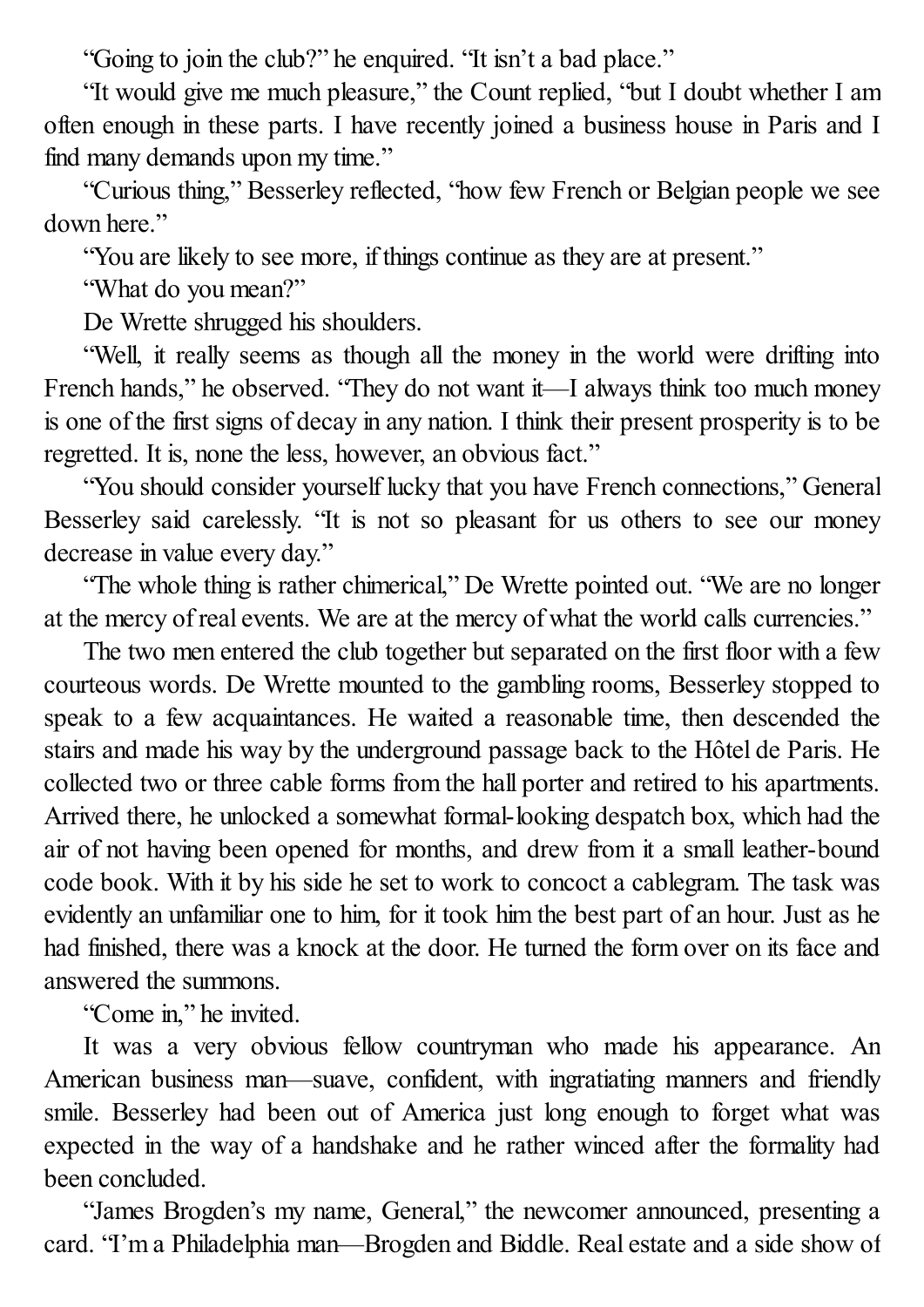banking. I'm glad to meet you, sir."

"I am always glad to meet a fellow countryman," the General declared slowly, opening and closing his fingers. "Step in, won't you."

He ushered Mr. Brogden into his salon. A tentative enquiry as to refreshments brought an enthusiastic assent. The waiter appeared and departed with an order. Mr. Brogden fingered his tie.

"F.I.C.O.," he said.

"I have not been out of the game long enough to have forgotten that," the General replied. "I am wondering, though, whether there has been any mistake. You understand that I am on the full retired list?"

"This is a special job."

"I can guess the nature of it already," the General continued. "Of course, I will do what I can. It is not an easy situation, though. Mine was a genuine retirement. I am well known here for just what I am. If I get into any trouble, there is no one at the back of me."

Brogden shrugged his shoulders.

"Washington doesn't take too much stock in that," he remarked. "I suppose they reckon even if we retire from the service we stay good Americans. They have always run anything they have had in the shape of Secret Service by trained amateurs and I'll say that they've done pretty well by it."

"I suppose you have some sort of communication for me?" Besserley queried.

Mr. Brogden nodded. He lifted his rather long, double-breasted coat and disclosed the hip pocket with three buttons in a line and an ominous little bulge. After fingering about for some time he produced a letter.

"You kept your Angier code?" he asked, with a flash of anxiety.

The General nodded.

"Yes. We are all supposed to keep that, unless we are dismissed from the service," he reminded his visitor.

"There's your letter, then, and I guess when you have it in your hand and I have drunk that Scotch," Mr. Brogden added, as the door opened and a waiter appeared, carrying a tray, "the sooner I get going the better."

"Things shaping well at home?" the General asked amiably.

"Business is foul. Boost it as much as you like, you still have to come back to the same thing—business is foul. I have a client to see over in London. I think I'll fly from Cannes to-morrow morning. I have not got enough of the holiday spirit left for this place. They tell me you are one of the big sports here."

"I don't know about that," Besserley answered, "but if you were staying for a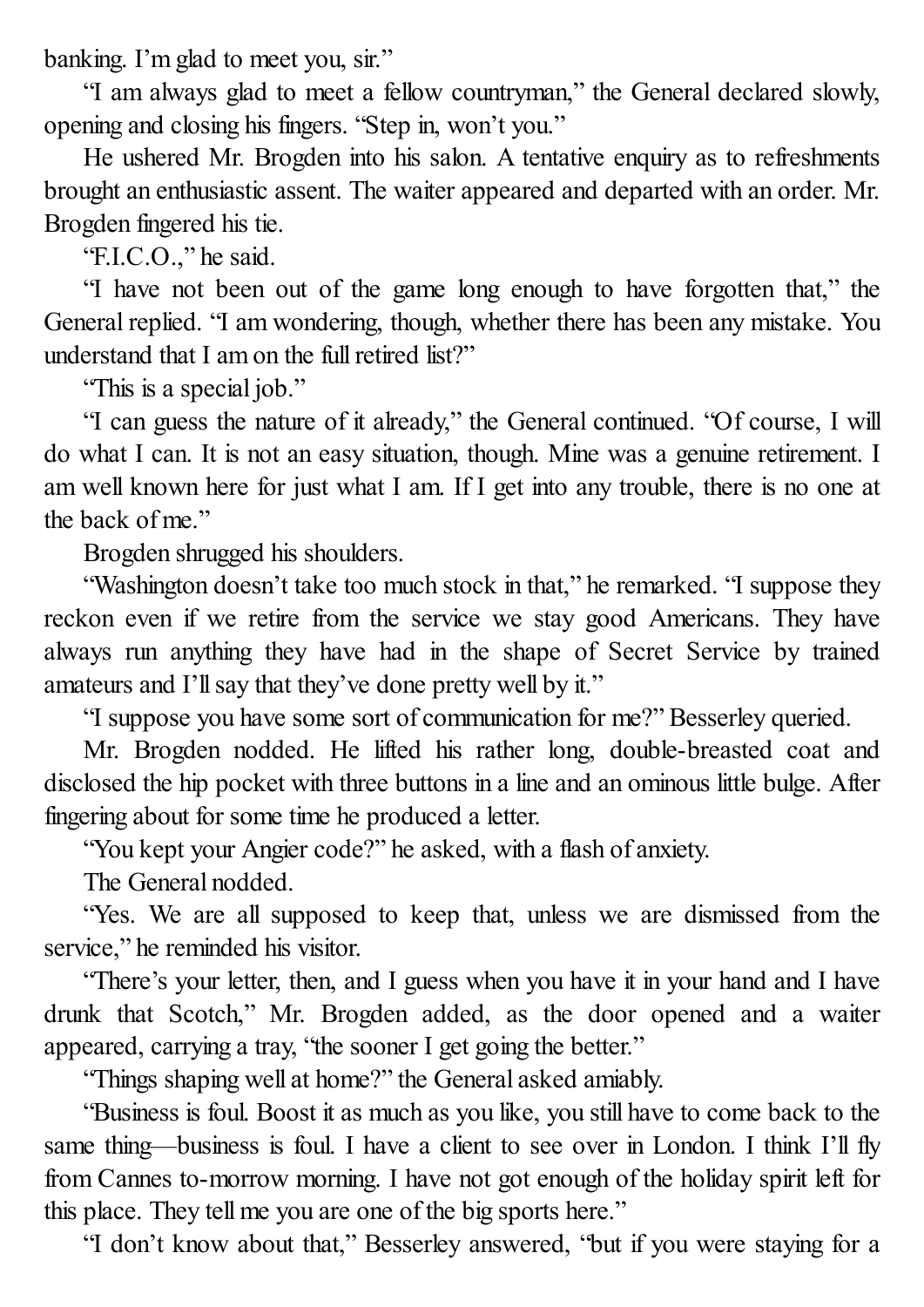few days, I might have made it agreeable for you."

"Better not," was the frank reply. "They have got stiffer and stiffer about that since your day. They keep to the same principle—business men who can be trusted —out-and-out Americans. We're the stuff they trust for any work that's got to be done. But they don't like it mixed up with the social side as they do over here. I've done my job with you, General, and I'm thankful to say that I've got through with it pretty quickly. There's the letter in your hand. I came over on one of these roundthe-world-trip steamers and there isn't a soul who tumbled to it that I was carrying a warrant to bring you back into the game again. A clean job and finished. I'll bid you good-day, sir."

The General held out his hand and Mr. Brogden, of Brogden and Biddle, Philadelphia, clasped it. This time, however, it was the General who provided the muscular force. With an old trick of his college days, he swung his visitor, who was by no means an undersized man, round by the wrist till he called out in agony. Another moment and he was lying on his back on the sofa and the small lumpy article which had a few seconds ago been in his hip pocket was in Besserley's hands. The latter, with his feet planted squarely upon the carpet, stood a couple of yards away.

"Gone out of your senses, Besserley?" the man on the couch gasped.

"Perhaps so," was the steady reply. "Not quite so badly as you think, though. I may be a bit rusty, but I haven't forgotten all the old tricks. Have you seen the wireless this evening? There's a sheet hanging up in the hall."

The man on the couch made no reply. He ventured to raise himself a little. His knuckles showed white, where he was gripping the side of the couch. He was breathing fast. He had the air of a man afraid.

"What do you mean—wireless?" he demanded.

"Mr. James Brogden of Brogden and Biddle, land and real estate agents of Philadelphia, was reported missing from the *Homeric* last night, under mysterious circumstances," the General confided. "You know what that generally means? Murder. You and I, assisted perhaps by the Commissaire of Police, Mr. Brogden, will have to have a little conversation before you make the next move in the game. You may be in it all right, but I imagine you are on the other side."

The stranger in the room shivered as he looked up at the towering figure dominating him.

"General," he said, "I don't see how they ever let you get on the retired list."

"I don't want any flattery," was the curt reply. "What became of Brogden?"

"He was—dealt with."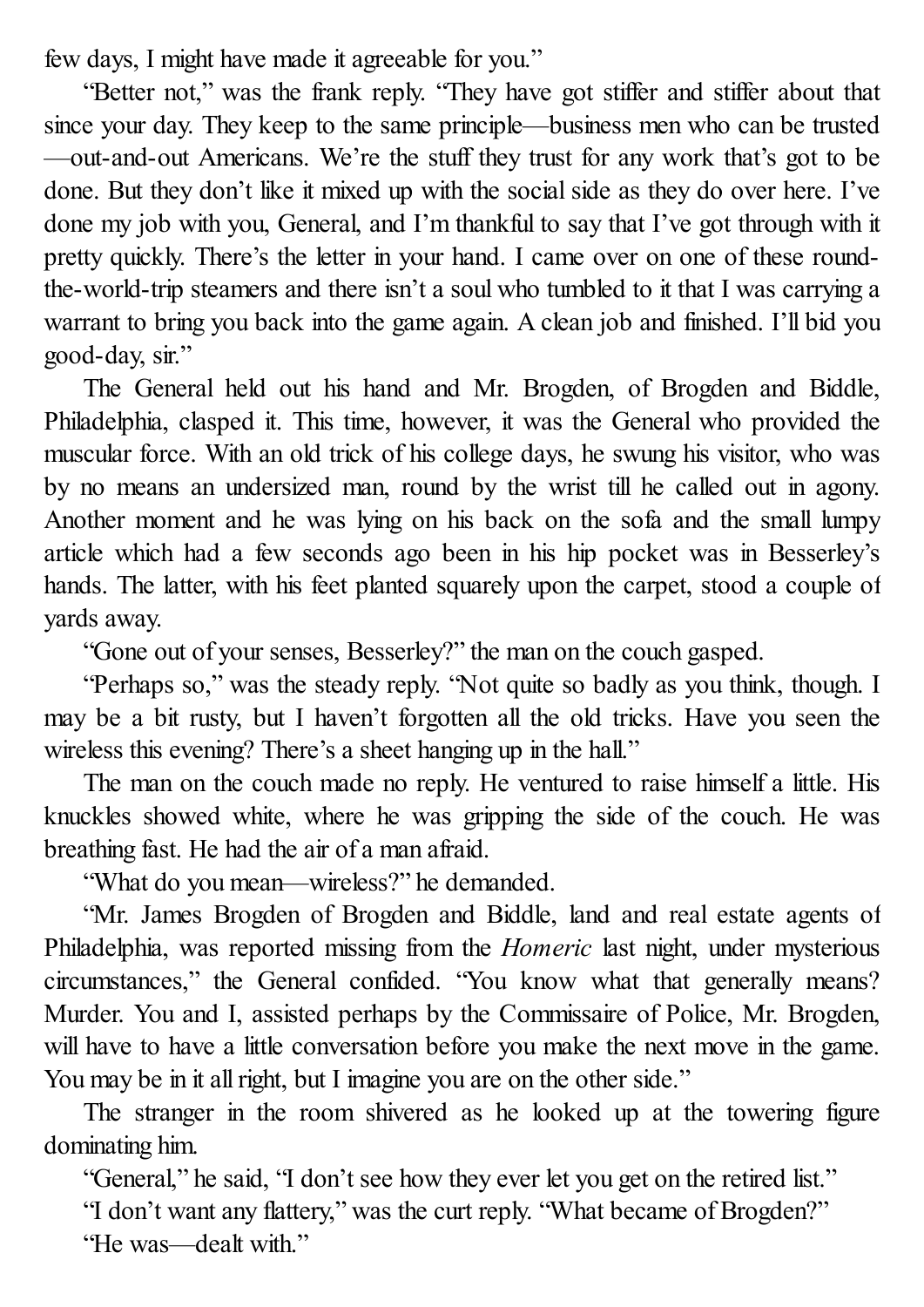"By you?"

The pseudo Mr. Brogden, of Brogden and Biddle, Philadelphia, shook his head vigorously.

"I am a Number Seven man," he protested. "They don't ask that of us. They do it themselves, and pretty neat they are too. Those Japs can do almost anything with a knife."

"The newspaper report is that he is missing," Besserley observed.

"Knifed first and pushed overboard. There were three of them in it, all in the second class. They had been waiting for a chance all the way from New York."

"Nice bright lads," General Besserley commented. "Where are they now?"

"Oh, they're around," the other answered cheerfully. "Guess they're in Nice at the present moment."

"And what's the idea of trying to work something on me?" the General asked.

Mr. Brogden coughed.

"That accursed wireless," he complained, "has got in with the news twenty-four hours too soon. Now that you know I am not Mr. Brogden of Brogden and Biddle, staff Number Seven F.I.C.O., we're through with the idea. Pretty slick idea, too. But then, these chaps are a slick race. I think I won't waste any more of your time, so long as there's nothing doing."

General Besserley raised his eyebrows.

"So you think I am going to let you go?"

"I'm sure you are," was the cool rejoinder. "There's nothing you can do about it. Nothing you can keep me for. I have not stolen anything of yours, I have not threatened you, I have not broken the law. I called to do a little business with you but it was business which only Mr. Brogden of Brogden and Biddle could have handled<sup>"</sup>

The General paused to consider the situation.

"You admit," he said, "that you—posing on the boat, no doubt, as a reputable American—are concerned with these three Japs in the murder of James Brogden—"

"Not so fast," the other interrupted. "I do not admit anything of the sort. I am not in that branch of the game. I had nothing whatever to do with that trouble."

"But you know who did it?"

"I can guess. That wouldn't be any use to anybody."

"You know where they are hiding?"

"I know where they are. That wouldn't help anyone, either. There's not a scrap of evidence against them and I'm not the sort of fool who would risk having his throat cut giving them away."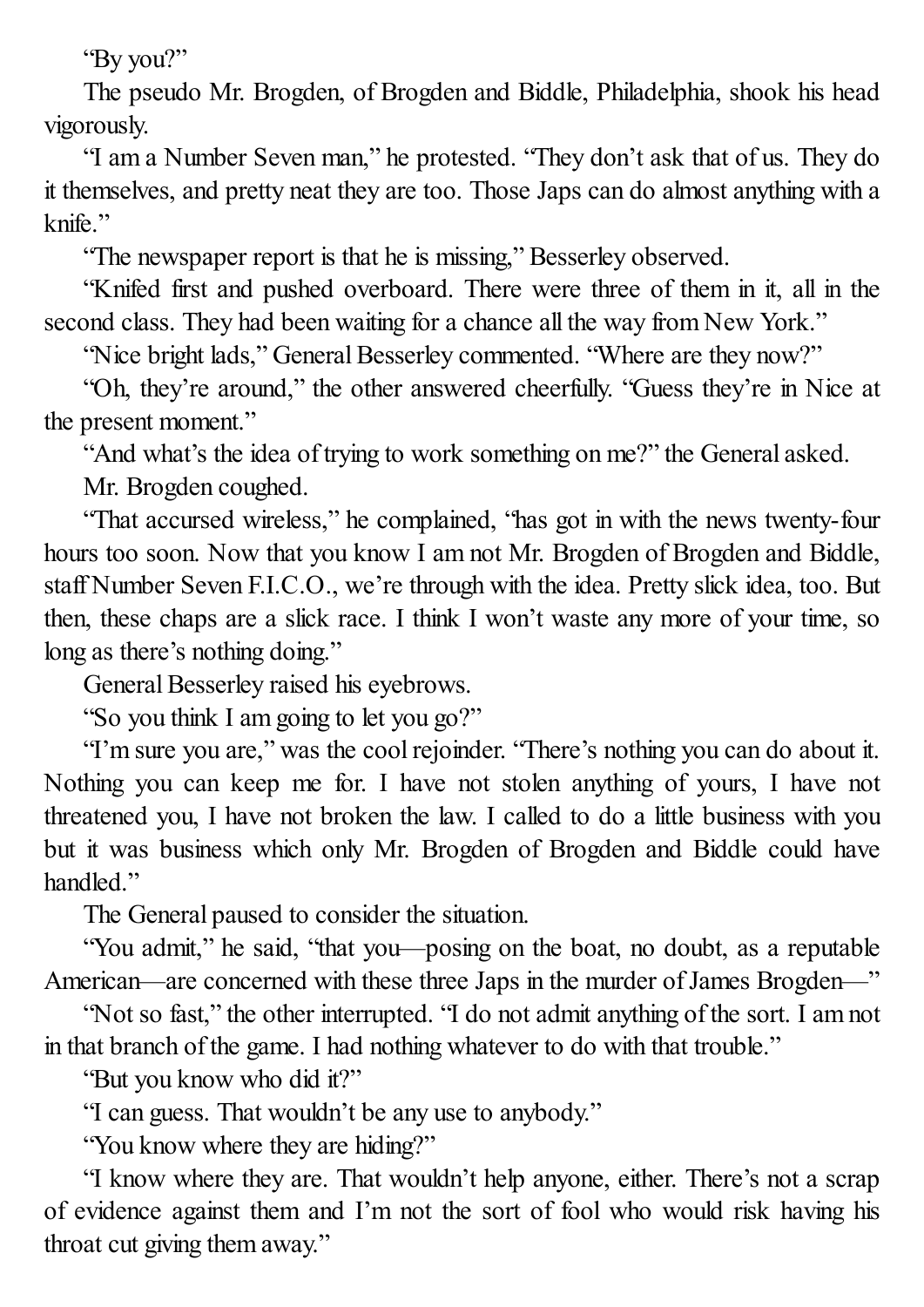"Your idea is, then," Besserley pointed out, "that having failed in your mission with me—whatever it may have been—you will walk out of this room and get on with the dirty work of betraying your own country to her natural enemies?"

"There is not a darn soul who could stop me!"

Besserley reflected.

"No," he admitted, "I don't suppose there is. I should like very much to know, though, under what name you travelled on the *Homeric*."

His visitor smiled.

"I don't see how you are going to find that out," he said, "and so far as I am concerned, you never will."

"The Commissaire of Police—" the General began.

The other, however, shook his head.

"My dear friend," he remonstrated, "don't try any bluff of that sort on me. I have committed no extraditable offence, and you know it. You also know that you haven't the right to detain me here a single moment longer than I care to stay."

Besserley threw open the door.

"Then get out," he ordered brusquely.

The three men were probably the filthiest-looking objects to be met with in a quarter of the town consecrated to vice and uncleanliness. Their black hair was matted, their features were almost invisible with dried coal dust and dirt. They wore the disreputable slops of stokers on a tramp steamer. They sat together at a corner table in one of the worst cafés of the worst quarter in Nice—the region which lies in the heart of the old town—a region seldom penetrated by the most intrepid of slum seekers and which even a gendarme approaches with hesitation. That they were Orientals was apparent, but of what nationality it was hard to say. They talked together in some foreign gibberish and they were drinking some repulsive-looking liquid, the nature of which was concealed by the fact that they drank it out of cups. Occasionally one of them would stagger to the counter, holding out his cup, watch whilst it was filled with more noxious-looking liquor from a black bottle by a disreputable-looking barman, pay for it with a crumpled note and stagger back to his place. There were stains on the floor and stains on the marble-topped table around which the three were crouching. They had the sleight of hand of most Oriental races and there was no one amongst the half-drunken company, gradually becoming fewer in number, who noticed the final destination of the cups full of liquor. . . . A stranger stumbled into the café, followed by a growl of curses from outside. From the clatter upon the pavement, it appeared that he had upset a table in his clumsy progress. A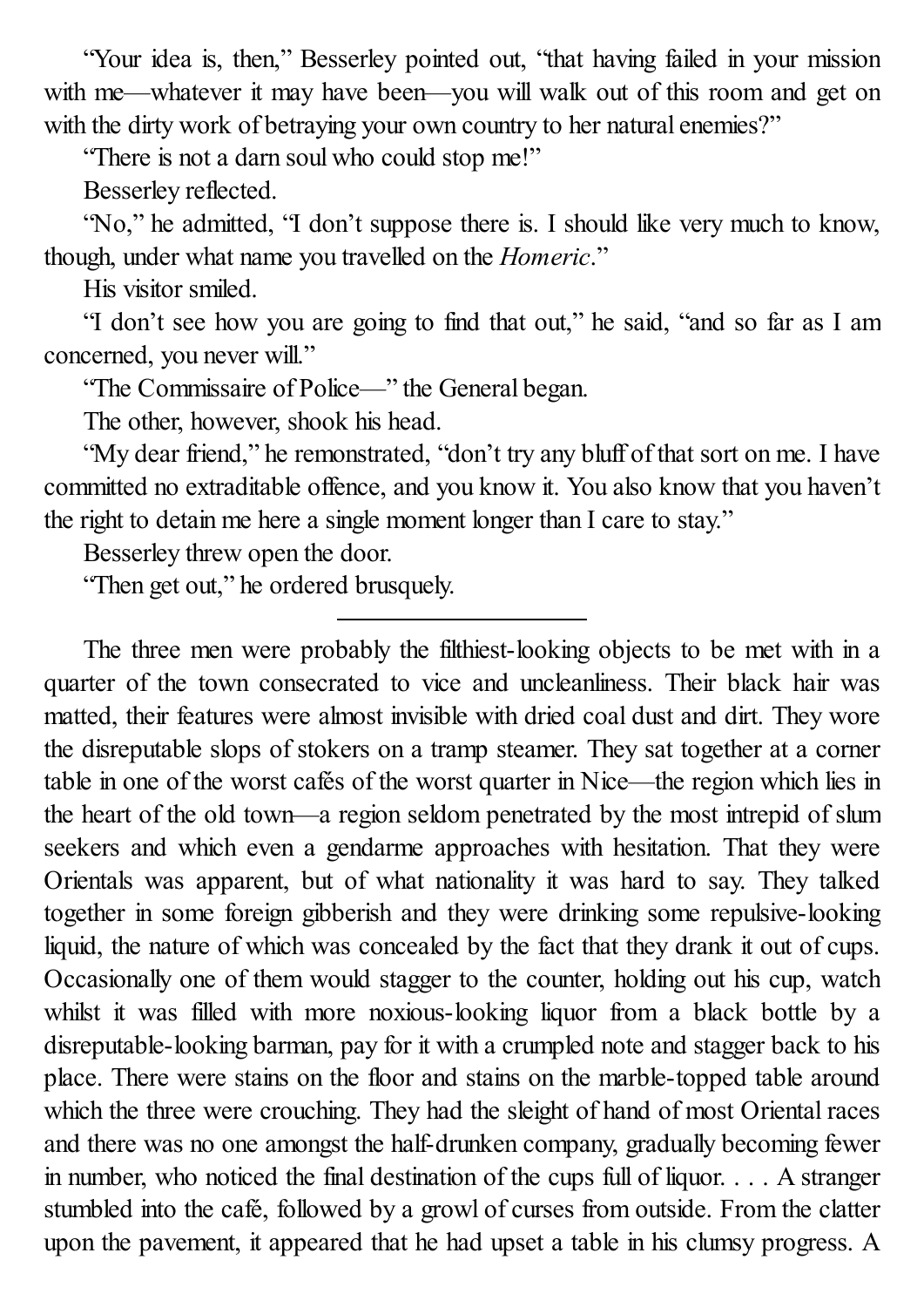vicious-looking waiter in a singlet and the remains of a pair of trousers followed him truculently. With shaking fingers the newcomer pressed a note into the man's hand.

"That will pay for the drinks," he muttered in broken French. "My friends there," he went on, pointing to the three men. "Shipmates—dirty little rats."

He reeled to the table, dragging a chair with him. Not one of the three turned their heads but they seemed to be conscious of his approach. He dragged his chair up to the table and took a genuine drink from the glass of brandy which the waiter brought him. Afterwards a curious thing happened. A conversation between the four men was started and carried on—in English.

"Got book?" one of the three asked.

The new arrival was wearing a soiled and stained suit of blue serge of nautical cut and was without shirt or collar. His appearance seemed to be well in keeping with the men he had claimed as shipmates.

"The old cuss tumbled to me," he scowled. "I got away. AllI could do."

"No book," one of the others murmured softly.

"No book," his neighbour repeated, almost in a whisper.

The newcomer, who in features bore a singular resemblance to the pseudo Mr. Brogden, of Brogden and Biddle, spat on the floor.

"It's this bloody wireless," he confided. "There it was in the hall—suspicious disappearance of Brogden overboard. After that, all I could do was to quit."

"Very unpleasant," one of the three little men murmured. "You read papers yes? They say a search is being made in Nice for some Japanese who were travelling second class. Very unpleasant. He ask you any questions, this General?"

From outside came a crazy sound of shouting from a drunken Neapolitan, essaying a song in praise of the sun. Two women were quarrelling violently in highpitched falsetto voices. A table with its load of glasses was thrown over on the pavement. The three men who were dressed as ship's stokers rose to their feet.

"There will be more gendarmes here soon," one of them said. "We mount to our rooms. We will have a little talk with Mr. Brogden there."

The latter rose to his feet unwillingly. He finished his brandy.

"Anything to drink up there?" he asked.

"Plenty drink everywhere—plenty drink," one of the men assured him coaxingly.

"I wouldn't trust you," Brogden declared. "You were drinking water all the time on the steamer. A lily-livered drink—water."

One of the three men whispered to another, who took a bill from his pocket and went to the bar. They all passed on into the rear premises of the place in solemn procession, the last one carrying a bottle of cheap brandy. The leader unlatched a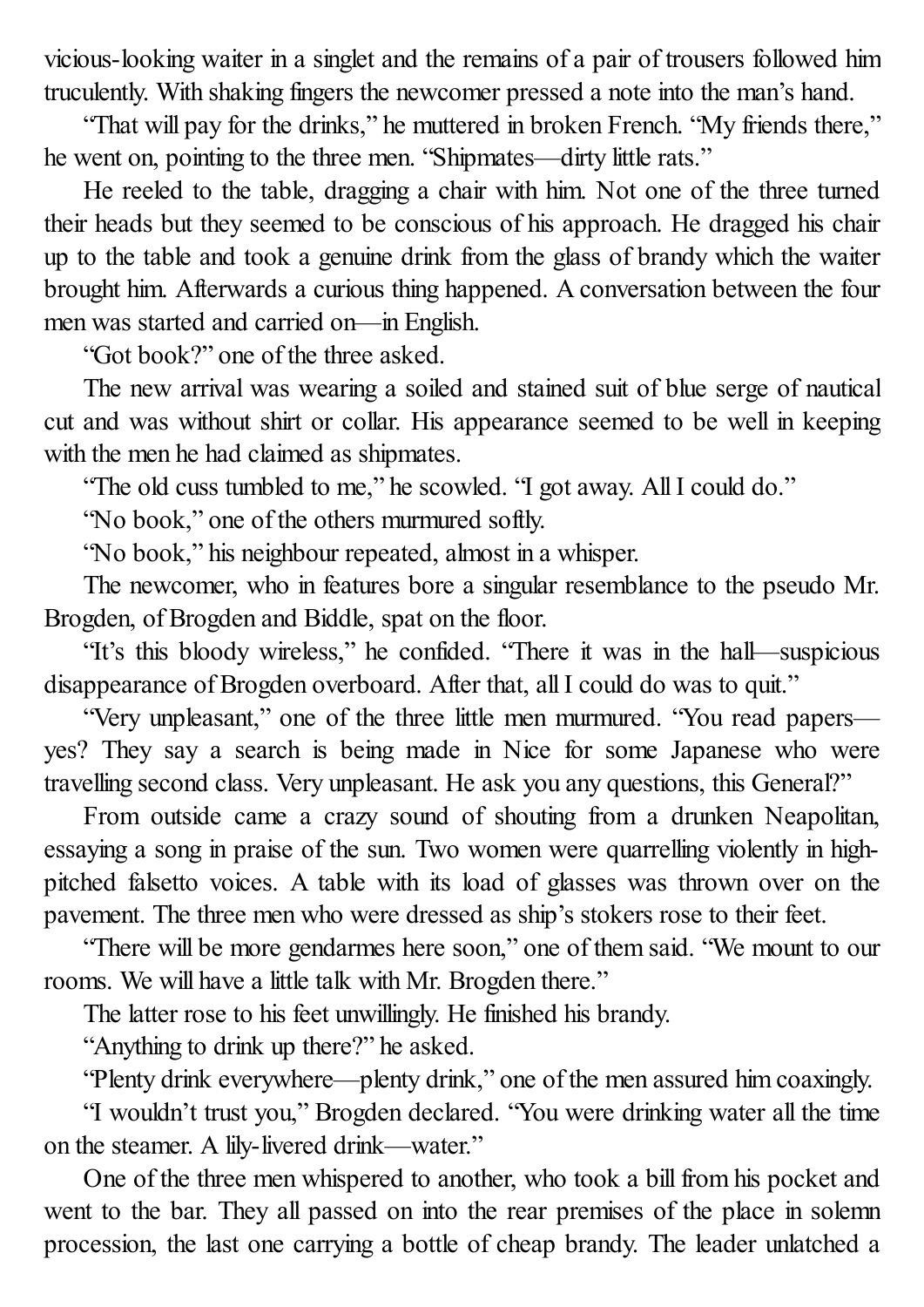door and they mounted the stone steps. On the first landing a man was lying asleep, groaning stertorously. The three Orientals walked meticulously around him. Their companion stepped over him with a curse. On the next landing a man and a woman, half undressed and quite drunk, were leaning with their backs to a door which apparently they had been unable to open. From behind other closed doors came an orgy of sound—shouting, quarrelling, cursing. In one room a fight was going on. On the third landing, Brogden stopped to wipe the sweat off his forehead.

"I've had enough of this," he muttered. "I'm going to leave you guys right here."

"We have arrived," one of the three men assured him. "This is our room here opposite. Two questions we have to ask. It is very little. Perhaps some more money for expenses—yes?"

Brogden looked them all three over.

"Say, I'm damned if I know how you fellows get all this money you handle."

There was a thin, strained smile on the lips of the one of the three who did most of the talking.

"There is always money for our honourable friends," he said.

Brogden leaned against the wall. The brandy was very crude, poor stuff.

"Don't look as though you owned a dollar between the three of you," he declared.

They half insinuated, half pushed him through a door close at hand. There was no electric light but a ghastly corner of moonshine stole through the dust-encrusted window. Brogden put his hand to the back of his neck.

"What's that?" he called out sharply.

No one answered. There was no need. Three inches of blue steel were already quivering in the middle of his neck. He collapsed, a crumpled-up heap upon the bare floor.

They belonged to a methodical race indeed, those three. One by one they stripped stark naked, stepped into the middle of the pewter bowl and washed their bodies inch by inch. As each one finished, they threw the water of their ablutions out of the window, down the three stories into a broad river with a narrow path alongside, which ran below—the river with a dry bed for many months of the year but swollen now with recent rains. One of the three had dragged out a suitcase from underneath the neatly turned-over bed. The first man was soon attired—a neat, dapper little gentleman, with his clean collar and brightly polished shoes. The second followed suit but the last of the three, before he stepped into his basin of water, dragged what remained of Brogden to the low window sill, peered down below and,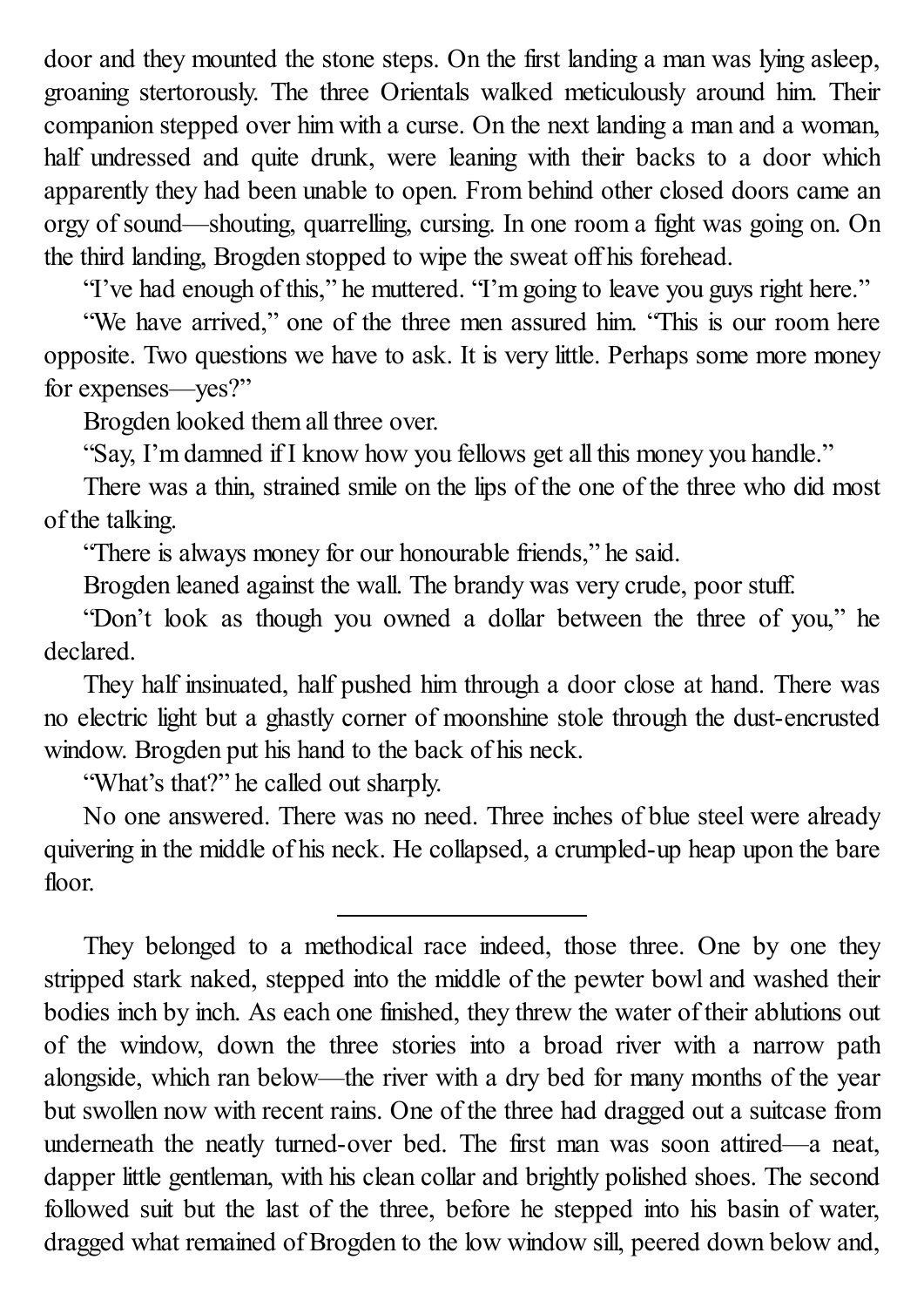scorning help from the others, flung his burden into the gulf of darkness. He listened to the thud and the splash, nodded his head gravely and then he, too, stepped into the water and washed and washed and dried himself. There were no signs of blood in the room when they had finished. They had known where to strike. Out of the window went their soiled and miserable garments. Then, with reverent fingers, one of the three placed a little brown box upon the mantelpiece and opened it, disclosing a small statue of the Japanese Buddha. One by one they took their turn in front of it. For several unhurried minutes their heads were bowed, their lips moved without sound. Then they closed the box. One of them carried it under his arm. Through the window went the suitcase—a cheap affair of canvas. After it went three rolls of stokers' overalls. They patted the bed and looked around, then one by one they left the room. They passed down the unlit staircase, passed the drunken man still snoring, passed the man and the woman, now asleep. Passed the shadows of others stealing up and down, each with that furtive air of secrecy. The café was deserted. There was a line of white light in the sky. The three Japanese parted outside. One made his way towards the station, another towards the port, the third disappeared into the deeper shadows of the neighbourhood. There was an empty room in the lofty tenement house above the Café des Etrangers; the unrecognisable remains of a human being floated and bobbed amongst the stones towards the arches of the Pont des Sept Arcs, and some miscellaneous articles of miserable clothing had gone their way towards the rubbish heap of the city.

For once General Besserley varied his usual morning programme. He occupied his accustomed seat at the Royalty Bar for only a quarter of an hour and, just as the little crowd of habitués were beginning to stream in, he finished his solitary cocktail, descended the steps into the Boulevard des Moulins and entered the bank. Chudleigh, the manager, came forward to meet him.

"Want any money, General?"

Besserley shook his head.

"Just a word in your office," he said. "I sha'n't keep you. I have a very simple commission for you."

The manager led the way. Besserley seemed, for him, to be in a curiously suspicious frame of mind. He not only waited until the door was closed but he looked carefully around the room, as though to assure himself that there were no listeners. Then he drew from his pocket two long envelopes, each sealed in three places.

"My dear Chudleigh," he began, "are your new vaults in action?"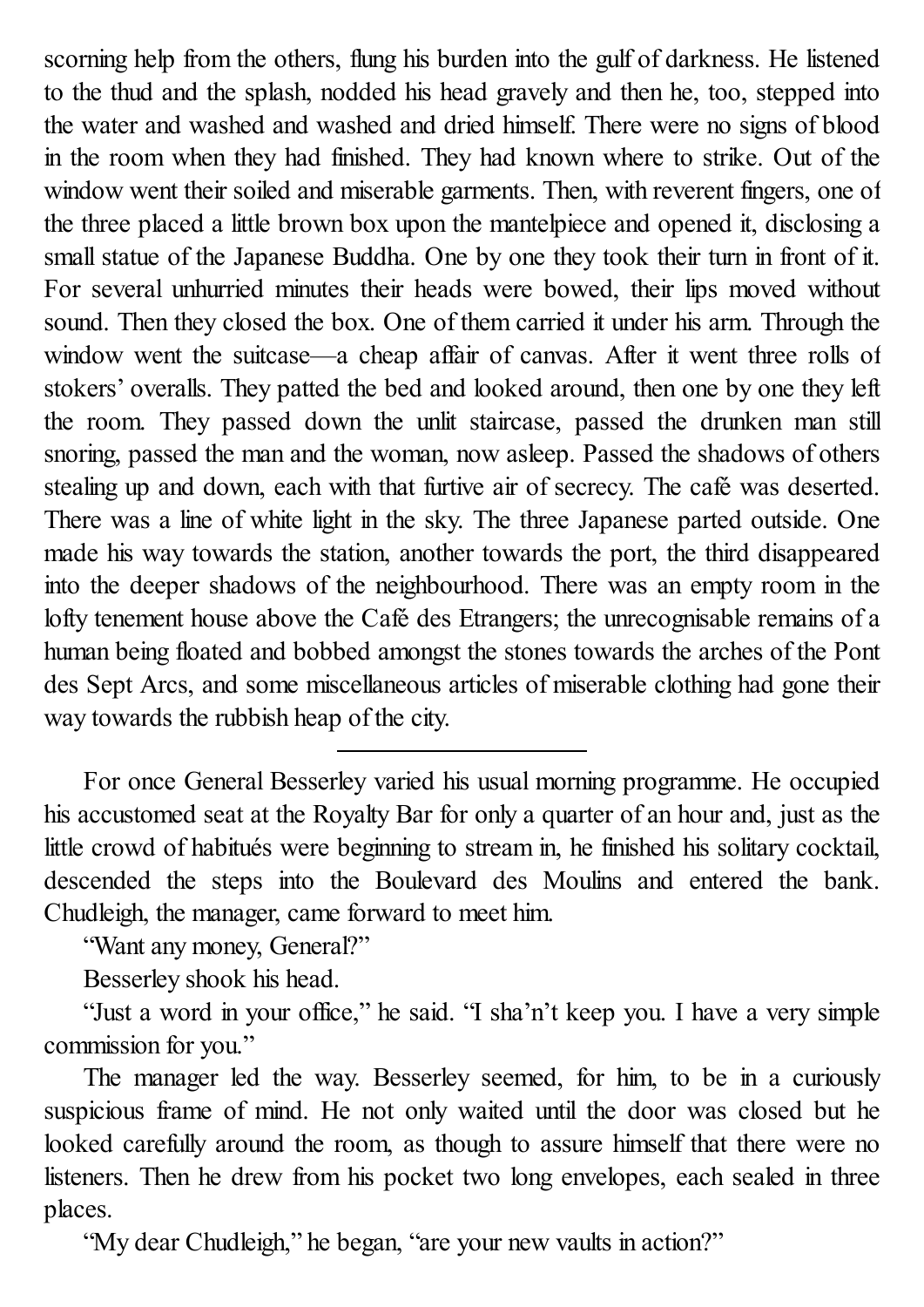"For the last two months," was the prompt reply. "Like to look over them?" The General shook his head.

"Is my box moved there?" he asked.

"You have a niche all to yourself," the bank manager reminded him.

The General handed over the envelopes.

"There you are, Chudleigh," he said. "I may not require you to take care of them for more than twenty-four hours."

"But during those twenty-four hours they will be as safe as in the Bank of England," the other assured him. "Do you want me to deposit them now?"

"Just what I am waiting for you to do. As soon as you come up and tell me that they are safe, I will give you final instructions."

Mr. Chudleigh who, except that the General was an old friend, thought that he might have trusted a subordinate with so ordinary a transaction, hurried off and returned in a few minutes.

"Until you release them," he announced, "there is no person in the world could get at those envelopes."

"Capital," Besserley replied. "What time do you close?"

"Four o'clock as usual," was the somewhat surprised reply.

"Then between half-past three and four I shall be up again," Besserley told him. "If by any chance—come this way a minute, Chudleigh," he broke offsuddenly—

"One moment," the bank manager begged, spotting an important client. "Step into my room."

The General did as he was bidden but not before he had waved his hand and spoken a word of salutation to the Comte de Wrette. He had barely entered the manager's parlour before Chudleigh followed him. Besserley closed the door.

"This may sound a little melodramatic, Chudleigh," he said, "but if I am not in before closing time, you have a commission to perform, and I want your word that you will perform it."

"My dear fellow," Chudleigh assured him. "Anything in the world."

"You yourself go down to the vaults, you bring out those envelopes and you hand them over to your most trusted clerk who can be spared for forty-eight hours. Here is my open cheque for ten thousand francs. With that you hire an escort for your clerk—you can arrange that with the Commissaire—and see that he travels to Paris by the Blue Train to-night. He goes straight to the United States Embassy and he hands over that envelope. He catches the same train at the Gare du Nord and hands over the other one to our Ambassador in London."

The manager's perpetual smile had faded.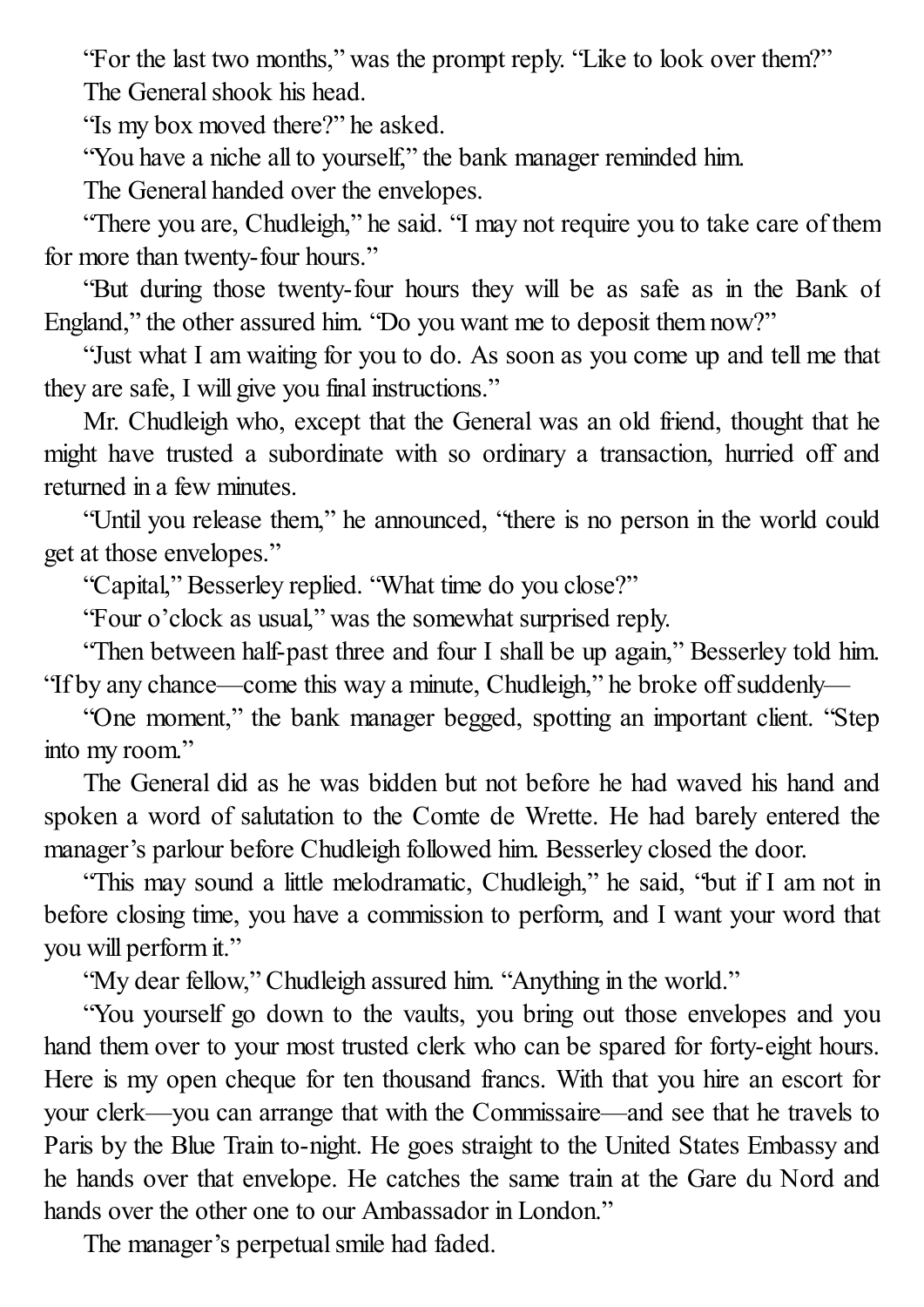"This sounds like serious business, General," he observed.

Besserley shrugged his shoulders.

"It is very likely," he confessed, "a mare's nest. On the other hand, it might be of the greatest possible importance. We have talked of currencies and the European conditions until we are both pretty well sick of it. What would another war mean between two first-class powers?"

"The end of the world," Chudleigh groaned.

"Well, it might mean that," Besserley said, "if anything happened to me and those envelopes were not delivered."

For a moment or two Mr. Chudleigh wondered whether his old client and friend had suddenly taken leave of his senses. He looked carefully into his face and he saw the lines there which belonged to the man of whom rumour still told strange stories.

"You may rely upon me, sir," he promised. "If it would make you any easier, I have imminent business myself in Paris and I will take them myself."

The General shook him by the hand.

"That's very good of you, Chudleigh," he acknowledged. "You need not pack your bag just yet, though. You will almost certainly see me back again before four."

The General paused on the top of the stone steps to light a cigarette. This was an old trick of his when he wanted to make quite sure whether or no he was being followed.

There was consternation in the picturesque entrance gardens of the famous Beaulieu restaurant. The *maître d'hôtel*, hurrying up from the restaurant to the small chalet-like hotel in the grounds, paused abruptly and in obvious discomfiture. The commissionaire, in magnificent uniform, who threw open the door of Besserley's car with a broad smile, paused in the middle of his bow and the welcoming words faded away upon his lips. The concierge at the door hastened to put on his glasses. The proprietor, with his flowing tie, hurrying up to welcome a distinguished client, stopped short in surprise. The whole trouble was that General Besserley, one of their most esteemed patrons, had ordered a marvellous luncheon in a private room in a place notorious for its private rooms, its excellent food, wonderful wines and perfect service—and the General had arrived alone. Besserley descended from the car and, as a man of the world, he was quick to grasp the situation. For the first time that morning he smiled.

"I am expecting a guest," he announced, "perhaps two. You have my usualsuite on the first floor?"

"Everything is prepared, sir," the *maître d'hôtel* assured him. "If Monsieur will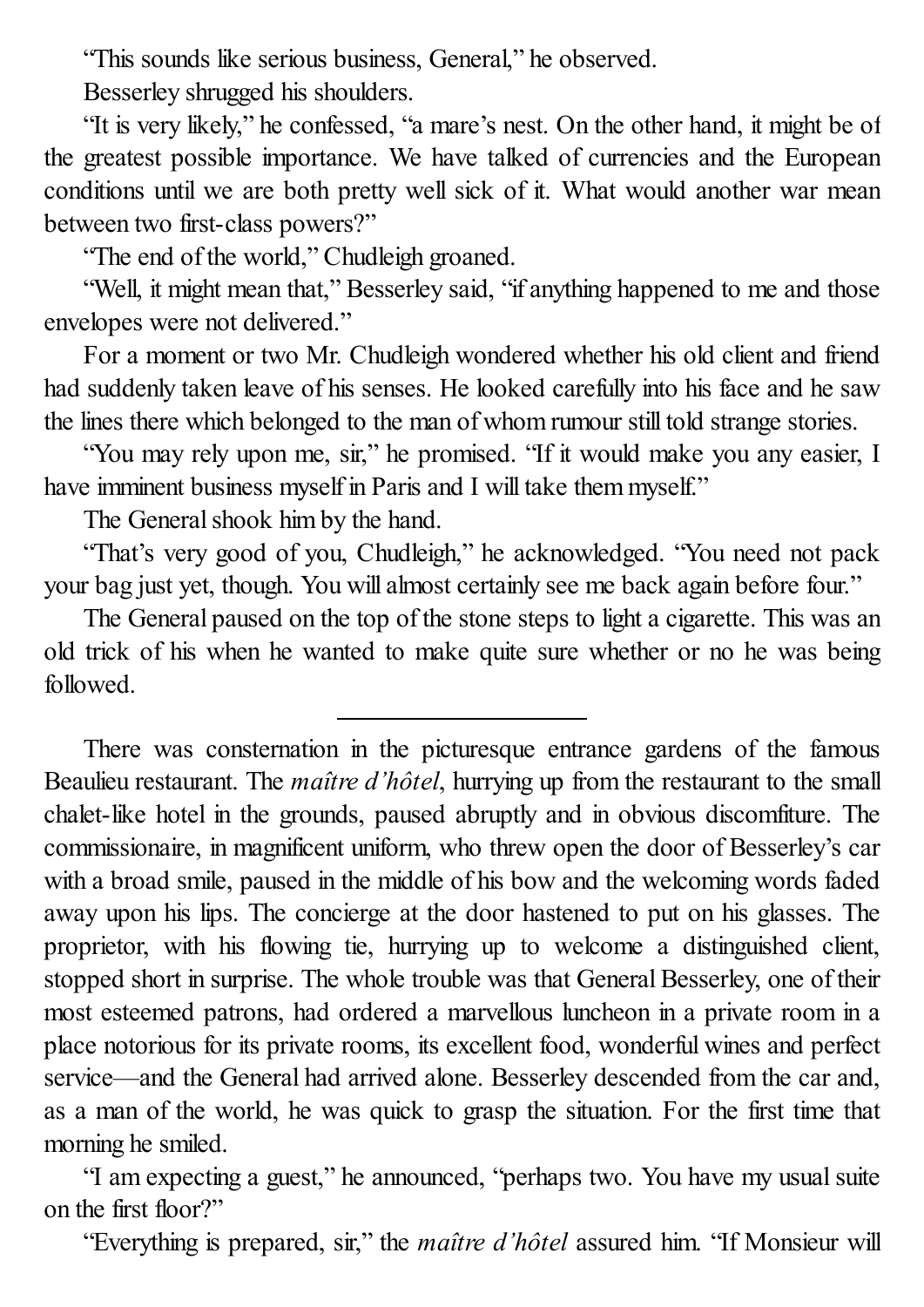give himself the trouble to mount."

Besserley shook hands with *Monsieur le patron* and mounted. By degrees the consternation faded away. The guests were to arrive. There were many explanations of such a situation. Besserley was ushered into a very pleasant sitting room with a wonderful view of the sea on one side and the gardens on the other. The table was beautifully decorated with roses, the linen and glass were, as always, perfection. There was a slight film upon the decanter of vodka, which was as it should be. He scrutinised the labels on the Montrachet and Chambertin and discovered that they were of the right vintage, the Montrachet in its lightly filled ice pail, and the Chambertin reposing in its basket.

"Everything," General Besserley declared, "is perfect, as usual, Louis. Be so good as to bring me at once a Dry Martini cocktail in the shaker. I am a little in advance of my time."

"Monsieur is expecting, perhaps?" Louis asked with a little cough.

"Two gentlemen," Besserley announced firmly. "One is Monsieur le Comte de Wrette. He is doubtless known to you. The other is Professor Kralin. They may arrive together or separately. Show them up at once."

All excitement died away. The Comte de Wrette was a famous Belgian millionaire and a valued client. Mr. Kralin was unknown. Two ordinary guests. The romance had passed from this little luncheon party. Madame, when she was told by her husband, sighed and regretted the changed times. Madame, her sister-in-law behind the desk, shook her head and also dreamt of the past. The violinist, who was hoping for an invitation across the gardens to the chalet, packed away his favourite violin and resumed his ordinary instrument. He too sighed. And amidst it all a very beautiful car turned into the grounds and two gentlemen enquired at the chalet for General Besserley and were ushered into the sitting room. . . .

If General Besserley, for once, when giving a party, was a trifle ill at ease, he showed no signs of it. He shook hands with the Count, he shook hands also with Professor Kralin, a tall man with gross features, a prominent forehead and piercing eyes, and he noticed with a sigh of relief that both men seemed attracted by the preparations for the feast. They accepted easy-chairs on the balcony and cocktails served in beautiful glasses.

"It is not my custom," Professor Kralin remarked, "to spoil such excellent wine as I see on the sideboard by drinking cocktails, but a speedy opportunity to wish for your better acquaintance, my host," he added, with a little bow to Besserley, "cannot be neglected."

"I, alas," the Comte de Wrette confessed with a sigh, "am an *apéritif*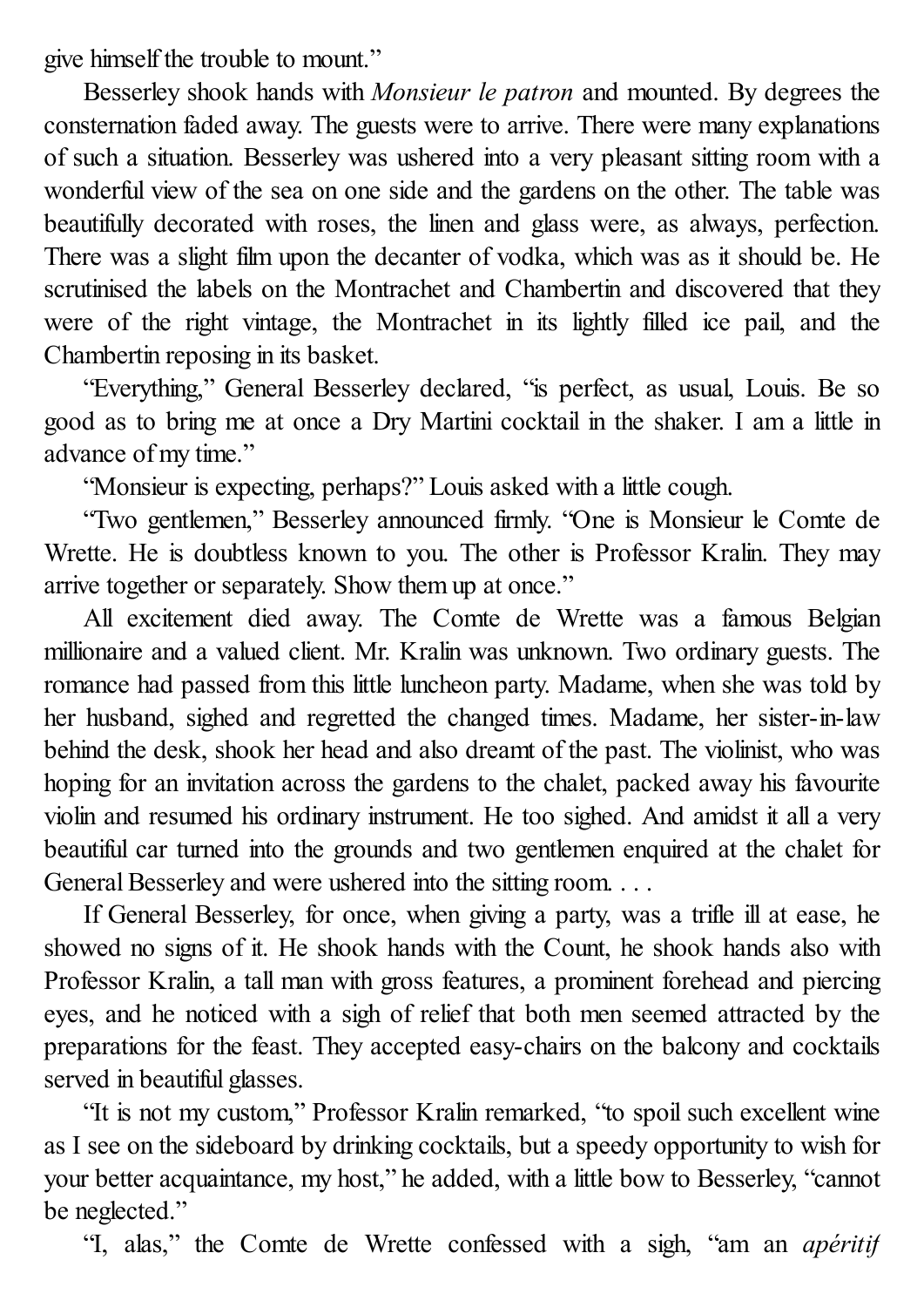worshipper. Like a great many men who seem to be idlers but who find every hour of their day occupied, I am always just a trifle exhausted when the time comes for luncheon or dinner. I need the slight impetus of alcohol to clear my brain."

"The European world," General Besserley remarked, with a smile, "has formed its own opinion on that score. However, I, in my idleness, have never outgrown my American tastes."

The smiling face of the *maître d'hôtel* appeared at the French windows.

"*Monsieur le général est servi*," he announced.

The three men sat at a round table of ample dimensions and both the service of luncheon and the luncheon itself were as near perfection as possible. The conversation seemed a little elusive. They talked of Einstein, the internal condition of Germany, the ebb and flow of art and religion in the cultured countries of the world. They talked as men of intelligence who are used to the exercise of their brains. But with all three there was a general understanding that this conversation was nothing but the flashes of lightning before the storm on the stillness of a summer night. Everything had been perfectly arranged. With the service of coffee and the warming of the glasses for the old brandy, the *maître d'hôtel* and his myrmidons faded from the place. General Besserley rose from his chair. He closed the window leading out on to the balcony. He crossed the room and locked the door. There was a little twitch about the lips of De Wrette and his hand moved slightly towards his pocket. Besserley, with a genial smile, laid the key by his side.

"My two guests," he said—"I hope I may say my friends—these precautions are for you and not for me. I have a few words to say which I fancy you would wish spoken without the risk of eavesdroppers."

"Let us have those words," the Professor begged, lighting his cigar. "I am in the hands of my friend De Wrette and De Wrette brought me here. Why—I do not know. But whatever may happen from now on, I have eaten a most excellent luncheon and drunk some wonderful wines. You are a great host, General."

The General bowed. He resumed his place between the two men.

"I have a few gifts in life," he said. "The gift of expression is not one of them. The remarks I have to make may sound almost crude."

The General also lit a cigar. He served the brandy.

"Comte de Wrette," he went on, "I have lived in Europe for twelve years. You have filled a great place in European society for about the same time. You must give me credit for one thing—there is a certain freemasonry amongst those who have served behind the scenes in every country of the world. I am one of the few breathing who know that you, with a Belgian mother, are a Japanese by birth, the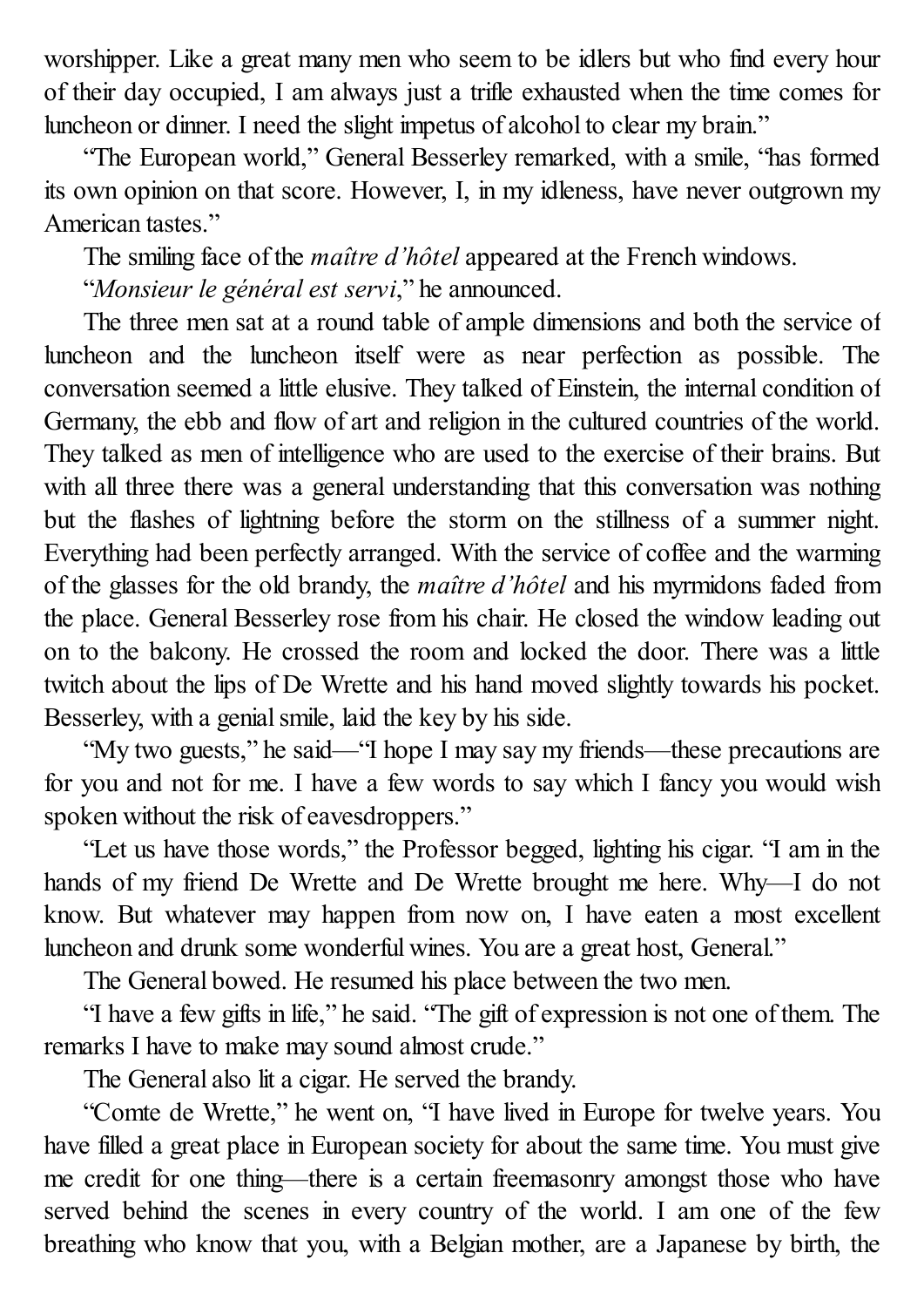son of the famous Baron Nyashi, who was the greatest diplomat your country ever possessed. I have never mentioned the fact to a living soul."

The eyelids of De Wrette never flickered.

"I have no remark to make," he said, after a brief pause. "There are cemeteries in many countries of the world where repose the bones of those who have even hinted at the fact which you have just stated."

"Naturally," Besserley agreed, "but we have passed those times. The lives and deaths of individuals seldom have any effect upon the wheel of history. I have asked you here because I want to tell you both that I have discovered—by accident, if you will; not by means of my own intelligence—the secret of your wonderful scheme, De Wrette, of which I propose to be a cog in the wheel. I shall now prove my knowledge. Only a few months ago the finest Japanese fleet that has ever sailed out of harbour steamed proudly into the Pacific, into new waters. There came a protest from my country. Whether it was well advised or not it is futile to discuss. The reply from Tokio was the reply that a proud and successful nation was bound to send. Your country has made great history within the last ten years, De Wrette. It has nothing further to learn from the West. It has no need to stand bareheaded before the Presidents or the monarchs of any country. Still, you lack a little of that complete strength upon the seas which you crave. You, De Wrette, discovered how to atone for that"

A look flashed from Kralin to De Wrette. For the first time there was a gleam of something which might be counted emotion in the former's face.

"De Wrette," Besserley went on, "I was a soldier during the early part of the War but I passed into the Secret Service at Washington within a few months. For one year I had to work on naval matters. It was just at the time of the Russian *débâcle* that I met a cousin of the first man who tried to restore order to your country. Never mind his name. From him I learnt what had been kept a profound secret. In your naval docks at St. Petersburg a small but complete fleet was in course of building. In another two years these ships would have been ready for action. There was a plan—but that does not concern us. There came the revolution. There came the new Russia. What happened to those ships no one knew, for even to their hulls they were disguised, the great gates of the navy dockyards were sealed, and the prison burying-grounds had been heaped with the bodies of those who had whispered. Only within the last eighteen months has the roar of hammers and machinery reawakened with the silent coming and going of a multitude of work people."

"From what province in fairyland has such a story reached you, General?" Kralin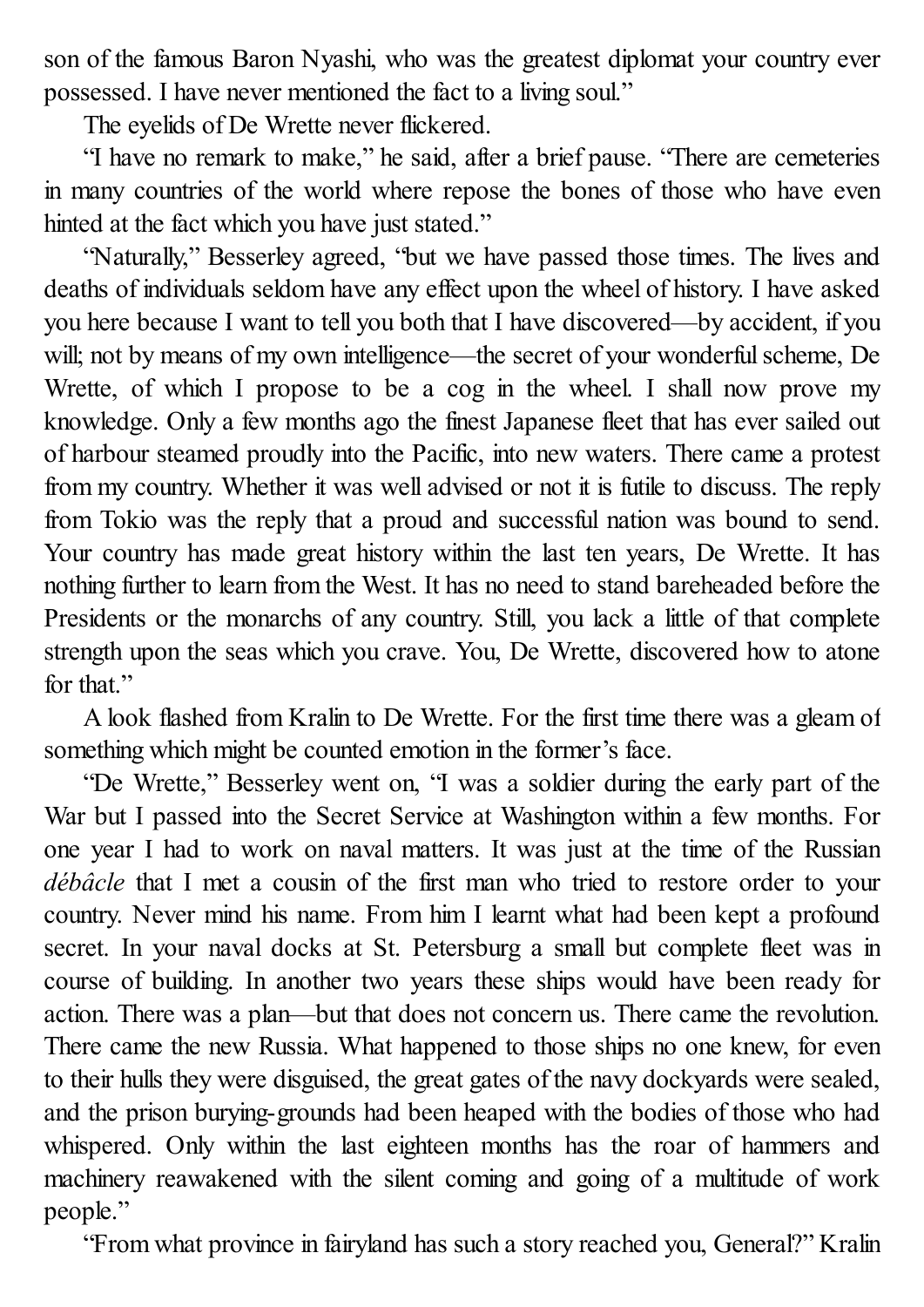asked.

"You may well ask," Besserley replied gravely, "for I will admit the censorship inaugurated by your dictator has been almost impenetrable. Yet, if you wish to know, the hint of what was happening reached me from a so-called Mr. Brogden of Brogden and Biddle, land agents of Philadelphia."

No word. The smoke from the cigars was curling upward. It was almost impossible to hear the breathing of either of the two men who sat with their eyes fixed upon Besserley. Once more De Wrette's hand had stolen downwards.

"It is true," the host of the party went on, "that the gentleman bearing that name met with an unfortunate accident on the *Homeric*. He made friends with one or two tourists from your country, De Wrette, and I think we all three know what became of him. But he was a man of careful habits and two days after the news of the fatal accident to him was published, I received a letter in an old cipher written in indelible pencil and posted in Southampton by a steward off the *Homeric*. An ignominious way of learning a great historical fact but there it is. The man whom you sent to me, De Wrette, although I imagine you scarcely trouble yourself about such trifles, and who posed as being Mr. Brogden of Brogden and Biddle, and wished for a little information I could have given him, or rather a codebook I possessed, was too obvious an impostor. He went back to Nice to report to your three Japanese friends, and I have an idea somehow or other that we shall not hear much of him again. To proceed. For how much money I do not know, but you, De Wrette, have made a perfectly legitimate deal with Professor Kralin of Leningrad, of whose official position I will not speak, to buy those recently completed ships. They have been cunningly and marvellously completed and by skilful handing in camouflage would probably make the long voyage into the Pacific in safety. The only condition that was necessary for the success of your scheme was secrecy. You have now lost that necessary condition."

Still there was silence. Neither man spoke but Besserley knew that never in his life had he been nearer death.

"I am no longer a man of affairs," he went on. "I am a retired servant of my Government, but I have seen the agony of war. I have seen its futility and if my life can hinder another one, it is cheerfully offered."

He raised his glass to his lips, threw his head back and drank slowly the remainder of his brandy. Still there was silence from his two guests.

"If those ships ever leave port and come in touch with your fleet, De Wrette, there will be war, and such a war as will shake the world. Therefore that thing must not happen. It is one of those incidents—this bargain between you, Professor, on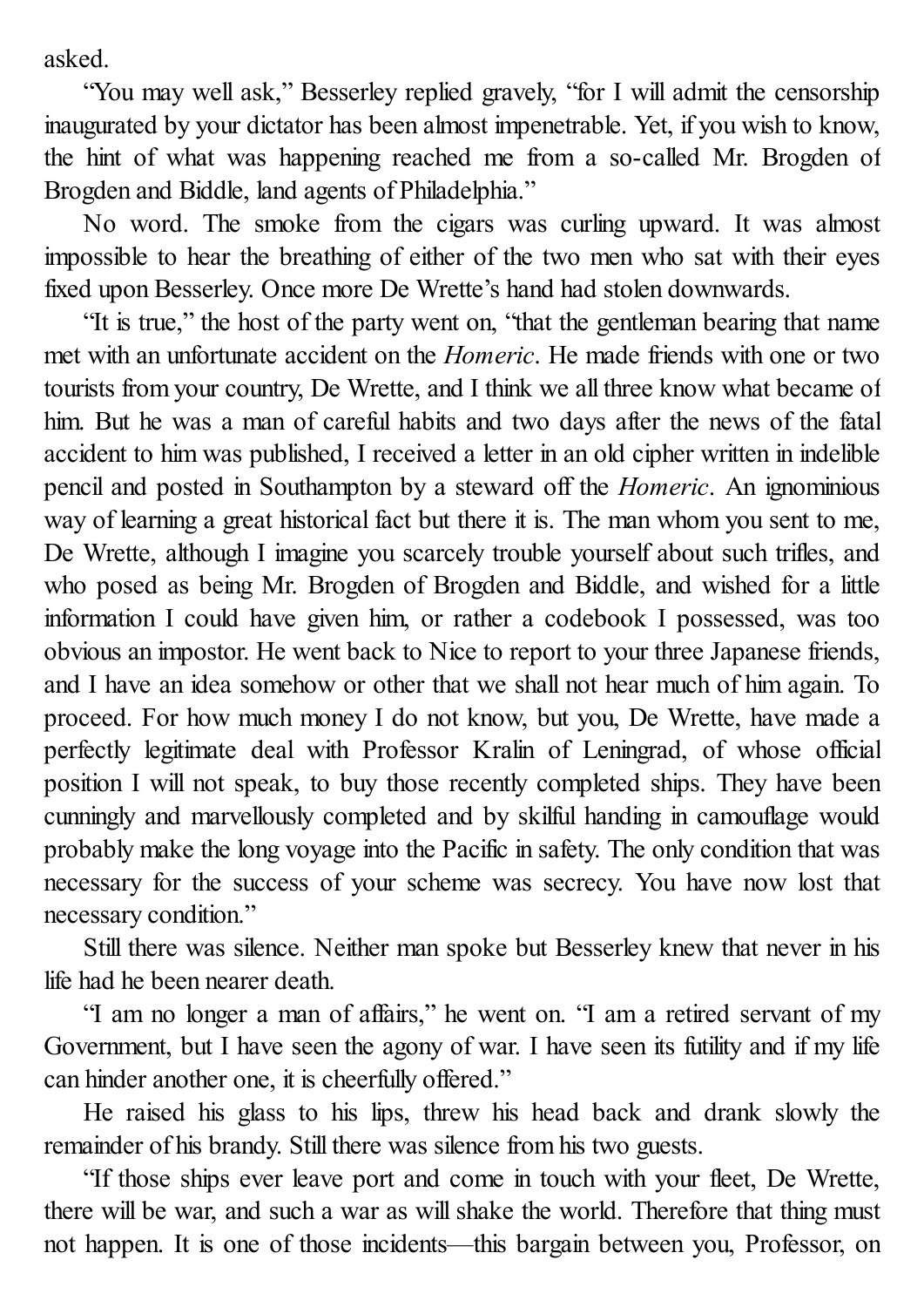behalf of your Government which needs so badly the money, and you, De Wrette or shall I call you for once Nyashi?—representing Japan, of which no one knows. I honestly believe that we three are the only living persons who are acquainted with the full details."

"The only three alive," De Wrette said ominously.

"Exactly," Besserley went on. "But although I would offer my life willingly, if it were necessary, my life if I lost it within the next thirty seconds," he added, with a glance at De Wrette's right hand, "would never alter the course of history. At a certain hour to-morrow the whole story will be simultaneously in the hands of the American Ambassadors in Paris and in London, but if we shake hands across this table, and if this bargain is forgotten, and we each go our own ways, no word of it will ever pass my lips. If the packets which I left behind me and which even all the wit of a De Wrette could never intercept, be read by the two men to whom they are addressed, there must be war just as surely as though your scheme had succeeded. Not such sudden war, perhaps, but war which would come of smouldering anger, of righteous anger, on the part of my country-people."

Besserley wondered afterwards what means those two men found to convey the one to the other their secret thoughts. Yet in some measure they succeeded. De Wrette rose to his feet. His hand was no longer in his right-hand pocket. He moved towards the bell.

"You permit us, General, to ask for our car?"

"By all means," was the courteous response. "Unless I can persuade you to have half a glass more brandy?"

"That willI do," the Professor said, helping himself liberally.

De Wrette unlocked the door. The *maître d'hôtel* appeared. Orders were given. The sound of wheels was heard below. De Wrette held out his hand.

"I must thank you, General," he said, "for the most wonderful luncheon and the most entertaining hour of my life."

"It was a very good luncheon," Professor Kralin declared. "It was wonderful food and wonderful wine. And as for you, my host—a little drama—shall we call it that?"

"Some touch of the film about it," De Wrette observed.

"A slight lacking in reality," the Professor agreed.

The three men shook hands. De Wrette, at the last moment, turned back. He poured out a little more of the brandy and he raised his glass to Besserley. No words passed. The toast, whatever it may have been, was a silent one. A moment or two later the sound of a motor horn was heard and the car crawled out of the gardens.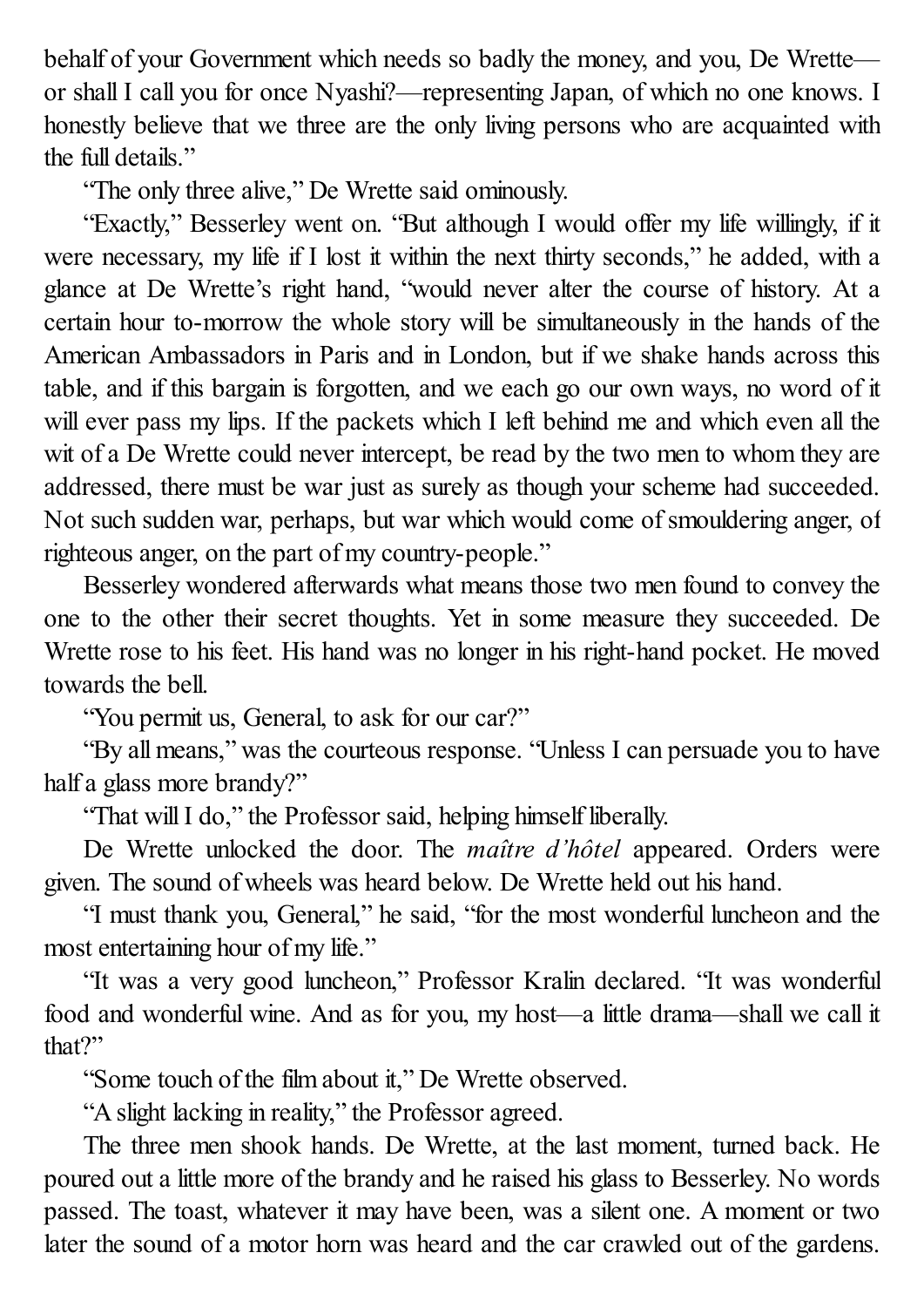The *maître d'hôtel* bowed enquiringly to his distinguished patron.

"The lunch, I trust, was satisfactory, General?" he asked.

"As always—wonderful," Besserley declared, passing his handkerchief lightly across his forehead. "The bill, if you please, Louis."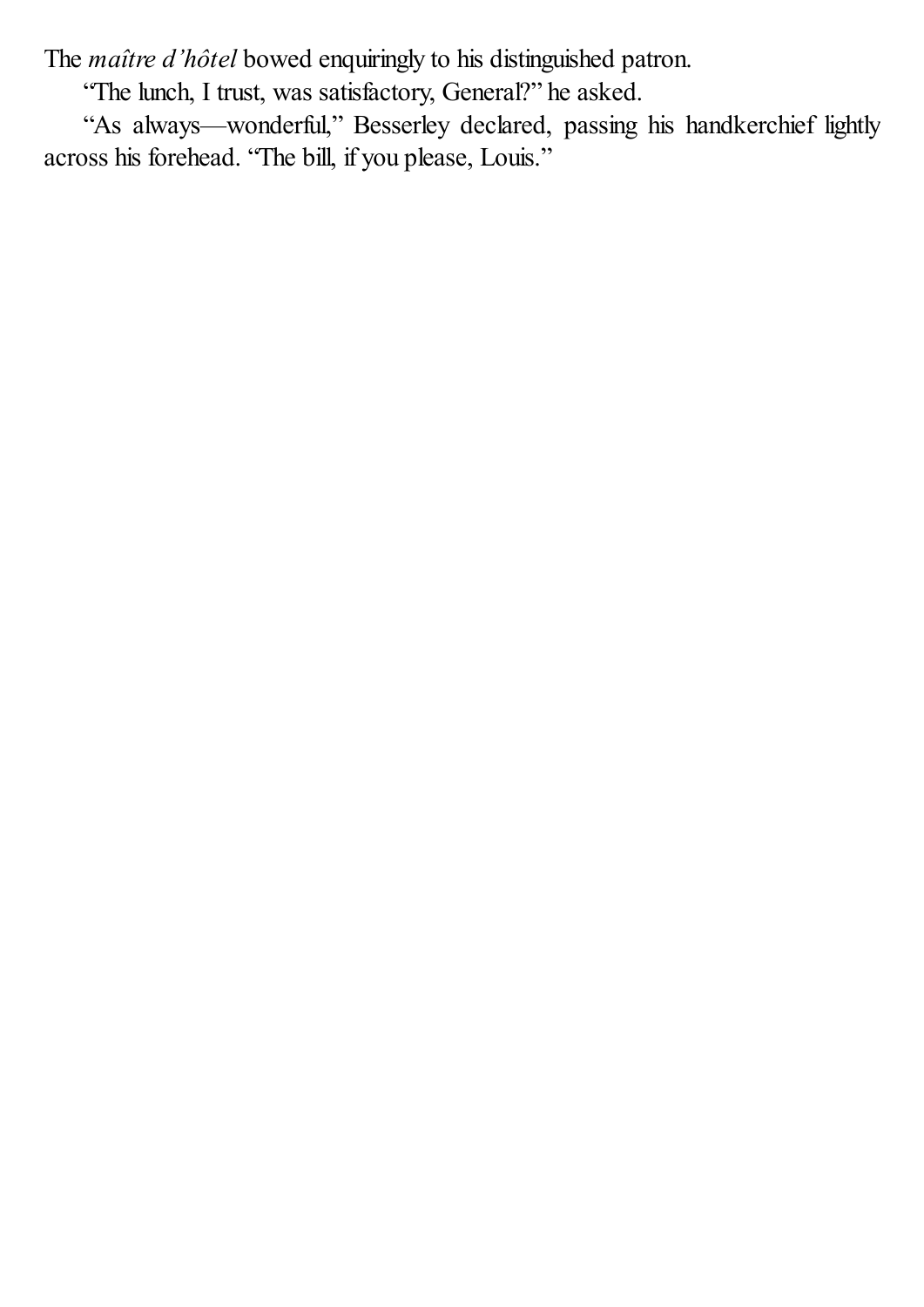## V THE DEVIL'S WIND

The mistral raged and all the way from Marseilles to Monaco the almost uncanny beauty of the country at such times brought scant relief to nerve-racked humanity. In the background the snow-capped Alps seemed to have moved a hundred miles nearer to the sea; even the violet line of the Estérels was traced now with the hard precision of a pencil cutting its way into the skies. At Marseilles the sportsmen of the underworld murdered their mistresses, convinced that the worst that could happen to them would be a few words of gentle admonition from the authorities.

In the more sophisticated region of Cannes, Nice and Monte Carlo that part of the population who had the misfortune to be overcome by drink in the streets were conducted courteously to their homes by apologetic gendarmes. "*C'est le temps du mistral. Que voulez-vous?*" It was the madness of the devil's wind. . . . Even on the terrace of the Royalty Bar in Monte Carlo it had its effect.

Colonel Costerleys, a somewhat frail but charming old gentleman, one of the oldest and most esteemed residents of the Principality, brought his bath chair to a standstill by the side of the table where his friend, General Besserley, was seated.

"I don't drink as a rule in the morning," he declared, after the customary greetings. "I must get the dust out of my throat somehow or other, though. An Americano, waiter. You gentlemen will join me?"

"We have just ordered," Besserley explained. "If you stay long enough, though, there's no telling what may happen!"

The Colonel shook his head.

"I'm going across the road as soon as I've finished my drink," he confided. "Thank heavens, I have some men coming in for bridge this afternoon and don't need to turn out again to-day."

"How is Miss Caroline this morning?" Besserley enquired.

"Not up when I left," her father grumbled. "She's all right, though. Late hours seem to agree with these young people. There's the Countess' car there, I see," he added, glancing towards the waiting automobiles. "I expect that means that the child's out to lunch again."

He set down his glass, waved his hand to his friend and glided off out of the gate, across the road, disappearing into the hall of the Imperial Flats.

"Dear old humbug," General Besserley remarked, smiling. "He's always grumbling at Caroline's being out so much and yet nothing makes him happier than to think how popular the child is."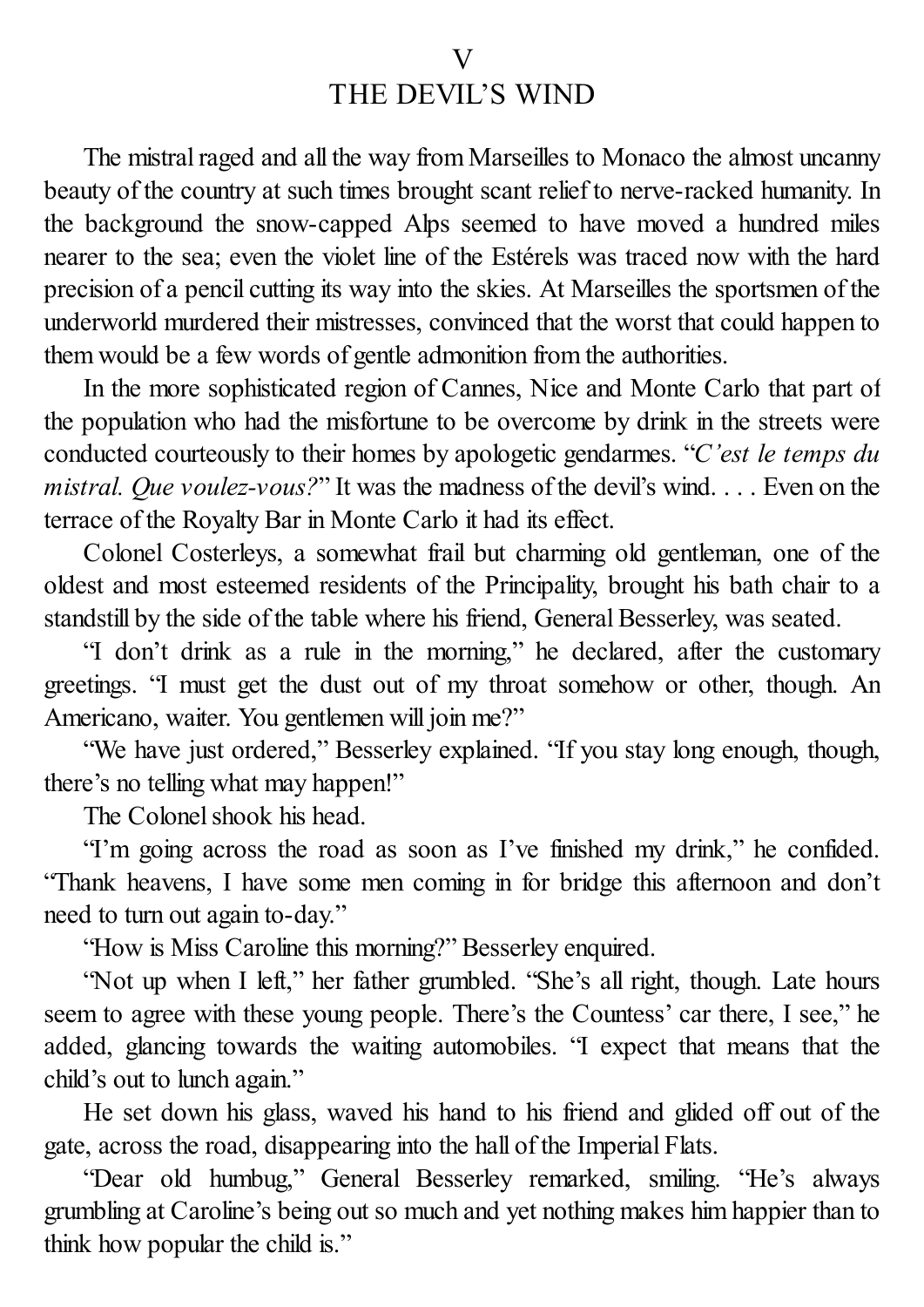"Pretty and attractive," his companion, Doctor Marius, a retired physician, admitted. "All the same, she's a selfish little pig."

"Better not let her father hear you say so," the other warned him. "Both he and her mother worship the girl. . . . Doctor, I'm going to have another cocktail. This accursed mistral has made my throat like a lime kiln."

His friend, who occupied the other chair at the table, shook his head deprecatingly.

"The mistral," he declared, "is the most cleansing of all nature's elements in this part of the world. It kills, in all probability, a thousand million germs a second."

"All the same," the General demanded, "haven't you ever felt the impulse to kill someone when this wind blew hard in your face and the sun shone on your head and all your friends seemed to be suddenly hard, brilliant but hateful people?"

"Nerves," was the abrupt commentary. "Certainly I never feel anything of the sort"

Suddenly, from close at hand, from somewhere across that open space where the few automobiles were parked, and opposite to which was the entrance to the Imperial Flats, there came the sharp biting report of a service revolver. The General sprang to his feet.

"My God!" he exclaimed. "Someone else has felt it!"

Owing to the disconcerting ravages of the wind, General Besserley and his companion were the only two customers seated outside in the gardens of the bar, and from the interior, which was rather more crowded than usual, the reports were inaudible. Besserley was the first to thread his way between two of the automobiles drawn up against the kerb. He was followed closely by Doctor Marius, his late companion, and two chauffeurs made almost simultaneous appearance, evidently from the neighbourhood of their vehicles—one still carrying the newspaper which he had been reading. The third chauffeur remained in the driving seat of his powerful Bugatti, his face as white as the face of a ghost, his dilated eyes fixed upon a very terrible sight. Stretched motionless upon the ground in the middle of the dusty street in front of the flats, and in a direct line with the entrance to the bar, was the crumpled-up body of a girl. The wind had played havoc with her skirts and the béret she had been wearing had parted company with her yellow hair. She herself, however, lay ominously still.

Those few seconds of awed silence disclosed a hideous little cameo of drama which no one who was there ever forgot. The burning sunshine and the pitiless wind —Doctor Marius rising slowly from his knees, where he had been bending over the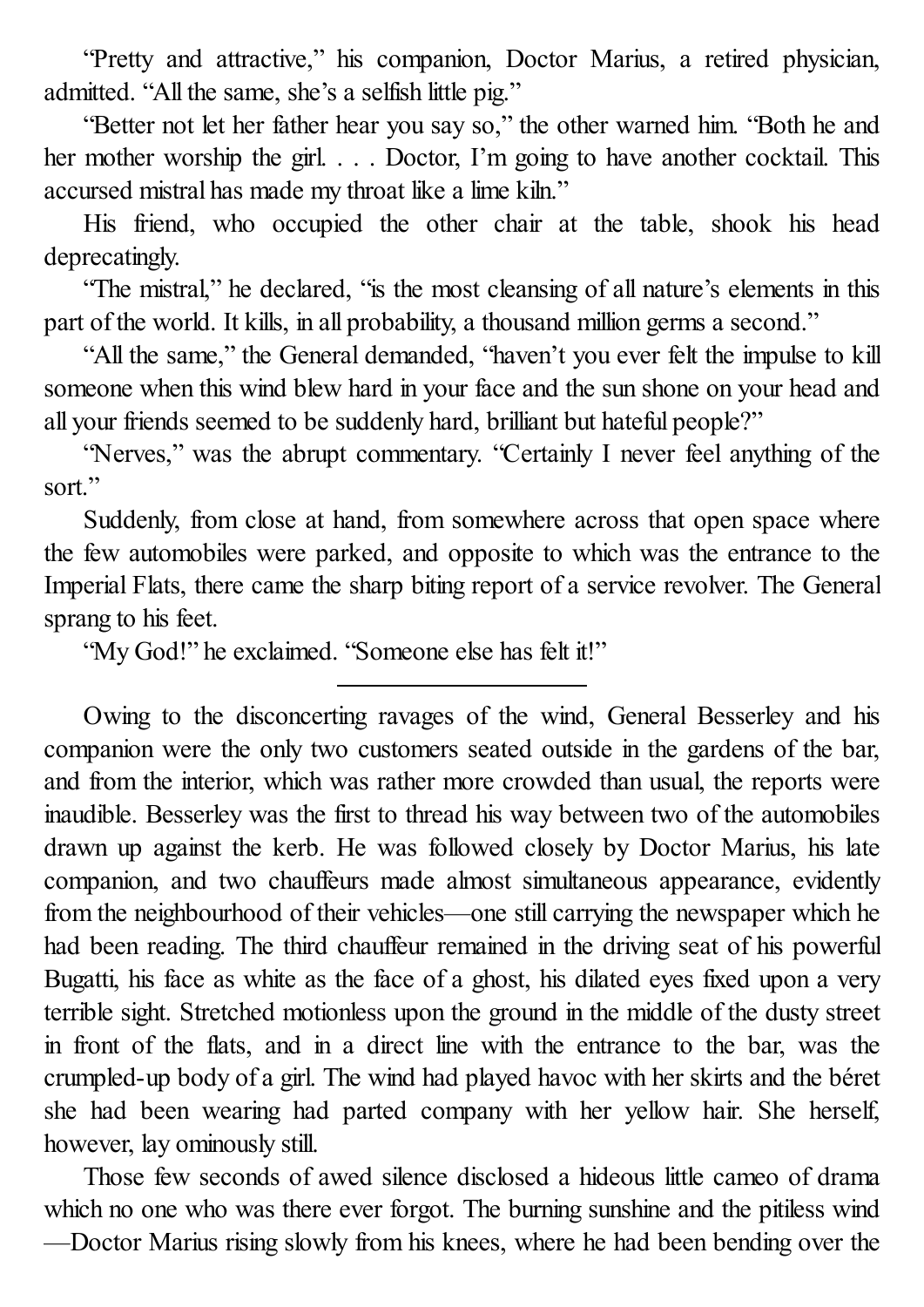fallen figure, remembering even in that terrible moment to brush the dust and small flints from his trousers—General Besserley with his arms outstretched to keep back the crowd added to every moment by people streaming out of the bar. All these things seemed natural but terribly impressive adjuncts.

"Is she dead?" Besserley asked.

The doctor nodded.

"I will put her in my car and drive her to the hospital," he said. "Quite useless, though. Get these chauffeurs to help me."

In two minutes it was all over. The body of the girl had been lifted into the automobile, which the doctor himself drove. There was not a speck of blood upon the road, no sign of any struggle. The girl had been shot through the heart, collapsed and died before she could even call out. Besserley summoned one of the proprietors of the bar.

"Telephone to the Commissaire of Police to come at once," he directed. "Also send to the Casino for Commissaire Delous. Tell Guido to try and keep the people back from here. The police should be the first to search the ground."

Francis hurried off on his mission. General Besserley, bare-headed, remained at his post. His manner showed all possible reverence and distress, but his eyes at every opportunity were searching the ground between the low kerbstone off which the girl had stepped and the spot where she had lain. Clear-headed though he was in every emergency, his brain was in a turmoil. The whole thing seemed incredible. Carrie Costerleys, the little girl with whom he had danced and flirted lightly only a few hours ago—pretty, selfish, shallow-brained, but amusing always and amazing vital—DEAD! Swept off the face of the earth. Even now on her way to her grave. The hot wind bit him but he shivered as he faced the questions which everyone else was debating. What enemy in the world could a child like this have had? Whose hatred could have brought her to so pitiless and cruel a death? She had been the spoilt plaything of the place, the epitome of its gaiety and frivolity. Her life had seemed like an open book to everybody. What hidden story could there have been which had culminated in so overwhelming a tragedy?

A motor car flashed round the corner and drew up in front of the entrance to the flats. General Besserley retired from his solitary vigil. He moved, however, only a few yards away. He was slowly absorbing the whole scene into his mind—the open doors of the building through which she must have issued, the three automobiles, the two chauffeurs standing talking together, the third rigid in his driving seat. The Commissaire of Police of Monaco showed himself to be a man of discretion and determination. The exit of the short road leading to the bar and to the Imperial Flats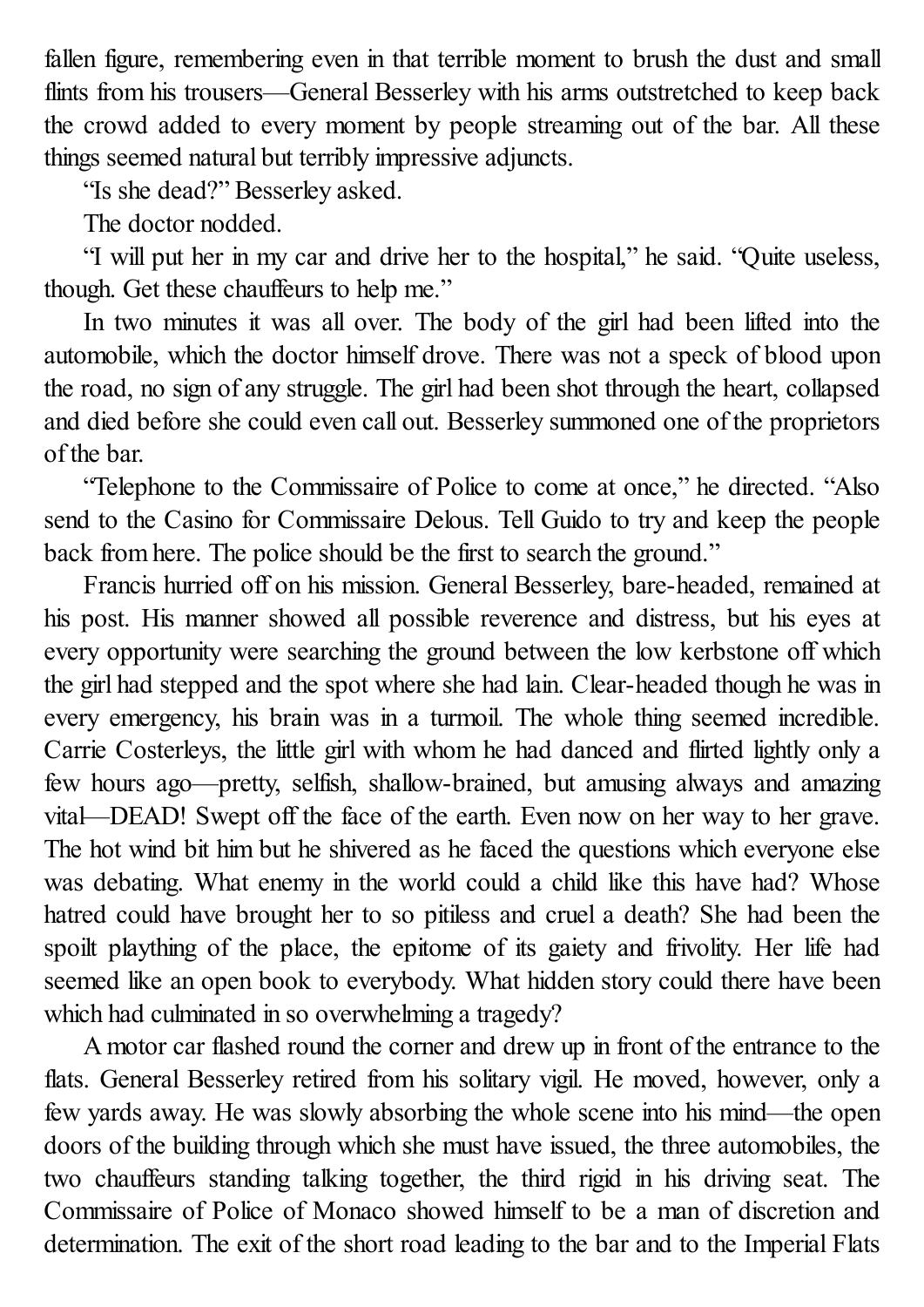was guarded by a couple of gendarmes, carbines in hand, and no vehicle, chauffeur, nor any of the visitors to the bar were allowed to leave. A gendarme also guarded the steps down into the Boulevard des Moulins.

A preliminary examination was held in the extension to the bar, which was separated from the bar proper by a thick curtain. One by one, the morning patrons of the place were led before the commissaire and practically every one of them gave the same reply—they had heard nothing of the report and their view of the exit from the flats was blocked by the cars. They had, in short, neither seen nor heard anything of the tragedy. Afterwards it was the turn of the chauffeurs. The possible motive for anyone in the position of a chauffeur committing a vicious and deadly murder, when the victim was a young woman in an utterly different world, was hopelessly obscure, but the fact remained that the fatal shot was most easily fired from behind or between or even inside one of the cars. However, it appeared that not one of the three chauffeurs had seen the girl on her exit, had seen anyone else in the street, or had been able to form any idea as to whence the bullet had come. All three of them had heard the report and had immediately been on the *qui vive*. There was the girl lying in the dust but no signs of any other person, no possible indication of the direction from which death had reached her. The commissaire, at the end of the enquiry, was a tired and a puzzled man.

"One gathers but little light concerning this terrible affair," he said gravely to Besserley. "I ran into the hospital on my way here. The young lady was shot through the heart from the front. There was no one in the road between the automobiles and the flats. The bullet must have come therefore from behind or inside one of the automobiles or the gardens. You yourself, with the doctor, were the only people in the gardens."

"The topmost of the steps leading down into the street would have been a point of vantage," Besserley suggested.

The commissaire extended his hands.

"But that," he pointed out, "was within a few feet of where you were seated. You must have either heard footsteps or been conscious of the proximity of the report, if the gun had been fired from there."

"That is quite true," Besserley agreed, after a moment's reflection. "I was talking to my friend, the doctor, at the time. If a shot had been fired so close to us, it would have pretty well blown our heads off."

The commissaire considered the matter with knitted brows, tugging all the time at his small black moustache.

"Is it possible, General," he asked, "that anyone could have shot Mademoiselle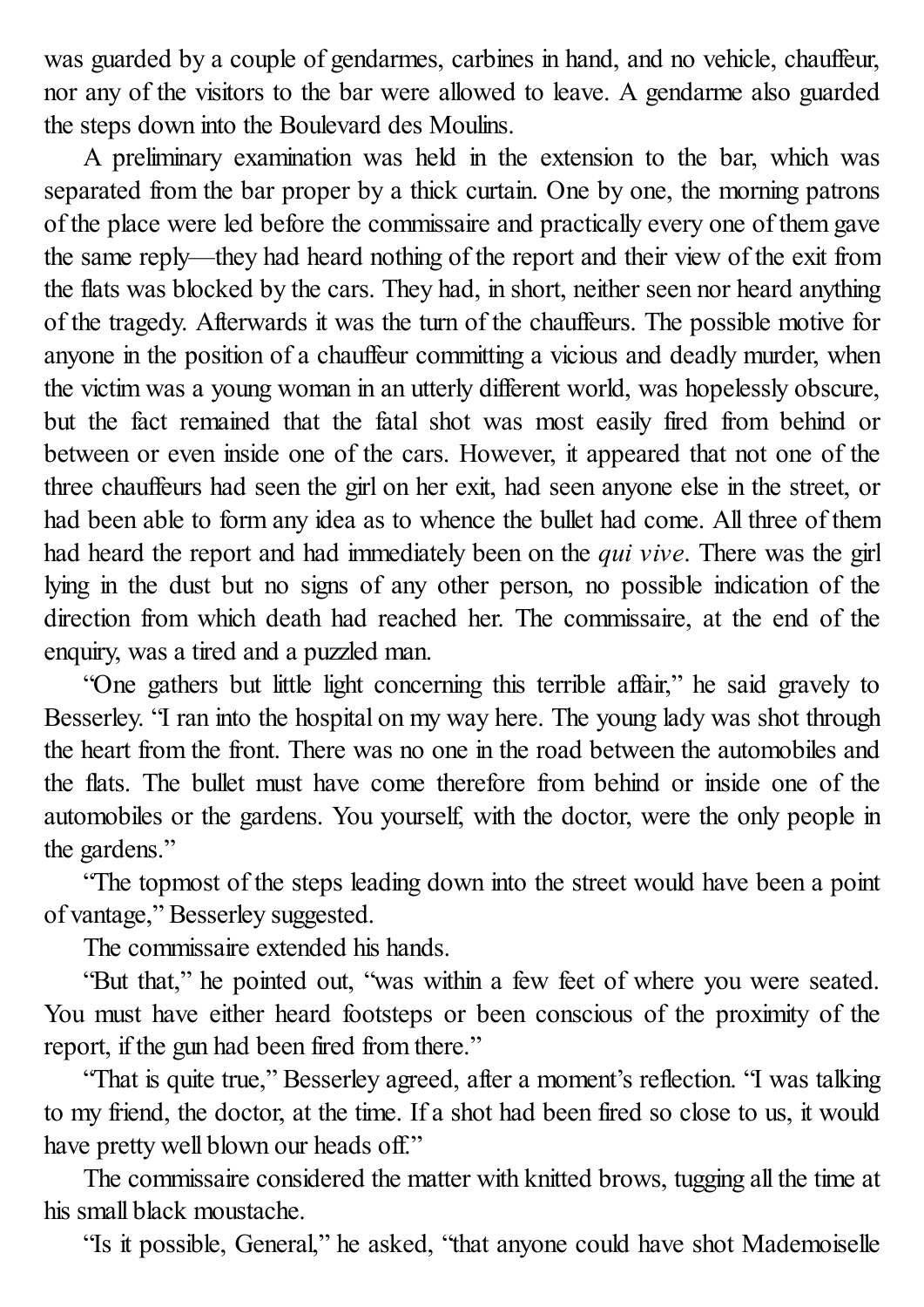in the way she was shot and escaped into the flats before you were on your feet?"

"Absolutely impossible," Besserley declared confidently. "Mademoiselle was shot through the heart approaching in this direction. It was a matter of seconds before the doctor and I were on our feet and in view of the scene of the tragedy. There was not a soul in sight. Further, no one left the place before your arrival and no one has left it since."

"It is clear then," the commissaire decided, "that the murderer must either be one of those three chauffeurs or is at present in the bar."

A gendarme approached and saluted.

"Mesdames and Messieurs are anxious to know whether they can leave," he announced.

"I am sorry," was the curt reply, "no one is to leave at present. I require a few minutes for reflection."

There was no grumbling. Secretly no one wanted to move. Everyone had the feeling that at any moment there might be a dramatic finale to this terrible episode. By the commissaire's orders two more gendarmes were posted at the entrance to the flats. All of the people now therefore who could have been concerned in the crime were under his control. He made his way into the bar.

"I regret the necessity very much, ladies and gentlemen," he began, "but I must ask you all—every one of you without exception—to submit yourselves to a search<sup>"</sup>

"A search! What for?" protested one of the habitués.

"The weapon from which the shot was fired which killed Mademoiselle Costerleys."

"But how could it have been fired from here?" someone asked.

"I admit that it could not have been," the commissaire agreed. "On the other hand, I do not know who was inside the bar and who was in the gardens when the shot was fired. If I made a difference, I would have to rely upon hearsay. It is better that every one of you here should submit to a briefsearch. I ask you as good citizens all to help me."

No one made serious objection. The search was a thorough one and it was concluded in about twenty minutes. It was, as everyone including the commissaire had expected, unsuccessful. The latter then visited the cordon which he had drawn around the automobiles. He called one of the two gendarmes to him.

"The cars here must be searched closely," he ordered. "It does not matter to whom they may belong. Remember that it was only a matter of hiding inside one of them for a few seconds. Whilst you proceed with this, the chauffeurs are to come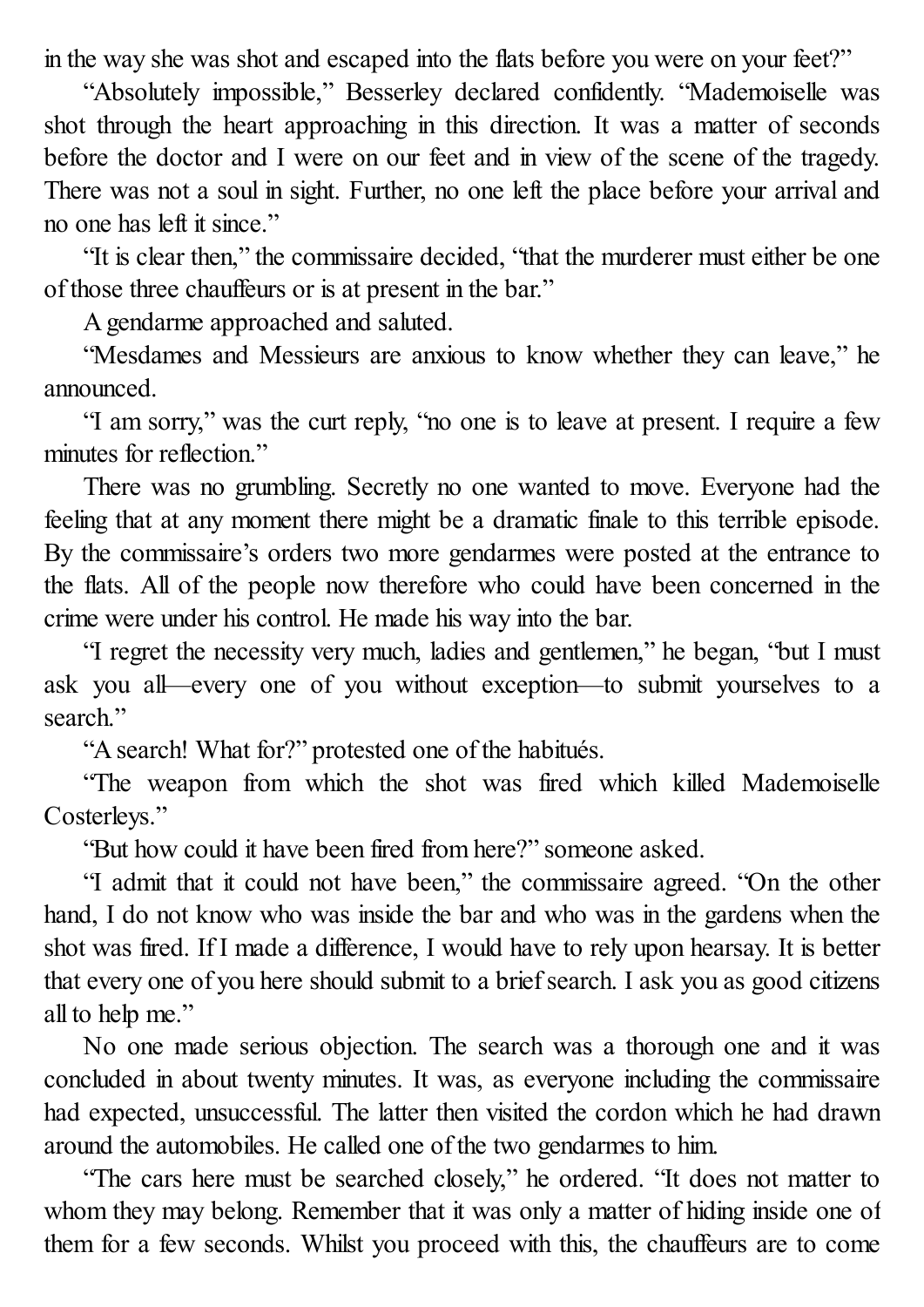inside and I will interrogate them. Who are the owners of the automobiles, Inspector?"

"The nearest one, the big limousine, sir," the man replied, pointing it out, "is owned by Lady Hart. She lives at Mentone but comes over here most mornings. That is her chauffeur in dark blue, standing by the bonnet. He has a very good character"

"And the next one?"

"That belongs to Milady Lewitt, *une anglaise*, who has a villa at Beaulieu. The chauffeur is French and he has been in her service, I believe, for many years. We see him on the road most days."

"And the third?"

"The long automobile like a racing car, that belongs to the Comtesse de Croilles. It came here empty to take Miss Costerleys over to the Comtesse's villa at Eze."

"And the chauffeur?"

"The young man in black livery seated at the wheel."

"Is he well known here?"

The inspector shook his head.

"He is an Italian—a stranger to most of us, I think, sir."

"Instruct the three men to leave their cars and follow me into the room leading out of the bar," the commissaire directed. "Meanwhile, get on with the search. Is that understood, Inspector?"

"*Parfaitement, Monsieur.*"

The commissaire strolled back towards the room in which he had held his brief enquiry, looking carefully at each vehicle as he went. The inspector spoke a word or two to the two nearest chauffeurs, who prepared to follow him. When he reached the third one, however, the young Italian appeared to hesitate.

"My mistress," he said, "must be informed at once of what has happened. Madame will be greatly upset. She was expecting Mademoiselle Costerleys for lunch."

"These are unimportant matters," the inspector told him curtly. "You must wait for permission to leave the place and come with me at once to the commissaire."

The man appeared to be about to descend and the inspector half-turned away. In another moment, however, there was a roar from the supercharged engine. The inspector swung round. The chauffeur was bending over the wheel and the powerful Bugatti, which had started away with a jump, was already round the corner, racing towards the exit from the street where the two gendarmes were posted.

"*Mille tonnerres!*" the inspector shouted. "Return at once. You are not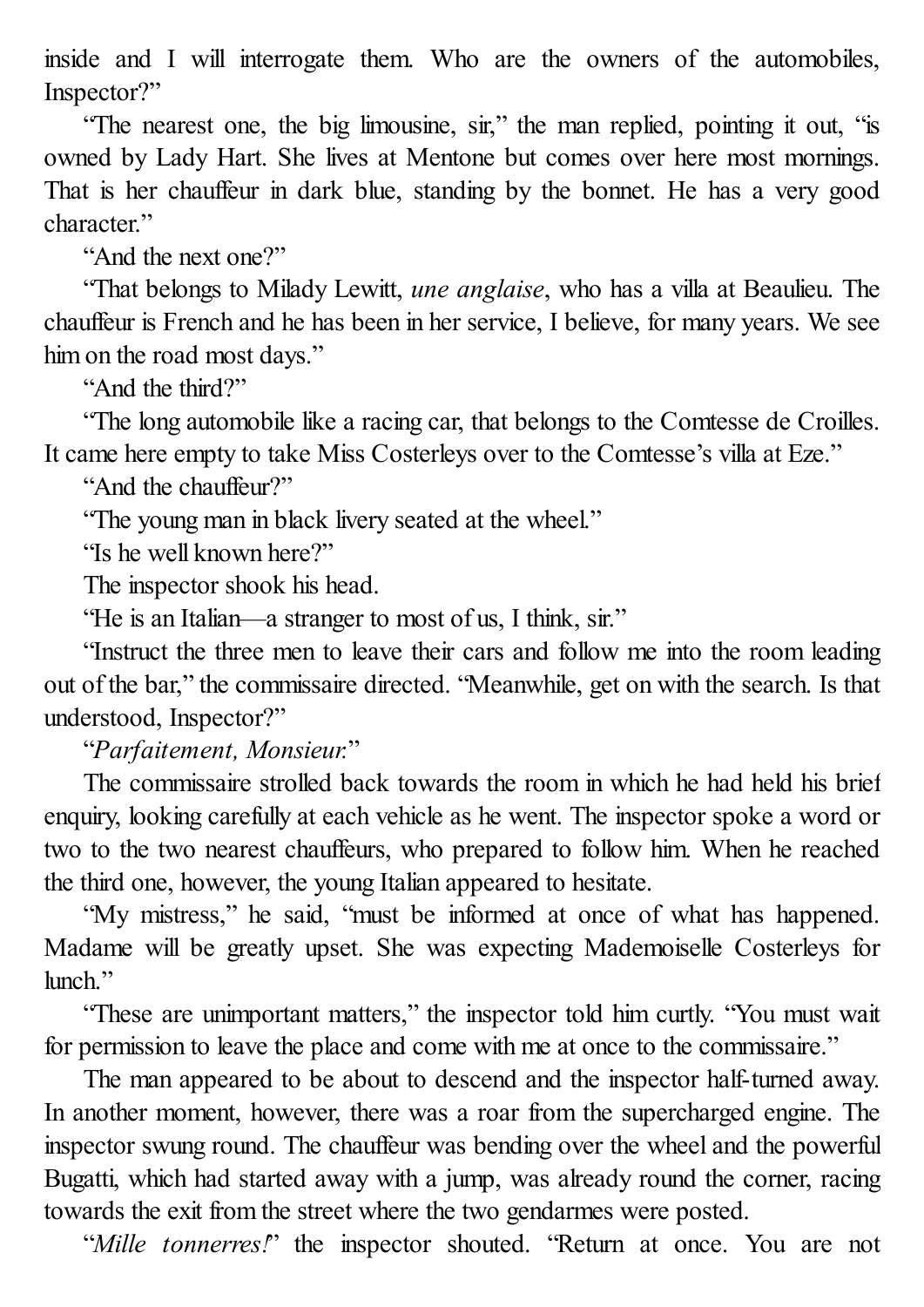permitted to leave."

There was no response. The inspector signalled to the gendarmes below, one of whom immediately stepped into the middle of the road and levelled his carbine. The driver of the car took no notice. He swung round the corner on two wheels and disappeared from sight.

"Shoot, you idiot," the inspector shouted wildly.

The man shook his head. The inspector suddenly remembered that, according to a recently issued order, unless on special duty, carbines were to be carried unloaded. He dashed back to the bar, brushing to one side the people who were streaming out, attracted by the sound of the shouting. He sprang to the telephone.

"What is it that has arrived?" the commissaire demanded breathlessly.

The inspector, still turning the handle of the instrument, pointed outside to the empty space where the Bugatti had stood.

"It is the automobile of the Comtesse de Croilles," he explained. "When I told the chauffeur that he must submit himself to interrogation, he declared that he must return to his mistress to take her the news. He has one of those quick-starting cars. He was gone before I could reach him. The man below failed to stop him. . . . Exchange? *Eh, bien*—Bureau de Police, Monaco—quick—"

The commissaire himself snatched away the instrument and jabbered his commands. The frontier gendarmerie, Beaulieu and Nice were to be spoken to. The main roads were to be barricaded and barred. At all costs, the car of the Comtesse de Croilles with the black-liveried chauffeur was to be stopped. Let them serve out loaded carbines all along the coast and shoot if necessary. Mentone was to be advised also and guards to be placed on the Upper Corniche.

"I come to the bureau myself to fetch the other car," the commissaire shouted, tossing the receiver to the inspector. "I shall go to Nice by the lower road and confer with Monsieur Dubois there."

The few people left in the place were stupefied. General Besserley drew the two chauffeurs on one side.

"What sort of a man is he, this chauffeur of the Comtesse de Croilles?" he enquired.

"Pretty well a stranger to us, sir," one of the men replied. "He has been driving for the Comtesse for about a year and often used to come up here to fetch Miss Costerleys, but he never spoke much to any of us."

"As we put it in English, sir," the other man said, "he sort of gave himself airs. That didn't go very well with any of us, so, except for an odd cigarette now and then when we were waiting, we left him alone."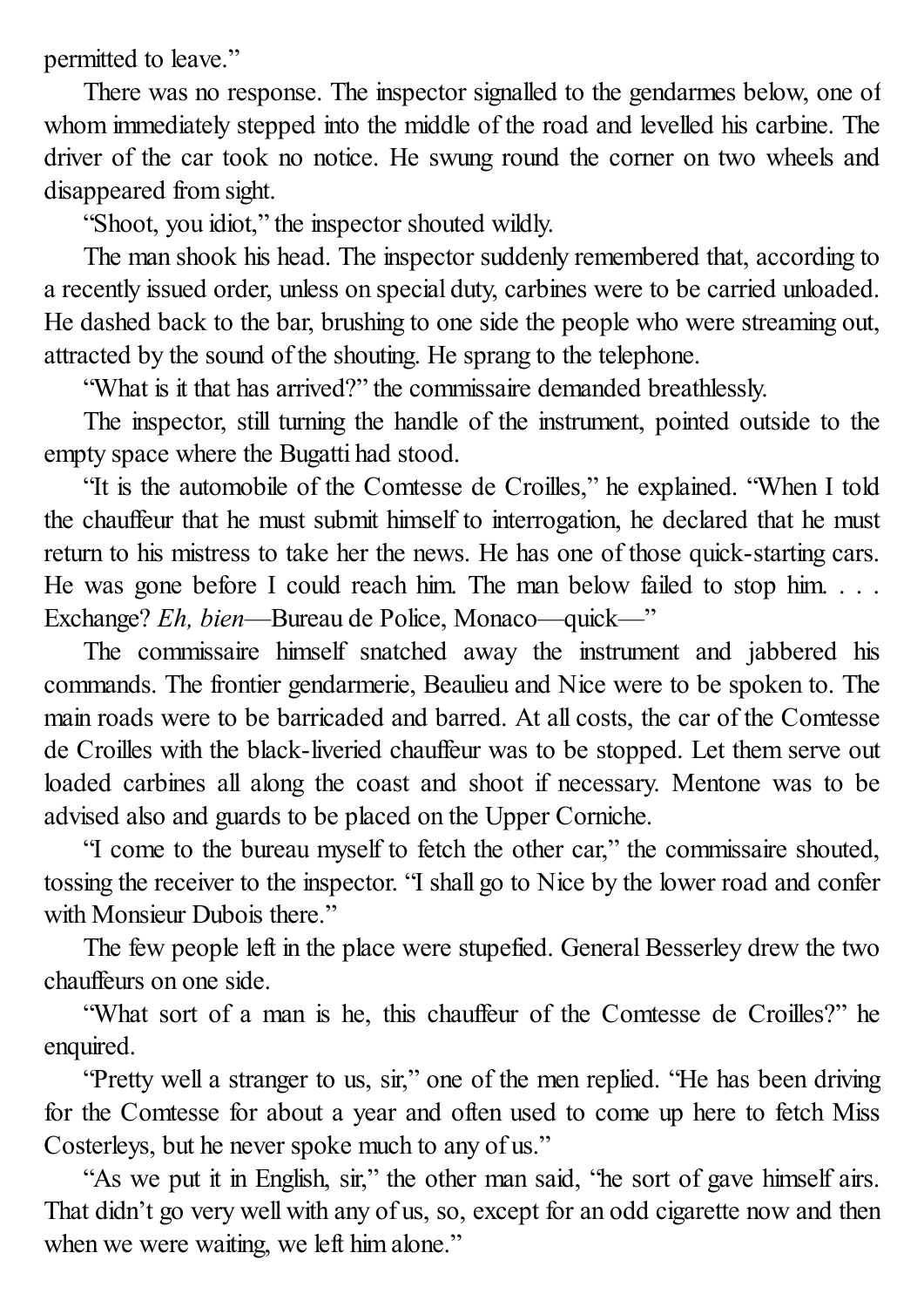"What do you suppose he meant by racing off like that?" the General asked. "Did he lose his head or what?"

"Must have gone crazy, sir, I should think."

"It's this bloody mistral," the other chauffeur suggested.

"See anything of him about the time the shot was fired?"

"He hadn't moved from his seat ever since he came," the English chauffeur declared. "He reversed his car against the kerb—he's a fine driver, I will say that for him—and he just sat there, looking like a ghost. Jules and I were the other side at my car, with the bonnet open, looking at one of my plugs when the shot was fired but he was sitting there just the same a few seconds afterwards."

The General crossed the road and exchanged a few words with the hall porter of the flats. Colonel and Mrs. Costerleys had been advised of the tragedy by the doctor, he was told. Mrs. Costerleys had fainted and the Colonel had had one of his bad attacks. The doctor was sending a nurse and he had left word that they were not to be disturbed on any account.

"My stick is in the Colonel's chair," Besserley said. "Do you mind if I fetch it?"

"I noticed it when he came in, sir," the man replied. "If you will excuse me, that's the bell for the lift. Would you mind just stepping into the box room and fetching it yourself?"

He hurried off. Besserley pushed open the door of the luggage room on the right, where the Colonel usually left his bath chair, and recovered his stick. He lingered in the place for several moments—an untidy-looking apartment filled with disused trunks, packing-cases and a bicycle or two. He looked thoughtfully out of the window at the spot where the body of the girl had been found, at the little knot of people still talking in excited fashion across the way, at the trees and shrubs leaning back before the increasing gale. As he recrossed the road a few minutes later, his cheeks stung by the wind, he had to clutch his hat with both hands to save it from being swept away. He was in very bad spirits and very bad temper.

"Curse this mistral," he muttered to himself.

At five o'clock that afternoon Lady Grace, by no means her usual neat and imperturbable self, was shown up into General Besserley's salon at the Hôtel de Paris. She had evidently spent a wretched afternoon. Her eyes seemed to be already pleading with him for help and courage, even before she spoke. He helped her to an easy-chair and ordered tea.

"Don't talk about it unless you want to," he begged. "I don't mind confessing that I went into the Casino and played for an hour or two this afternoon, hoping to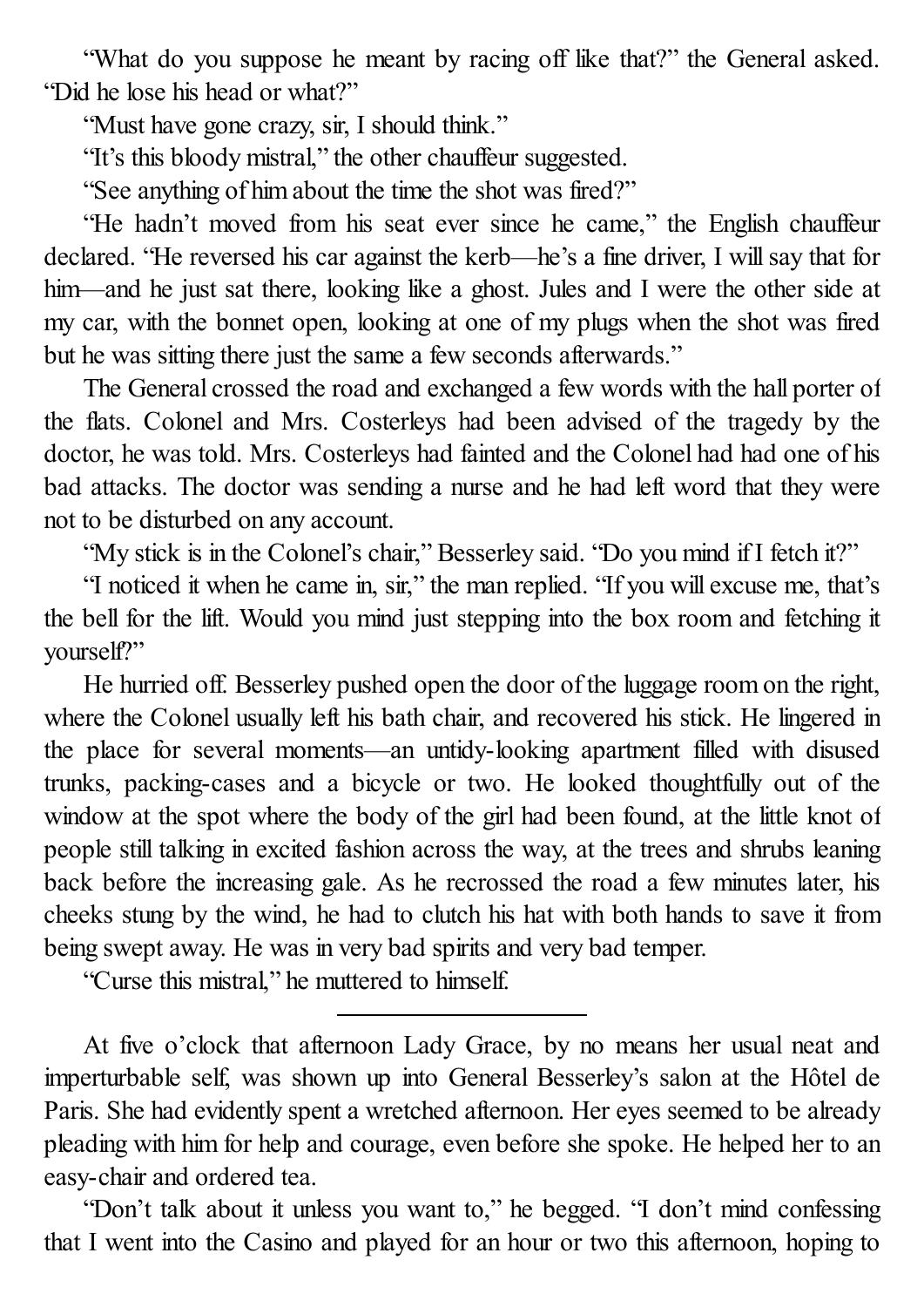forget it."

She threw off her cap and held her forehead for a minute.

"Uncle Sam," she said, "you saw the terrible beginning this morning: I the awful end. I was to have lunched with Eugénie de Croilles. The news was telephoned to the villa whilst Eugénie and I were waiting. Eugénie is distracted and I don't wonder at it."

"Could the Countess throw any light at all upon the matter?" he asked.

"Too much," Lady Grace groaned. "I am afraid that that wretched chauffeur, who has acted like a lunatic, is at the bottom of it all."

"You mean that he—shot Carrie?"

"I am afraid so," Lady Grace sighed. "Of course, Caroline always was an utter fool, and Antonio, the chauffeur, is the son of an Italian count or something of that sort. Eugénie knew that he was by way of being a gentleman when she engaged him, but she didn't think it mattered. She is proof against that sort of thing herself. All the same, if anyone had asked me, I should have said that Carrie was better able to get out of that kind of mischief than anyone I know."

"She was a heartless little devil," Besserley affirmed.

"She told Eugénie last night that she had promised to go away with him. This morning she telephoned that she had written him, to say that she had changed her mind. We were all going to talk it over at luncheon."

"I see," Besserley murmured. "You think, then, that he knew when he went to fetch her this morning that the whole thing was off and that out of revenge he shot her?"

"I am afraid," Lady Grace admitted, "that there is no other solution. He would scarcely have run off like this in the face of police orders unless he were guilty."

"According to her own story, she has been rather asking for it," the General meditated.

"She was honest enough last evening," Lady Grace confided. "She told Eugénie —she admitted it quite openly—that she had led him on. She said that he made love so beautifully."

"Silly little idiot!"

Tea was served and Lady Grace drank hers feverishly.

"Of course," she remarked, as she lit a cigarette, "everything now depends upon whether they are able to arrest Antonio. He never came back to the villa, you know, and up till half an hour ago, at any rate, there was no news of his having been captured."

"Do you want him to get away?" Besserley asked curiously.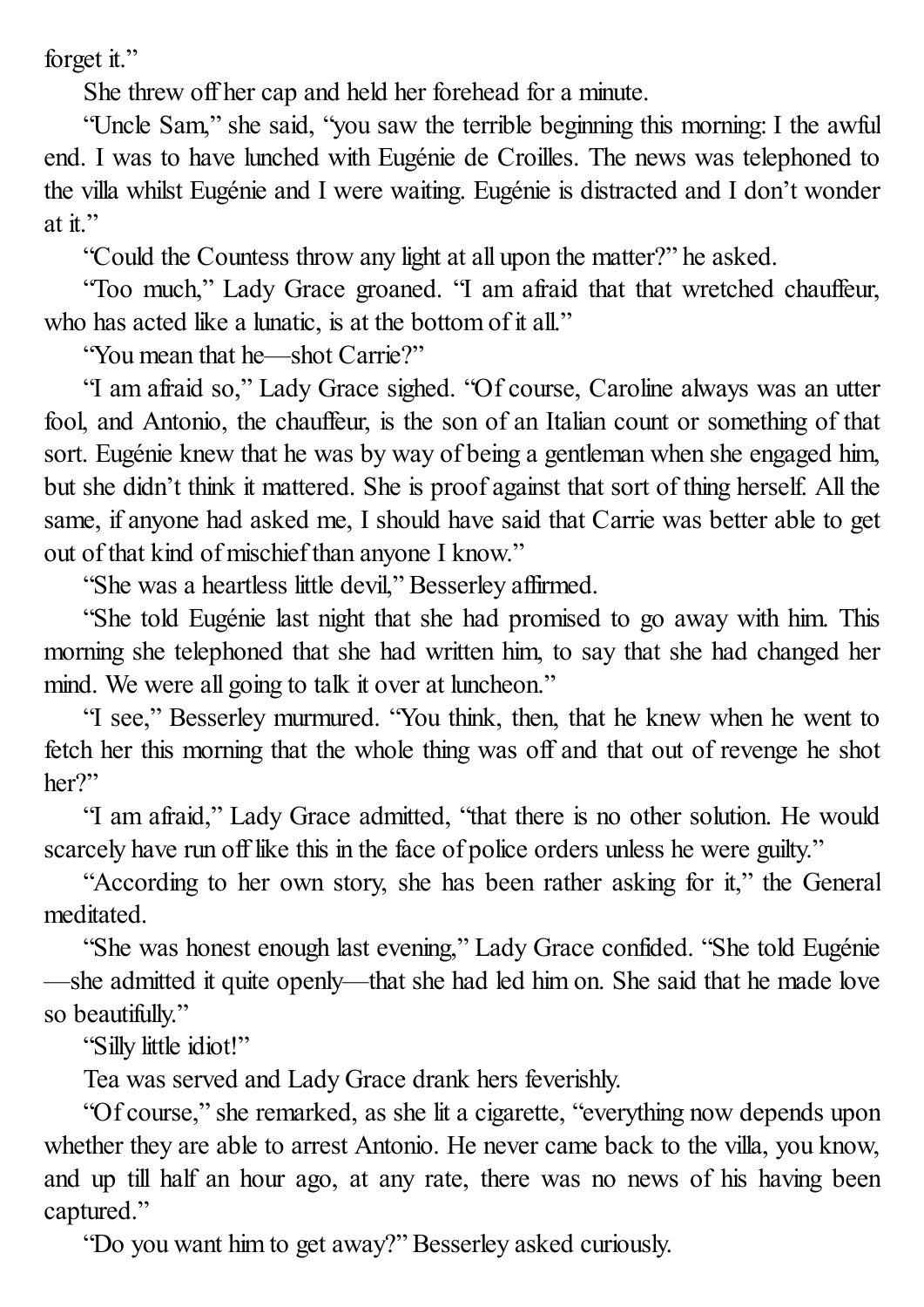Lady Grace acknowledged it frankly.

"It was a foul and terrible thing to do, of course," she said, "but it would be much better for everyone if he escaped. There would be a certain amount of scandal, of course, but nothing to what there would be if he were brought up in Court and pleaded his love affair with her as an excuse. She's just the sort of idiot to have written him a lot of silly letters. It would kill poor old Colonel Costerleys, to say nothing of her mother. They are charming old people, but they are very proud and they are devoted to Caroline, though neither of them realised what a flighty little creature she really was."

"What did you think of the young man?"

"I liked him—the little I knew of him," she confessed. "Of course, that really was not very much. He was always driving Caroline back and forth—at all hours of the night too. I have only spoken a few words to him, but I have always found him most respectful and nice."

"Perhaps if he's a decent sort, he might keep his mouth closed, even if he's caught," Besserley suggested.

"He won't be able to keep other people's mouths closed," she sighed. "A young man like that doesn't shoot one of his employer's friends dead for nothing."

The telephone bell rang. General Besserley remained for some minutes in conversation with his caller. When he had finished and rung off, he passed on the news.

"The car has been found," he confided, "at the bottom of the gorge at the spot they have christened lately 'suicide corner'."

"On the Middle Corniche?"

He nodded.

"Just past the bridge at Eze. The car must have been deliberately driven over the precipice. It was completely smashed to pieces, of course."

"And Antonio?"

"No trace of him."

"I think that's queer," Lady Grace remarked. "Did no one see the car pass the cafés at Eze?"

"There appears to have been scarcely anyone about. The mistral was blowing to such an extent that all the outside chairs of the cafés had been taken away and no one was able to stand upright. A Chasseur Alpin, who was sheltering with his motor bicycle, saw the car flash by but he had been up in the mountains and had not heard about the murder. There was someone cowering over the wheel when it passed and he put its terrific speed down to the fact that the driver had got the mistral in his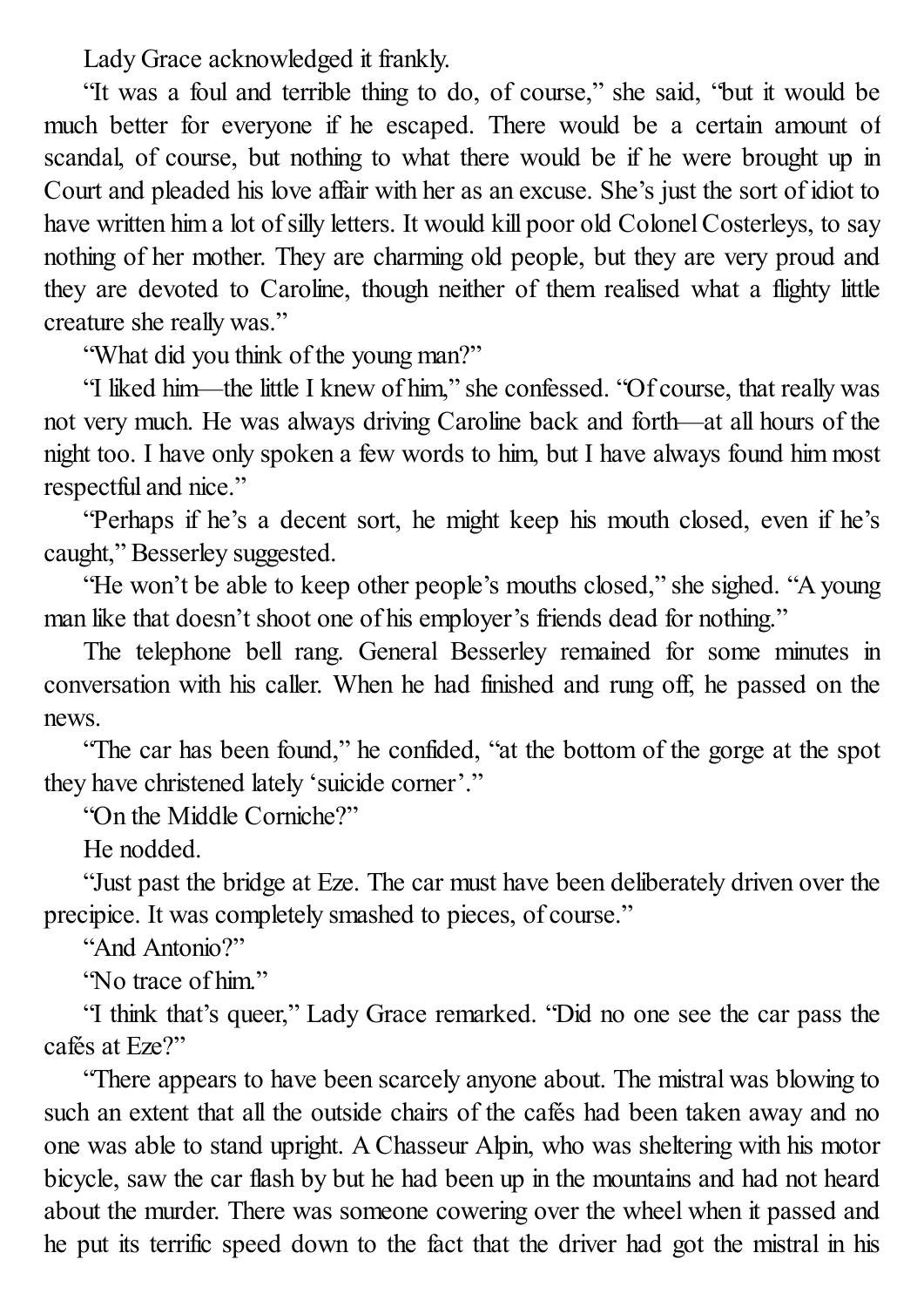blood."

Lady Grace indulged in a dreary little gesture.

"It would have made a finer ending," she said, "if he had gone over with the car."

"I shouldn't think," Besserley reflected, "that there was one chance in twenty of his getting away. The whole neighbourhood is being thoroughly patrolled and unless he has friends near and a change of clothes—which is not likely—they ought to have him before nightfall."

"Poor Antonio!"

"You are not sympathising with him?"

She looked speculatively away.

"I wonder," she murmured. "The dead are beyond sympathy. Sometimes it is the living who need it."

A pale-faced young man in a dark travelling suit was dining alone, a few evenings later, under the trees of a well-known hotel at Brignolles. He had ordered his dinner carefully and he ate in leisurely fashion. His clothes might have been ready-made but on his slim figure they looked well. His linen and cravat were well chosen, his hands well kept. He was in the act of pouring himself out a glass of wine when he paused to watch a little incident which was developing before his eyes. A car had been driven rapidly into the short drive and pulled up in front of the main entrance to the hotel. It was driven by a gendarme whose companion was an older man in plain clothes but with an official air. Both men descended. They engaged the proprietor, who hurried out to meet them, in conversation. After a few words the latter pointed across the garden to the trees, under which the solitary diner was seated. . . .

The hand which held the glass of wine shook ever so slightly. A few drops were spilt upon the tablecloth but when the young man raised his glass to his lips, he drank steadily till the glass was empty. The gendarme and his companion were approaching. They had left the avenue. They had reached the grass. For a single moment the young man looked over each shoulder, looked even behind him at the brick wall. There was no way of escape. He knew that very well. He was trapped. He awaited fate. The man in plain clothes, alert, military in bearing, saluted him courteously.

"Your name is Antonio Fraletti?" he asked.

The young man leaned back in his chair.

"That is so," he admitted.

"You are charged with the murder of Miss Caroline Costerleys two mornings ago, outside the Royalty Bar at Monte Carlo. Why did you do it?"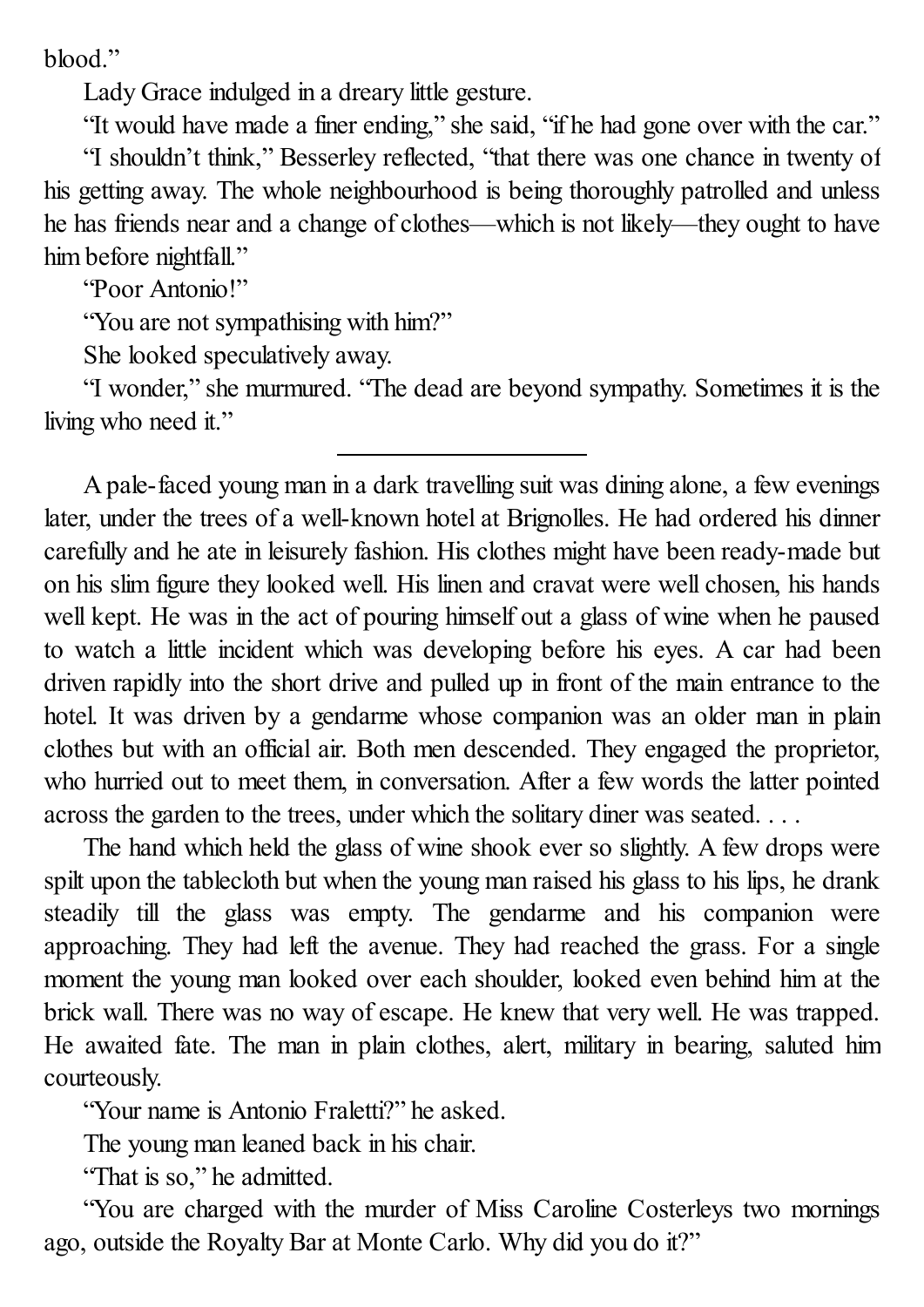Blank silence.

"Why did you do it?" the commissaire repeated. "Come, come, Fraletti, there is no secret about the matter. You might just as well own up. Why did you do it and what have you done with the revolver?"

Blank silence. The young man poured himself another glass of wine and drank it. He was on the point of proceeding with his meal when his interlocutor stepped forward and laid his hand upon the table. His tone had become sterner and more threatening.

"You will have to talk presently, you know, young man. Why not now? Silence does not help you. We shall find means to open your lips."

There was a whispering of wind in the thick leaves overhead but no other sound. The young man seemed to have lost interest in the proceedings. He had taken up his knife and fork again. The commissaire laughed unpleasantly.

"Well, well," he said, "there's no need to waste time over you here. You are under arrest, Fraletti. We are going to take you back to Monaco."

The young man shivered.

"Could it not be somewhere else?" he asked.

The commissaire rubbed his hands and smiled.

"That touches you!" he exclaimed. "Monaco—the scene of your crime."

The young man rose to his feet.

"I am willing to go where you choose to take me," he said. "I have a small car here. Will you permit that I follow you, if I give you my parole?"

The commissaire was amused.

"So that you might do as you did with the automobile of the Comtesse de Croilles, eh? This time, though, I suppose you would go with the car. No, my friend. You will sit behind, in my own little saloon. You will be handcuffed to the gendarme here. A strong man, mark you. I myself shall drive. In that fashion we may return safely."

And in that fashion Antonio Fraletti left Brignolles.

Three days later there was a great change in the appearance of Fraletti. He lay in a most unpleasant cell in the dreaded prison of the Principality. He was unshaven, his clothes were unbrushed, his linen was soiled. He had lost his composure. He scratched now and then at the walls. He even shook the door. His cheeks had fallen in. His eyes were full of the hunted light of the utterly stricken man. When at last the warder appeared, he rushed at him, only to be thrown backwards upon the floor.

"Come, come, not so violent," his jailer admonished. "What's the matter with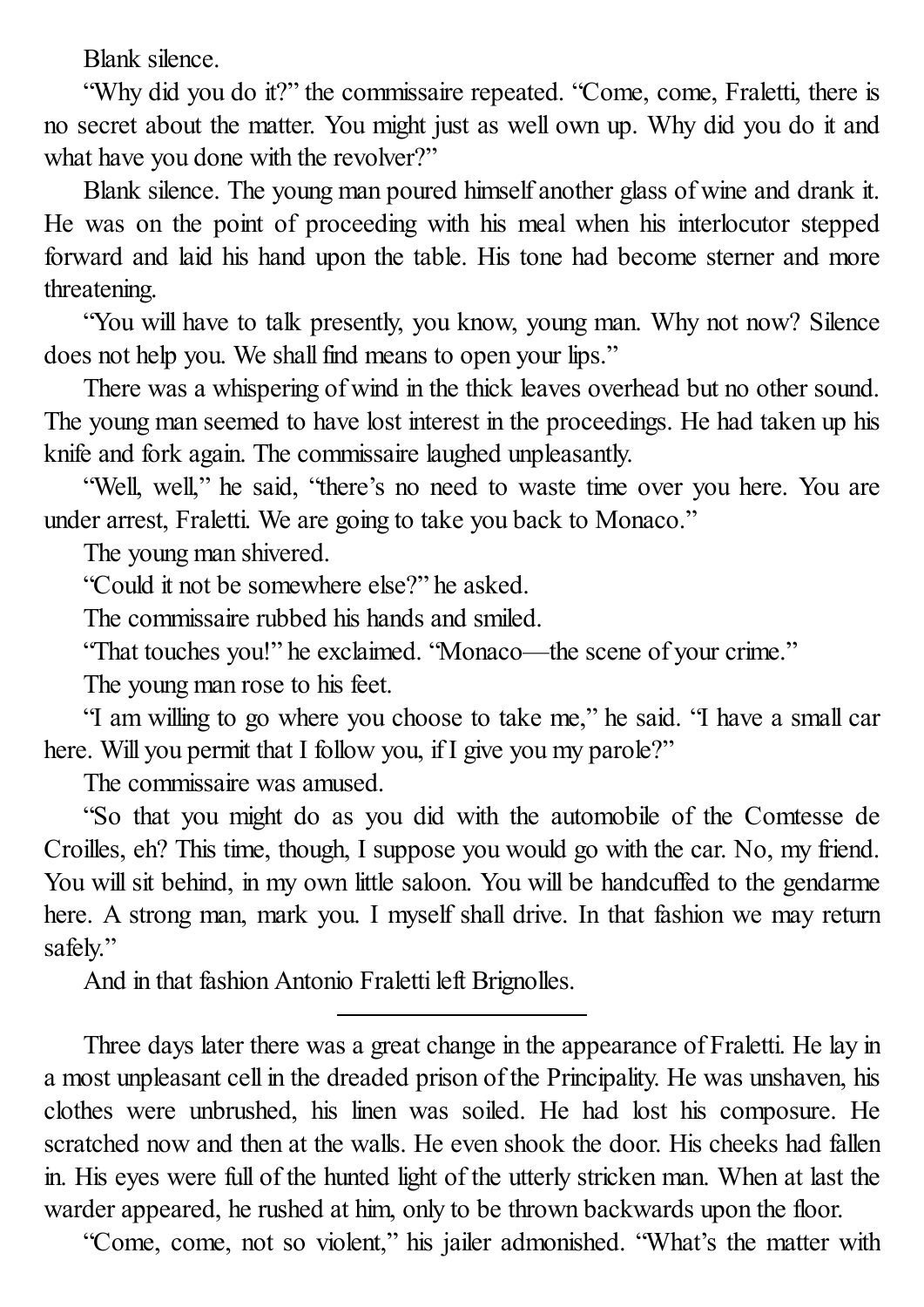you?"

"I want water," Antonio moaned.

"Well, you can ask Monsieur le Commissaire," was the curt reply. "You have had your allowance. The first lot, remember, you threw away—as you did your food. Come along, you are going to see him now."

"Anywhere—anywhere," the young man begged, "out of this place!"

They half dragged him into the bureau. The man in authority was seated behind his desk. He looked up as the gendarmes entered with the prisoner and he smiled faintly. The young man would surely, in this condition, be more amenable.

"Bring the prisoner here," he ordered, pointing to a space in front of his desk.

Antonio was led to the place indicated.

"Are you feeling a little more loquacious this morning, Antonio Fraletti?" the commissaire asked.

"Give me some water," was the brusque but imploring reply.

"Water, eh?"

"The prisoner threw away his first two allowances," the gendarme explained. "Since then he has had time to get thirsty."

The commissaire pointed to the water bottle which stood upon his own table.

"Give him a tumblerful," he directed.

The gendarme obeyed. Antonio drank it feverishly.

"One more," the commissaire conceded. "Now, Antonio, you look more like yourself again. Don't let us waste time about this business. As a matter of form, we want the revolver with which you shot Caroline Costerleys."

Silence. Antonio had the air of one who had not heard.

"I repeat the demand," his questioner continued sharply. "There is no object in giving us trouble, Antonio Fraletti. It does not improve your position. It makes it worse. We know that you killed the girl. Why did you do it?"

Silence. The prisoner was looking steadily at the wall.

"So you are going to give trouble, eh?" the commissaire observed. "Very well. We too can make trouble, you know. Be sensible, young man. It is a bad business but nothing can change what has happened. You may just as well deal with the matter in a straight-forward way. We want you to tell us where we shall find the revolver with which you killed Miss Costerleys."

Silence.

"Tell us then why you did it. Give us a reason."

Silence. This time a silence which seemed charged with an even greater amount of defiance.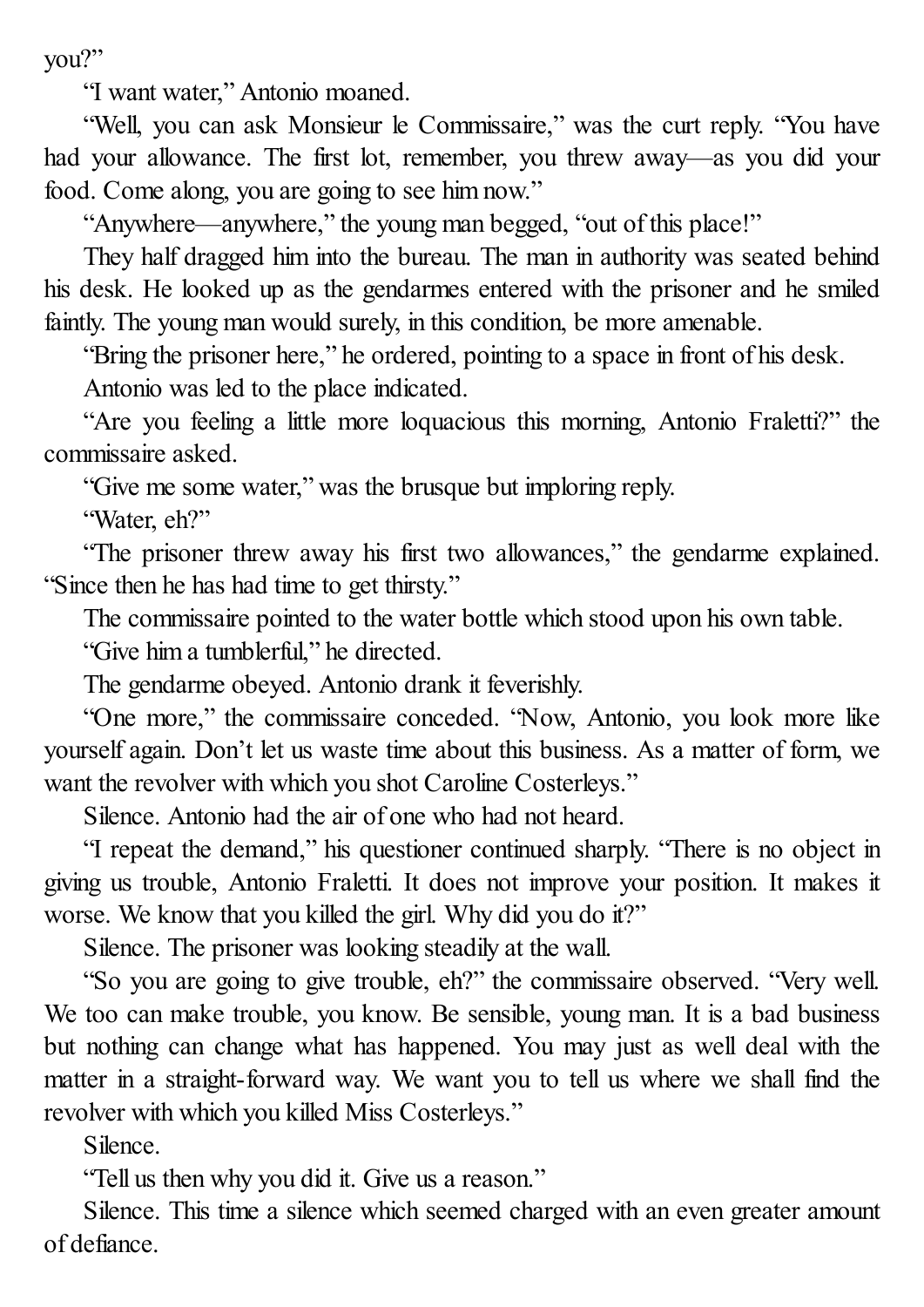"You were probably badly treated by the young lady," the official went on. "Young ladies do forget themselves sometimes, and I expect when you are washed and brushed up and have your best clothes on, you are a decent-looking fellow. Young people will be young people. The young lady had been encouraging you, without a doubt. We found some of her letters. We are quite prepared to believe that the young lady treated you badly. No reason why you should be obstinate about it. Come along, young fellow, and we will send you down to your dinner and there may be a packet of cigarettes on the plate—but where shall we find the revolver?"

Silence. More hopeless than ever. The Commissaire tried again and again to break through the silence of Antonio Fraletti, which seemed by now to have placed him behind an impregnable wall. At last, the former rose to his feet.

"Take him back to his cell," he ordered. "No cigarettes—lowest class of rations —no lights. We will try him again a little later on."

Antonio was led away. For the moment his expression of agony had departed. Looking at his rigid features, one might have imagined that he had succeeded in mesmerising himself.

Everybody said that the Costerleys were wonderful. They made a terribly pathetic but dignified appearance at their daughter's funeral and one by one they received a few intimate friends. The Colonel was perhaps a little frailer than ever and for the time he had given up his pet hobby—the bath chair—and drove with his wife at quiet hours of the day in the limousine. One morning he actually limped across the road and took his place by General Besserley's side.

"Got to be done some day, my friend," he remarked, as he released his hand from the other's grip. "There's the wife, too, you know. Got to face it. Order me something—I don't care what. This first morning keep the others away, if you can. If you and I have a few minutes alone, I shall feel I have broken the ice."

"You have done the right thing," Besserley assured him. "I'll choke 'em off if anyone comes near. I'm ordering you a Dry Martini made just like mine."

The Colonel dallied with his drink. His eyes wandered now and then around the place, but he appeared to notice none of the greetings which came to him from every side. He was wearing dark glasses, the better to excuse himself. Presently, however, as though irritated by the obscurity, he took them off. He leaned forward in his chair. He gazed directly at the spot where the Comtesse de Croilles' Bugatti had stood. He spoke to his companion but his eyes were fixed upon the place. He seemed to be seeing a ghost.

"Must have had some sort of grit, that young man," he said. "Never opened his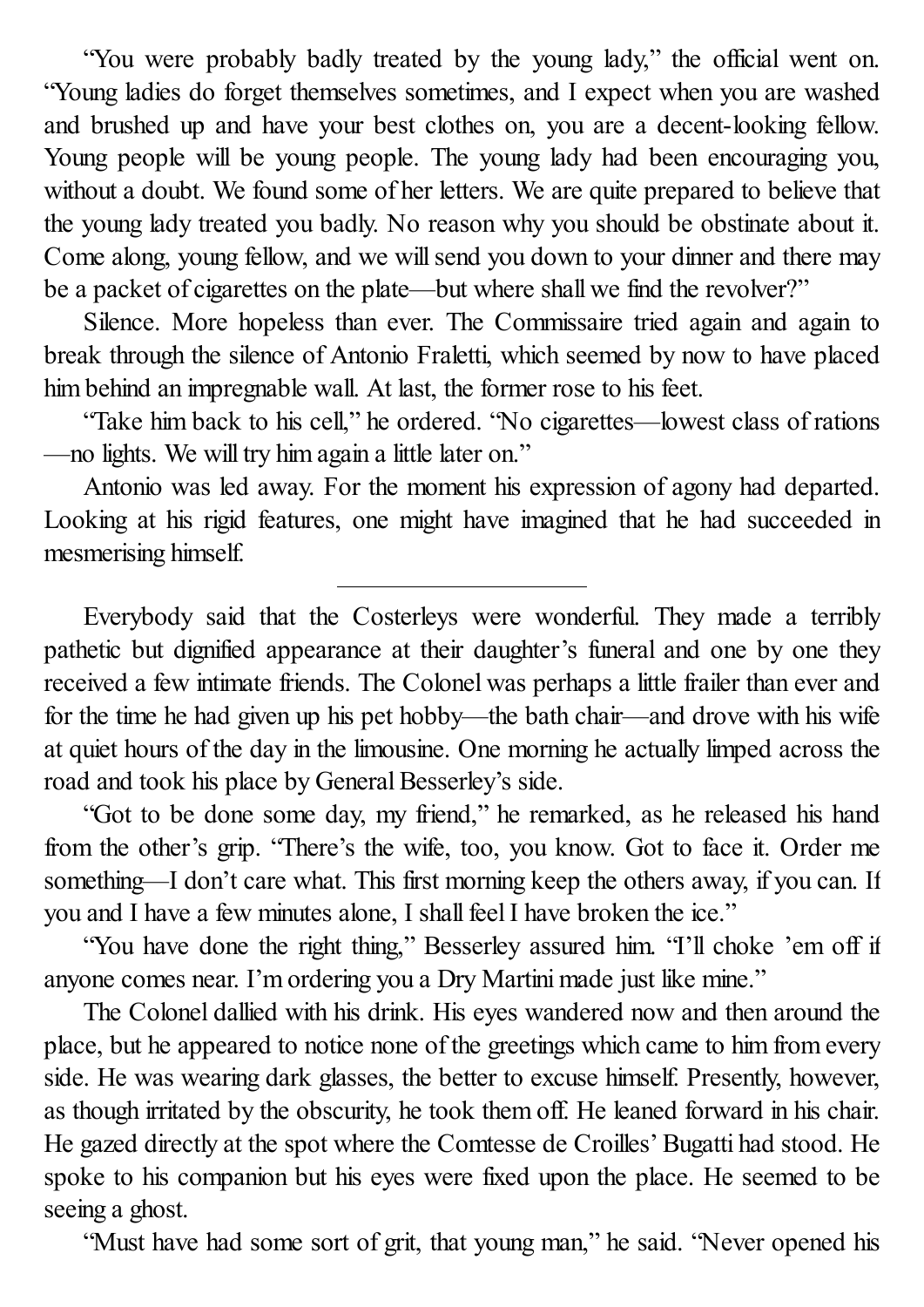mouth—so the papers say. Never answered when they charged him—never gave way once when they put him through the third degree—never spoke when they brought him into court."

"Quite a little drama, the closing scene," Besserley agreed sombrely. "A French court is very seldom quiet but when they sentenced him, you could have heard a pin drop. Afterwards, there was a sort of murmur of voices in a minor key—sounded like a long-drawn-out sob."

"This was yesterday?" the Colonel murmured.

"Yesterday," Besserley replied. "I suppose we all ought to have been ashamed of ourselves, but everyone who could fight or beg their way in was in the courthouse."

The Colonel's voice had sunk lower still. He seemed to have subsided also in his chair.

"What was the verdict?" he asked, in a scarcely audible whisper.

Besserley looked at his companion in surprise.

"Haven't you read the paper?"

The Colonelshook his head.

"I read the beginning," he acknowledged. "I couldn't finish it. There was a mist before my eyes all the time."

"He was found guilty and sentenced to be hanged."

"To be hanged," the Colonel repeated.

"Pretty awful retribution."

"When?"

"Sunday week," Besserley confided. "They don't give them long to think it over. The young man seems to have had an amazing amount of self-control. He refused to plead, to answer a single question, to make any comment."

"He said nothing when he was sentenced?"

"Not a word. He just turned round and they marched him off."

The Colonel rose unsteadily to his feet. He leaned on Besserley's arm.

"Give me your help across the street," he begged. "It's time I was going home."

They crossed the road together—the Colonel a very frail figure, clinging to his stalwart companion. When they reached the hall, they both, as though with one accord, stopped. Without any word between them, they turned to the luggage room. The Colonel closed the door behind them.

"If you will open that window about a foot," he pointed, "I will show you where I stood when I shot Caroline. Here," he went on, unfastening a locker in which were a few walking sticks, caps and other impedimenta of the sort, "is the revolver."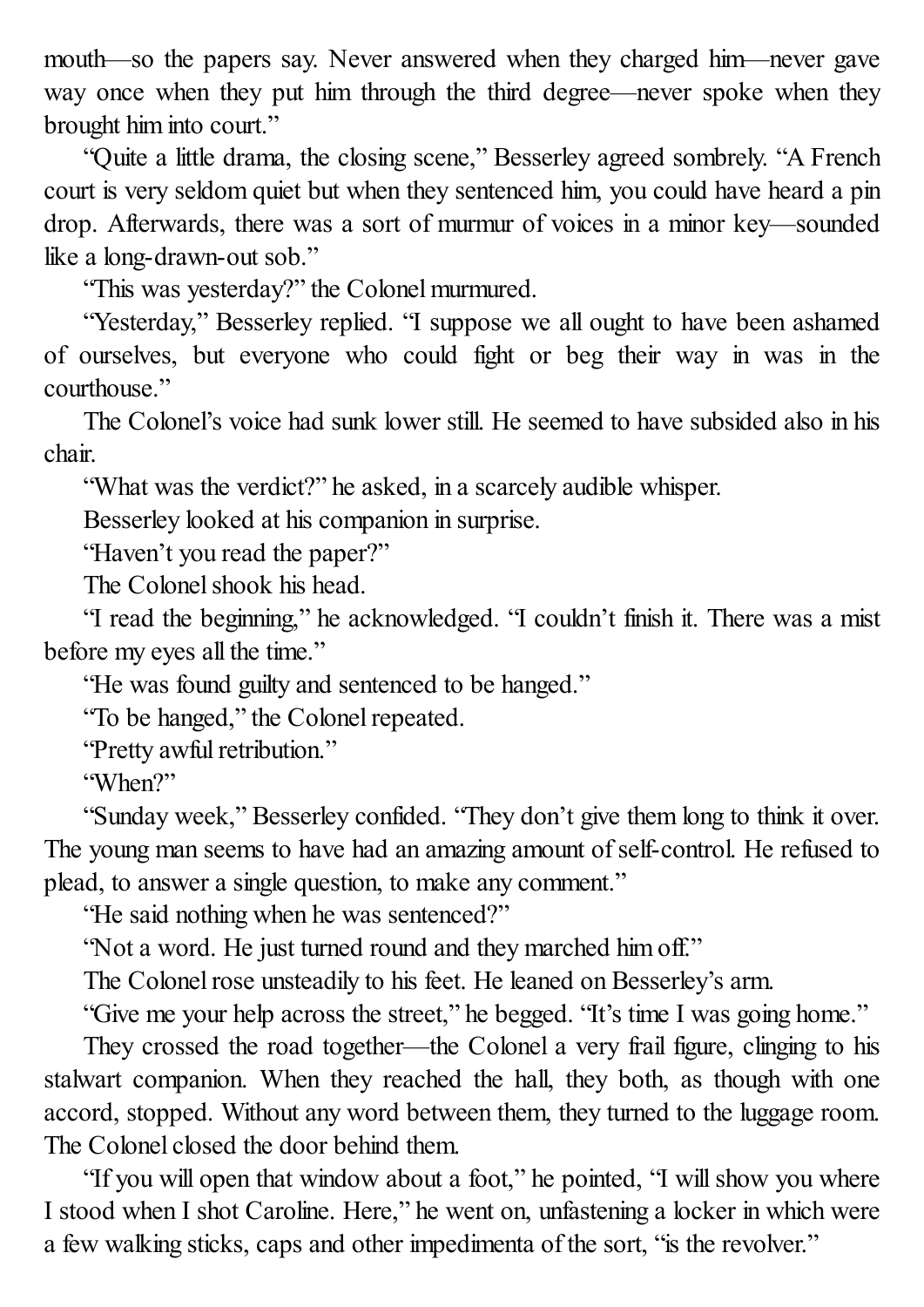They stood once more at the window.

"You don't seem surprised," the Colonel muttered, under his breath, his watery blue eyes twinkling nervously. "Did you know?"

"I guessed," Besserley answered gravely. "I came in here that afternoon. The window was still open and you had left the key in the door of the cupboard."

"The letters!" Colonel Costerleys exclaimed.

"They are still there," Besserley assured him. "I only glanced at one. Directly I read the first few sentences, I understood. I put them carefully back in the jacket pocket."

"Now I will tell you," Colonel Costerleys went on. "Antonio sent in the letters, addressed to her. She had probably prayed for their return. Well she might for, God help her, they were terrible. I opened the packet. I read them. I was nearly crazy with the gossip that was going round. I made up my mind to kill him. It was a long carry but that is a powerful weapon and I have been a crack shot all my life. I was there waiting when Caroline came out. She paused and looked back. She turned almost as though she were going into the house. Besserley, what came over me, I don't know, but all of a sudden I saw that it was she who was the sinner—not he. A sentence of one of those letters blazed in my brain and, as she stood there facing me, I shot her. That's all. I always felt that you knew."

"Yes, I knew," Besserley repeated gravely. "Perhaps it would have been better if I had left things alone. Give me the weapon, Colonel."

The Colonel backed away. There was a clearer light in his blue eyes. One felt that his fingers were tightening upon the butt of the revolver.

"Don't be foolish, Besserley," he said. "You can't seriously imagine that a man of my age, an invalid suffering day by day, who has killed his own daughter in cold blood, wants to go on living. I just had to set matters straight. It is pretty well done now. You can see—to him."

Besserley moved forward. He had never felt in such a state of indecision in his life. Suddenly the poor little Colonel, with his peevish mouth and watery eyes, seemed to have taken charge of the situation.

"You can tell the whole truth, if you think it necessary," the latter concluded. "On your story, though, I think they should let him go. Try that, anyhow. It would be better for the wife. I won't try to shake hands. It might make you an accessory. Good-bye."

Besserley's involuntary movement forward, his shout of remonstrance, were both too late. Colonel Costerleys, with a very firm finger and a swift upward movement, had blown out his brains.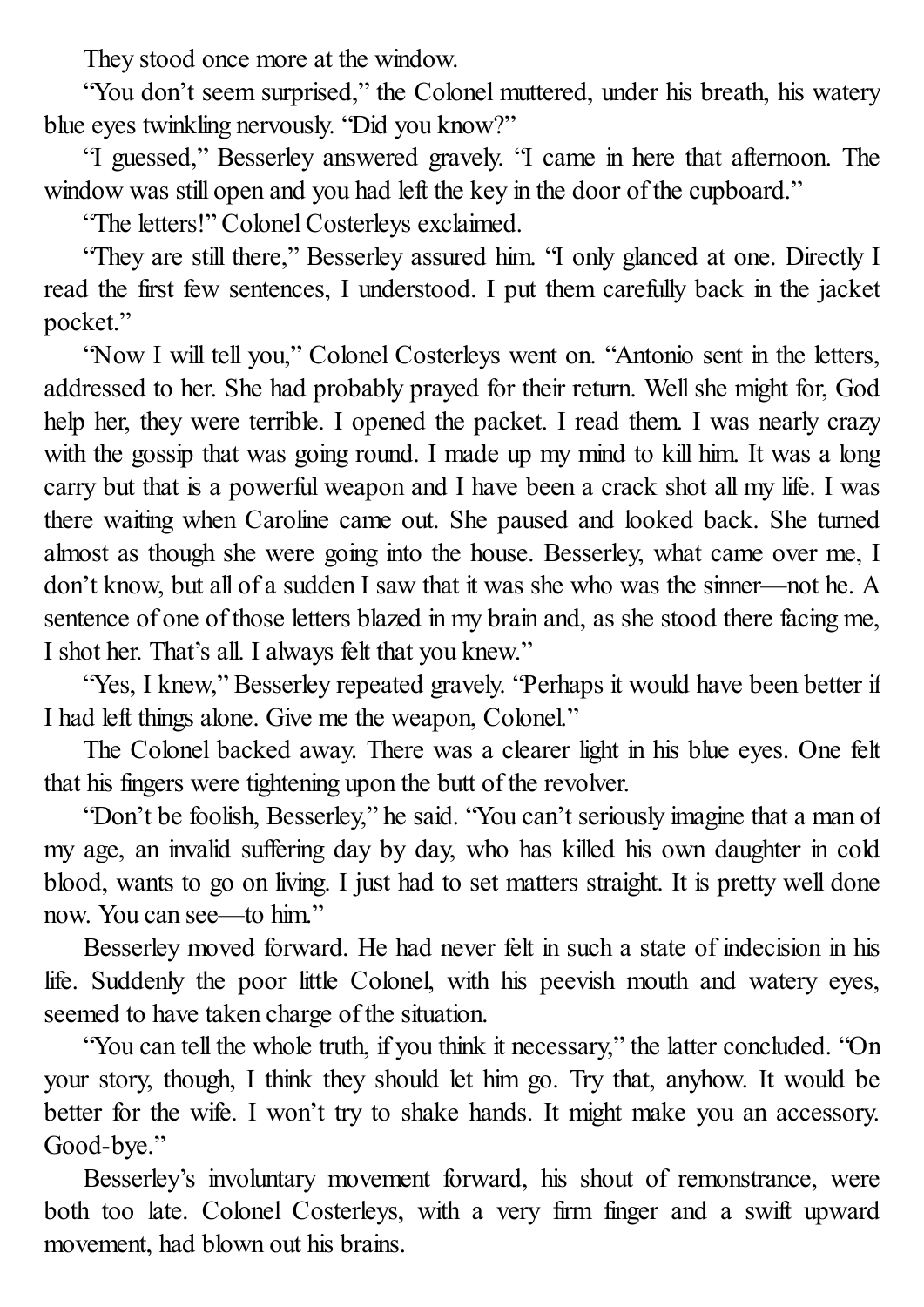## VI THE MYSTERIOUS PIRANDETTIS

General Besserley watched the smoke curl upwards from his after-luncheon cigar and sipped his coffee with an air of satisfaction. He was seated at a pleasant table against the wall in the Grillroom of the Milan Hotel and although, being a resident of Monte Carlo, he was far from his usual haunts, the cheerful ebb and flow of conversation by which he was surrounded, high-pitched and familiar alike in slang and intonation, saved him from any tendency towards homesickness. Then came a sudden break. A single sentence from a strange-looking young foreigner at the adjoining table to his companion—an attractive girl in an exotic sort of way—struck an entirely alien and disturbing note in the general hubbub. The conversation of these near neighbours of his, since the time of General Besserley's entrance, had been conducted almost in an undertone. These few words, however, were uttered by the young man with so much emphasis that, without any effort of listening, they forced themselves upon his attention.

"Biarritz! It is too near the frontier. We have enemies in Spain. Rudolf was attaché there when Alphonso was on the throne, and he made friends with the Italian Tessaro. We must pause somewhere. Let it be at Monaco."

The girl's black hair was plastered down almost to her eyebrows. Her lips were the colour and texture of scarlet geraniums, her intense pallor had been increased by the almost reckless use of powder. Both her dark eyes and her mouth lost all their beauty from the sombre light in the former and the sulky curve of the latter. Her figure, as she leaned across the table in her tight-fitting black dress, was the figure of a boy.

"A pig's hole," she muttered.

The young man, who had a small bald spot on the top of his dome-shaped head, a large but thin nose and the mouth of a weakling, shrugged his shoulders. A gleam in his eyes, which might have been a warning, flashed across the table. The girl halfturned her head. Besserley, ashamed of having played the eavesdropper, was lucky in being able to catch the eye of a passing acquaintance. He accentuated in his greeting his American accent and his transatlantic heartiness. Reassured, the girl leaned back in her chair and occupied herself with her vanity case.

Besserley's newly found acquaintance—Mr. Henry P. Coleman, by name accepted an invitation to share the former's table and, as he seated himself, glanced curiously at the couple who had already excited his friend's interest.

"That's queer," he muttered, almost under his breath.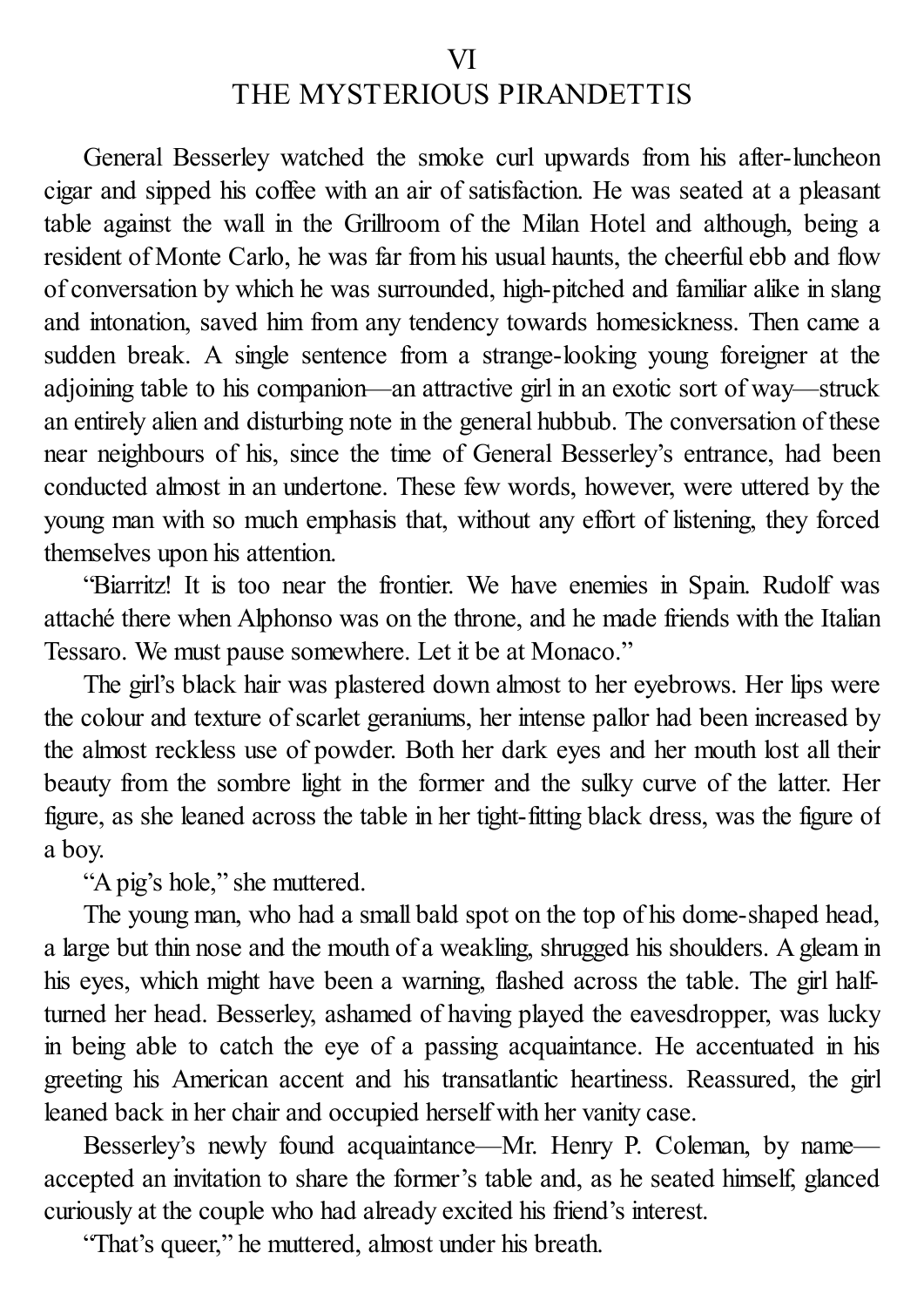Besserley ventured once more to turn his head towards the adjoining table. A good-looking young man in well-cut tweeds and of military appearance had paused on his way out from the restaurant and was talking pleasantly but earnestly to the unusual couple. Apparently at his suggestion, the young man called for and discharged his bill. The three rose together and made their way towards the glass doors.

"What's queer?" Besserley demanded.

"Well, the appearance of the couple themselves, for one thing, then the coming of the young man," his friend replied.

"Do you know who they are?"

"As it happens, I do. The young man and girl call themselves the Comte and Comtesse Pirandetti. They announce themselves as brother and sister and they have a suite of rooms on my floor in the Court here."

"Why do you say 'call themselves the Comte and Comtesse Pirandetti'?" Besserley queried.

His acquaintance flicked the ash from his cigarette.

"Of course, it may be the secondary title of another family," he conceded, "but the Pirandettis themselves are extinct. They must be either persons of some importance travelling incognito or—adventurers."

"The young man who came and talked to them seemed all right, anyhow," Besserley remarked.

"That's why he holds his job," was the dry response.

"His job?"

"That young man," Coleman confided, "is one of the Chief Commissioner of Police's new experiments, an ex-army officer with a good record and of excellent family, turned loose upon Scotland Yard."

"A detective!" Besserley exclaimed.

"You've said it," his friend chuckled.

Besserley, a few nights later, opened his napkin, pushed on one side the floral offering designed for his buttonhole and glanced up and down the long table with its brilliant array of glass and flowers, its crowd of fashionably dressed women and more or less distinguished-looking men. A few minutes ago in the reception room he had sworn deeply to himself that nothing in the world would induce him to attend another Monte Carlo gala dinner. And now he was utterly content! He was filled, indeed, with the possibly baseless but keen sensation of a new interest in life. Beside him the Comtesse Pirandetti, to whom he had just been presented and whose card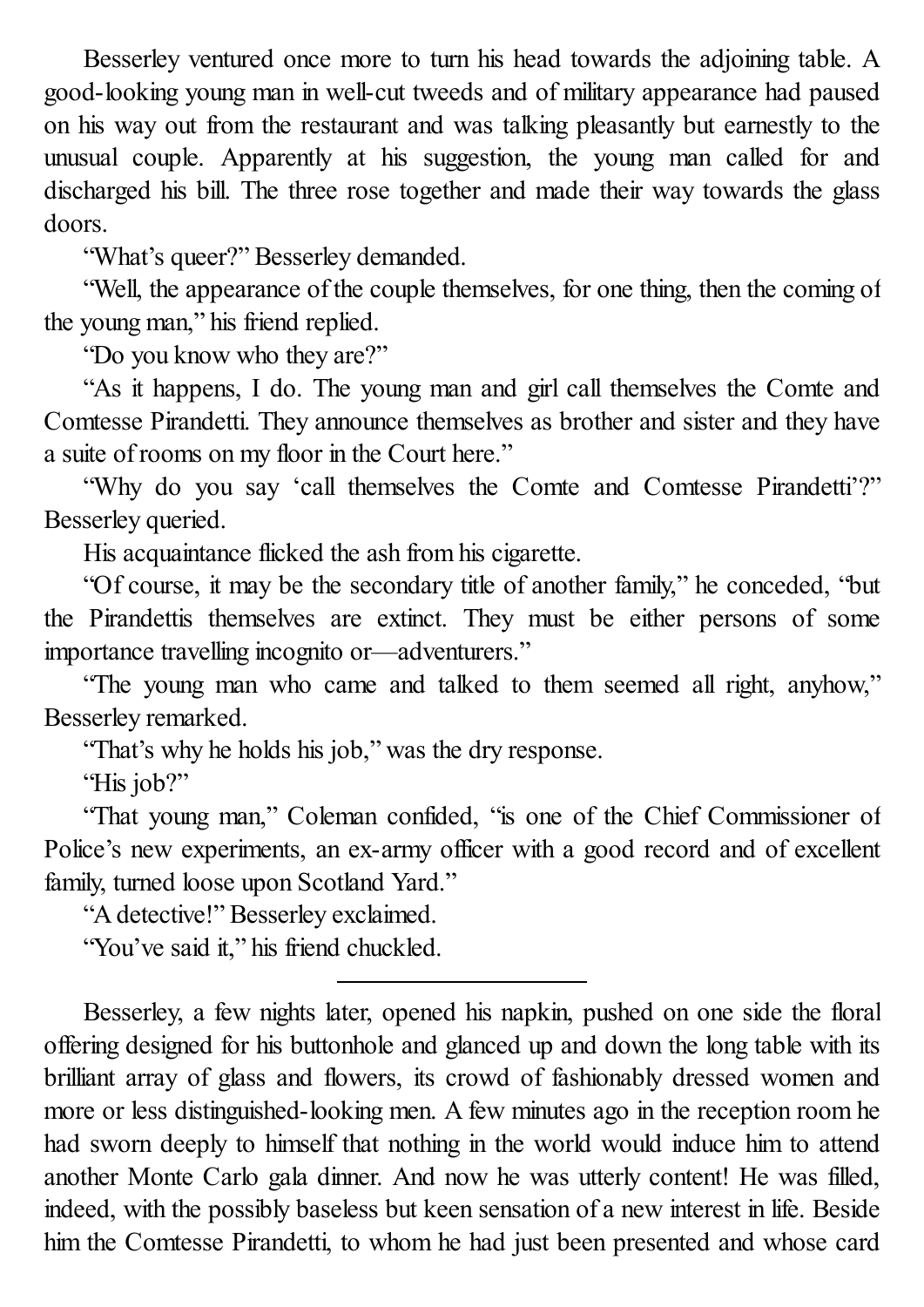he had found next his own, was languidly studying the menu.

"Do people ever go through a performance like this, I wonder?" she speculated.

"Odd members of my sex sometimes," he replied. "Yours, as a rule, have too much regard for their figures."

She turned her head and Besserley realised, now that she was no longer in a state of subdued agitation, that her eyes were wonderful and her mouth attractive, notwithstanding the still vivid colouring of her lips.

"You think I should take care? You are being personal?" she asked.

"Even a blunt American," he assured her, "would not have ventured upon such a subject if the necessity in your case had existed."

"You yourself," she remarked, as she helped herself to caviar and leaned on one side to permit the filling of her glass with vodka, "have not always what is called a good appetite. Perhaps the air of London does not agree with you so well as this."

"I had been up very late the night before," he confided. "Besides, a friend that morning had lured me into one of those subtle dens of indigestion—an oyster bar."

"So you have not forgotten me," she observed.

"I never forget people who interest me."

She indulged in a very slight grimace.

"I am not flattered," she told him. "You were only interested because you have the reputation of being a seeker after adventures and you saw us both marched off by a detective."

It was Besserley's turn to help himself to caviar and he did so in silence.

"I didn't even search the evening papers or read the Police Court news in the morning," he assured her. "By-the-by, your brother?"

"How clever of you to guess at the relationship! Stephen is here at the other end of the table, rather overshadowed by our portly hostess. *Enfin*, they tell me, General Besserley, that you are a dangerous man to know here. Is that true?"

"It is, at any rate, flattering."

"Subtle," she admitted. "Nevertheless an evasion. They tell me that you unmask hypocrites, bring criminals to justice and rescue the young and innocent from the dangers of this Principality."

"You amuse yourself with me," he complained.

"I would not dare. I was wondering," she went on, the faint drawl in her speech becoming more pronounced, "whether it might not be a good thing to take the initiative."

"The initiative!" he repeated. "That sounds intriguing but—I don't understand."

"To offer myself and my brother as fit subjects for your good offices," she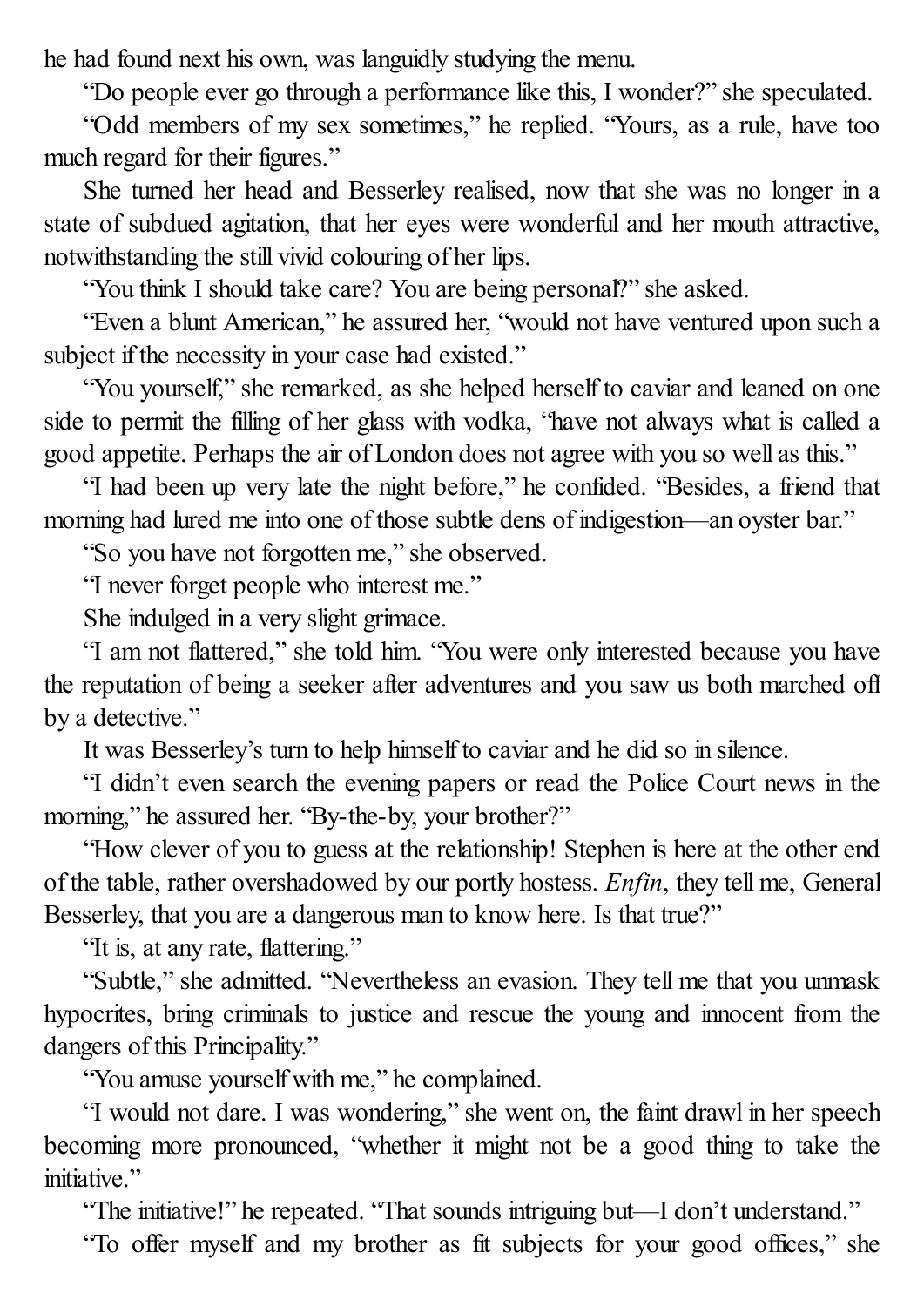expounded. "To enlist your protective sympathies instead of your sleuth-like gifts."

Besserley finished his vodka and made a wry face.

"You have the design to topple me from my plaster pedestal," he complained.

"On the contrary, I am trying to ingratiate myself with you. My brother and I are anxious to spend a few quiet days here without having our past lives looked into. We want people to continue to think of us as they do now—just ordinary travellers from it does not matter much where. We do not wish our sins advertised, our terrible past exposed. I have met the Commissaire of Police here. My brother has had an interview with him. He is a kindly man and well disposed. It is you we fear!"

"And with reason," Besserley assured her, with a solemnity relieved by the humorous light in his eyes. "No amateur detective or writer of fiction, seeing you two seated together, as I did in the Grillroom of the Milan, conversing in mysterious whispers, bringing an entirely alien note into that bourgeois American environment, could have failed to recognise in you material of the most wonderful kind."

"You forget the detective who marched us out," she reminded him, after a stiffly civil word or two with her neighbour on the other side.

"I did not like to drag him into the conversation," Besserley explained, "but he remains in the background of my memory. I shall never forget your tragic exit."

"So humiliating," she murmured.

"There is this much to be said for Scotland Yard's new idea of employing gentlemen in the profession," Besserley meditated. "It helps the criminal to preserve his *amour propre*."

She assented with a touch of eagerness.

"That," she declared, "is why we left the restaurant with our heads up, even though we had to enter a taxicab—a vehicle which I loathe."

For a time their conversation was interrupted. The Comtesse's left-hand neighbour insisted upon further speech with her and Lady Grace, who sat on Besserley's right, took the opportunity to address severe words of remonstrance to her dear friend.

"Uncle Samuel," she expostulated, "the caviar has come and gone, the fish has followed suit, and as yet you have not spoken a single word to me! Has the mysterious and beautiful foreigner completely turned your head?"

"Is she mysterious?" he queried mildly.

Lady Grace's shrug of the shoulders was very feminine.

"I do not know," she admitted. "I never met her before. One is rather inclined to take people for granted here, though. The Duchess does not believe in the motley throng. As a rule, she is very particular indeed about her guests."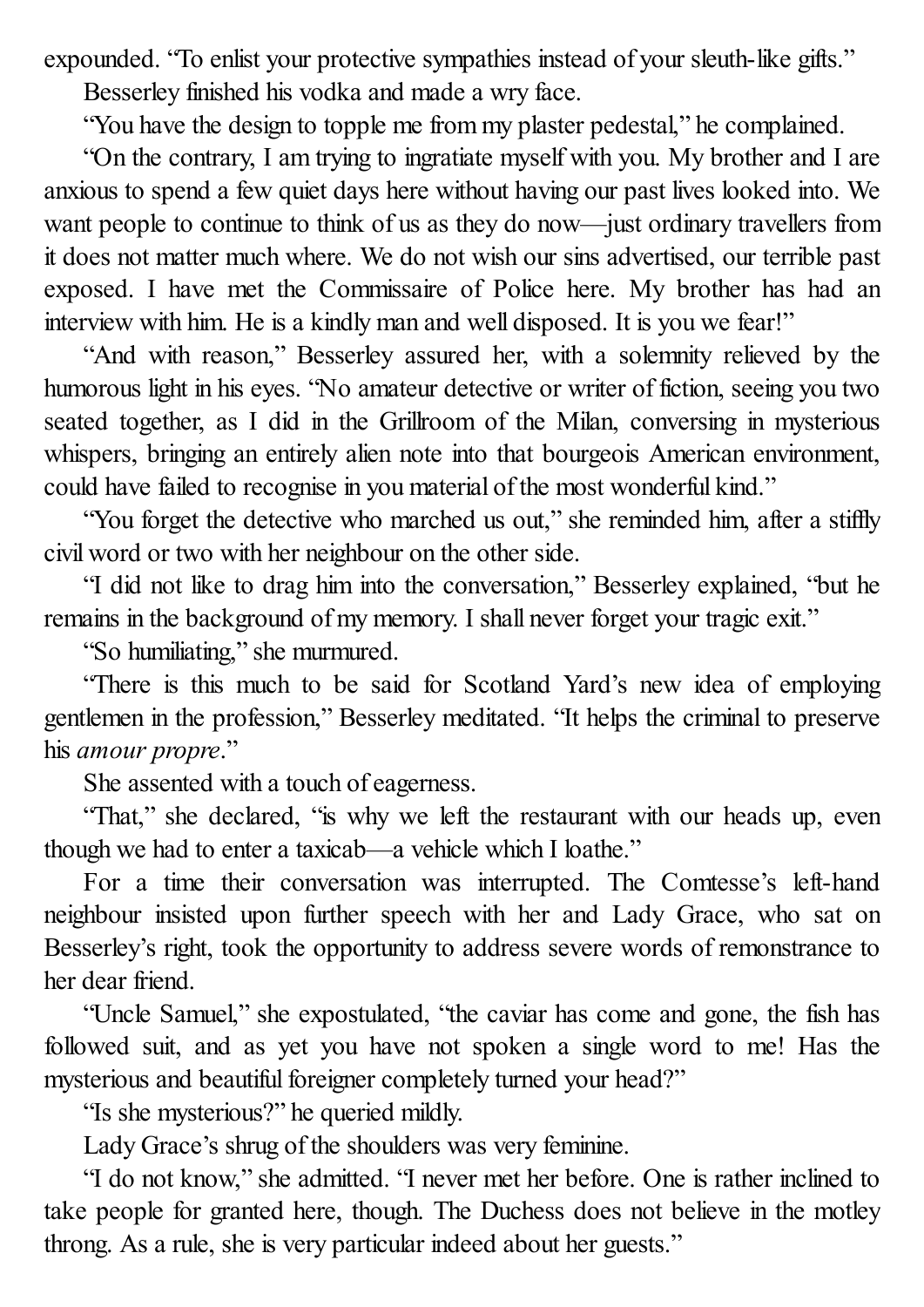Besserley was inclined to edge away from the subject of conversation.

"Good tennis this week?" he enquired.

"Not particularly. Too much Royalty about the courts. We had one or two fair sets yesterday. Don't go away again for a long time, please. Monte Carlo is never quite the same without you."

Perhaps Besserley was tired of fencing. He looked his neighbour in the face. He had every excuse, for was a very charming one.

"I wish you always thought so," he said.

"Are you sure that I don't?"

"If the gods had only given me a little more conceit," he reflected.

"My dear man, you have assurance," she told him, "which is just as good—and brains. You ought to know—you ought to have us all tabulated. I suppose you know just how much you like everybody. You probably know just how much they like you."

"Then, answering you with equal frankness," he declared, "in your case, I am dangerously near that borderline in my convictions when an elderly gentleman like myself hesitates to take anything for granted."

"Hesitates, indeed! If you were only as bold as your words!"

The Comtesse claimed his attention.

"You are unfaithful," she complained.

"Only superficially," he hastened to assert.

"I still retain your interest?"

"If only I could convince you how much of it."

The time for dessert had arrived. She accepted and peeled herself a peach.

"I believe you are beginning to look upon me as a possible case," she sighed.

"Is there any mystery about you?" he asked ingenuously.

"Mystery! How can you have any doubt about it when you overheard parts of our incautious conversation at the Milan, when you saw us led away to a public vehicle by a detective? International spies still exist, do they not, in real life as well as fiction? You might at least give me credit for being one of these."

"I have already decided," he assured her, "that you are at least a Queen probably an Empress. The trouble of it is that I cannot remember for the moment which country is suffering from your absence."

"You have no geography," she regretted. "I doubt whether you are really well read in the history of your times. It is astonishing to me that you should have made such a reputation!"

"Sometimes," he confessed, "I wonder at it myself."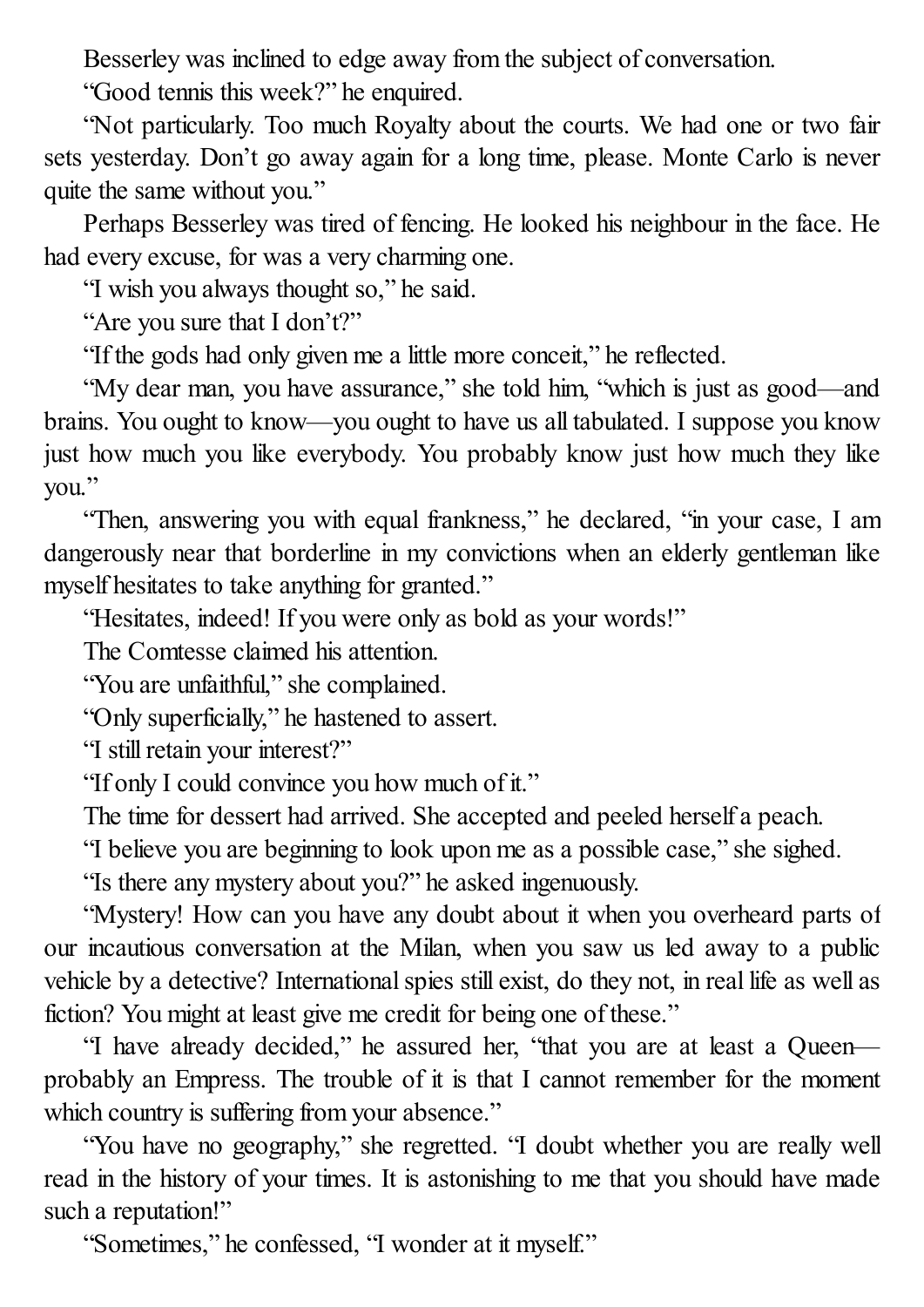"Nevertheless, I believe that you would make a better friend than an enemy."

"Try me," he begged.

She dipped her amazing fingernails—they seemed to him like the petals from a geranium blossom—into the glass bowl. He watched them with fascinated interest. Their lustre was not disturbed. She touched her lips with their delicate tips. The scarlet remained undimmed. She flashed a quick glance at him and caught him watching her.

"Everything about me is changeless," she assured him. "I am really Queen Cleopatra, although I am threatened by Scotland Yard! You will gamble afterwards —yes?"

"Whatever you choose."

"Hussy!" Lady Grace murmured under her breath, as they all obeyed their hostess' gesture and rose to their feet.

On their way into the Salle des Jeux, Besserley edged his way towards his hostess.

"Duchess," he asked, "who was my charming neighbour?"

"The Comtesse de Pirandetti?"

"I am afraid," he confessed, "that leaves me still ignorant."

"Well—she is the Comtesse de Pirandetti. That was her brother, the sardoniclooking young man who sat upon my left."

"But I have never heard of her before," Besserley meditated.

"To tell you the truth, neither have I," his hostess confided. "I had a card from Ann Lanchester, my greatest friend. On the back of it was written—'Do be kind to my friends, the Pirandettis. Elizabeth is delightful.' The note was left at the hotel this morning with some wonderful flowers and their cards. I was two short for dinner this evening, so I asked them."

"And you know no more of them than that?"

"Not a thing. Ought I to?"

"Who is Ann Lanchester?" Besserley asked a trifle curtly.

"She was the second daughter of the Earl of Castledene. She married Lanchester, a great landowner in the west of England, and she has a position at Court. Anyone she sent to me I should take to my heart."

"Is any one of your guests acquainted with them?" Besserley persisted. "The inner circle of life in Europe is, after all, a small affair."

The Duchess was mildly annoyed. No one, however, cared to quarrel with General Besserley.

"My guests to-night," she pointed out, "are nearly all English. It happens so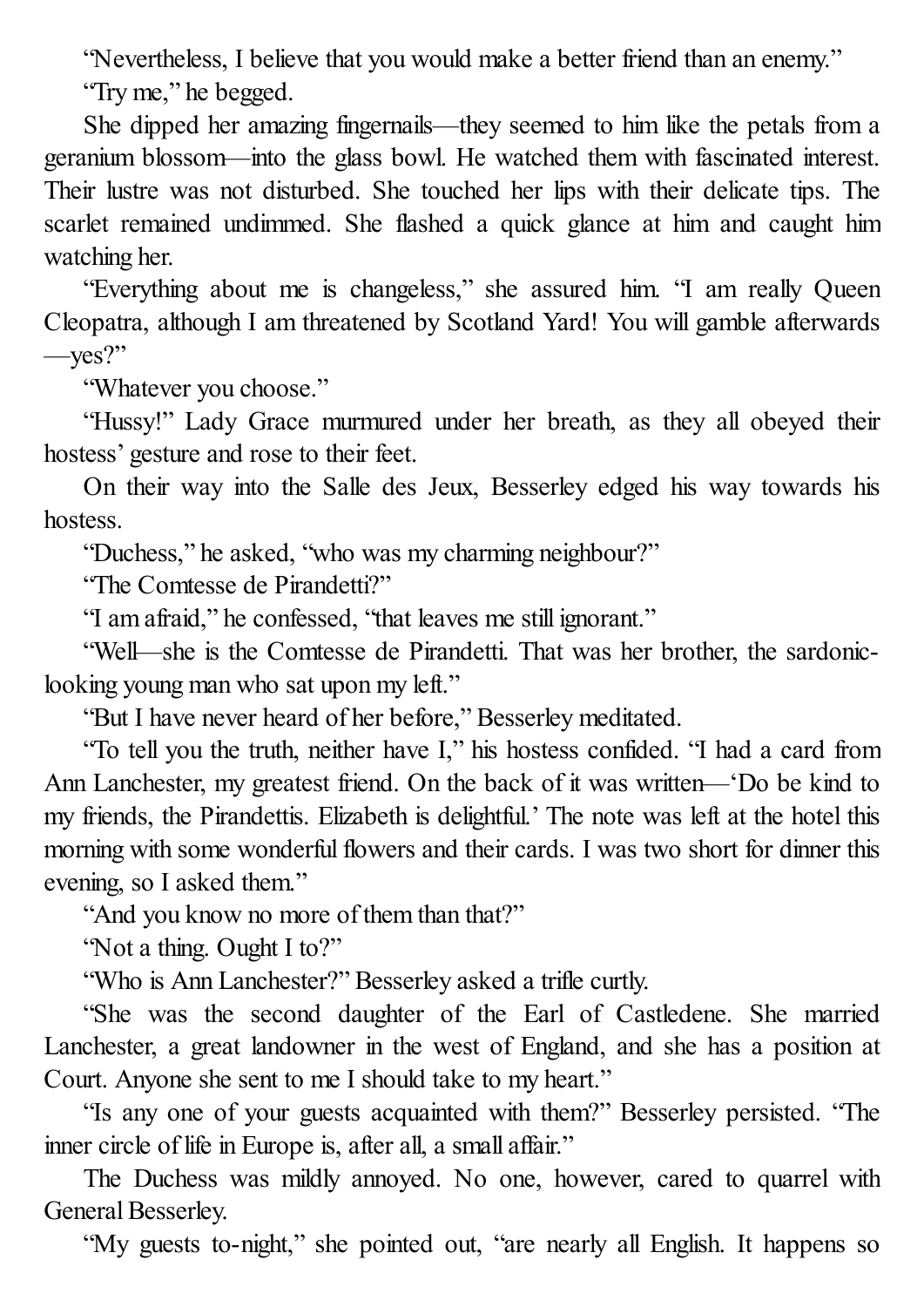sometimes. The Pirandettis, I gather, have travelled very little in our part of Europe. . . . Do be kind, please, and see if you can find a place for Her Highness at a *chemie* table. She does not like to play high unless she is winning, she never goes a *banco* and she gets furious if her own banks are not made up! However, you need not tell people that beforehand. There seems to be a vacant place at that hundredfranc table on the left."

"I'll see what I can do," he promised.

It was one of the most brilliant nights of the season at the Sporting Club. Several famous cocottes from Paris and a sprinkling of cinema stars from all parts of the world, but mostly from Hollywood, presented a dazzling display of feminine beauty, daring toilettes and marvellous jewellery. The great world looked on with amusement, sometimes not unmixed with a dash of envy. Even the gamblers occasionally lifted their heads to watch the intrusion of some diaphanous vision from whose fingers the *mille plaques* dripped like *louis*. Besserley, having fulfilled his mission, strolled through the rooms, tall and dignified, exchanging greetings right and left, and all the time successfully concealing the fact that his was less a leisurely saunter than an earnest quest. From the bar to the gaming tables, to the odd corners of the rooms and even up into the Night Club he passed, lingering here and there to speak to an acquaintance, but always searching. Nevertheless, his quest was in vain. The mysterious Pirandettis had apparently taken an early leave of their hostess and had departed elsewhere to finish their evening.

Besserley presented himself the following morning at the bureau of the Hôtel de Paris and summoned one of the reception clerks.

"Can you tell me," he enquired, "whether the Comte and Comtesse de Pirandetti are staying here?"

The young man looked at him in obvious surprise.

"But, Monsieur le Général," he reminded the enquirer, "it is less than an hour ago since I sent flowers from you up to the Comtesse with your message."

Besserley, genuinely perplexed, remained silent for a moment.

"Do you by chance remember the message?" he asked.

"Certainly, sir," the man replied. "One of your stewards from the yacht—not the one who usually comes—arrived here soon after nine. He presented your compliments, some marvellous roses, and invited the Comtesse and her brother to go for a short cruise this morning. They accepted with pleasure and both left half an hour ago."

Besserley nodded and turned away. He walked the whole length of the lounge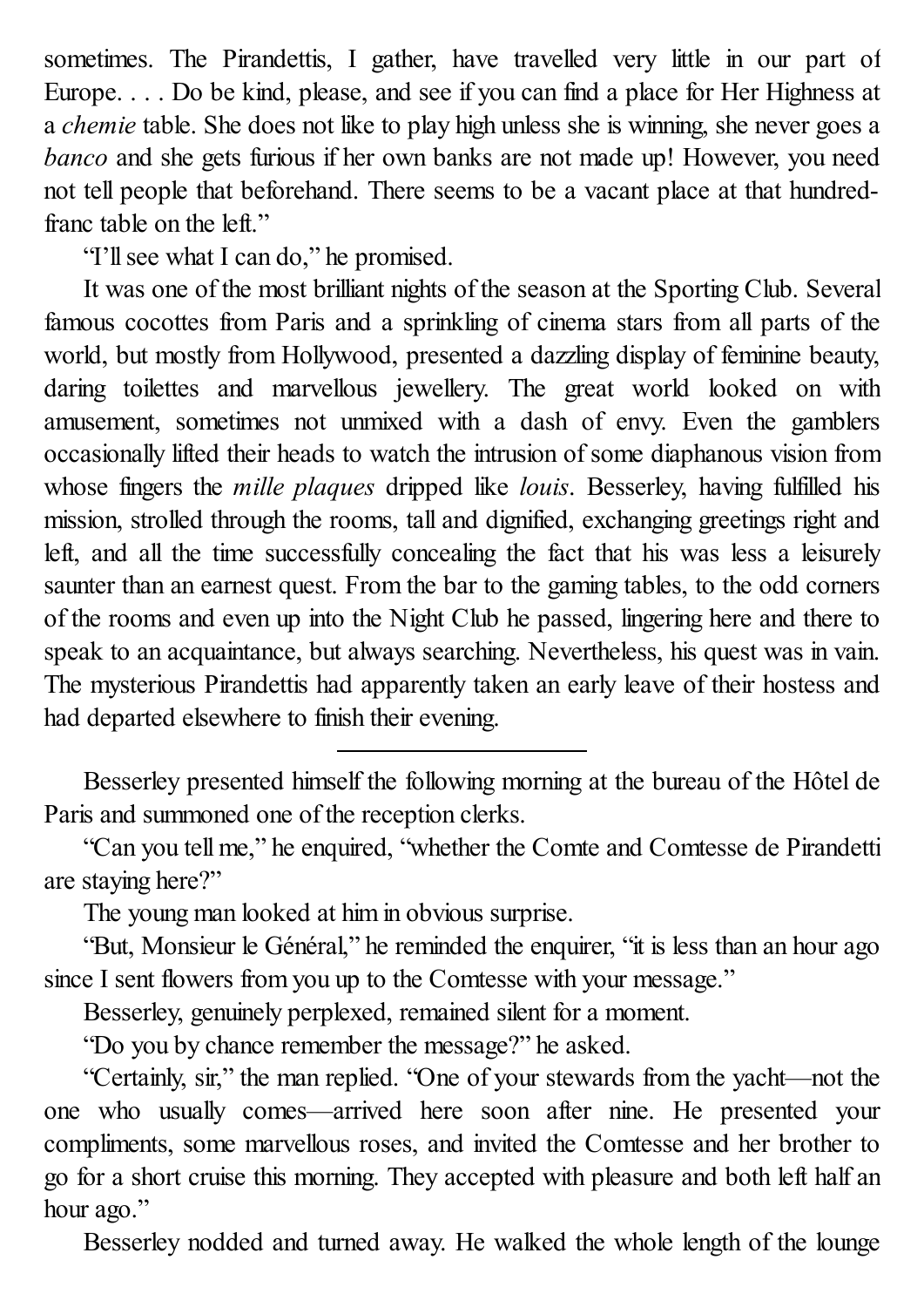with his hands behind his back, then he turned into the bar and threw himself into an easy-chair.

"George," he remarked, "I noticed that there was a strange yacht—if you can call the thing a yacht—in the harbour last night. She looks like a converted torpedo boat with most of the paint scratched off. She is up alongside the *Jacquy* on the left. Do you happen to know to whom she belongs?"

The man shook his head.

"No one seems to know, sir. There's no owner on board, apparently, and she was flying a flag I never saw before in my life when she came in. Guido thought she was Turkish but when I went down to have a look, there was not a sign of life on board and she was only flying a house pennant."

General Besserley looked out into the enclosure and saw that his chauffeur was waiting there. He visited his apartment for a few minutes, descended and stepped into his Hispano-Suiza.

"*Le port*," he directed.

The Comte de Pirandetti reclined in a deck chair on board a small vessel which he was already beginning to discover was exceedingly ill adapted for anything in the shape of a pleasure cruise. He removed his cigarette from his lips and looked around him with an air of disgust.

"What then can have happened to this American, of whom you think so highly, Elizabeth?" he demanded. "We arrive for a pleasure cruise. We are not received. We are asked to wait for our host. We leave the harbour—Damnation!"

He sprang to his feet. His sister looked up at him calmly.

"What is the matter, Stephen?"

"Do you not realise it?" he cried. "We are brainless idiots! We were warned away from Biarritz, not because of the danger from Communists, but because this place suited Rudolf better! We are probably his prisoners at the present moment. We are being abducted!"

The Comtesse knocked the ash from her cigarette.

"I came to that conclusion as soon as we had passed out of the harbour," she admitted coolly. "It is really deplorable. We have protected ourselves—with the help of others—so admirably, and yet, at the last moment, we walk into the simplest of traps!"

The face of the young man by her side was livid.

"Do you really think," he demanded, "that this is an affair of Rudolf's?"

"Of Rudolf's or Yakovitch's," she agreed. "I thought, somehow, from the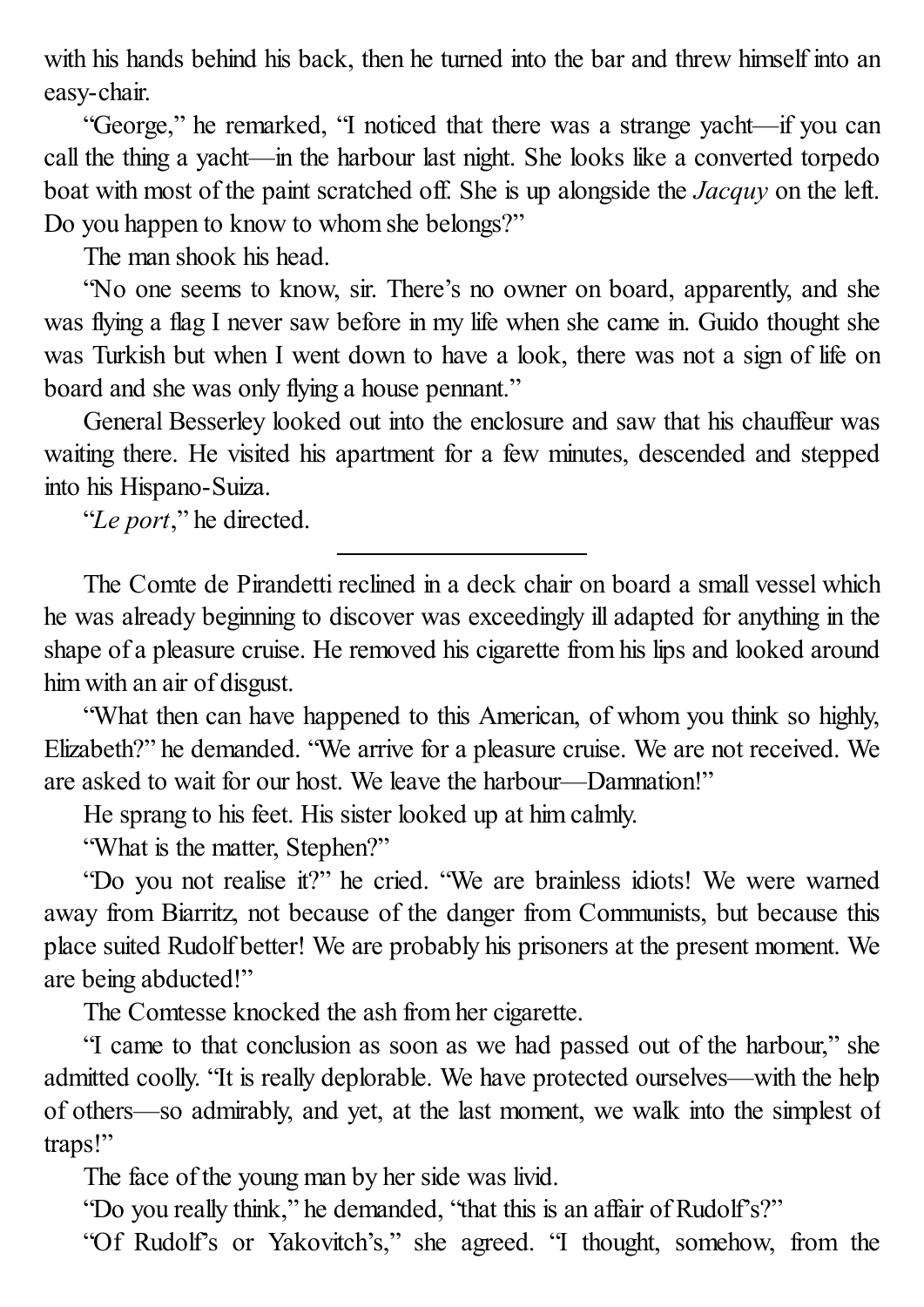insincere tone of Nicolas Yakovitch's last few letters, with all their mysterious warnings, that he had gone over to Rudolf."

"But what makes you so sure that this is a trap?"

She lit a fresh cigarette. She possessed a nerve of which he showed no evidence.

"Can you imagine an American boat so badly kept as this?" she asked. "Certainly not a boat belonging to a man like General Besserley. Then again, the steward and officer who received us—neither spoke a word of English nor was their French any too good. We are trapped, my little brother. No use," she added, as he strode to the side. "We are too far off to shout. What I should like to know is—who is on board? With whom have we to deal?"

Almost as she spoke there emerged from the companionway a tall fair-haired man in nautical attire, to the wearing of which he seemed unaccustomed. He came forward with a smile of mingled greeting and triumph. He addressed them in a language which was not English and was not French, and certainly was not Italian, yet it was one which they all three knew very well.

"So at last," he exclaimed, with a wave of the hand, "the hour has struck. The time for the conference has arrived."

The Comte shrank back in his chair. He seemed too terrified for speech. His sister glanced indifferently at the newcomer.

"At any rate, dear Cousin Rudolf," she scoffed, "you had to bring the navy of our beloved country out to fetch us. You could not manage the Royal salute, I see."

The colour flushed into the fair man's cheeks and an angry gleam flashed in his eyes.

"Our country may yet possess a navy," he replied stiffly, "when her natural ruler is on the throne. I suggest that we proceed below. There are things to be spoken of which must not be overheard."

"I prefer the fresh air," the Comtesse said.

"I hate your filthy boat and I am going to be very sick," the Comte declared. "Stop the engines at once and we will hear what you have to say."

"If I anchored here," was the curt reply, "you would soon feel worse than you do now. Better come below. There's brandy there. Perhaps one might stumble upon some champagne!"

The Comte rose, groaning to his feet.

"Anywhere, if there is really brandy," he agreed.

Elizabeth also rose with a sigh. They all three descended into a bare-looking saloon. There were no signs of luxury and only one steward in attendance. At his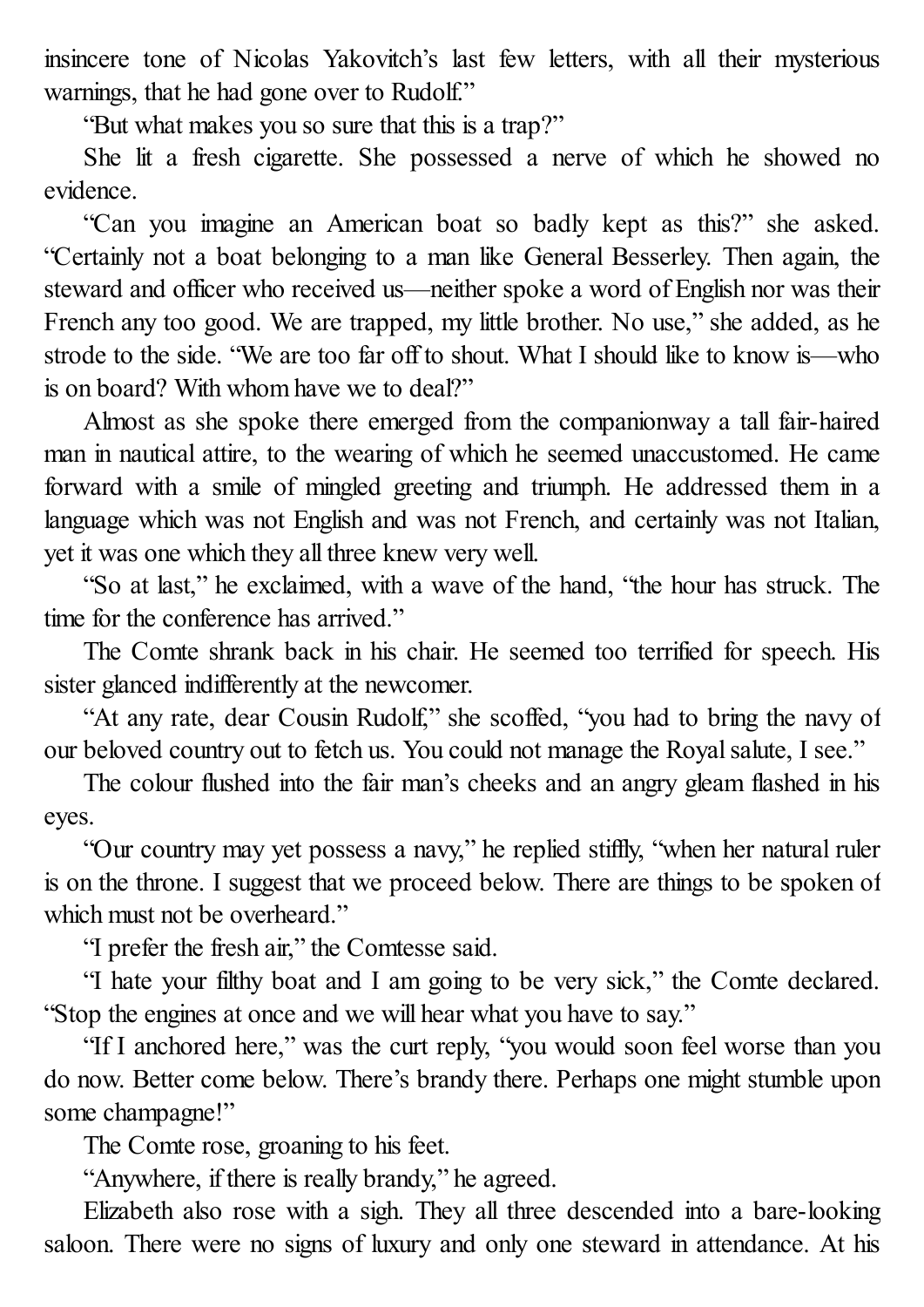master's bidding, he produced a bottle of brandy and poured out a tumblerful.

"My cousin will take something?" her host enquired, his manner a mixture of clumsy courtesy and defiance. "There is plenty to drink, very little to eat, I fear. The champagne is excellent."

"I will take nothing on board this disgusting ship," she told him. "Let us know at once what new form of assassination you propose. Get it over. There is nothing to discuss. I hate words."

Rudolf's eyes flashed and for the moment he was almost good-looking. His features were rugged but not ill-shaped. He had at least the presence and bearing of a man, spoilt though it was by his bullying voice, thick lips and small eyes. He took the fixed chair at the end of the table and motioned them to seat themselves one on either side of him.

"Listen," he began, "my little cousin hates words. So do I. There is only one simple matter to be decided between us. You know what it is. Who is to be King of Palania?"

"That is a question easily answered," Elizabeth declared. "The period of regency expires next week and we have certain information that the people have already chosen their king. Without a doubt, my brother will ascend the throne the week after next. The voting is something like thirty-three to nineteen in his favour. We are just returning from a tour through Europe, and we are already assured of the support of the only powers that count."

"Nevertheless, I have a word to say," Rudolf exclaimed fiercely. "I care nothing for those bought votes or the honeyed words of diplomats! When the time comes, it is I who will present myself to the Archbishop. Palania is too wild a country to be ruled by a milksop like Stephen here."

"The ascent of a king to the throne of Palania is a constitutional act," Elizabeth continued calmly. "You have tried your best with the clergy, the military, the people and the Parliament. You have failed. Palania has rejected you. It is my brother who will rule and if he is something of a weakling. I am not."

A gleam of admiration found its way into the rugged features of Prince Rudolf of Palania. He smashed the table in front of which he was seated with his fist.

"Very well," he exclaimed, "one knows who would govern, in that case. Very well, my dear Elizabeth, you shall have your way and rule over Palania, but on one condition only. You shall marry me. You shall be my Queen."

For the first time, Stephen showed signs of emotion. He finished his tumbler of brandy and rose unsteadily to his feet.

"It is a conspiracy, this!" he shouted. "I have been duped. You, too, Elizabeth.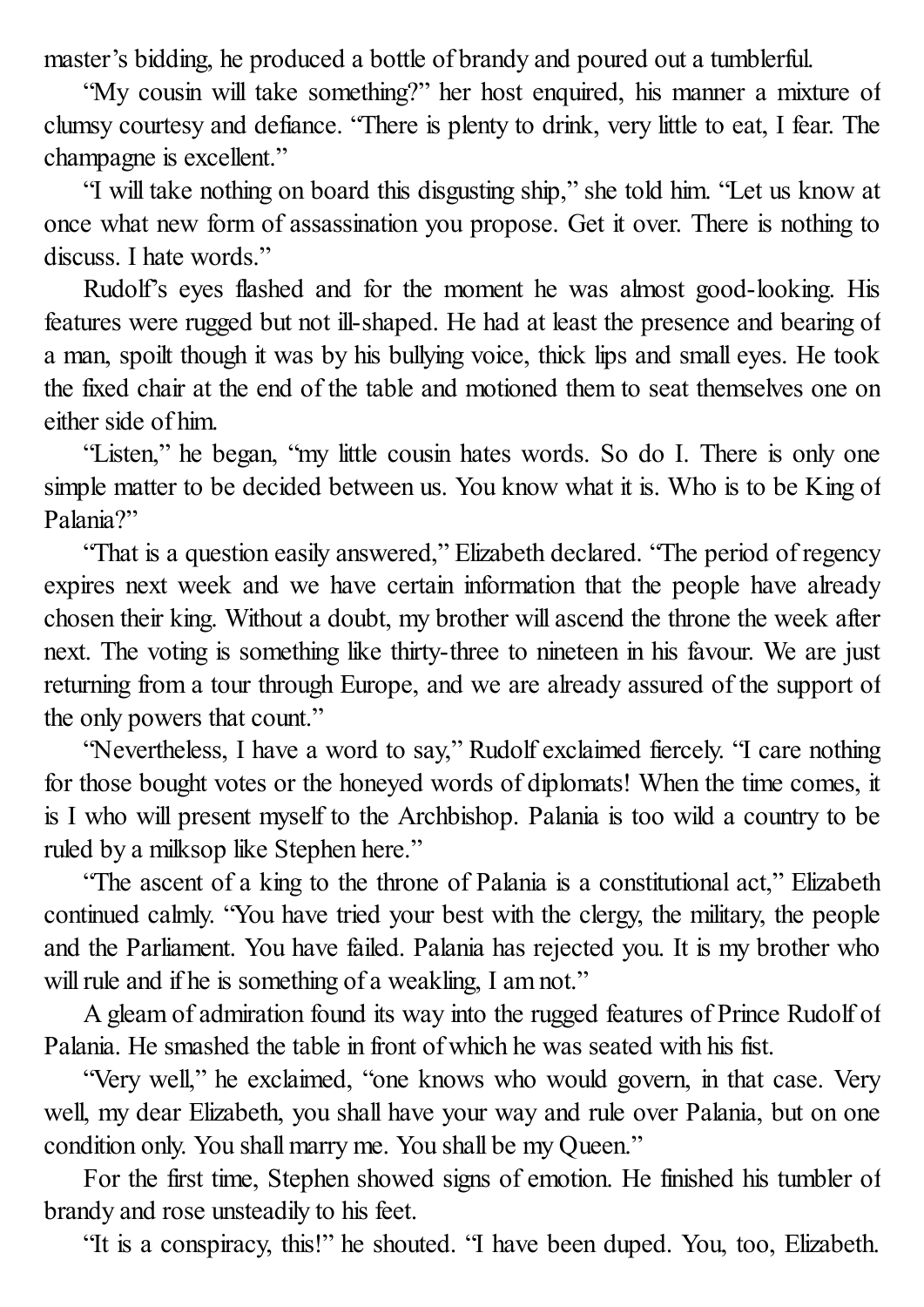Unless," he added, spreading the palms of his hands upon the table and leaning towards her, "unless you are in this—unless it is you who have brought me into this trap."

She laughed scornfully.

"You fool," she declared. "Do you not know me better than to imagine for one moment I would give over my body and marry with a lout like that, even for the joy of ruling over my own people? It is you to whom the throne belongs, Stephen, and you shall have it."

Once more the deep scarlet flush had mounted slowly to the temples of the flouted man. He rose to his feet and his voice, which had been loud and raucous, was little more than a whisper. He changed his language to French. He was in the throes of a very obvious passion.

"Very well," he decided, "we have finished with words!"

He struck a clumsy iron gong which stood by his side.

"The torture chamber?" she mocked.

"The only Court of Palania," he answered, "which has ever stood the test of the ages. Follow me, if you please."

He led them once more on deck—this time to the starboard side of the ship. There were newly ruled chalk lines at measured distances. He opened a chest which stood beside the rails.

"What is this that you are proposing?" Elizabeth scoffed. "A game?"

"It is the game of steel and fire," her cousin replied. "Our ancestors gained and held the handful of rocks we call our kingdom through the knowledge of it. It shall decide this matter between Stephen and me."

There was a brief, ugly silence. Neither Elizabeth nor her brother understood exactly what was happening. In obedience to a gesture from Rudolf, a seaman dragged forward the chest. He laid upon the nearest boat, which was swung inwards, two highly burnished and venomous-looking cavalry sabres, a couple of revolvers and a box of cartridges. Rudolf watched him approvingly. He turned with a smile to his visitors.

"Very well," he continued, "you will not give way. You refuse to bargain. Stephen and I have equal rights to the throne of Palania. The voting of a few greasy tradesmen and bought clergy is of no account. We willsettle the matter for ourselves here and now. We will go back a generation or two. We shall not lose by that. The present one is foul enough! Stephen and I will fight for who shall ascend the throne. In the generations when we flourished, Palania was conquered by the sword and held by the sword. We shall only be remaking history."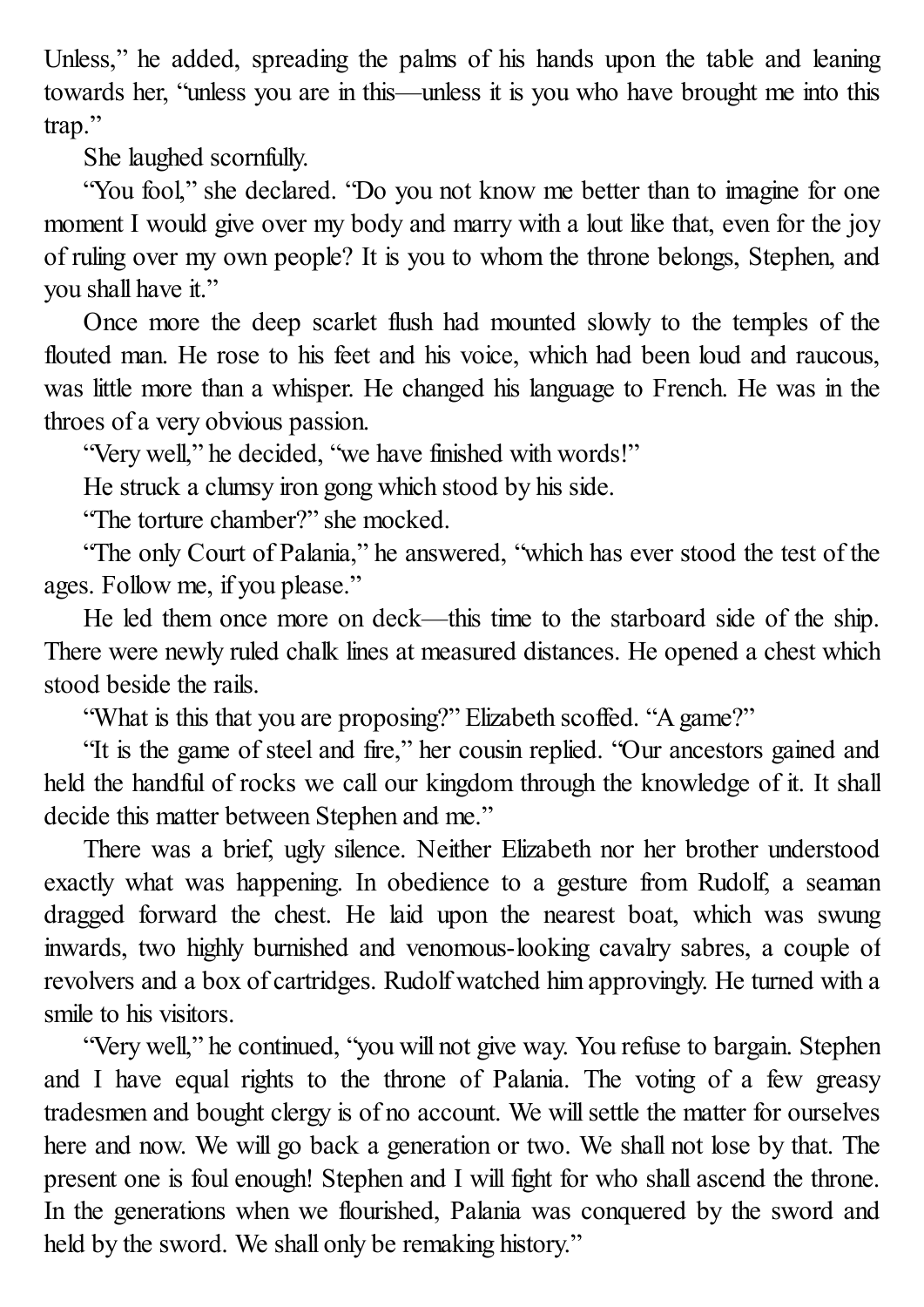He drew one of the sabres from its sheath, bent it approvingly, and with a few rapid sweeps sent it whistling through the air. Then he picked up one of the revolvers, broke it and stroked its smooth surface caressingly. Stephen stood like a ghost. Elizabeth was watching her cousin with rising colour and fascinated eyes. Rudolf, turning round, caught her expression and laughed triumphantly.

"The blood of our race, Elizabeth," he exclaimed; "it still flows in your veins all right! Do not deny it. You love a fight. As for Stephen here—well, I am not so sure! I have seen him wield a sabre at least as cleverly as I can in the guardroom of the barracks, and at a revolver target I should say he was slightly better. But when it comes to the real thing—who knows?"

"Rudolf has taken leave of his senses," Stephen declared. "The thing is impossible."

"Why impossible?" Elizabeth asked, frowning.

"For one thing, duelling is forbidden in the army of which I am the titular chief," Stephen reminded them. "For another, there are no others of our own rank here to act as seconds."

Rudolf's retort was hard and scornful.

"You know little of our country's history if you think that duelling is extinct," he scoffed. "You may think so in Vienna, where you spend most of your time. There is fighting in Karota every week. Ours may be a savage country but we do not go to law on questions of honour. As to seconds, you and I are nobles; we need no seconds. The laws of fighting are easy enough. You shall, if you wish, make your own conditions."

Elizabeth sat down on the top of the chest with her arms akimbo. She had thrown aside her hat and the wind was doing as it pleased with her hair. Rudolf looked at her in amazement. A moment ago he had been assured of her sympathy. It was an indubitable fact now that she was laughing.

"This is all too absurd," she declared. "If we were in the fastnesses of our own country, perhaps one might absorb the atmosphere and take the business seriously, but cannot you see, my dear cousin and brother, there is the Casino of Monte Carlo a few hundred yards away, a whole world of highly civilised people almost within gunshot? How on earth can we enact a scene here which belongs to the Middle Ages?"

"Times may change outside our country," Rudolf argued fiercely, "but the laws of honour will continue to eternity. Come, Stephen, my cousin, you are in a position from which no man with your traditions and ancestry can escape. We are equally matched, you and I. The sole advantage I have is that of muscle, which is no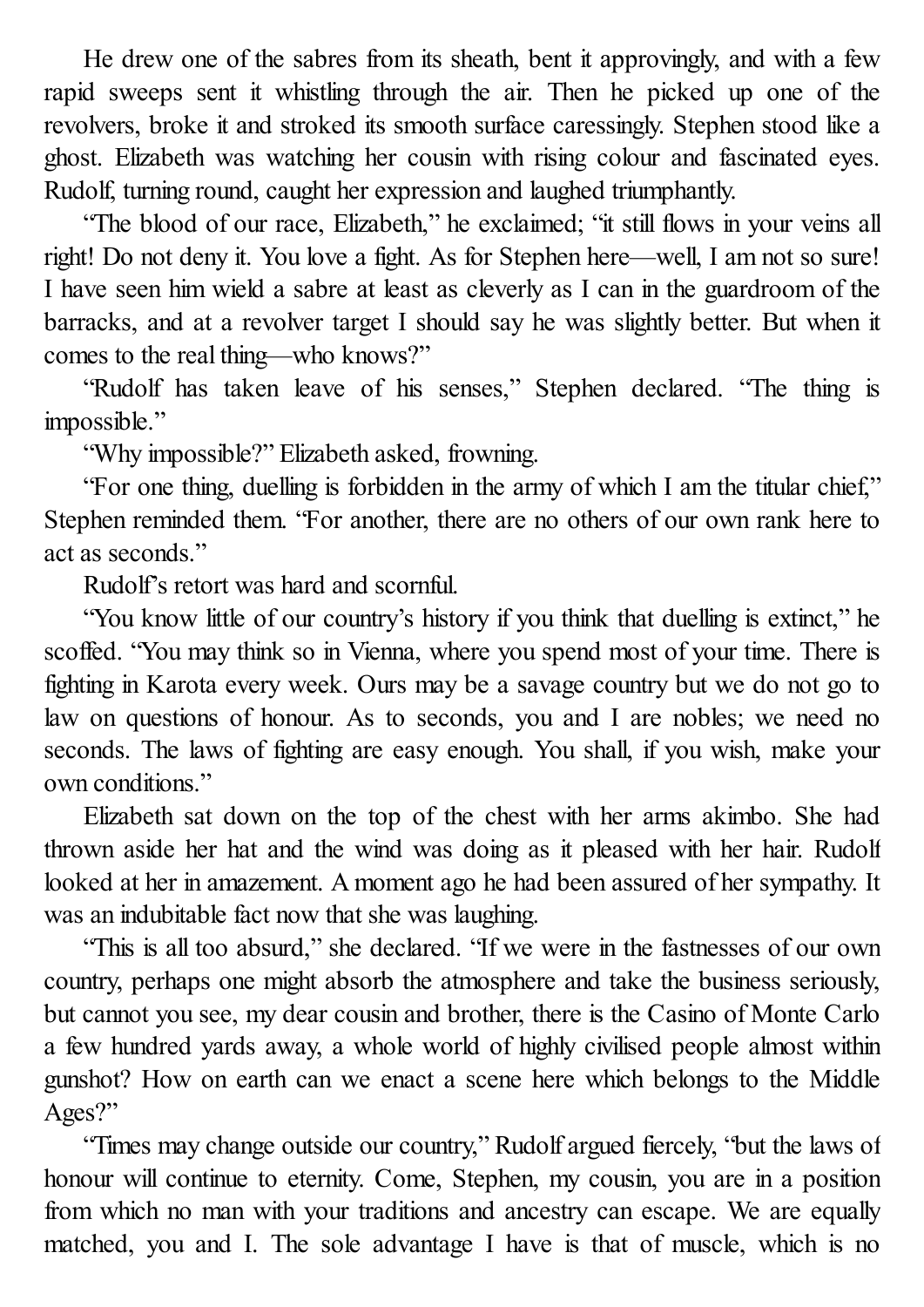advantage at all in this business. If you choose revolvers, there will be more for you to aim at. If you choose the sabres, you have as long an arm as I and equal skill. I am really indifferent because whichever you choose, I am quite sure that I shall kill you."

Elizabeth shook her head perhaps a little sadly.

"The days are past for this sort of thing, Rudolf," she said. "Put your weapons away. Stephen will await the decision of our Parliament and you know very well what that will be."

"My sister is right," the young man insisted eagerly. "My life belongs to my country. I have no right to gamble with it and I refuse to do so. What you propose is an absurdity. Why, even if you killed me on this wretched vessel, you would be thrown into prison. The same thing would happen to me if I killed you. We have no choice in the matter. We are forced to subscribe to the laws of civilisation."

Rudolf again picked up one of the sabres, felt its edge and once more sent it whistling through the air.

"I regret," he said, "that if you take that view, it is my duty to kill you."

There was a silence composed of so many elements of reticence that it gained a strange and vital tenseness. A flock of sea birds circled screaming around. A gust of the east wind sent a cushion, which no one seemed to notice, slithering along the deck to become the plaything of the waves. The sunlit sea danced beneath them. The clearness of the atmosphere was such that they heard the Blue Train come rumbling through the Roquebrune Tunnel. Not one of the three spoke. Stephen was gazing with fascinated eyes at the uncovered sabre which his cousin had tried to force into his hand. Rudolf, only a yard or so away, stood still—a grim and threatening figure. Elizabeth crouched back in her chair, as though afflicted with a spirit of humiliation. Her eyes were downcast. . . . The Commander, in his ill-fitting uniform, made hesitating approach.

"I beg Your Highness' pardon," he said, addressing Rudolf. "I have to report that there is a motor launch coming up alongside and a large yacht following."

Rudolf's eyes flamed and he swore for several moments in a language which seemed to lend itself to fluent profanity.

"Can the yacht catch us?" he demanded.

"Whenever it pleases. It travels at a speed greatly exceeding our own. It is flying the Stars and Stripes. The motor launch is, I imagine, a racing craft. She is alongside at the present moment."

Elizabeth, emerging gracefully from the mediaeval ages, strolled to the side of the ship and looked over. She waved her hand in welcome.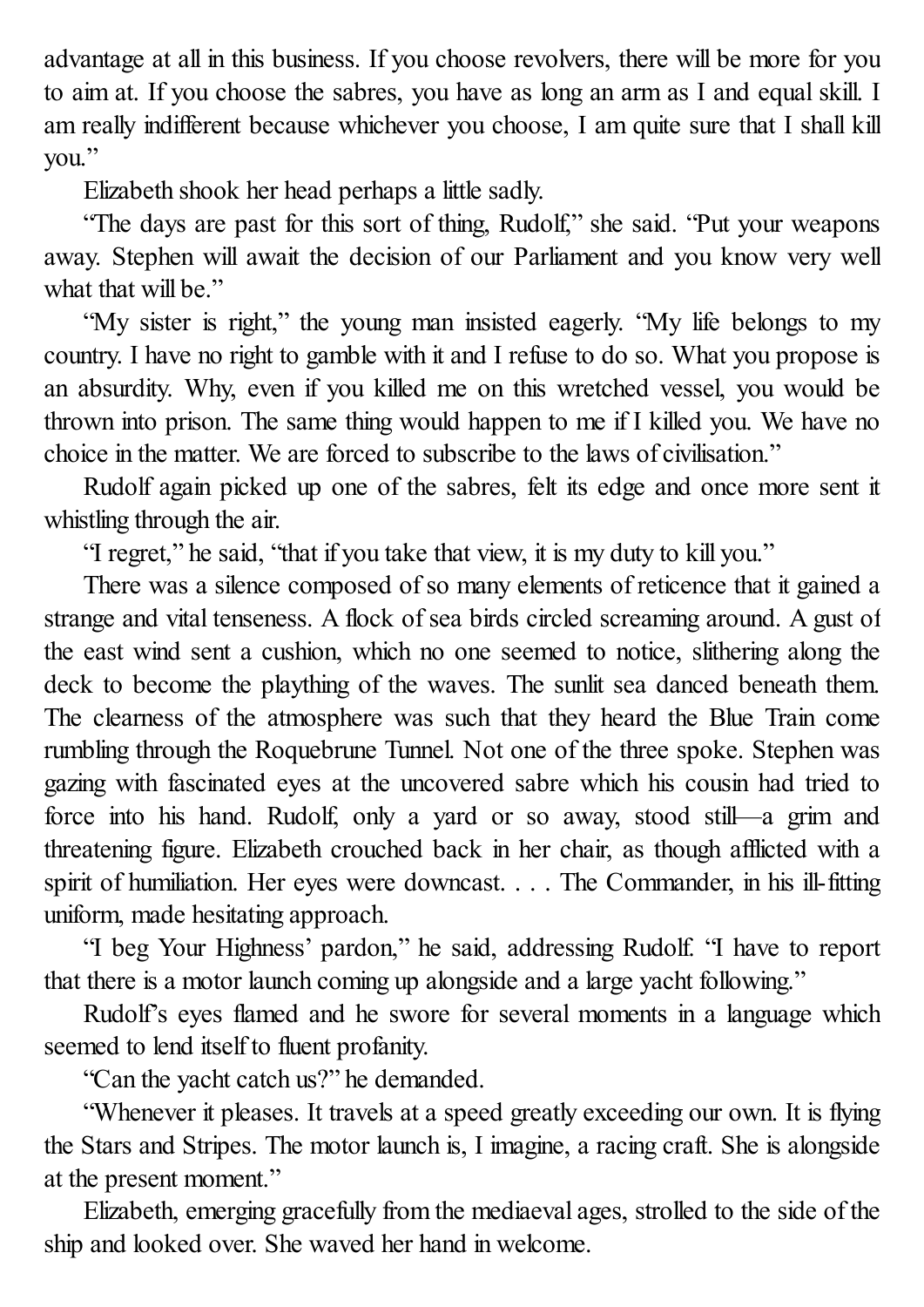"General Besserley and the American flag!" she laughed, although in that laugh there was an undernote of bitterness. "We cannot get away from the new world, Cousin Rudolf," she added, turning towards him. "Put away your playthings."

Besserley circled round, the wheel still in his hand, until he was barely a score of yards away.

"Can I come on board?" he called out. "I have a message from the port authorities. My yacht is coming up behind."

"You can take your yacht to hell!" Prince Rudolf of Palania shouted, as he disappeared through the companionway, slamming the door behind him.

"Ring down dead slow and lower the gangway," the Commander ordered.

"Explanations are always cumbersome things," Besserley remarked, as he stood by Elizabeth's side on the balcony of the Summer Sporting Club, looking across the moonlit sea, "but now that I know so much, I must confess I should like to know why you were marched out of the Milan Grill by a detective?"

"A clever man like you really believed that!" she remonstrated, smiling up at him. "We were in London incognito, but we had been granted an Audience and the English Foreign Minister had visited us twice. You have read in the papers, I dare say, that Stephen's life has been attempted several times. Once he was wounded. That afternoon we were to visit the Foreign Office and they insisted upon an escort from Scotland Yard. It was a very simple matter. We had promised our Prime Minister not to return until the day before the opening of Parliament—about a fortnight ahead. We wished to visit one of the pleasure spots of Europe where the Communist element was unknown. We had discussed Biarritz but that morning Stephen had received a letter from a friend, warning him that in the present unsettled state of Spain, Biarritz was too near the frontier. I have a strong suspicion that that letter was prompted by Rudolf, who could just manage to get here from the Adriatic, but certainly could never have arrived at Biarritz. That is the secret of our visit here. The strange craft in which Rudolf was playing about was a partially disabled Italian gunboat, damaged by a German submarine and brought into our port."

They were silent for a few moments. From behind them, in the crowded room, came the monotonous chanting of the croupiers, the occasional click of a falling ball, the pleasant murmur of well-bred voices.

"You have been such a wonderful friend, General Besserley," she said, "that I think I ought to tell you the latest news. A Special Envoy arrived here from the capital this afternoon. Parliament is to open earlier than we expected and Stephen is assured of the throne! We leave here to-night."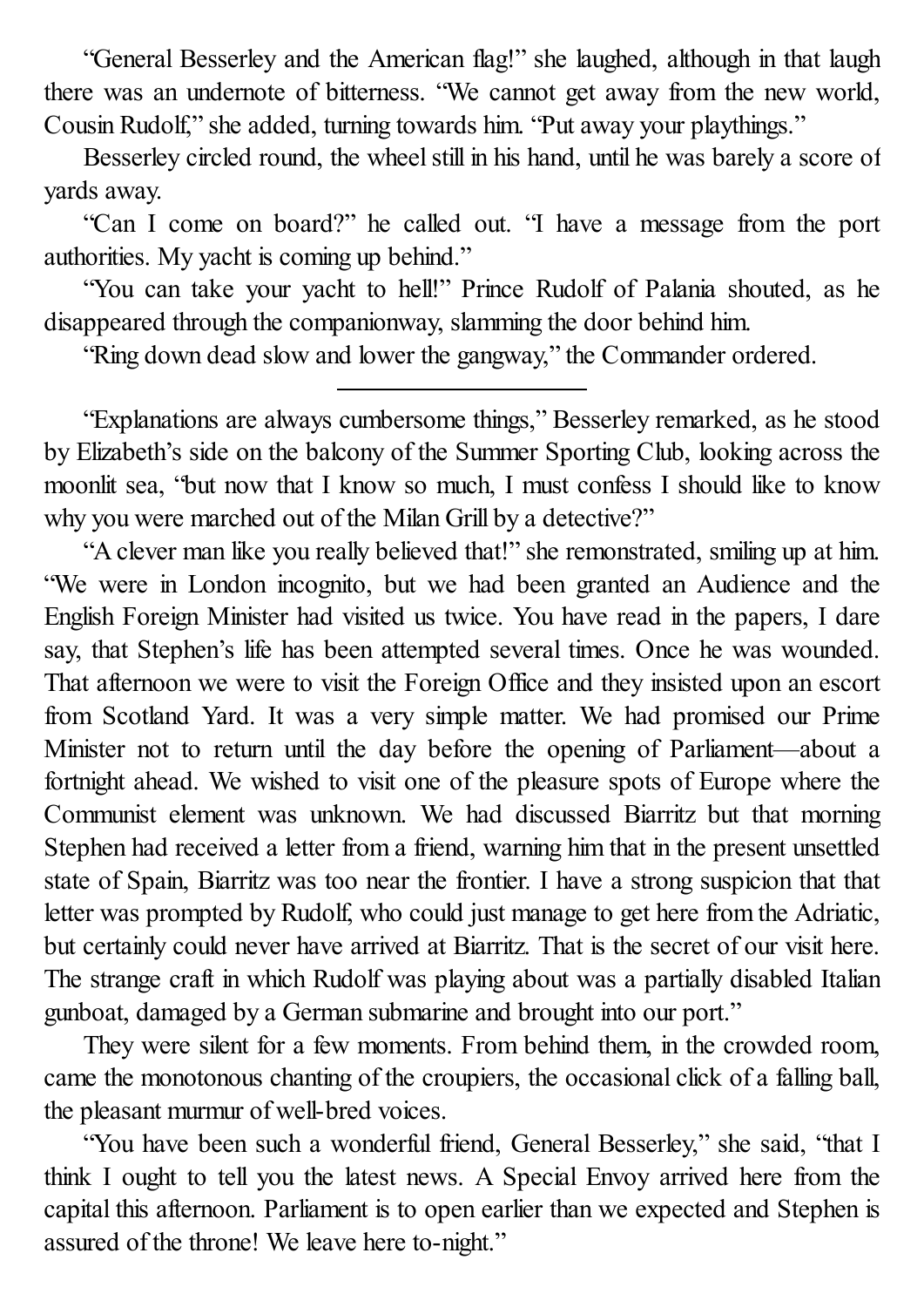"That's wonderful news for you," he said.

"It is wonderful news," she admitted, without turning her head.

"And but for me," he reflected, "I mean, if I had not blundered in, instead of being the sister of the King, you might have been Queen!"

This time she looked at him and it was given to Besserley to see something in her eyes, those sombre passionate eyes which so seldom revealed themselves, that no man had ever seen before.

"I am ambitious," she confessed, "and I love my country, but I should have been very unhappy."

Lady Grace, with Stephen by her side, stepped out from the Salle des Jeux.

"I deeply regret to hasten this parting from our good friend," the King-that-wasto-be announced. "The car is already waiting, Elizabeth, and word has come that the plane will be at Cannes an hour earlier than it was scheduled. It will be necessary, you will remember, to change our clothes for the flight."

Elizabeth rose deliberately, almost with reluctance, to her feet. The little business of farewells seemed to be undertaken somehow or other in a spirit which savoured of embarrassment. Stephen palpably was ill at ease. The sight of Besserley reminded him of an episode he had every desire to forget. There was, perhaps, enough of the Palanian fire in his veins to make him acutely conscious of his ignominious showing in a moment of crisis. His few words of gratitude were stiffly spoken and lacked cordiality. The tremor in Elizabeth's voice, however, the only half-veiled sweetness in her eyes, the faint pressure of her fingers against Besserley's lips as he bade her farewell, more than atoned for her brother's coldness. Besserley felt himself, for the few moments that followed her departure, caught up in one of those acute, but swiftly passing, paroxysms of romance to which even the hardened pilgrim through life, of emotional temperament, is sometimes subject. . . .

Lady Grace looked a little curiously at Besserley as soon as they were left alone.

"I don't mind confessing," she observed, as she took the place which Elizabeth had vacated, "that I hurried that young man up a little. The fact of it is, I was getting furiously jealous! You must not sit in the moonlight with sentimental Royalty."

Besserley's answering smile was almost natural.

"I do not think," he said, "that the Comtesse—I suppose I should say the Princess—will remember that sort of sentiment when she gets back to her own country."

"Very likely not," Lady Grace agreed, leaning towards him, "but partings are always dangerous things and I made up my mind that if anyone was going to propose to you in the moonlight, it should not be the Princess Elizabeth!"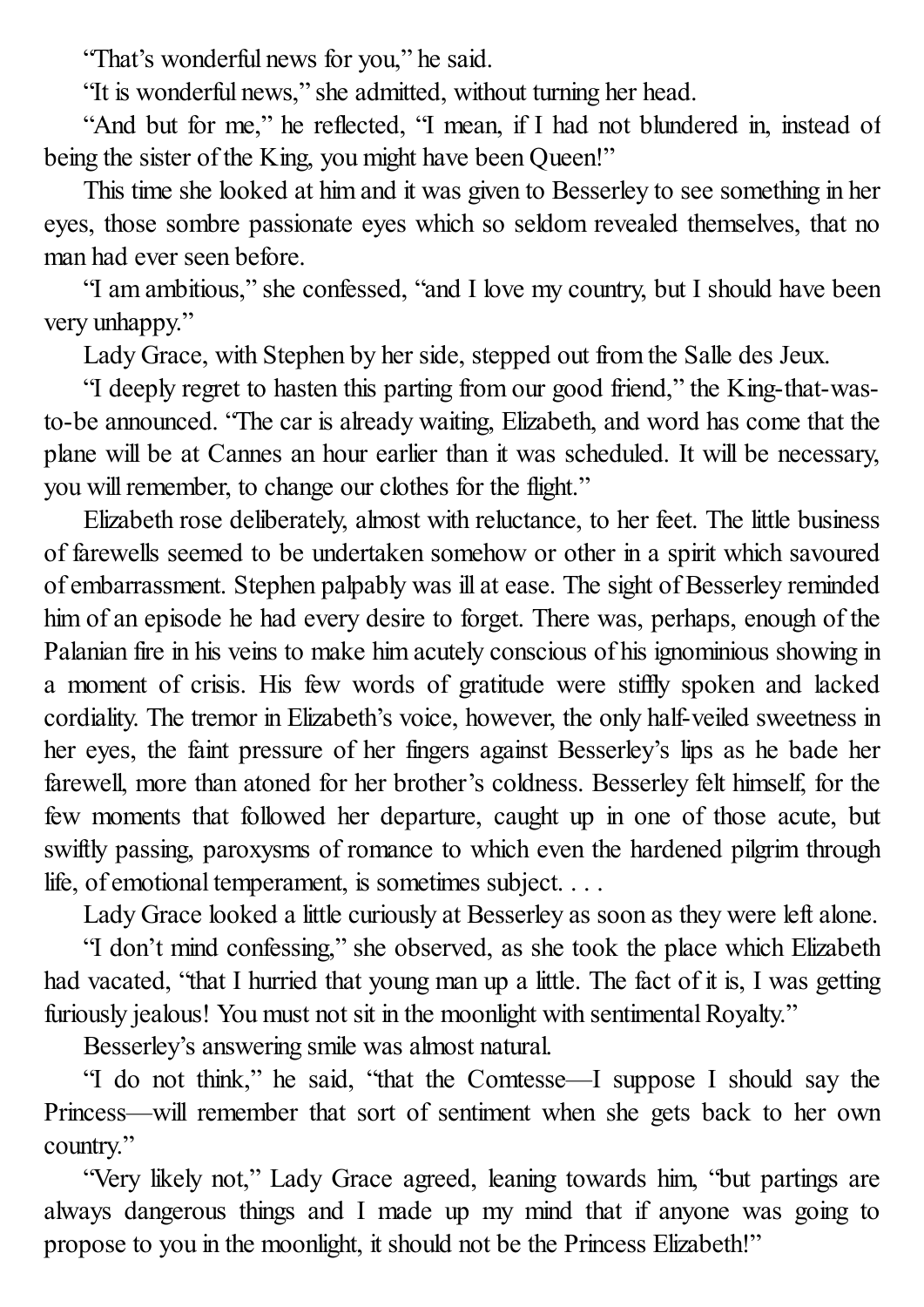## VII THE BUTTERFLY IN THE DEATH CHAMBER

Josephine, Marquise de Vaucluse St. Pierre, the sweetest of women, but always something of a *poseuse*, flattered herself in those strange misty moments that her passing from this world into the nebulous future of eternity was a journey exquisitely in keeping with the æsthetic beauty of her own well-ordered life. She lay upon a rosewood couch of the seventeenth century drawn up before one of the high oriel windows of the Château, her face turned towards the mysterious Estérels. There was a delicate fragrance about the lace at her throat, the lavender-coloured silk of her dressing gown, the ancient leather-bound missal which rested by her side. Her eyes, still blue, looked out upon a scene she knew well—a landscape of green pastures and olive trees, of flowering fruit orchards and a darker line of pine trees which stretched in irregular fashion to that silver streak of the sun-bathed Mediterranean. She remembered the consoling words of the priest who still remained in attendance but she found it hard to believe that the world to come could hold anything more beautiful.

Something woke her from a long daydream. It may have been the appearance of a marvellously coloured butterfly, fluttering aimlessly in and out of the window, resting now upon its grey stone sill and preening its wings with almost feminine vanity. She made the slightest movement with her head. A nurse bent over her.

"The Marquis," she whispered.

The nurse glided away, a solemn but dignified figure of peace in the garb of her religious order. A moment later the husband of the dying woman was at his wife's side—a long grey man who moved with the help of a stick.

"Josephine?"

"It is you, dear Edouard," she murmured. "There is a thing which I had forgotten. Strange, because my mind is still so clear. It was the butterfly which made me think of it."

"Speak slowly, dear one," he begged. "What can we do?"

"There is a man," she said. "We both know him. We knew him better, perhaps, in our younger days, but I asked Louise—they tell me that he still lives in Monaco. His name is Besserley."

"I remember him well," the Marquis answered. "He dined here not many years ago. Last time we were at the Palace you talked to him."

She inclined her head slowly.

"I should have sent for him before," she regretted, with a little sigh. "The doctors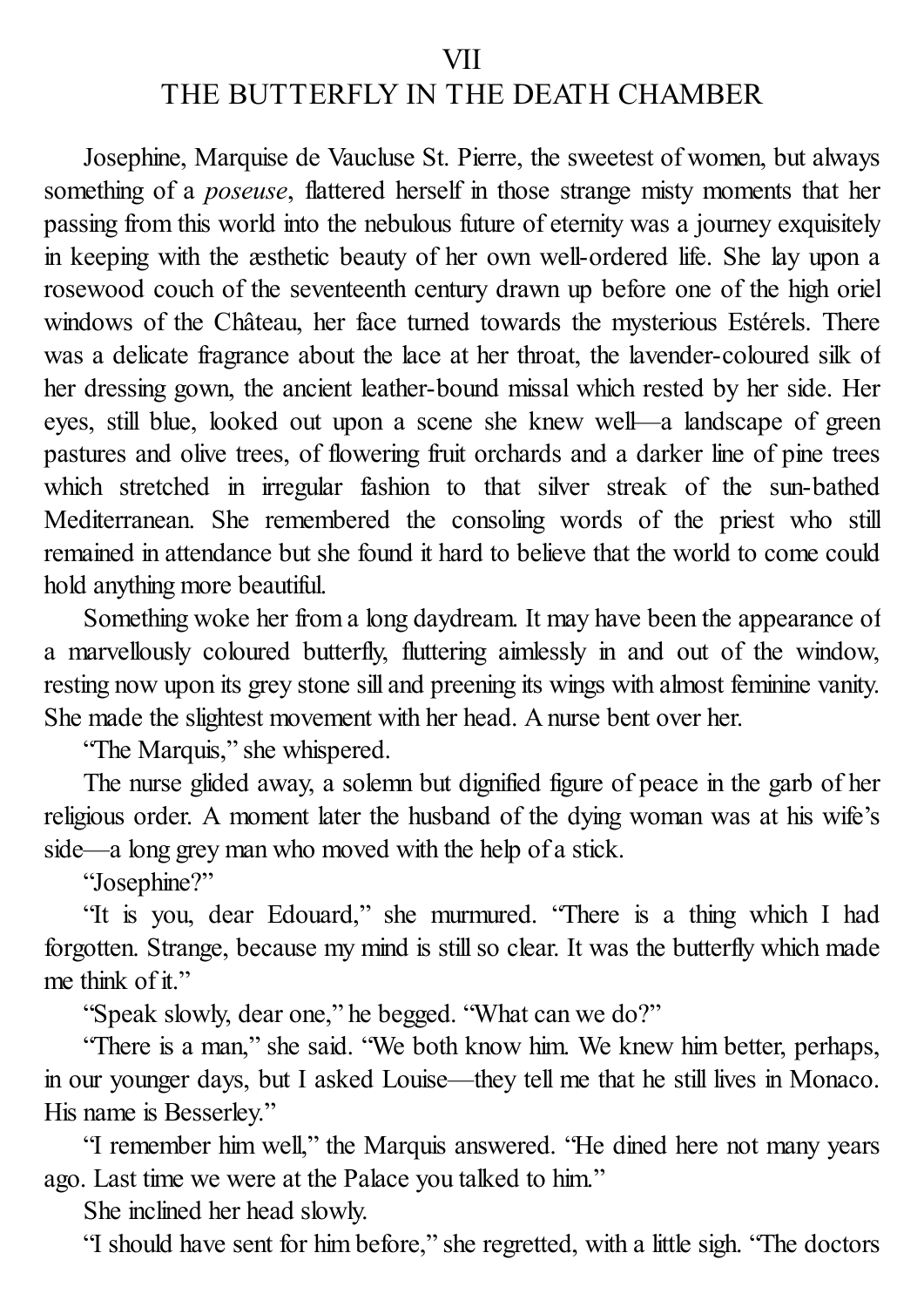tell me, however, that the end will not come until night. There is still time. Send a message, dear Edouard, and see if he is to be found."

It seemed to the Marquis a strange request, but he made no comment. He shuffled across the room—he was a very old man—sent for his secretary and gave the necessary orders. A few minutes later a powerful motor car was gliding down the winding avenue. The Marquise watched it for a moment and then closed her eyes. There was a packet resting under the silk counterpane. Her fingers touched it as she moved.

"I shall sleep," she whispered to the nurse, "but do not be afraid—I shall wake again."

"You would like to speak to the doctor or the Bishop?" the nurse enquired.

"Only to the man for whom I have sent," she answered, closing her eyes.

Besserley, in his grey tweed coat and white flannels, sunburnt and muscular, seemed to bring a strange element of vitality into the stately apartment of death. The wan-faced Sisters, the gaunt figures of the Curé and the Bishop, the Marquis himself —old and infirm—all seemed rather like ghosts as he passed by in the anteroom. The Bishop moved uneasily in his high-backed chair. It was like the introduction of a flavour of paganism into a spiritualised and sanctified corner of the world. It seemed to Besserley himself that the woman lying upon the couch, to whom he was presently conducted, gazing her last upon a very exquisite fragment of the earth, was, notwithstanding her ebbing flame of life, still nearer to humanity than the little group of watchers. They placed him in a chair by her side and left him. He lifted, with reverent fingers, the Bible from the arm of the seat to a place of safety, and the glimmer of a smile parted her lips.

"The Bishop has been reading to me," she confided quietly. "I have confessed all my sins to the Church. One brief episode is a secret between God and myself. I wish to speak of that to you."

Besserley was troubled. His friendship with the household was a slight one. He wondered whether in her last moments the Marquise was wandering. Perhaps she guessed his thoughts.

"I have sent for you," she went on, speaking almost in a whisper, yet with marvellous distinctness, "because I had a great wish to seek the aid of a man of this world and not one of my friends outside. They would only say more prayers over me, and it is not prayers I need. It is service."

"Anything I can do," he assured her.

"I believe it," she answered. "Before I tell you what it is, I must lift the curtain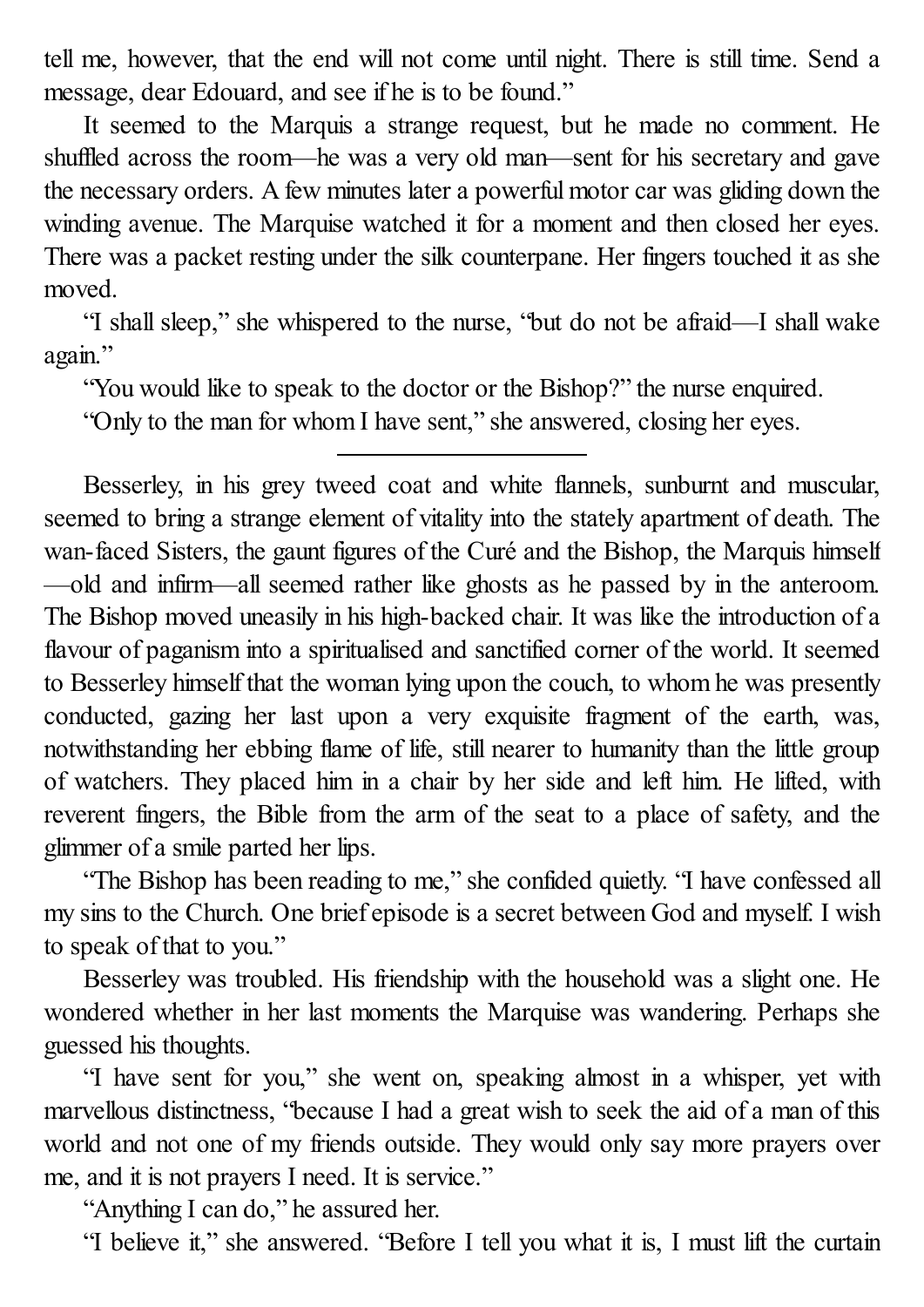just a very little way from my past, fifty-five years ago."

A nurse glided into the room. She touched the wrist of her patient and held a glass to her lips, then, with a warning glance at Besserley, she disappeared as silently as she had come.

"I know that I am getting weaker," the Marquise murmured. "It is not a very terrible thing I have to confide to you. Fifty-five years ago, long before I married the Marquis, I was dancing in opera at St. Petersburg. I had great success. I went on to Vienna and Paris. My life at that time was very different. I had a lover—all women had in those days—and a daughter. That was a great many years ago."

She paused for a moment, as though to collect her breath. When she continued, the sad depths of her eyes were filled with memories.

"They passed out of my life, when my family took me back and forgave me. I was married to the Marquis in St. Petersburg. The Tzar himself and many of the Court were present. My brief period of wandering was forgotten. Money was plentiful in those days and I took care that my daughter was provided for. I have scarcely thought of her until these last few weeks—since I have been lying here, looking back on many years of happiness. It is these butterflies which fly in and out of my window, live in to-day's sunshine and die on the morrow which made me think —"

There was a slight change in her voice and breathing. Besserley leaned forward, alarmed. With trembling fingers she placed a packet in his hand.

"You live in a world where I suffered, though only for a few years," she whispered. "If you see another prisoner who is good at heart as I was, set her free —before—it is—too late. You understand?"

"I understand," he assured her.

She waved her hand towards the other room.

"They are all good," she murmured, "but they are all old. They would not understand. I sent for you because everyone says you are a man with a great heart. The money that is there is for your disposal. . . . Dear friend, please go. I think something is coming to me. My husband. I promised—my husband—his hand—"

The Marquis was lingering upon the threshold and he came hobbling across the room, tears streaming down his withered cheeks. Besserley crept away. Before he had left the Château grounds, he heard the tolling of the bell in the private chapel.

Seated upon the window sill of a rude barn attached to a farmhouse almost hidden amongst the enfolding hills, Besserley, by the caprice of a sensation-loving hostess, passed on one evening a few weeks later to the second scene of the little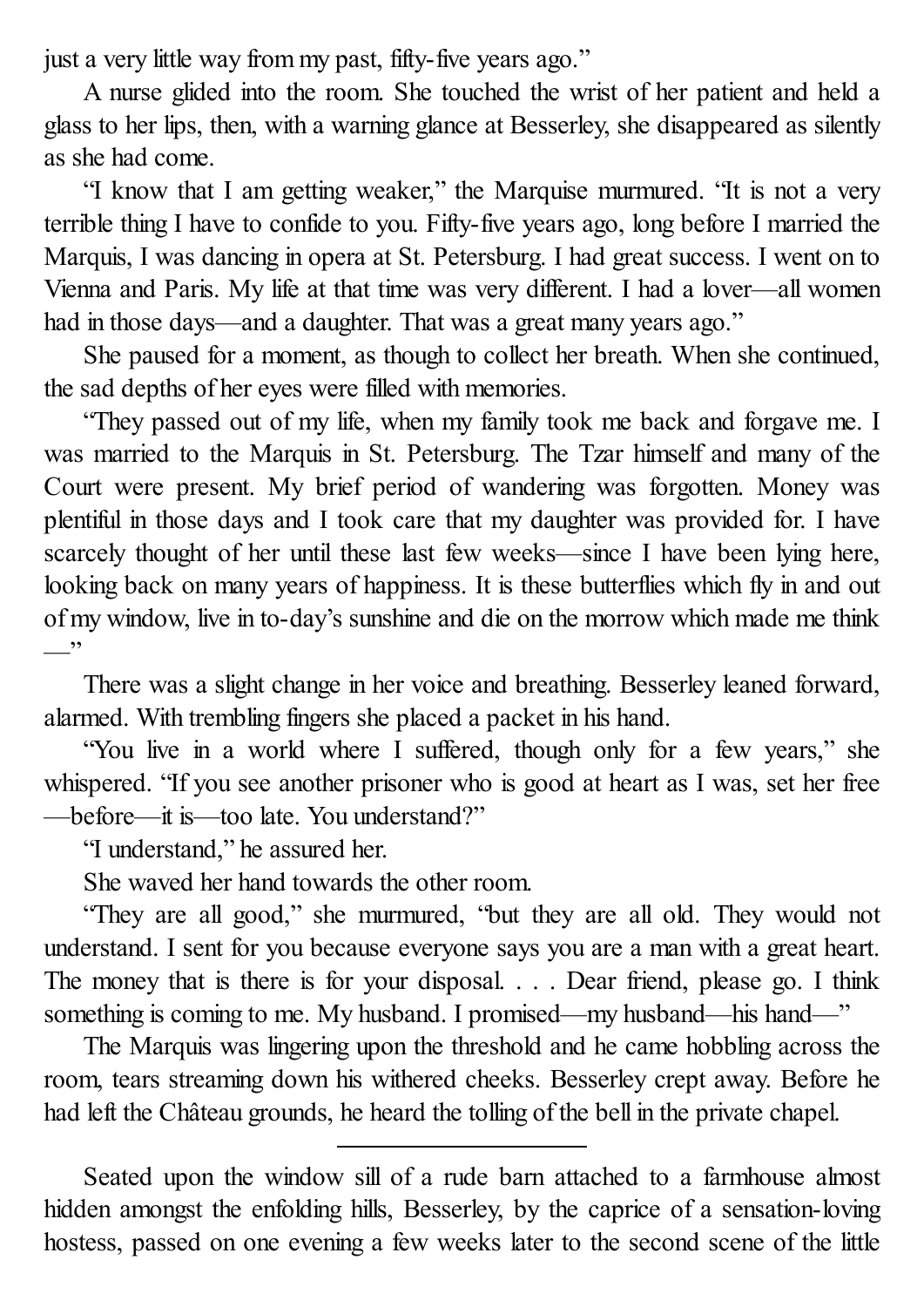drama into which the dying legacy of the Marquise had directed him. There were two or three oil lamps hanging from the walls, some rude benches on which thirty or forty people were seated, a muffled whispering of curious, half-hushed voices. No one quite knew what it was all about. The house party with whom Besserley had come, after dinner at Napoule, were themselves mystified.

"I thought we were to see a girl dance," a young man whispered to Besserley.

"I believe that something of the sort happens," was the cautious reply.

From behind a rather shabby curtain of black velvet came the sound of softly struck chords upon an ancient but carefully tuned piano. The melody, although it seemed to lack both time and purpose, had a curious fascination of its own. It seemed like a blend of the paganism of modern Russian music and the chants of long-past ages. Every now and then there was something which was almost like a discord, then the wail of a slower movement. There was a fainter sound behind it all, as though from the distance there might be coming a slowly moving band of pilgrims, singing fragments of a religious anthem.

"Hanged if I can make out what it is all about," the young man grumbled. "No smoking, either. How far is it from the window to the ground, General?"

"A good deal too far for what you are thinking of," was the warning reply.

"I believe I am going to be hysterical," a young woman who had just won a famous tennis tournament confessed in an undertone.

"It is like a séance ofsome sort," their hostess murmured.

An almost unseen hand fluttered around the lamps. The room was suddenly in darkness, except for the white shirt fronts of the little party who had been dining and the strained faces of one or two of those whose emotions had been aroused. With a creaking sound the curtain rose. At first it seemed as if there was nothing but a well of empty space, then lights from some illusionary background, the figure of a living woman dressed in white, her hands upraised, her features almost indistinguishable. The music recommenced. Whatever it meant to the audience, it was readily enough interpreted by the single performer, who slowly moved, in rhythmical effortless movements, her body turned now as though in pain when the music sank to the minor, cruder chords, now in the smoother joy of content, when a wave of fuller melody filled the room. . . . There was a harsh interlude. The girlswayed and rocked upon her feet, as though seeking passionately for guidance. A long, suffering cry in a strange tone broke from her lips. Her body writhed as though in agony. The cry which still ebbed and flowed from her lips seemed to turn from a prayer to a curse, then died away in sweet but inhuman notes. So a priestess might have called from the altar on which she was sacrificing her own child. So she might have sobbed when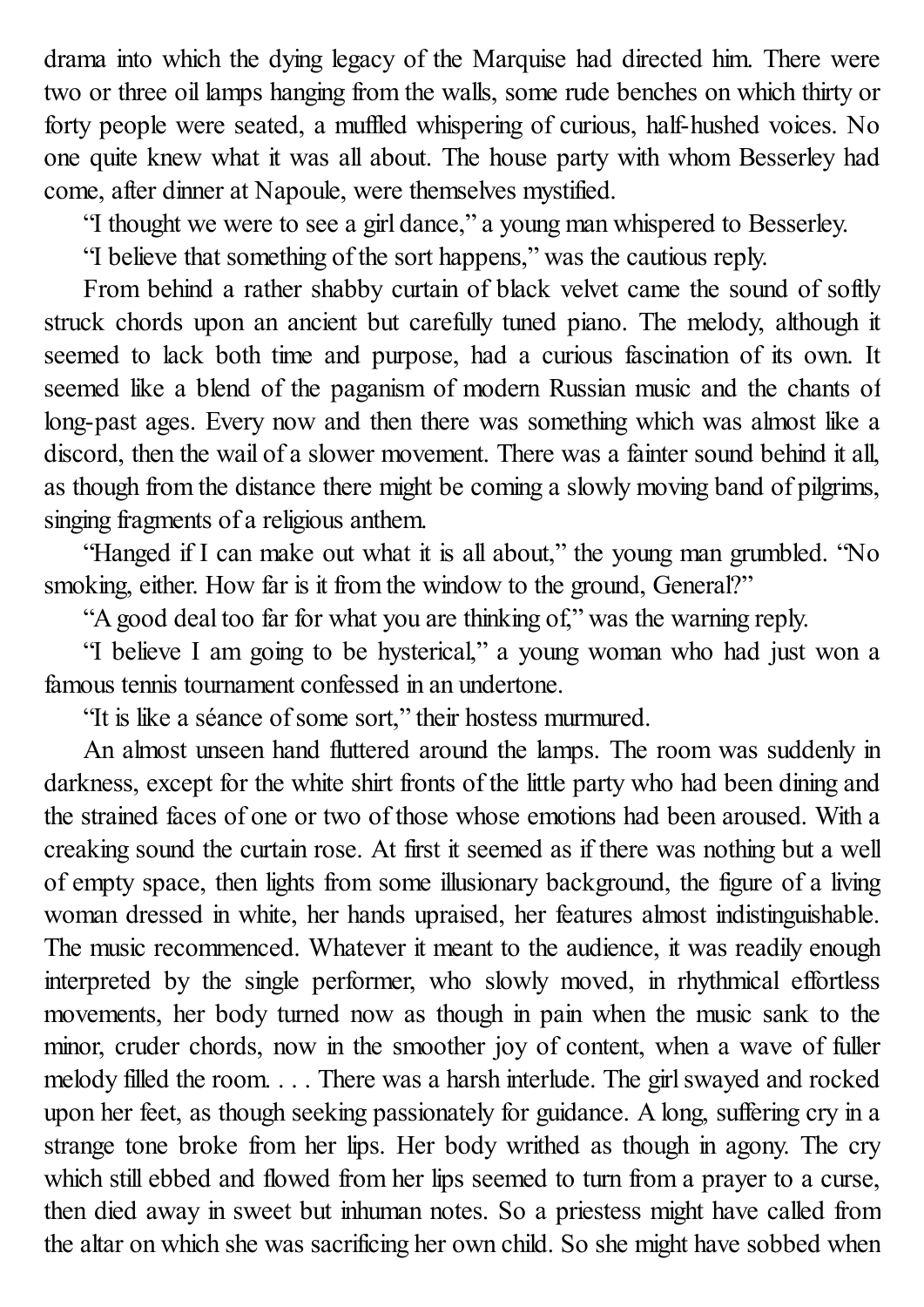the sacrifice was accepted. . . .

There was a long pause but no one moved. The face of the woman was downcast and invisible. Her hands rose and fell. Her body trembled. The music which had died away came back. From some unseen place came the sound of crudely simulated thunder. The flash of light, however, a few minutes later, was real and vivid, a surprise to the whole shivering audience. For a single moment the whole of the stage seemed to be bathed in ambient illumination. The girl's face shone out the face of a dying saint. Her body seemed suddenly stretched upwards. Her white fingers almost reached the ceiling. Her head was thrown back and a single long, marvellous cry rang through the building, as though some imprisoned spirit was seeking to escape from its narrow confines. Then, in the silence that followed, the creaking of the falling curtain was heard. There was nothing visible but crushed black velvet. Fingers again almost unseen relit the oil lamps. . . .

No one spoke. It was a silence with peculiar qualities. Then someone seated near a lamp pulled out and glanced at his watch. A murmur of astonishment broke from his lips and was caught up by others in the room. Thirty-five minutes! Somehow or other a little chorus of voices, still half-hushed, seemed released. People began to rise to their feet. It was a curious fact, though, that no one uttered a word of criticism. His companion spoke to Besserley, but Besserley made no reply. He was still seated in his original posture, his eyes fixed upon the shabby curtain. The young man by his side slid to the floor.

"I'm off to have a cigarette somewhere," he muttered, "or I shall choke."

The hostess of the party—a very charming woman whom all her guests afterwards declared had never been so silent, except in sleep, for any half-hour since they had known her—leaned forward.

"You need not worry about your cigarette, Fred," she told him. "The performance is over."

They stole out—even the more frivolous ones—like ghosts. Voices were hushed. Footsteps fellsoftly upon the cobble-stones. By degrees they began to talk but not a single voice was raised.

"If only one knew what it meant," one woman almost sobbed. "I felt like crying —I felt like calling out and there seemed to be no thoroughfare for the emotions. I didn't know whether I was enjoying it or hating it."

When they came to compare notes, everyone confessed to having become conscious of the same sense of mental disturbance. Besserley alone amongst the little party finding their places in the row of cars remained silent. Lady Grace touched his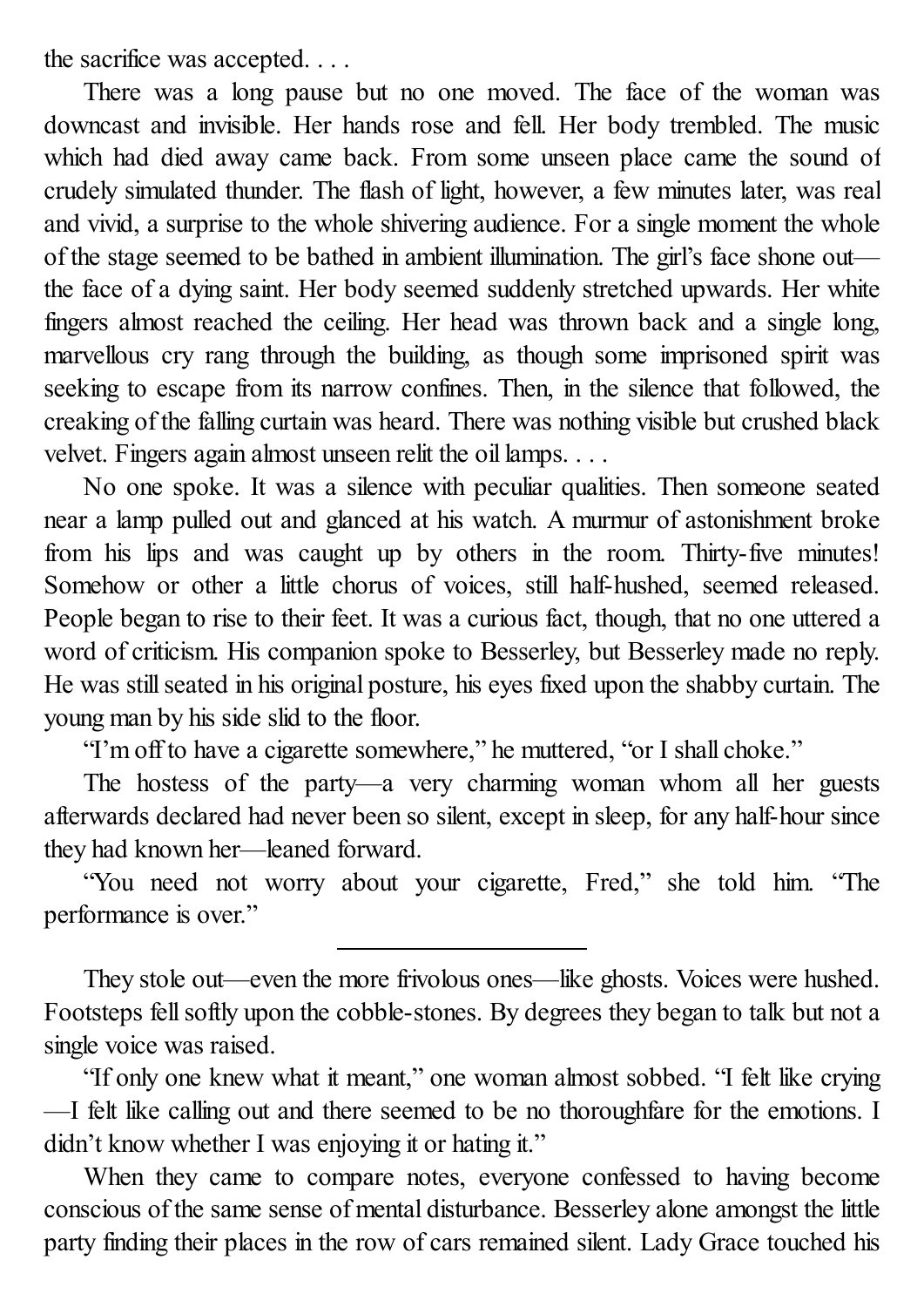hand as they stepped into the car and found it cold.

"My dear," she murmured, "I had no idea that you were so impressionable."

Besserley found himself.

"It was not so much the performance," he confided, "although I thought that was wonderful. It was the girl's face."

"I scarcely saw it," his companion remarked. "What do you mean—'the girl's face'?"

"The likeness," he answered. "The likeness to someone I once knew."

"Am I to feel jealous?"

Besserley shook his head.

"The woman of whom she reminded me," he told her, "had one foot in heaven."

The toilers were scarcely at work in the fields on the following morning when General Besserley was knocking at the door of the farmhouse next to the padlocked barn. The woman who answered his summons was voluble but discouraging. Mademoiselle and her maid and the strange young man who played the music had taken all their things away in a cart after midnight, as they had done a month ago, after their first appearance. She did not know their address. She did not read or write. She did not even know their names. They might come again. They might not. They had paid all they owed but on the whole Madame found them a nuisance. They spent little money and as for what Mademoiselle was pleased to call the dance there might be people who saw merit in it. For herself it was an imbecility. People had called it heathenish and so it seemed to her. She had watched the performance the first time. Never again! There was dancing down in the village at feast time which was good enough for her. . . .

Besserley ordered wine. He sought out Monsieur. He spoke to others attached to the place. They knew nothing. They cared less. These two, they came and went, and that people should pay even fifty centimes to watch and listen to their performances seemed incredible. He drove on to the nearest village. He ordered strange drinks in various cafés, asking always the same question. No one knew the name of the young woman or the name of the young man, her companion. Besserley left the district in a disappointment which amounted to disgust. The thing was incredible but it was true. There was not a soul within half a dozen kilometres of the lonely farmhouse who knew the names of these strange performers.

Fortune came to him that night, however. Glancing round the restaurant of the casino for a supper table, a curtain, by the side of the stage only a few feet away from him, was lifted, and he found himself looking straight into the eyes of the girl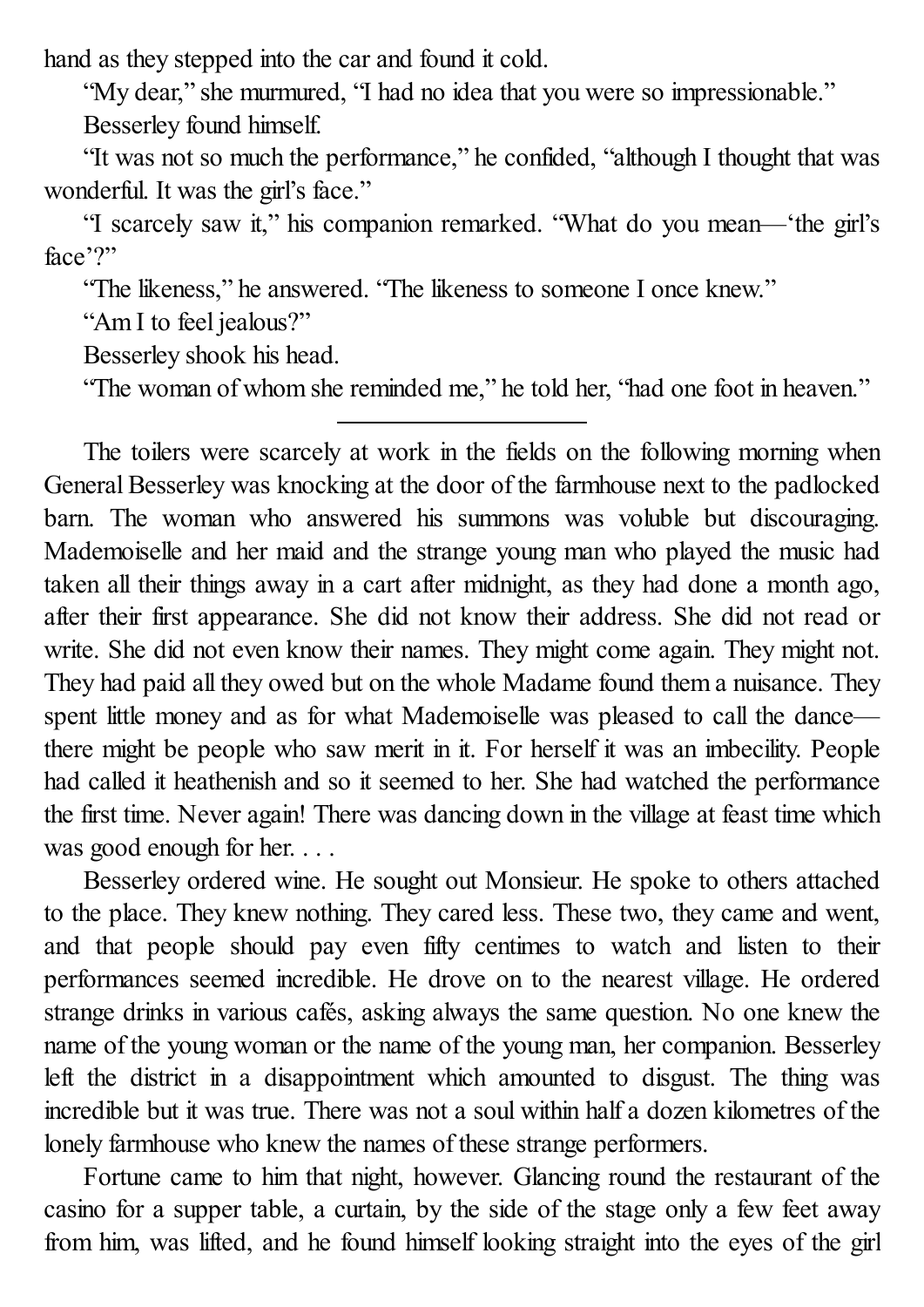whom he was seeking! It was only a momentary glimpse, for she dropped the curtain at once but it was long enough for Besserley. He called the *maître d'hôtel*.

"I will take this table for supper," he told him.

The *maître d'hôtel* was amazed. As a rule, Besserley was one of his most exacting clients.

"You will find it very noisy, sir," he ventured. "I am afraid your friends would not care for it."

"To-night I shall be alone," was the brief reply. "I was going to ask a few people but I have changed my mind."

Besserley took his seat, swallowed the cocktail which was brought to him, ordered wine and supper, which he had little intention of eating. Presently the usual signal for a turn was given by the orchestra. The guests who were dancing left the floor. The girl and a young man—a typical gigolo—came through the curtains and commenced their evolutions. Besserley glanced at a programme which had been placed upon his table and stared at it for a few moments without raising his head. The names of the dancers were Josephine and Raymond. . . .

The man danced well enough. The girl resembled a marionette more than a human being. There was nothing seductive in her movements. She danced as one who is filled with contempt for her own performance. It must have seemed obvious to the entire audience, Besserley reflected, that some antagonism existed between her and her partner. She seemed frozen by his touch. She looked over his shoulder, even when they were performing the most complicated evolutions. The dance was skilful enough, but it awoke no enthusiasm. They left the floor to a very feeble display of applause. Their second effort was no better. Besserley moved his table to give them a little more room as they passed. The girl offered no word of thanks. The young man was suave but indifferent. They disappeared behind the curtain and almost before it dropped Besserley could hear the man's voice raised in anger. He touched a *maître d'hôtel* upon the shoulder and sent for the manager, who hurried up.

"Everything all right, I hope, General?" the latter asked anxiously.

"Perfectly," was the brief reply. "I wondered whether you would do me a favour"

The man bowed.

"Anything, General," he assured him.

"Well, then, I shall ask you something I have never asked before. I should like an introduction to those two young people who have been dancing this evening."

The manager hesitated.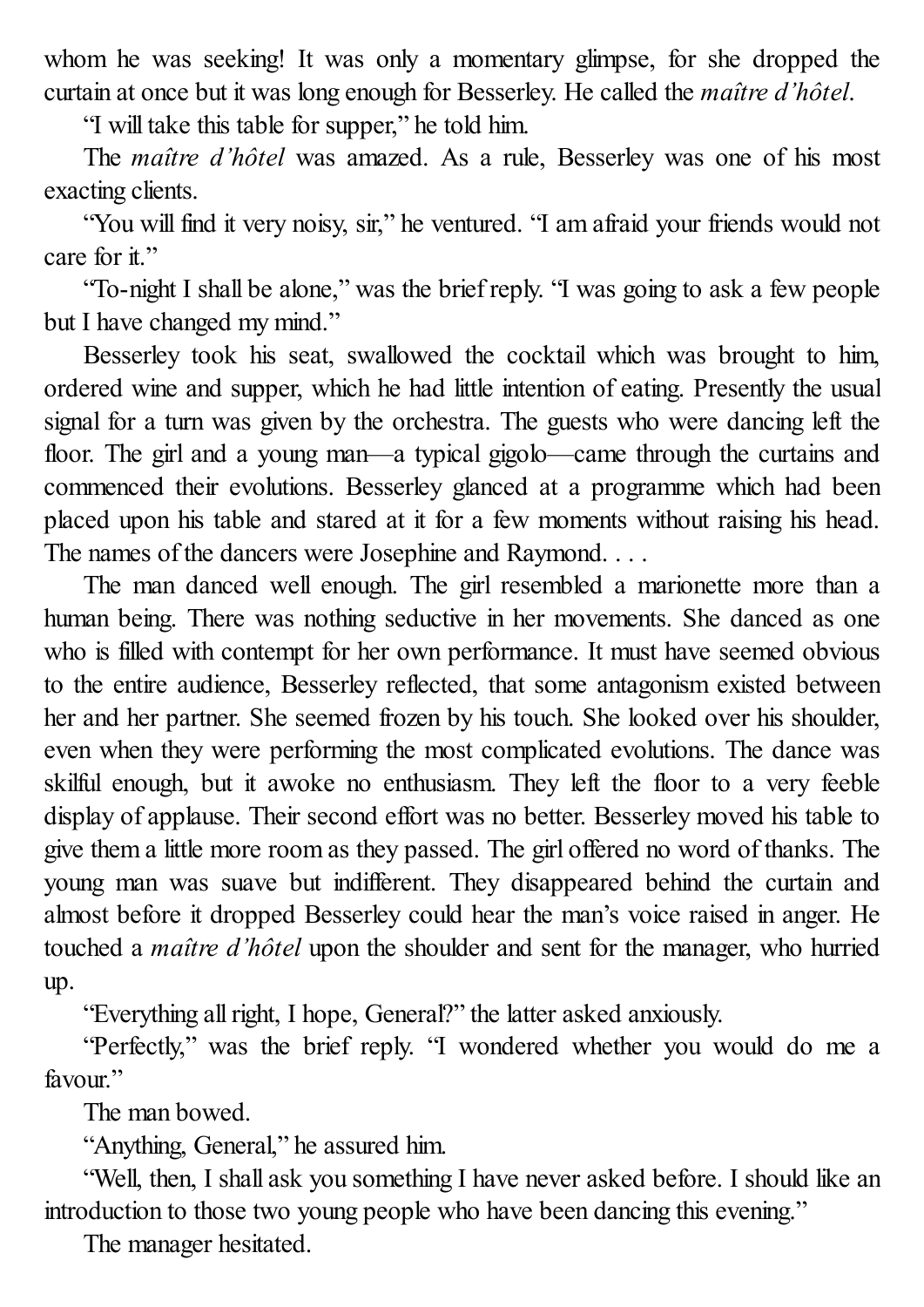"General Besserley," he said earnestly, "I have never had two performers here to entertain my guests who would not have considered such a suggestion an honour. As for these two, Miss Josephine, at any rate—well, I don't know what to make of them. I can only tell you this—I am not going to keep them longer than the week."

"You do not consider them capable?"

"Oh, they are capable enough, but they are not trying, at least the girl is not. She is a beautiful *danseuse*. I engaged her once before, but she made it a condition that she dance alone. Nowadays people won't look at that sort of thing and I had to insist upon it that she take a partner. You have seen them dance, General. You can see what a miserable business it is. He does all right, except that he is furious, and I don't blame him. The girl is just like a piece of ice. I will introduce you, if you wish, but I warn you I won't answer for their manners, especially the girl's."

"I'll take my risk," Besserley decided.

He followed the manager behind the curtain. The two occupants of the room looked round angrily.

"You young people do not seem to have been doing your best to-night," their employer said austerely. "This gentleman is one of our most valued patrons— General Besserley. I have promised to present him to you and I keep my word. If the General is satisfied with your performance to-night, I am afraid he is the only one amongst my patrons who is."

The manager slipped away without another word. Besserley bowed to the girl and nodded to the man in friendly fashion.

"I feel a terrible intruder," he said genially, "but so much of your dancing to-night was good that it astonished me to realise how bad the rest was. Some little trouble, I imagine. I wondered whether I might be of any service."

The girl looked up.

"No one," she said, "could be of the slightest service."

"Mademoiselle is crazy," the young man explained. "As for me—she is ruining my chances."

"Would it be too much to ask you if you would join me in a bottle of wine and perhaps a little supper?" the General invited.

"Thank you," the girl replied. "I do not drink wine and I do not wish for any supper."

"You won't even tell me what is wrong?"

"I will," Raymond declared, suddenly moving towards the curtains, as though determined that the girl should not escape. "Listen. We are supposed to be partners. I have a wonderful offer to dance at Nice and at Monte Carlo. She will not go."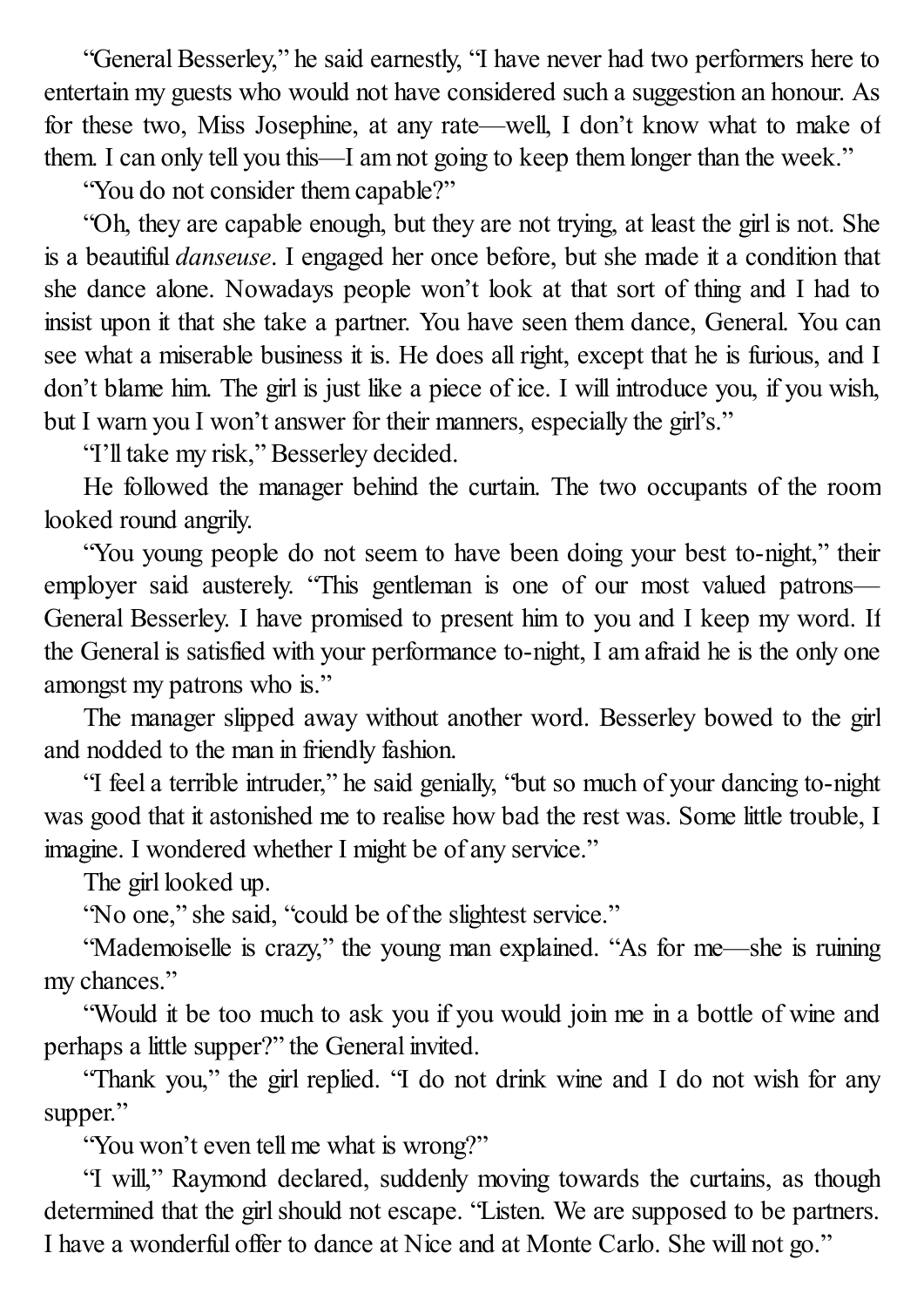"Nothing would induce me to dance at either place," the girlsaid. "I am under a promise not to do so."

"Furthermore," Raymond went on, "people on the Riviera nowadays are more particular than they were. They like dancing partners to be married. I wish to marry Miss Josephine and she refuses."

She stared at him a trifle insolently. For the first time, there was the shadow of a bitter smile upon her lips.

"Well, would not anyone?" she observed.

He looked for a moment as though he would have struck her. Then he addressed himself to Besserley.

"You can see for yourself, sir," he pointed out, "intervention is hopeless. I shall leave her to starve or to live on shadow dances at ten francs a time!"

The girl picked up her cloak.

"You will be so kind as to excuse me, sir," she said, turning to Besserley.

He held the curtain in his hand but he barred the way for a moment.

"I wish to have the opportunity of talking to you about your future," he said. "For two or three days I shall be on my small boat the *Echo*, in Garoupe Bay. You would be welcome at any time you chose to pay me a call. Permit me."

He drew aside the curtain. The girl passed swiftly out without speech or thanks. Besserley remained watching her threading her way through the crowd, looking neither to the right nor to the left, untilshe reached the exit and disappeared. Then he returned to his table.

The owner of the small yacht, at the sound of the splash, dropped his pipe on the deck and peered into the darkness.

"Hello," he called out; "anyone there?"

There was no direct response, but he fancied that he caught the sound of a cry of terror partly suppressed. He turned on the electric reading light which hung over his head. Not twenty yards away was an overturned rowing boat and the shadow of some dark object in the water. He tore off his coat and kicked off his slippers.

"Bring the dinghy round, Auguste," he shouted through the open galley. "Someone is in trouble out there."

He stepped over the rail and dived in, swimming with long powerful strokes towards the boat. At first there was nothing to be seen: then, to his horror, he caught a glimpse of a white face, the slim body of a girl just below the surface. He swam round and got his hand underneath her neck.

"Don't struggle, please," he begged. "Lie on your back and float if you can."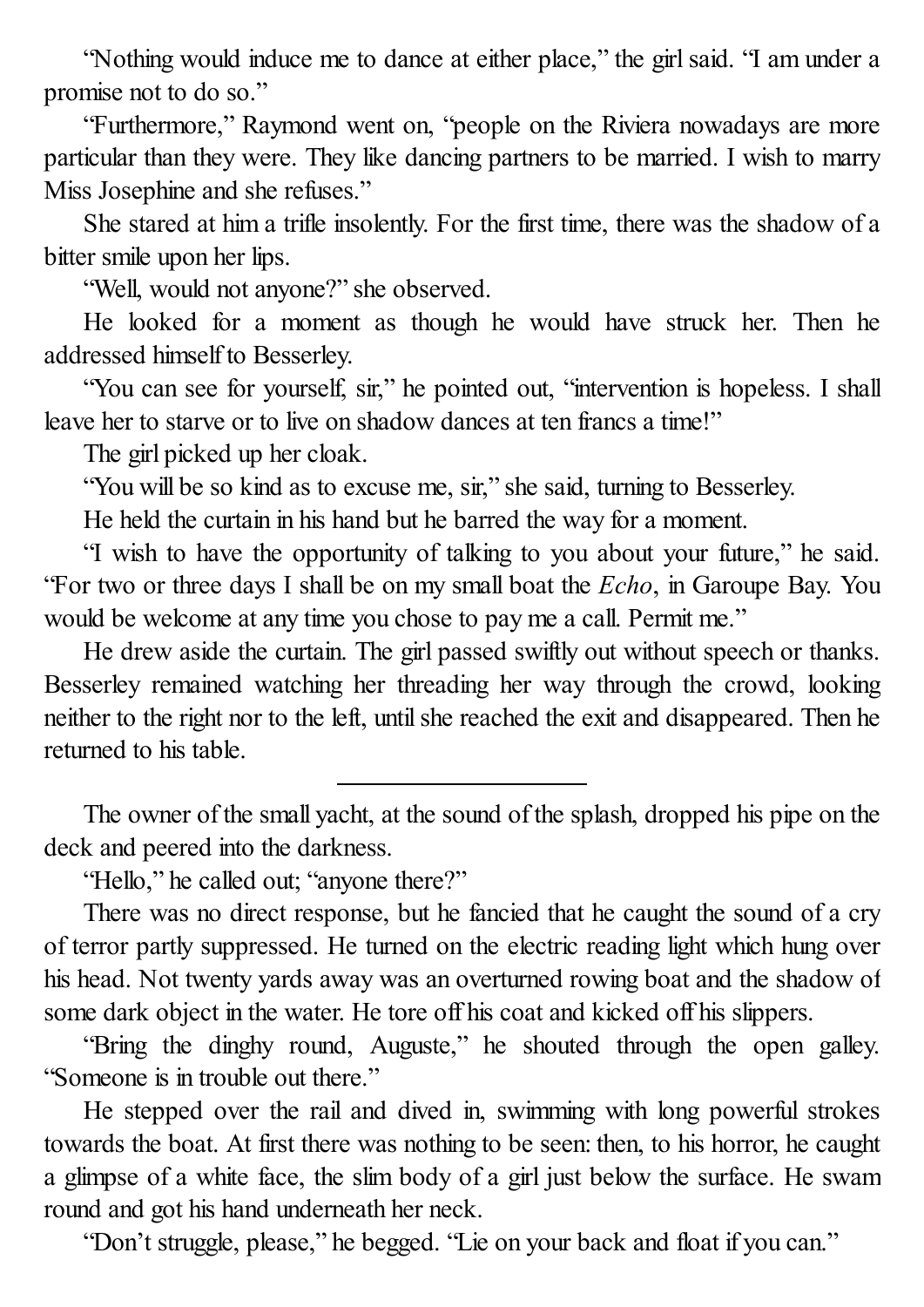There were no signs that the person whom he was gripping either heard or understood. Her inertness, however, made Besserley's task easier. Auguste brought round the dinghy and together they lifted her on board the yacht and down into Besserley's cabin without difficulty. He bent over her and made a brief examination.

"She was only in the sea a few minutes," he declared. "Get me a blanket. That's right."

He chafed the girl's hands, drew off her soaking shoes and stockings and rubbed her feet gently.

"Now then, young lady," he enjoined, "open your eyes, please. You will have to get rid of those clothes."

She obeyed and Besserley knew that this strange thing had indeed happened. Her face was deathly pale, her hair was dripping and her deeply set eyes had not lost that dull glaze of despair. Nevertheless, she was easily recognisable.

"You are the monsieur who asked me to pay him a visit?" she murmured drearily. "I have come"

"What made you fall out of the boat?" he asked.

"I jumped out."

"Can you swim?"

" $No$ "

He gave Auguste an order and busied himself rummaging in his wardrobe. Presently he produced a huge greatcoat and a couple of sweaters. Auguste reappeared with a tumblerful of cherry whisky.

"Drink half of that slowly," Besserley ordered. "When you have done that, take off those clothes and do the best you can with these things. When you are well wrapped up, knock at the door or call out. I shall be in the little salon beyond. You understand?"

"Yes."

Besserley sat in the salon and gazed out of the opposite porthole. For a time his efforts to concentrate upon the immediate situation were hopeless. He could see only that strangely beautiful old lady, with the unearthly light in her eyes as she looked towards eternity: the girl in the barn gazing through its whitewashed walls: the *danseuse* at the Casino, with her scornful indrawn lips and eyes wilfully averted from the business of the moment. Once more, when he was summoned into his cabin, he saw those eyes turned towards him from the heap of crumpled blankets upon the bed. He pulled himself together with an effort.

"Well?" he enquired. "Do you feel yourself again?"

"Yes," she answered, with a voice unexpectedly strong. "I am sorry to have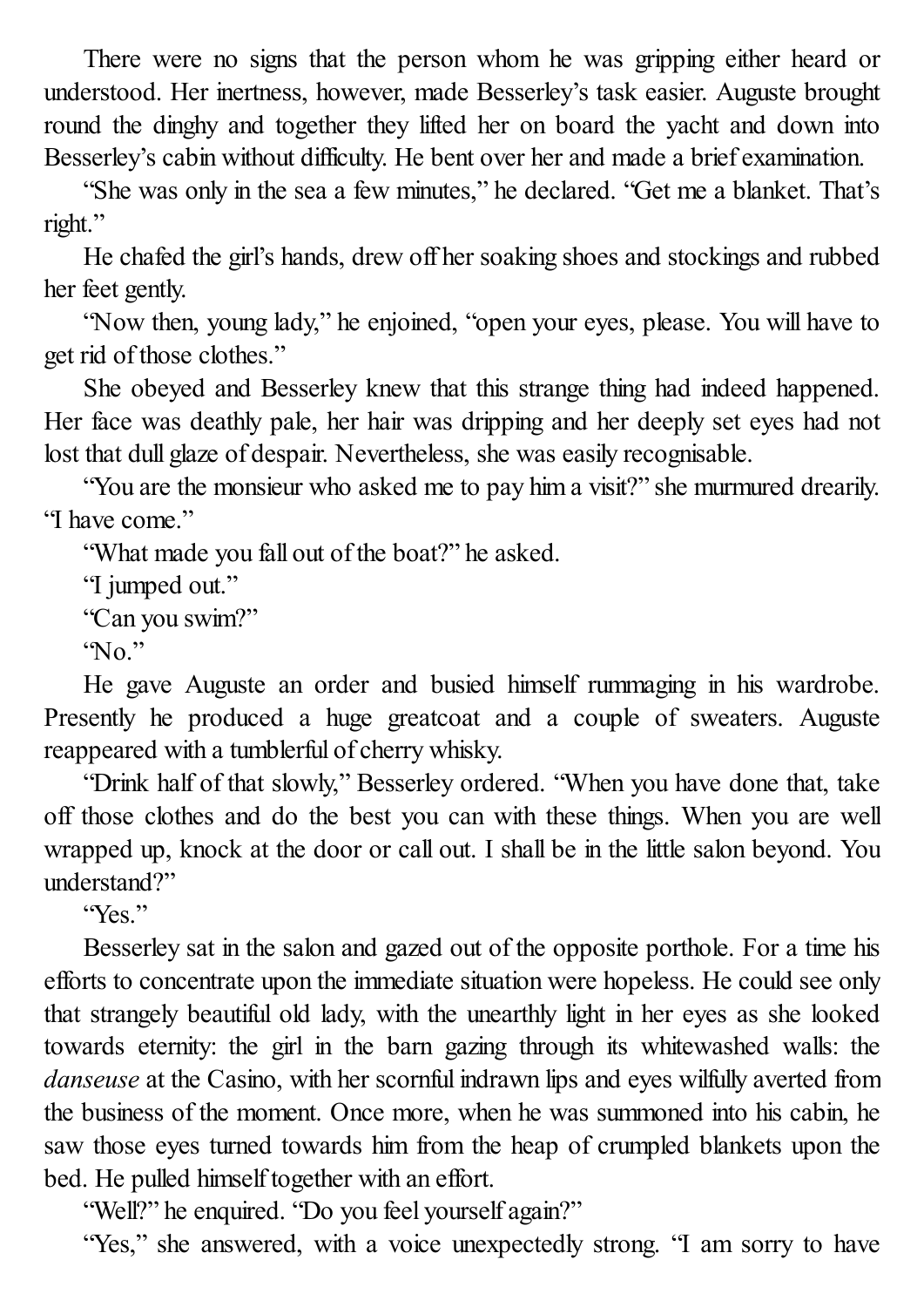been so troublesome. Still, you had better have let me drown. It would have been kinder"

He sat on the edge of the bed and took her thin delicate fingers in his.

"Look here," he expostulated, and this time his tone was kindlier though still a trifle gruff, "I wish you nothing but good. There is nothing about me to be afraid of. I might become a real friend to you. Take another sip of that stuff and tell me why you tried to do this thing and what your trouble is."

She reflected for a moment. Then she raised herself on her elbow and looked steadily at her rescuer.

"I will tell you, if you care to listen," she promised, "why I have lost hope in the world, why I am anxious to leave it."

"Little fool," he exclaimed kindly. "At your age, you have not learnt yet what there may be to live for."

"I have learnt," she answered sadly, "why death is better."

"Tell me about it," he insisted.

"It is not much of a story," she began, the weariness still aching in her tone. "My mother was a singer and a *danseuse*. She thought she had saved enough to send me to school. The bonds which she supposed to be Government bonds, however, turned out to be forgeries. The shock killed her and two years ago I was left with no one—"

"That is very sad," he said. "Where were you?"

"In Paris," she answered. "We always lived there. The only person I knew who could help me was the man who procured engagements for my mother. I went to see him—I became a professional *danseuse*."

"And a very good one, I should think, when you try," he remarked. "You were not trying at Cannes the night before last."

"I loathe that sort of dancing," she told him. "I have found something better to do but I have no money and I cannot do it. I have a contract with that gigolo Raymond, and he makes me do turns, as he calls it. With the dancing which I love, which I would willingly do for love, one cannot earn the bread one eats or keep a roof above one's head."

He reflected for a moment.

"I must know everything," he said. "Someone must help you with all that lighting. Someone must have collected that music for you—must have taught you to produce what you feel so wonderfully."

"Yes," she agreed. "That is true. It is someone, alas, who is as poor as I am. He works in an office here in Cannes. His name is Rostard—Pierre Rostard. All that we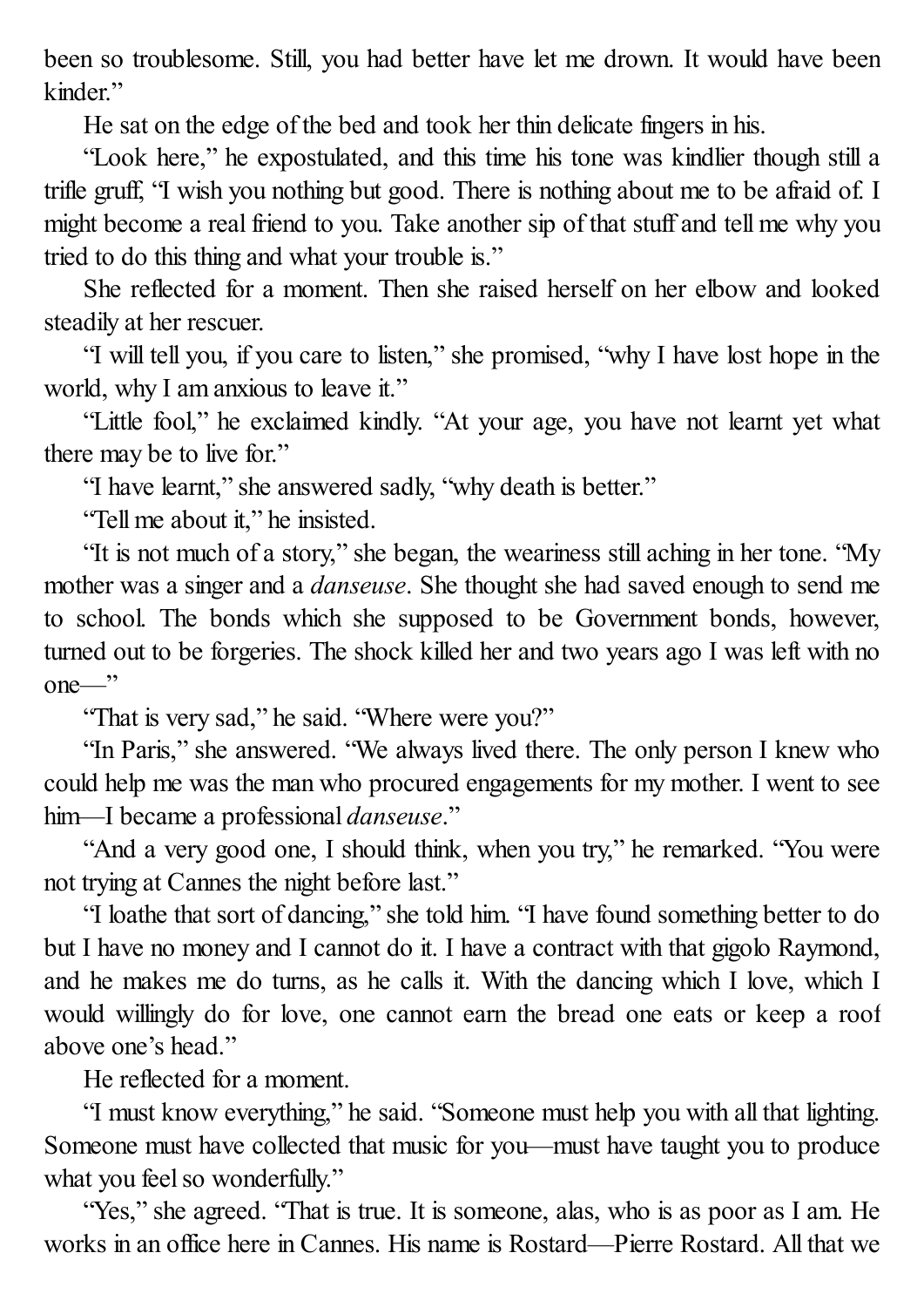had for the other night he made himself. All the technique that I have he taught me."

"It was a marvellous performance," Besserley said.

There was a sudden light in her eyes. She leaned towards him eagerly.

"You really thought that—really—with all those handicaps in that crude barn?"

"I really thought it," he assured her. "So did the others whose opinions were worth anything. So would many other thousands. Do you realise, I wonder, that you had the most difficult audience possible? The world is full of people who are looking for the best things. Down here, most of them are satisfied with the worst. . . . Now about this trouble with your partner, Raymond?"

"I have told him that I will dance no more," she explained. "I would rather starve than live in such a banal way. I have a contract with him. He is rough and cruel and he wants me to marry him. I would sooner die. I would sooner even listen to the men whom he would love me to be friendly with, the rich men who come here to gamble and have money to spend. And I will not do that. It seems to me I must either starve or give up the work I love and live ignobly with Raymond. When I saw you standing in that barn—when I heard you speak last night—I suddenly had a gleam of hope. I thought you were different. Last night I made up my mind to come and ask you for help. Raymond only sneered. I think he was afraid that you might take me away from him altogether. Anyhow, he told me what I hated to hear. To-night, though, I was desperate. I thought if I had to have that sort of help from anyone, I would rather have it from you. The manager of the Casino told me how to find you. I came down to the beach and it was dark. I borrowed a boat and I rowed out here, and then, when I got within a few yards of your yacht, I lost my courage. The night was so beautiful, death did not seem so ugly a thing as the other, so I thought I would die."

"You are very young, I should think," Besserley reflected.

"I am nineteen"

"Just one or two more questions," he begged. "Why did you refuse to dance at Nice or Monte Carlo?"

"Because before my mother died, when she was afraid that I too might have to earn my living by dancing, she begged me never to dance at those places. They were near my grandmother's home. We were all so alike she was afraid that I might be recognised."

"And your name is Josephine."

"My name is Josephine. That is my real name. My other name—well, that does not matter. My mother was treated cruelly by her family. I would not approach them or accept their help if they offered it."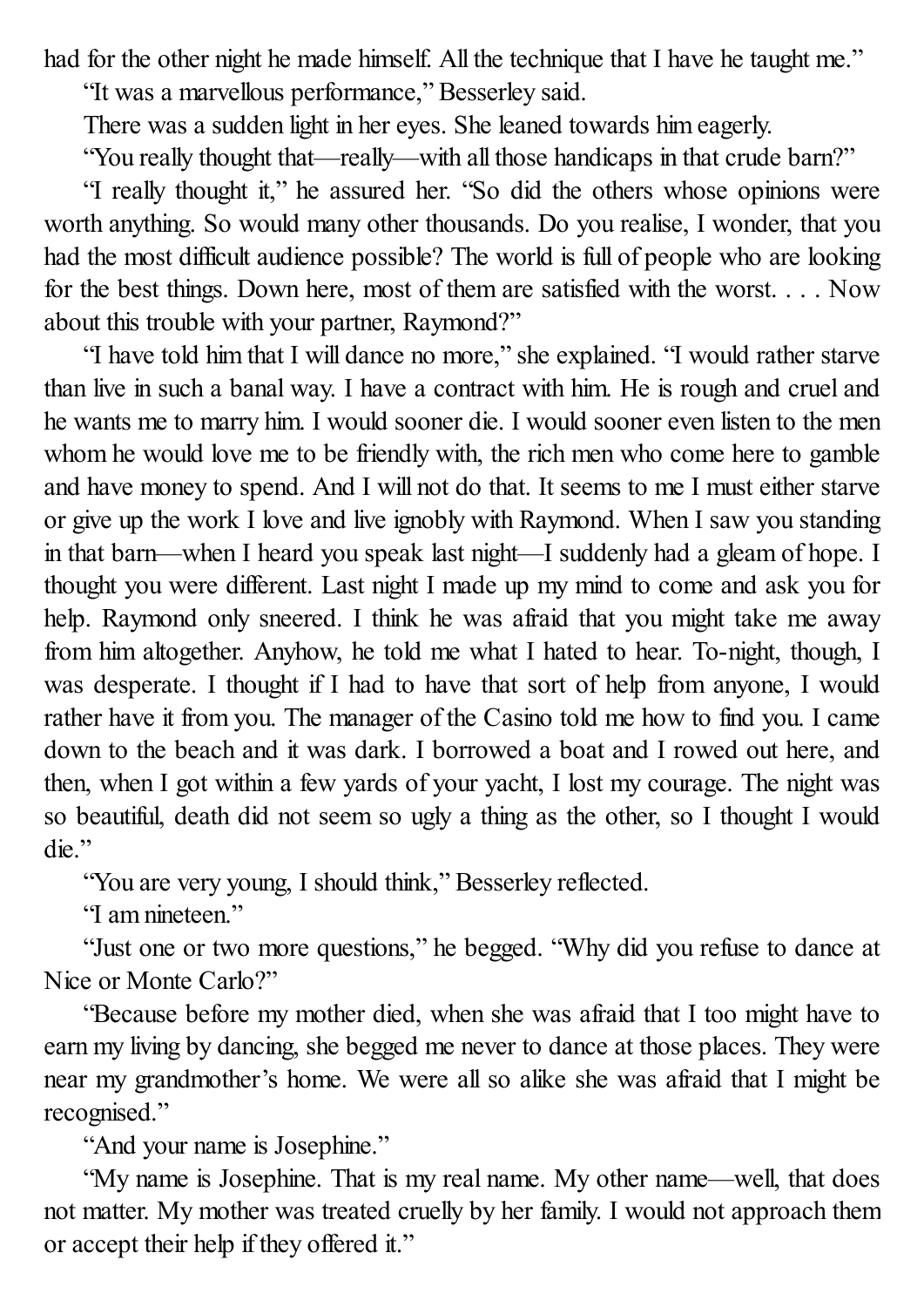"Nineteen," he repeated. "Considering the life you have led, Miss Josephine, you seem to me to know very little of the world."

"How should I know anything of it?" she answered bitterly. "I was at school until my mother died: a very strict convent school, too. My mother came to see me once every three months. She took me away only when she found the money had gone. Except for one other I have never spoken for more than a few minutes with any man but Raymond, the dancing partner my mother's agent found for me, Raymond whom I loathe and hate, Raymond, who tried first—oh, horrible, impossible things and now wants me to marry him."

"And the other?"

"Ah, but he is different! He taught me my art. He wrote the music and made the records. Some day he will find an interpreter and he will be famous through all the world!"

"What is he to you now?" Besserley asked a little bluntly.

"Nothing," the girl answered, "except the man who has saved my soul as you saved my life to-night. We love one another, it is true. After to-night he will hate me!"

Besserley rose to his feet. The significance of her last speech he ignored magnificently.

"You will have to stay where you are until morning," he said. "There are more blankets, and cold things to eat, if you become hungry. Auguste will dry your clothes upon the stove."

"I must stay here," she repeated, and her voice sounded more like the fluttering of the sad wind amongst the wet leaves of the elms.

"Where the mischief else can you stay?" Besserley demanded, with a touch of irritation in his voice. "Those scraps of clothes of yours are wet through and I don't keep a stock of ladies' apparel on board. You need not be afraid of inconveniencing me," he went on, in a slightly milder tone. "We get the east wind here once a week, so I keep a room at the hotel and my clothes and servant up there. I was thinking of going there anyway, to-night. Auguste," he called out, "the dinghy."

The little heap of blankets shook. Her face crept out. She was gazing up at him with parted lips. A passionate hope shone in her eyes.

"You mean—that I am to stay here alone?" she faltered.

"Sorry, but there is no help for it," he answered. "You have not explored my boat or you would not ask such a question. Now listen to me and put all these foolish fears out of your head. I shall be back here some time to-morrow morning and I shall bring with me that fellow Raymond, unless I can deal with him first, probably your friend the musician, and certainly a lawyer. You need not ask yourself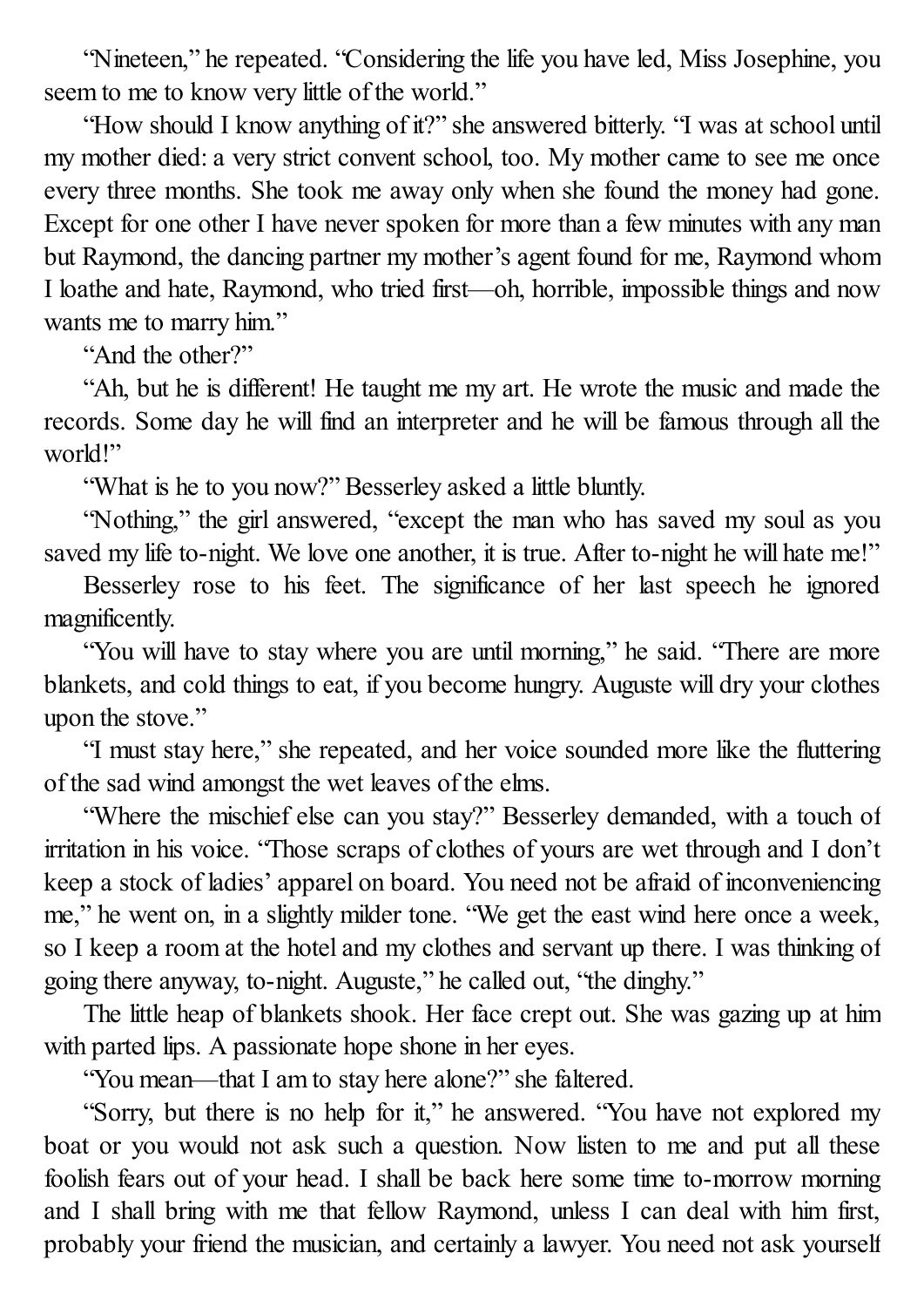how miracles come about but there is one brooding over your head. . . . As for the morning, Auguste will bring you coffee and whatever else you want."

"But I have not thanked you," she sobbed. "Come back!"

"Well, as I am old enough to be your father," he smiled, "I am not afraid of coming back."

She raised herself from the tumbled mass. He took her face firmly in his hands and kissed her on the cheeks.

"Play the woman," he begged her. "Forget everything except that to-morrow's going to bring you happiness."

Nevertheless he left her sobbing, only this time her sobbing was more like the happy passing of the spring breeze through the budding limes.

The end of it all was very much as Besserley had planned it. Raymond, with twenty-five *mille* in his pocket and a new dancing partner, enjoyed quite as much success as he deserved and remained the typical interpreter of the semi-acrobatic type of dancing popular in the cabarets of the Riviera. Josephine and her husband passed on to shine in very different circles. Josephine, as the mystical exponent of what was in reality a new art, shared with her husband, who in poetry and music had become its almost inspired prophet, a unique place in the inner circles of hedonistic art and culture. They started in Paris by creating a furore. They passed through the transitional stages of fashion to become a habit amongst the intellectuals. Besserley was only one of a motley troop of pilgrims who travelled over to Rome for the first night of one of their new productions. It was afterwards, in one of the stately salons of the Palazzo which had been lent them for their brief visit, that Besserley at last told her the final truth. The three—Rostard, Josephine and himself—were seated at a round table after an exquisite repast. Rostard was preparing a peach for his wife. A footman served them with coffee. Rostard waved his hand and the man took his leave. The meal was ended. Through the open windows came a breeze laden with all the sweetness of the Campagna, the perfume of the lemons in the garden and the slow turgid movement of the Tiber. The young man leaned across the table to Besserley.

"Tell her now," he said.

Besserley drew a miniature from his waistcoat pocket—an ancient miniature set with diamonds—and placed it in her hand.

"But this is exquisite," she murmured.

She remained silent, though in a state of quivering excitement. The light shone in her beautiful eyes. Her delicate fingers trembled.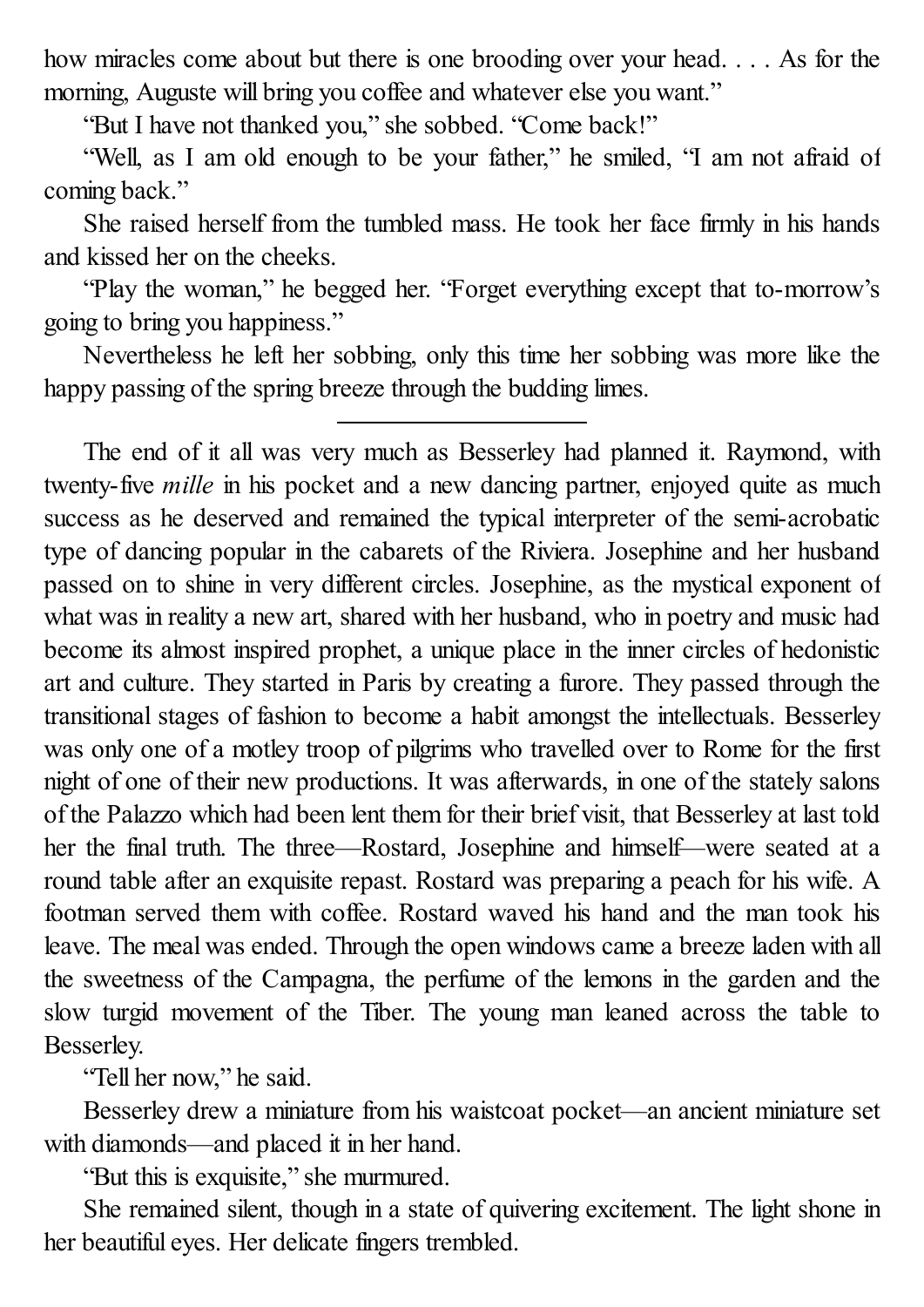"That is the picture of your grandmother—Josephine, Marquise de Vaucluse St. Pierre," he told her gently. "It was sent to me by the Marquis soon after her death. It is the answer to the question you have so often asked me. You should have no hard feelings about her, child, or shrink from accepting her as your benefactress. She sinned once in her life, perhaps, and she had a proud husband to protect. Her death was as beautiful a thing as you have made visions of life seem to many people. If you have ever felt, my dear," he added, "that you have anything in your heart against her, for your mother's sake, you should forgive."

Josephine's eyes were soft with gathering tears. She leaned forward and kissed the miniature.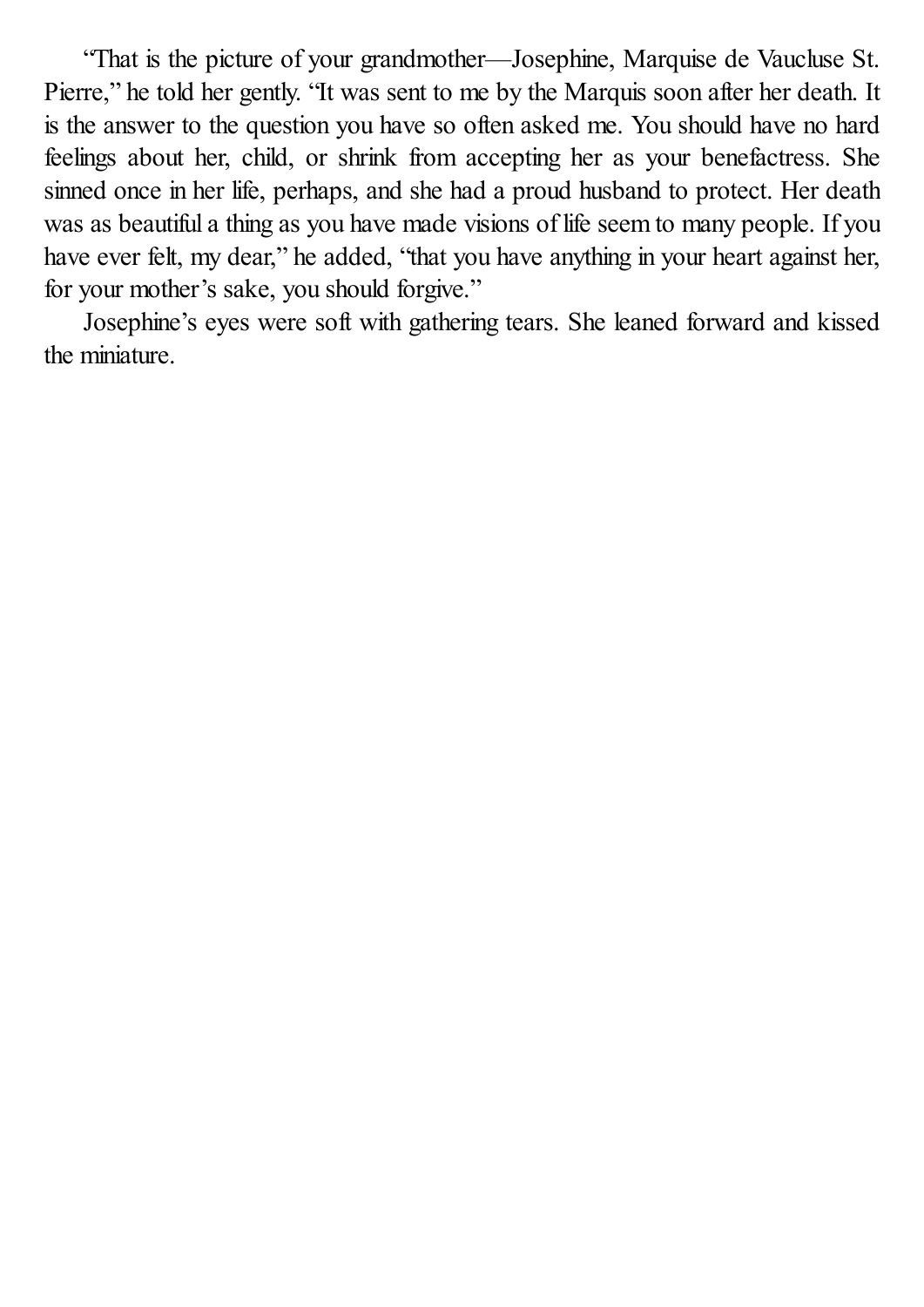## VIII GIANTS IN THE COUNTINGHOUSE

General Besserley—bland, genial and dignified as usual—sat at his favourite table in the Hôtel de Paris bar, talking to a visitor from the great steamer which lay off the Casino.

"Time for one quick cocktail before I leave," the latter remarked, giving the order.

From below came booming through the open window the warning siren. General Besserley heard it with regret. He had enjoyed his chat with this unexpected visitor who had brought him news of many friends and whose carefully pronounced criticisms of conditions in New York had interested him very much.

"Sorry you are not making a longer stay, Mr. Blun," Besserley said politely, as they raised their glasses.

"My misfortune," the other replied. "Before I go, General, I am asking a favour of you."

"Go ahead," was the courteous rejoinder.

"I want you to drive with me in one of those little two-horse carriages down to the dock. It's a queer sort of request, I know, but I would be glad to have you come. I've signalled to that coachman to draw up his team."

Besserley called for his hat and rose to his feet.

"Quite a pleasant idea," he acquiesced.

The two men took their places in one of the well-kept open *voitures*, for which Monte Carlo was famous. They drove off with much cracking of the whip. Mr. Sigismund Blun turned towards his companion. He was a typical-looking lawyer, as his letter of introduction had announced him, colourless, tight-lipped, with keen eyes well hidden behind tortoiseshell-rimmed spectacles.

"I'll tell you what I want to say to you, General," he began. "Did you ever hear of the Miller brothers?"

"Vaguely, if ever," Besserley replied. "I don't read that sort of stuff much on this side."

"Well, let me tell you this," his companion went on. "There have been some tough guys in New York during the last fifteen years but nothing more dangerous than the three Miller brothers, although not one of them has ever been in the Police Court<sup>"</sup>

"That sounds interesting," Besserley observed.

"Headquarters would give their souls to round them up," the lawyer continued.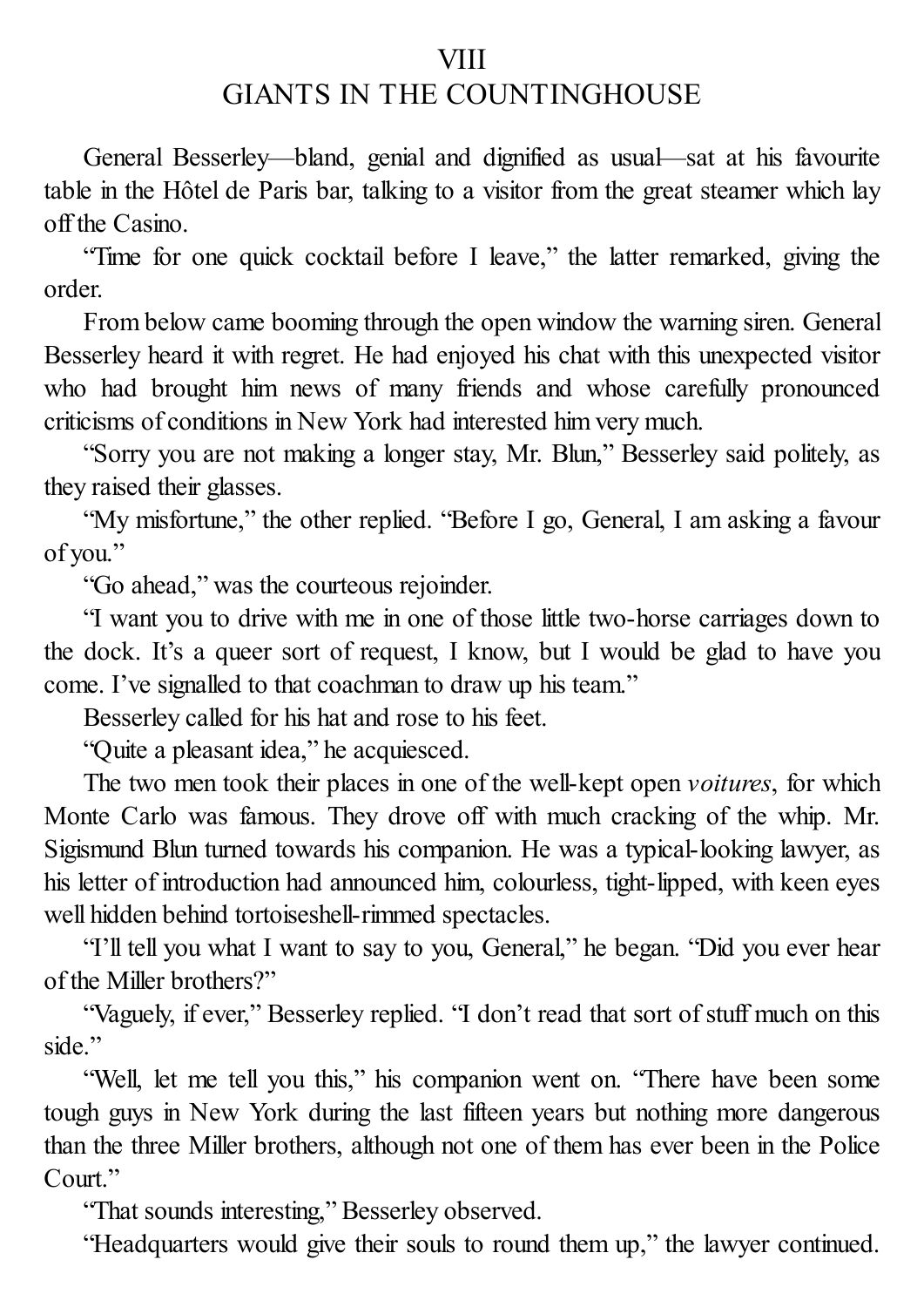"They just can't do it. I should say that between them they have committed at least a dozen cold-blooded murders, besides the men they have shot in self-defence or in quarrels. They're the cleverest criminals the New York police have ever had to deal with. That's what they are."

"Why are you telling me about them," Besserley enquired, "and why this vehicular pilgrimage? Remember, we shall be on the wharf in a few moments."

"I know all about you, Besserley, from Washington of course," his companion volunteered, "and I know you have done a little of the old work over here. I want to give you a word of warning. One of that Miller gang is here in Monte Carlo and if he gets busy, you keep out of it. Never mind if it's your dearest friend in trouble—take a trip to Paris or London. Those Miller boys are just hell. I wanted to tell you this, but I could not afford to take a chance of being overheard, so I figured this was the safest way of getting a private word with you."

"This is very good of you," Besserley acknowledged. "I'm not looking for trouble, I can assure you. Tell me, where did you see this man Miller?"

The lawyer hesitated. Although they were now on the wide stretch of wharf approaching the tug, he looked around cautiously. Evidently the Millers had made themselves feared amongst their fellow country-people.

"There was a chap in a tweed coat and very well-cut flannel trousers, with the man you said was the tennis secretary," Mr. Sigismund Blun confided, as the driver brought his horses to a standstill. "That was Guy Miller, and whatever he wants here in Monte Carlo, General, don't you get in his way. This warning is going to cost you a few francs, because I haven't any more French money, but I promise you it's worth it. Don't forget to look me up when you come to New York. We'll lunch at the Lawyer's Club. Best food in the world."

"A pleasant cruise to you and thanks," Besserley called out cheerily, as his acquaintance sped up the tug.

Besserley drove back to the Hôtel de Paris, conscious of a sense of agreeable exhilaration. Sometimes he regretted his early retirement from government service, or wished that his work, instead of being chiefly political, had led him into more direct touch with this amazing science of criminal detection. He had it in his blood, that was very certain, for the thought that one of the three men whom his new acquaintance had described should be in the Principality at the present moment brought him a pleasurable thrill of interest. Of course he might have come to try his luck at the tables. All civilised gangsters were reputed to be mighty gamblers. If not, he wondered who there was at present in the place worthy of his sinister attention. He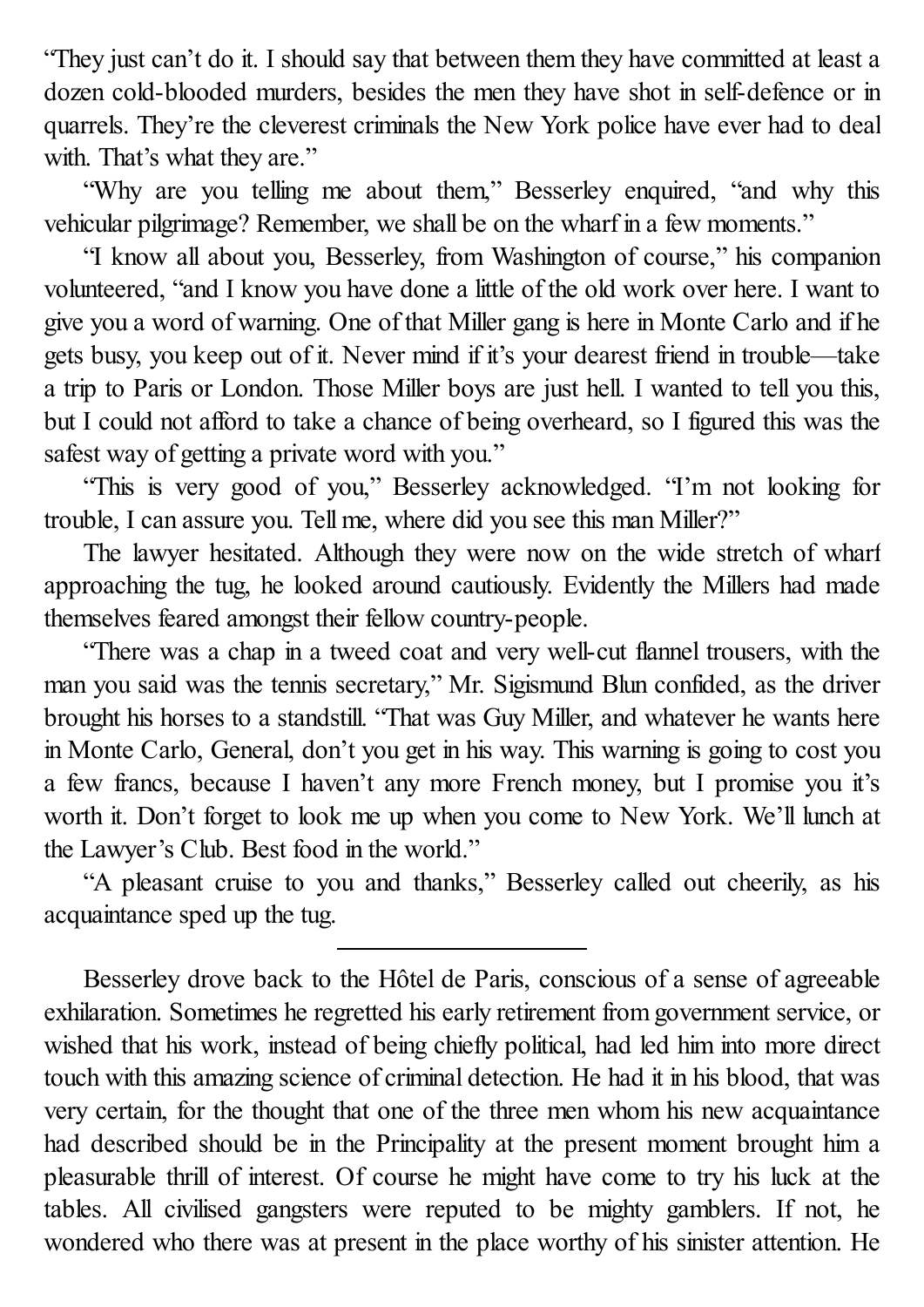paid off the *cocher* with a generous tip, and mounting the steps into the bar came face to face with a possible answer to his speculation. A tall, elderly man, cleanshaven, with a long, distinguished-looking face and wearing a fur coat, although the day was warm, came through the swing doors, leaning upon the arm of one of the most beautiful women Besserley had ever seen.

"Good morning, sir," he said. "Glad to see that you are getting about again."

Prince Adrien Martinoff, who in his day had been a great figure in the Principality, returned the greeting courteously.

"I am quite recovered, thank you, General Besserley," he acknowledged. "You will allow me to present you to the Baroness von Ruhl, who has just arrived from New York. The Baroness is one of my, alas, rather distant connections, who only condescends to remind me of her existence at far too long intervals."

The woman laughed pleasantly. Her hazel brown eyes met Besserley's with interest.

"My uncle talks like that," she said, speaking with a curious accent, in which there remained only a slight suggestion of the American, "simply because he is always so courteous. He leaves us all alone for years—not a letter, not a line—then one makes a timid appearance, only to be received with reproaches! I scarcely ventured to send even my wireless, as I was travelling on an excursion steamer."

"A very admirable way of travelling," the Prince declared. "I myself feel that I miss much in the world through my habits of solitude. General, will you do me the pleasure of dining with me one night early next week? Shall we say Tuesday night? As you know, I entertain only on a very small scale. My physician insists that too many agreeable people excite me. I have a young American coming, however, who I think would interest you, and if you are able to join us, it would give me great pleasure."

If Besserley had had a hundred engagements, he would not have hesitated.

"I should be delighted," he assented. "About nine?"

"At a quarter to, if you will humour a semi-invalid," the Prince answered.

Besserley passed on into the bar, which was still crowded, resumed his seat at the table in the bow window and, after giving the matter due consideration, ordered another cocktail. A friend who joined him glanced down the room.

"That's a good-looking young fellow talking to Merton, the tennis secretary," he remarked. "Know who he is?"

"I believe," Besserley replied, "that his name is Miller—Guy Miller."

"Looks like a polo player. There was a Miller at Meadowbrook."

"I don't know much about him," Besserley observed, finishing his cocktail, "but I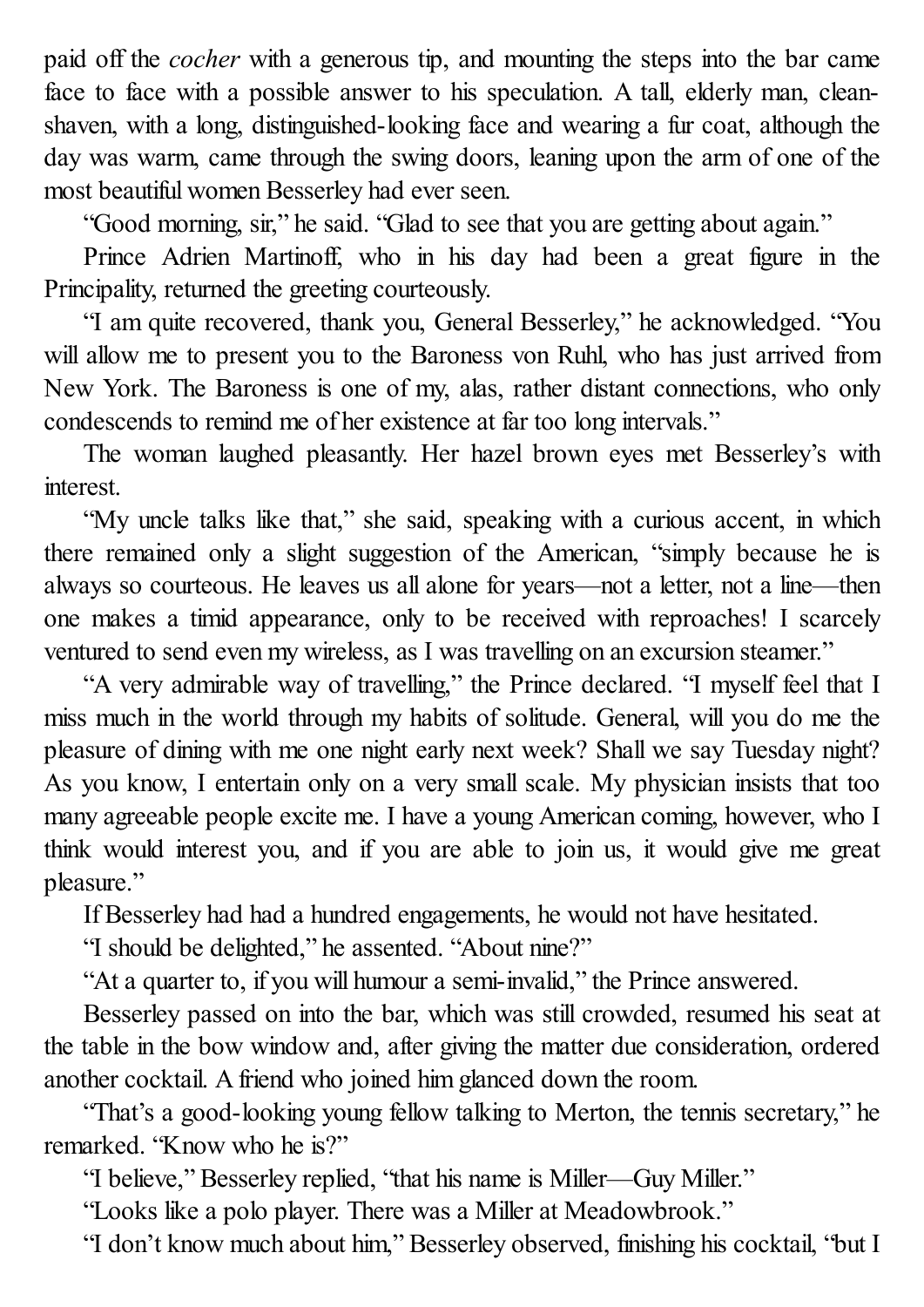believe that he is supposed to be something of a sportsman."

As a matter of fact, Besserley was soon to find out. The tennis secretary rose to his feet and, followed by his companion, came down to the table.

"Mr. Miller here has brought me some letters over from New York," he announced. "From what he says, I gather that he is not a serious tennis player but he likes a game or two every day when he is on holiday. Have you any time to spare, General?"

Besserley looked at the man who was confronting him with a slightly expectant smile upon his lips. Miller was not quite so young as he had seemed at a distance, but he carried himself well, and his features were excellent, although his mouth was a trifle grim.

"I am afraid you would be too good for me," Besserley remarked goodhumouredly.

"We might try," the other suggested.

"This afternoon at four, if that suits you: tennis or squash, whichever you prefer."

"Tennis, if it's all the same to you," the famous New Yorker answered. "Four o'clock would suit me excellently."

There was something about the tennis that afternoon which Besserley never altogether forgot. The first two sets were played in sound but somewhat restrained fashion—good second-class stuff, with each giving his opponent the idea that he was keeping a little up his sleeve. In the third set Besserley, from the first, had the best of the luck. Three times he won points—game points too—on a return which trickled into his opponent's court down the net, having hit the cord hard. Twice Besserley brought off almost impossible shots and his service for one game was untouchable. Suddenly Miller seemed to recognise the fact that he was in danger of defeat. Besserley, who was enjoying the game without attributing any particular importance to it, could not fail to notice the change in the man. Those brilliant, almost over-keen eyes seemed to become like points of fire. His jaw stiffened, his mouth became a hard straight line. He had changed into a Robot-like athlete, like a figure of granite from whom the humanity had suddenly departed. He swept Besserley's returns into impossible places, served like a man consumed with a silent fury balls which it seemed to Besserley afterwards that no known player could have dealt with. Gradually the game became level, passing to forty-thirty in Miller's favour and was finished off by a serve which was practically unplayable. Miller stood quite still for a moment. He seemed to be indulging in a sort of welcome relaxation, then he threw his racket a little way into the air, caught it dexterously, lit a cigarette and lightly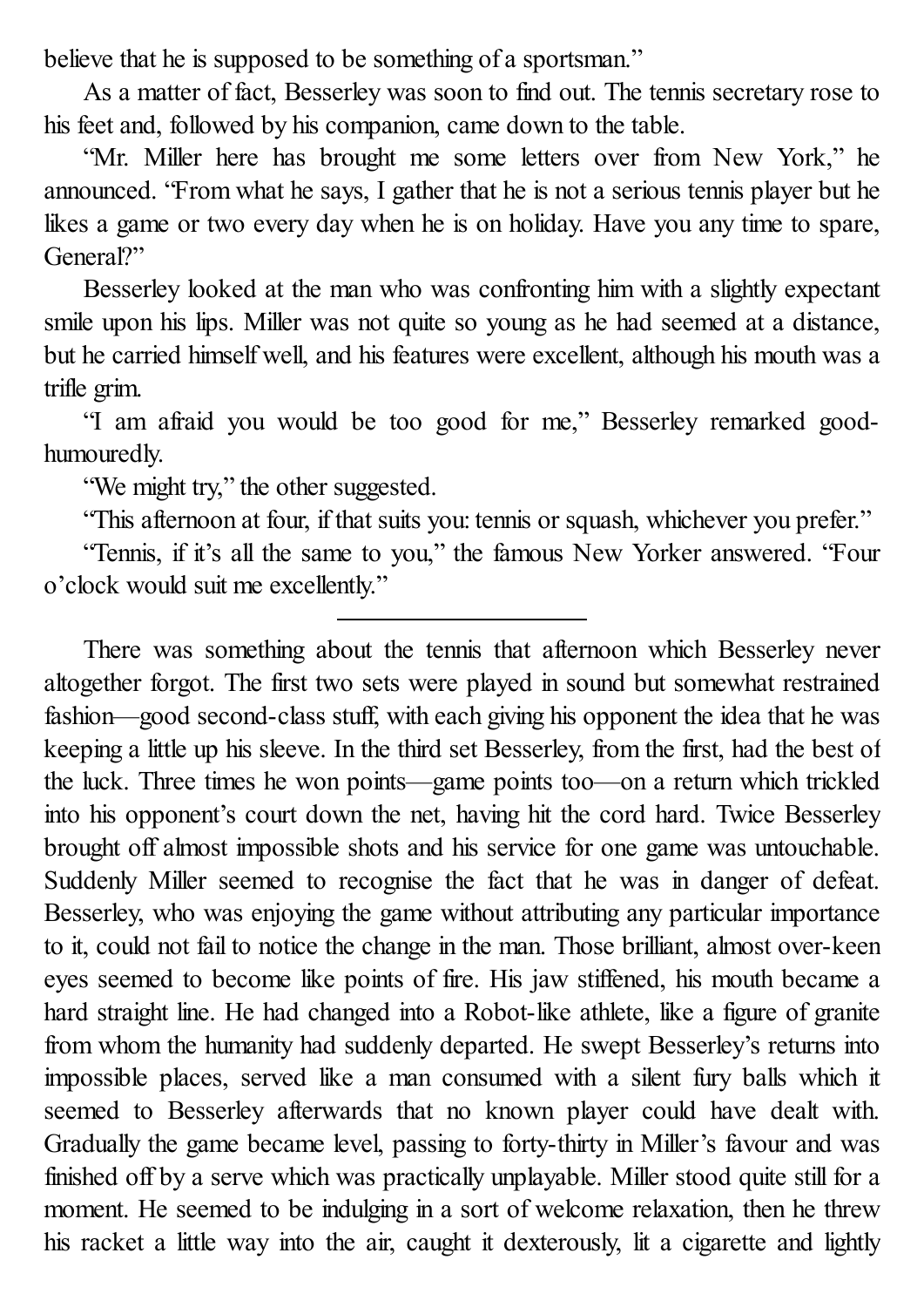jumped the net.

"You have given me all the exercise I want for one day, General," he remarked. Besserley smiled, as they strolled off towards the bar together. "Very good game," was his laconic comment.

Twice before Besserley had dined at the somewhat appropriately named Château des Nuages, built some thousand years ago by the Seigneur of Peille. Nothing seemed to be changed. There was the same magnificent dining room, the same gold plate, priceless glass, Sèvres china and profusion of drooping orchids. The tapestries which hung upon the wall might have been there for a hundred years. The servants who waited at table, pale-faced and deft-handed, were clad in the livery of the Middle Ages. Prince Martinoff himself wore his usual black velvet dinner coat and black opal links. The food and wine in a château which at times was almost inaccessible to civilisation were, as they had been on previous occasions, marvellous. On Martinoff's right side sat the Baroness, next to her Miller, then Baron Grantz, the trusted secretary of the house, and finally Besserley himself completed the five at the table, reduced to its minimum size. . . . Conversation throughout the meal was chiefly sustained by the American and his host. The former spoke of the moving panorama of great events with intimacy and acumen. Martinoff listened with the air of one interested but remote. He seemed to be all the time brooding over the disclosure which he had resolved to make. As soon as coffee was served, decanters of rare wine and old brandy placed upon the table with cigars and cigarettes within reach, Martinoff appeared to awake.

"It occurs to me," he announced, "that the moment is now opportune, Mr. Miller, for you to repeat the proposals you have made to me, and which I have been considering during the last few days. I make no excuse for asking you to do so in the presence of others. I am an old man and I do nothing without advice. The Baroness, my niece, is deeply interested. Baron Grantz, my trusted secretary practically throughout my lifetime, is in my entire confidence. General Besserley I have invited because he is a man of the world, with a reputation in these parts for sound judgment and vision. Will you be so kind as to proceed."

Miller leaned forward in his chair. The air of careless gallantry with which he had carried on his conversation with the Baroness had departed. His features were set and firm, his tone precise.

"The matter is very simple," he explained. "The Prince, in one of those huge transactions which brought him fame and wealth years ago, thought it well to accept large commissions from various American houses in connection with the purchase of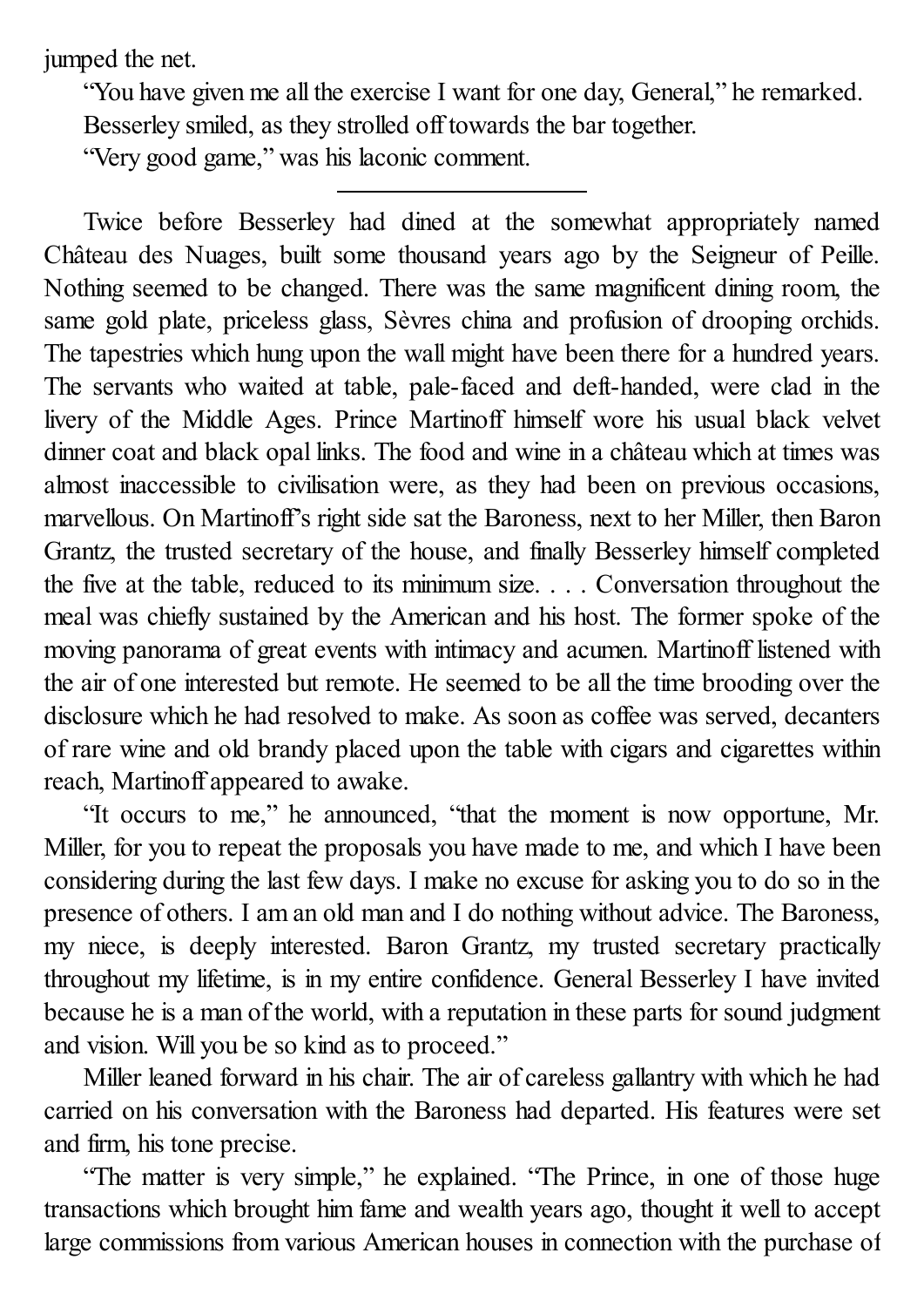several battleships. Some friends of his also interested themselves in the matter. In this clean sweep which is now going on in Washington, papers concerning these transactions have come to light. As you may have gathered from the newspapers, the Prince's share in the matter has been adversely commented upon. I have been sent here to request our host, in return for a certain consideration, to hand me the evidence linking up the two other men in these transactions."

There was a brief silence. The Prince nodded his head thoughtfully. The Baroness, with a little sob, suddenly clutched at his arm, slipped from her place and went down on her knees by his side.

"You will not give it to him," she implored. "You know what it will mean. It will cost Augustus the throne which has been promised to him!"

Martinoff permitted his hand, with its long delicate fingers and wonderful signet ring, to rest for a moment on the woman's gold brown hair. He even smoothed it gently. His face, however, was implacable.

"Anna," he said, "one has to decide in these matters according to the greater good of the greater number."

"But it will mean war," she pleaded. "Surely you can see that."

"I love war," Martinoff acknowledged calmly. "I love to be behind the scenes when war is fermenting, to be behind the scenes while it is in progress. Alas, I am too old for that now, but the joy of war is still in my blood."

"In return for the documentary evidence concerning the two people whom we will not name, and the one American who must not be named," Miller went on, "the Department which I represent undertakes to withdraw all charges against you, Prince, and to withdraw the lien upon your assets, which is in the act of being put into force in New York. This alone should make you the richer by something like three million pounds."

"You cannot do this thing!" Anna cried, her arms twined around Martinoff's neck. "You cannot do anything so cruel. My country—I call it mine because I love those who belong to it better than life itself—has made so heroic a struggle. It has won tranquillity, owing to the fine government of the man whom you propose to ruin. In a few months now he will be king, unless you bring this scandal upon him. What was the harm in his working to earn American gold? You did the same. What you earned went into the coffers of your vast fortune. What he earned went back to his country. You promised me those papers. You must let me have them."

"I promised you them for a wedding present," Martinoff reminded her. "If things turn out as you say, there can be no marriage. Besides, at the time I promised, I was not threatened with this ruinous action. Grantz," he added, "I shall require the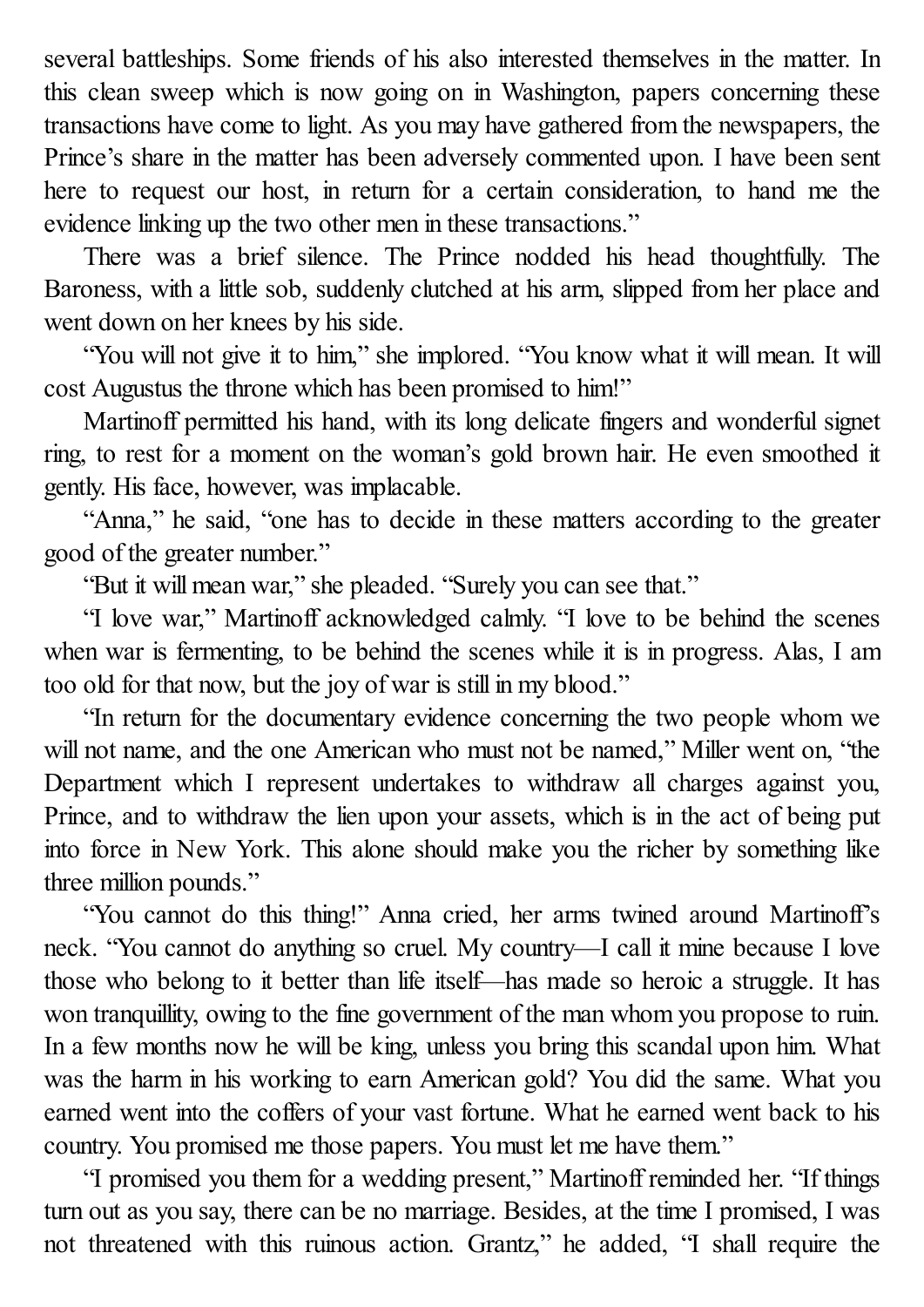opening of Safe K."

Anna's shriek rang through the vaulted room. It seemed to linger in agony about the oaken rafters. Besserley leaned across the table. His expression was portentous.

"Prince," he said, "you have invited me here as a sort of watching consultant. Am I permitted to say one word?"

"You may speak if you wish, General," Martinoff assented coldly. "I may add, however, that my decision is taken. I have decided to hand over the papers they require to the authorities at Washington."

"You shall not!" Anna cried, writhing in agony.

The Prince motioned Grantz towards the door. Besserley's gesture, however, was arresting. He had risen to his feet now, pushed his chair back and was standing with his hand outstretched towards the American

"No papers which you propose to hand to your guest, Mr. Guy Miller, Prince," he declared, "will find their way to Washington. Furthermore, he is not in a position to grant you the immunity he offers."

For a moment there was silence. Grantz, halfway to the door, stood looking back. Anna, the tears streaming down her face, her hair dishevelled, her bosom heaving, stared wildly at Besserley, as though seeking to grasp the meaning of his words. The Prince, too, was looking directly at him, an angry frown upon his forehead. Miller alone in the room seemed to everyone except Besserley himself unchanged. Besserley saw it coming. The man appeared to be turning into ice. He was frozen with that same silent fury which had crept over him during those moments of possible defeat upon the tennis courts.

"Have you lost your senses, General?" his host asked.

"On the contrary," Besserley replied, "I have been using them to exceedingly good purpose and I have divined the truth. This man Miller has nothing to do with Washington. He has nothing to do with the American Government. He is a very distinguished personage, I admit, and his name very possibly is Guy Miller, but he is better known to police headquarters than to Washington, for the reason that he belongs to the most famous trio of criminals America has ever known, even in its worst days. If you hand him over those papers, Prince, they will be used for blackmail and nothing else. As for you, you will remain where you are without benefit or consideration. . . . A little more to the right, please, Baroness."

She leaned away. The skill of Besserley's old days had not deserted him. The black muzzle of his gun pointed straight as a line at Miller's heart. The latter made no movement. His left hand was upon the table, his right was playing with his wineglass.

"Very dramatic," he sneered. "However, the Prince has at least had his choice.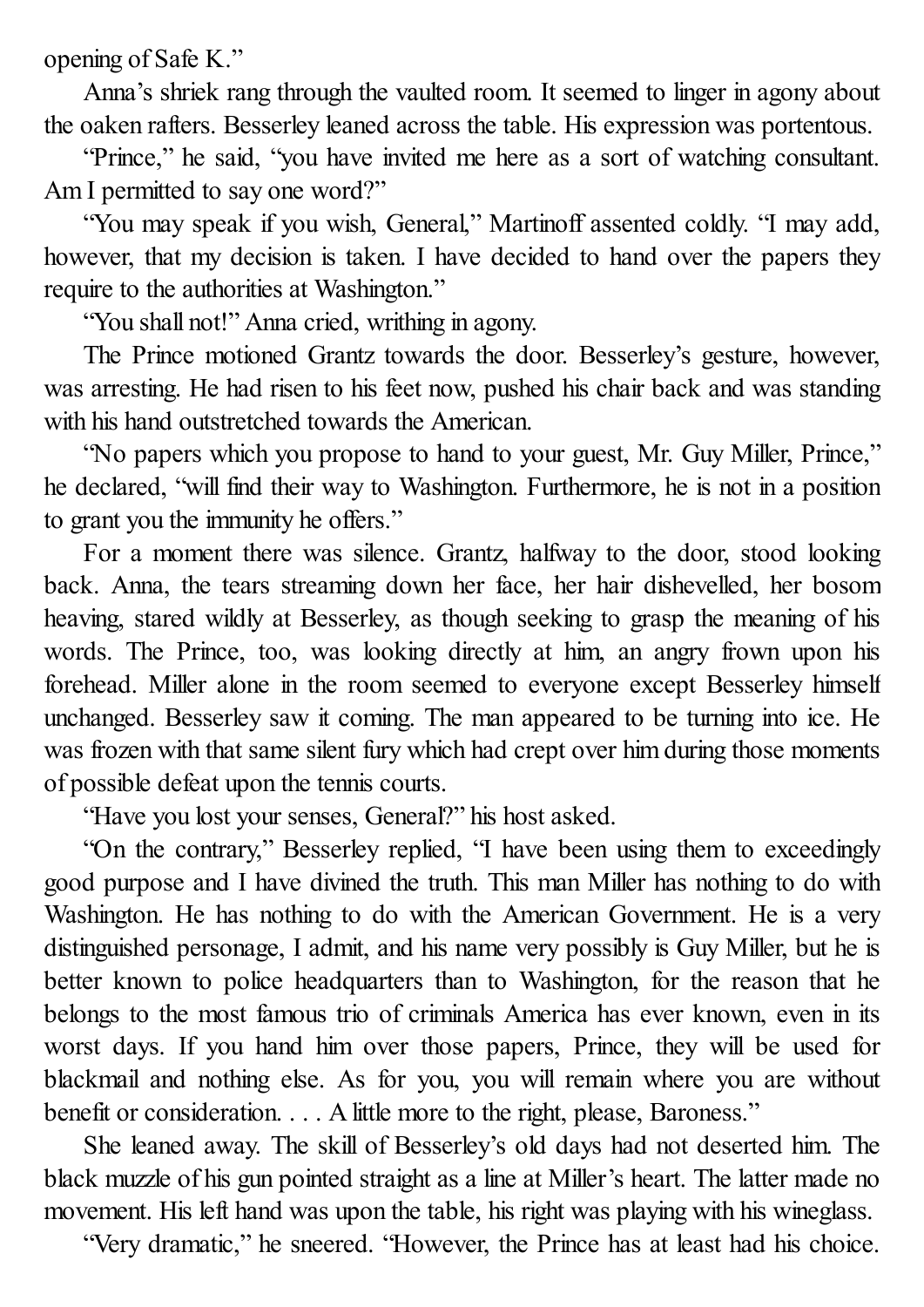Whether those papers are handed over to me," he went on, and the words seemed to leave his lips so deliberately that they were like crisp and polished things, "as a representative of the American Government or as Guy Miller—one, I admit, of three famous adventurers—make little difference. The only point is that I am here, Prince Martinoff, and I demand possession of those documents."

"Short of killing us all," Martinoff demanded, "may I ask how you intend to enforce your will upon us, after General Besserley's revelations?"

Miller glanced at the thin gold watch which he had drawn from his vest pocket. He replaced it with a smile.

"I am tired of words," he confessed, with a slight yawn. "Tired too of this brandishing of revolvers and of our friend the General's threatening gesture hopelessly old-fashioned and out of date. I did not travel across from the States without making my preparations. There are few secrets concerning your life here, Prince, and your methods, which we had not mastered before I left New York. May we now consider that the curtain has fallen upon one act of this little drama and enjoy a brief pause? I take the liberty, sir, of helping myself to another glass of your amazing sherry. Even my brothers' cellars, and they are famous, hold nothing so choice."

He refilled his glass amidst a dead silence. He had turned a little towards his neighbour.

"Baroness," he begged, "let me help you to regain your chair. After all, you are no worse off than you were. My brothers and I are reasonable people. Blackmail is an ugly word. We will call it a tax. As such, it can be paid. The American Government might have been more difficult to deal with."

"I have come to the conclusion," Martinoff, who had recovered his selfpossession, said forcibly, "that you are out of your mind, sir."

"You will change yours before many minutes have passed," was the placid reply. . . .

Martinoff appeared not to have heard him. He was leaning forward in an attitude of listening.

"Is it my fancy," he asked, "or is there some strange noise outside? A passing aeroplane, perhaps. Little else disturbs us here."

They all listened. Without a doubt from somewhere close at hand came the muffled beat of a great engine. The Baroness suddenly called out. She pointed round the room and overhead to the beautifully shaded lights. One by one they were growing fainter. The softened illumination of the banqueting hall had given place to shadows. Grantz, who had been out of the room for a few moments, entered hastily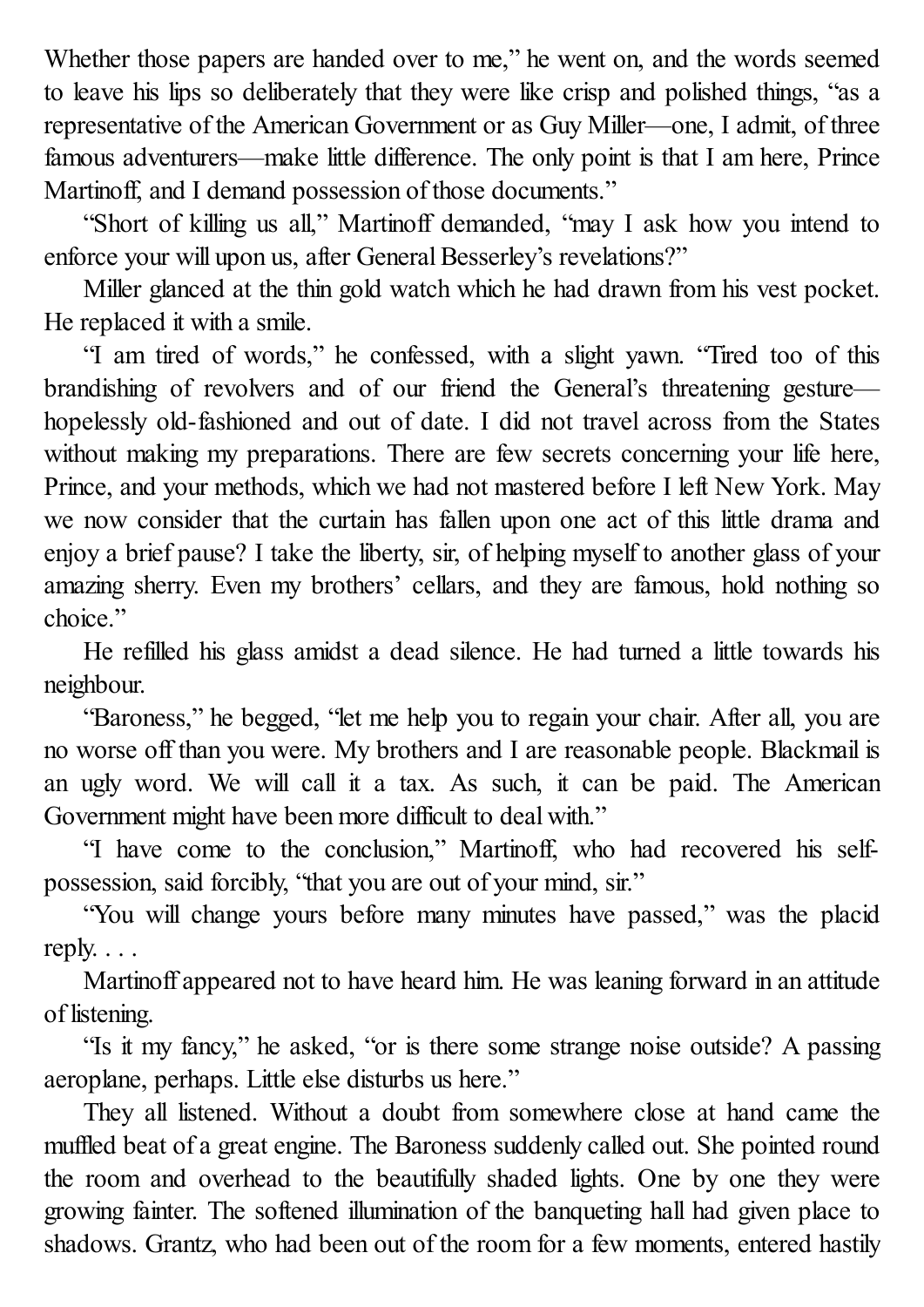and hurried to his master's side.

"Your Highness," he announced, "it is impossible to say what is happening. The electric light, as you can see, is fading away. The telephones to the lodge are not working. The bells are not ringing. Outside in the front courtyard there is something which resembles a small tank. One fears almost that the power station is affected."

Besserley flung back the heavy curtains. Outside he could dimly discern the form ofsome weird-looking vehicle, but probably the greatest shock he had ever received in his life was the fact that between it and the Château the air seemed filled with irregular streams of lightnings, lightnings which were at one moment green and another yellow!

"Come here, Grantz!" he called out. "There is some new form of wireless at work in the courtyard."

Miller tapped a cigarette upon the table cloth.

"There is no need for anyone to disturb themselves," he said coldly. "I know precisely what the machine is doing. I am hoping to sell the rights of it to our host tomorrow morning. I brought it over with me, in case I found any difficulty."

"And may I ask," Prince Martinoff enquired, "what the machine is doing?"

Miller lit the cigarette which he had been holding between his fingers.

"It has by this time," he said, "practically exhausted the accumulated electricity of your power station. To use a crude word, when we bought the rights of it from a Dutchman, we called it a demagnetizer. For some time not a bell in your house will ring, there will be no light except those candles and," he added, with a little bow to the Prince, "the doors of your secret chambers will fly open and the handles of your safes turn of their own accord. You have built up a marvellous scheme of defence here, dependent upon electricity alone, Prince. Electricity has failed you. Your sherry, however, remains marvellous," he concluded, raising his glass to his lips.

"And the practical side of this?" Martinoff asked. "You are one man. I have a dozen armed servants, and there are ourselves."

"A respectable company and no doubt great fighters," Miller observed. "Unfortunately, we outnumber you. My brother, with fifty of his friends from Genoa —some of whom, by-the-way, were engaged in the work upon this place—spent last night at La Turbie. They are now within a dozen yards from the various entrances to the grounds. Twelve against fifty are poor odds. I might add that we possess Maxims and the latest type of bombs. Shall we continue the negotiations?"

There was a blank and dismal silence. The flashes of lightning were growing fewer. The engine seemed to be beating more faintly, but somehow or other, although no definite sounds reached them, they were all conscious of the fact that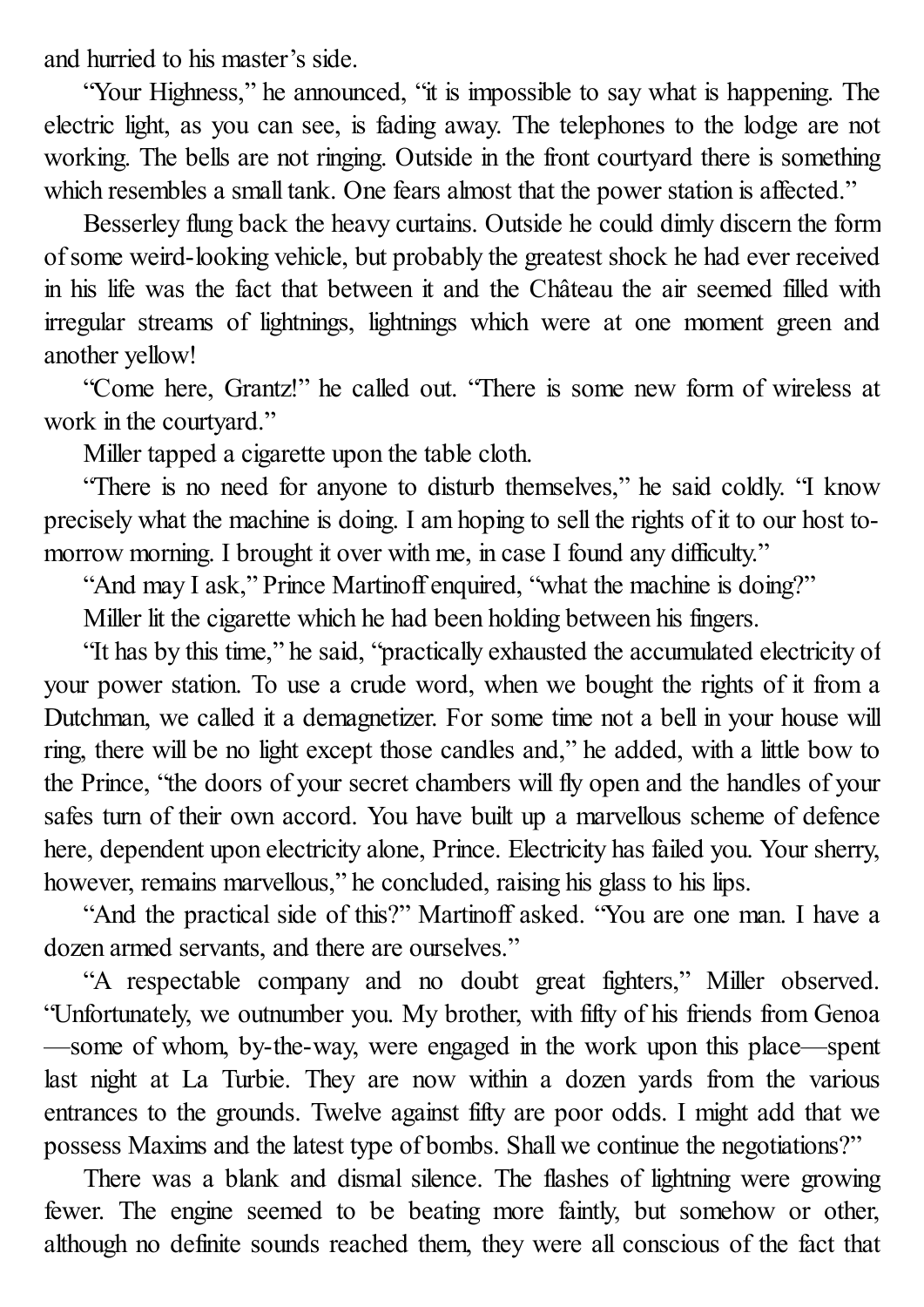men outside were moving silently to and fro. Besserley leaned forward.

"Prince," he pointed out, "we have only Miller's word for this epic of destruction. I propose that Grantz here and myself go below for a moment. Mr. Miller perhaps will accompany us and see what condition your safes are in."

Miller rose at once to his feet.

"It would interest me very much," he confessed.

Martinoff waved his hand and the three men left the room.

Anna, too sick at heart for speech, leaning forward with her head resting upon her arms, seemed to pass into a lethargy of hopeless grief. Martinoffsat upright in his chair, his cold eyes set and expressionless. The minutes passed. . . . Anna lifted her head. She stretched out her hand for her uncle's.

"Do not let the servants be shot to pieces," she begged quietly. "If Miller really has his men here from Genoa and the safes are open, we are in their power."

There was the sound of footsteps outside. The first to enter was Grantz, carrying a black tin box under his arm. After him, very much in the background, came Besserley.

"The destruction is complete," Grantz reported to his master despairingly. "The man told the truth. Every electric device in the house is ruined."

"What have you brought us there?" Martinoff asked, pointing to the box.

"The papers this man Miller is demanding," Grantz replied fearfully. "The agreement signed by the Archduke and—"

Anna rose to her feet with a ringing cry. Martinoff, with a quick glance towards the door, felt in his pocket and produced a key. He unlocked the box and with deliberate fingers drew out several bundles of papers. He found the one he wanted. He held it over the nearest candle. It fluttered away in ashes. Another followed it, and then another. Martinoffsat upright in his high-backed chair, and for the first time for years he laughed.

"That, at any rate, is finished," he exclaimed. "Give me some brandy, Grantz. Relock the box. The rest of the papers are of no particular consequence."

Grantz held the glass of brandy to his master's lips. Martinoffsipped it feebly.

"The man and the country you love are safe, Anna," he told her.

Her arms were around his neck, her soft cheek was pressed to his lined face. Her torrent of words was undistinguishable. He pushed her gently away.

"It is perhaps for the best," he acknowledged. . . . "Besserley! My God, Besserley!"

Besserley came from the shadows to the table. His collar was torn, his tie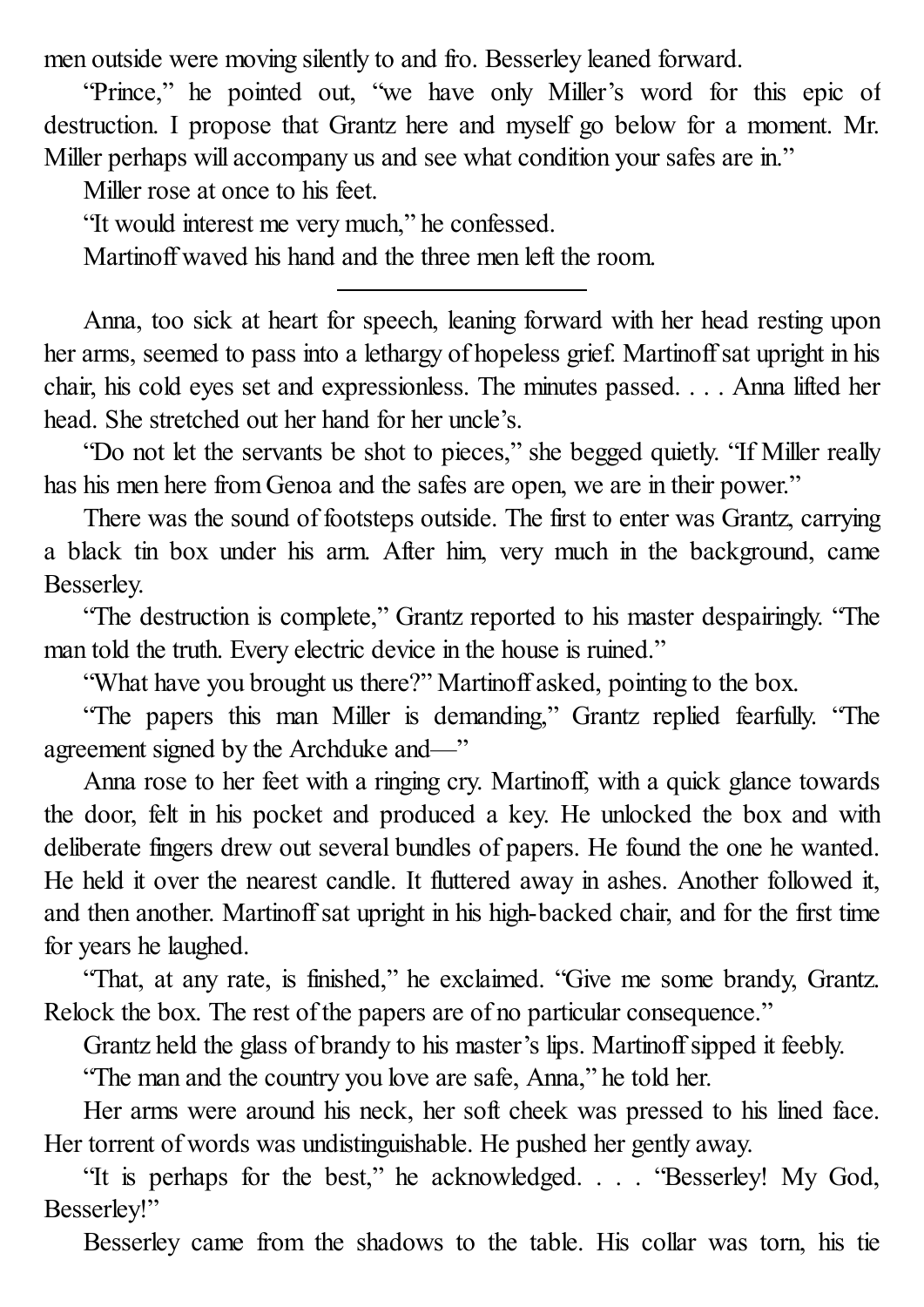hanging down and there was blood upon his face. He held out his hand, while Grantz poured out some brandy. His voice when he spoke was quite firm and there was a gleam almost of humour in his eyes.

"Well, we are through this little bit of trouble," he announced cheerfully. "I say, this brandy is no good to me. I want Scotch and soda—biggest tumbler you can find."

Grantz waited upon him fervently. Besserley, with a long sigh of relief, took a huge drink.

"What do you mean by the trouble being finished?" Anna asked him, with set, wondering eyes.

"Oh, I have not been exactly idle the last few days," Besserley explained. "I got to know about that fellow in Genoa and the men he was sending to La Turbie. The officer in command at Mont Agel there has a whole detachment of Chasseurs Alpins and was good enough to remember that I once saved his life. I convinced him that there was going to be an attack upon this house to-night and the moment those blackguards of Miller's enter the courtyard, if ever they do, they will find about a hundred armed chasseurs hidden amongst the shrubs—good fighters too!"

"It is not to be believed," Martinoff faltered. "Where is Miller?"

Besserley smiled apologetically.

"I found that although the electricity had failed, the locks themselves were perfectly sound," he went on. "Miller seemed to have forgotten that. I got him inside Safe K and closed the door on him, although he put up a pretty good wildcat fight for it. I thought he would be safer there until things had cleared up. Grantz showed me the ventilating dodge and we are giving him just enough to keep him going."

Martinoff clasped his forehead.

"Tell me again," he insisted. "Where did you say Miller is?"

"In the safe," Besserley replied, "where that box came from."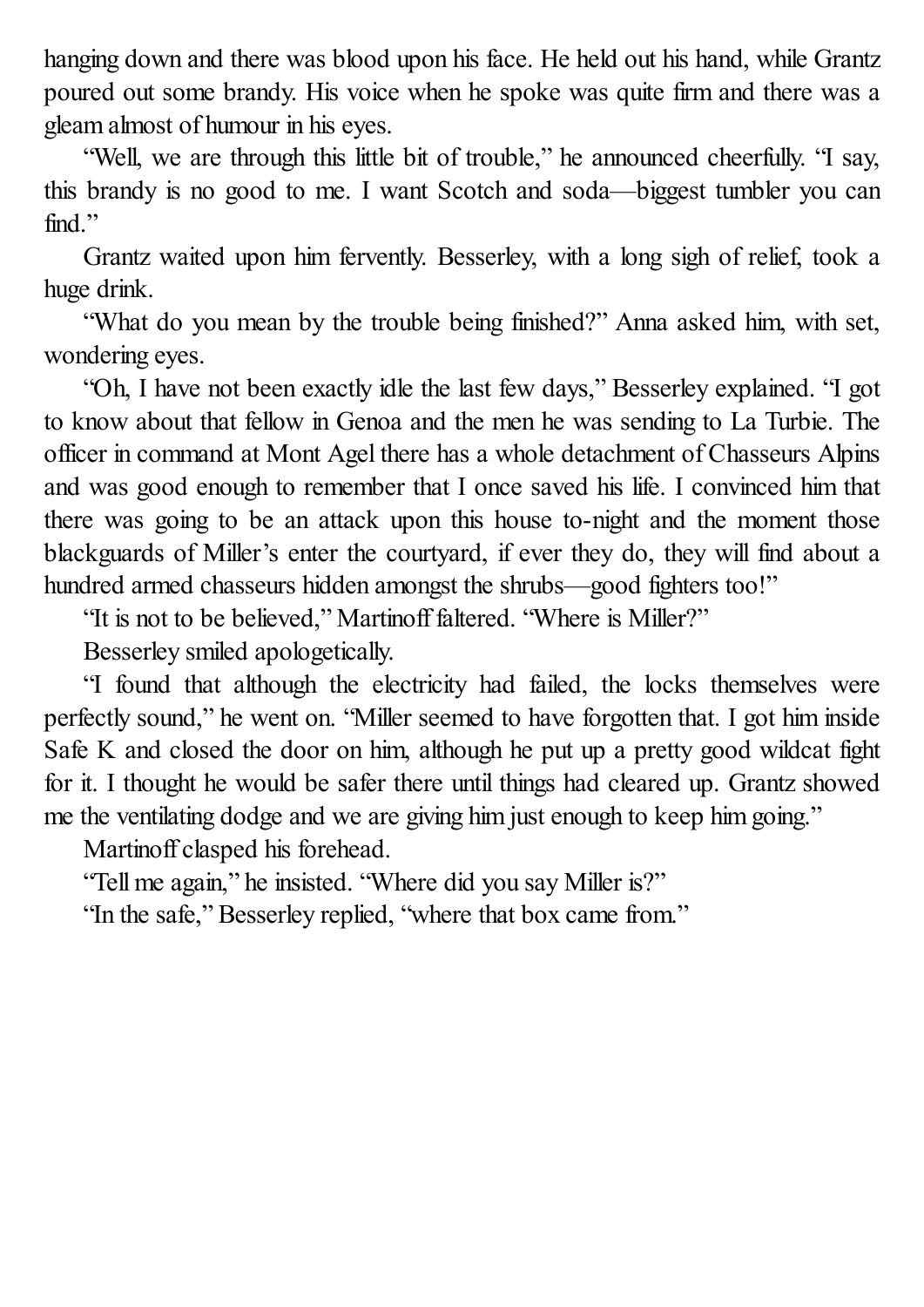## IX THE BRIDE OF THE SHINING HOUR

Besserley had just taken the line of his putt and was preparing for action when he became painfully aware of the violent impact of a golf ball on the calf of his leg. He swung round furiously.

"What the—"

Words failed him. Only a few yards from the edge of the green a girl with a brand-new driver in her hand was smiling at him joyously. She was not at all a usual sort of girl. Her hair—she wore no hat—was of the rare and genuine platinum shade. She was most becomingly dressed for the sport in which she was presumably indulging, and she had the largest blue eyes and the sweetest smile he had ever seen. Even as he stood there scowling at her, he realised who she was. Number One in the first row of the most successful galaxy of beauties which a famous theatrical producer, with all New York at his mercy, had been able to select, and bride in the wedding with which the nightly performance at the Sporting Club concluded. Besserley changed the nature of his protest.

"What on earth are you doing, hitting a ball like that when I am on the green?" he demanded.

The smile faded from her lips, her eyes seemed to grow larger and rounder.

"There was no one to play with me," she explained, "so I bought some sticks and came out alone. The professional told me to practice full shots."

"But, my God," Besserley protested, "you don't play full shots at a man on the green just ahead of you!"

"Don't you?" she asked innocently. "There was no one to tell me when to play them. You see, Jim told me I must play golf, so I came up and bought these sticks and then the professional was engaged, so I started out alone. I'm terribly ignorant of what I ought to do, I'm afraid."

General Besserley limped to a seat erected in the vicinity for the convenience of tired golfers and possible apoplectics.

"Your Jim ought to have come and looked after you," he said, with a note of venom in his tone.

"I'm sorry," she apologised wistfully. "I didn't think these little balls would hurt anyone—not a great strong man like you, anyway. Here's Jim just coming."

"Good job," Besserley muttered.

"I don't think I'll play any more to-day," she remarked, lingering a little.

"I shouldn't," her victim advised her.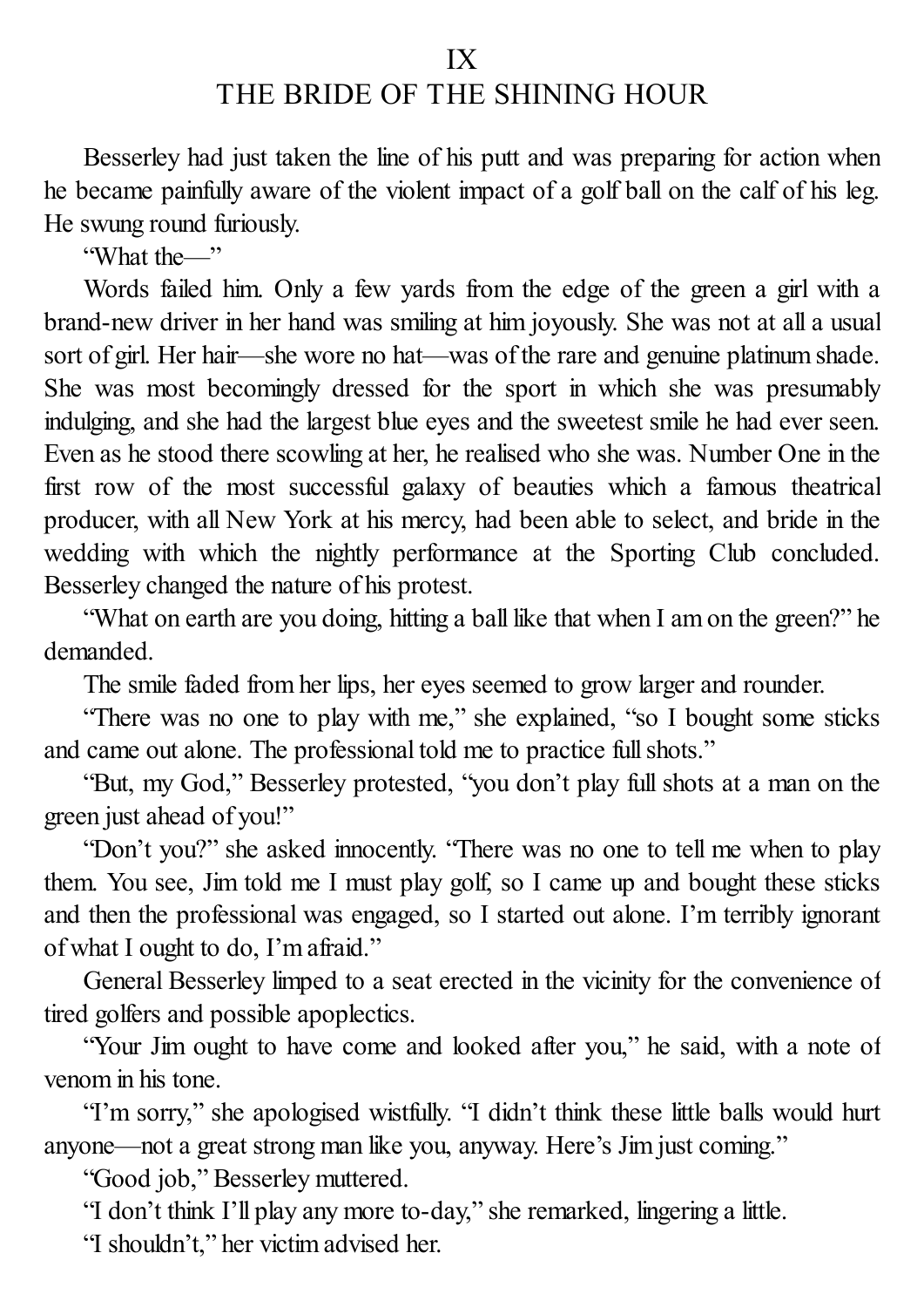She came across the green to him with that peculiar swinging movement, half a dance and half a walk, which she and her fellow toilers had made very much the fashion. Her heels were the highest he had ever seen and left a distinct impression every time they sank into the green turf. Besserley, who was on the Greens Committee, groaned.

"I'm so sorry," she said, looking down at him. "I didn't know I was doing wrong. Does your leg hurt very much? Would you like me to rub it?"

"You go to—Jim," was the brusque response. "Tell your Jim, too, that he'd better keep you off these links until he buys you a pair of golf shoes."

"You're very horrid to me," she complained. "It isn't as though I knew anything about the game. And what is wrong with my shoes, please?"

She lifted her skirt, giving a liberal display of a marvellously graceful leg and ankle, and black and white suède shoes which were the last word of a famous Parisian *bottier*.

"It isn't your shoes," he pointed out. "It's the heels. Look at those little holes you have made all across the green. How do you suppose anyone is going to putt over those?"

"I could," she declared hopefully. "They wouldn't make a bit of difference to me. Shall I show you?"

He waved her away not discourteously. He had recognised Jim.

Besserley, who had been on the point of retiring for the night, dropped the book which he had been reading from one hand but had presence of mind enough to retain possession of his pipe, which he clutched in the other. He stared blankly across the room at this approaching vision of loveliness. He numbered amongst his acquaintances no young woman likely to possess a rose-coloured chiffon *chemise de nuit* and *negligée* or who would have been likely to understand such a fascinating method of partially concealing her platinum silver hair.

"Here, you're making a mistake," he exclaimed. "Whom are you looking for?"

She recognised him with a sigh of relief.

"Oh, you're the gentleman who got in the way of my golf ball, aren't you?" she cried.

General Besserley swallowed hard.

"Even if I was," he replied, "that does not explain why you should enter my sitting room without knocking at two o'clock in the morning."

"You should not sit up so late, if you mind visitors," she answered. "I had to come somewhere. They're killing one another in my room. Would you mind going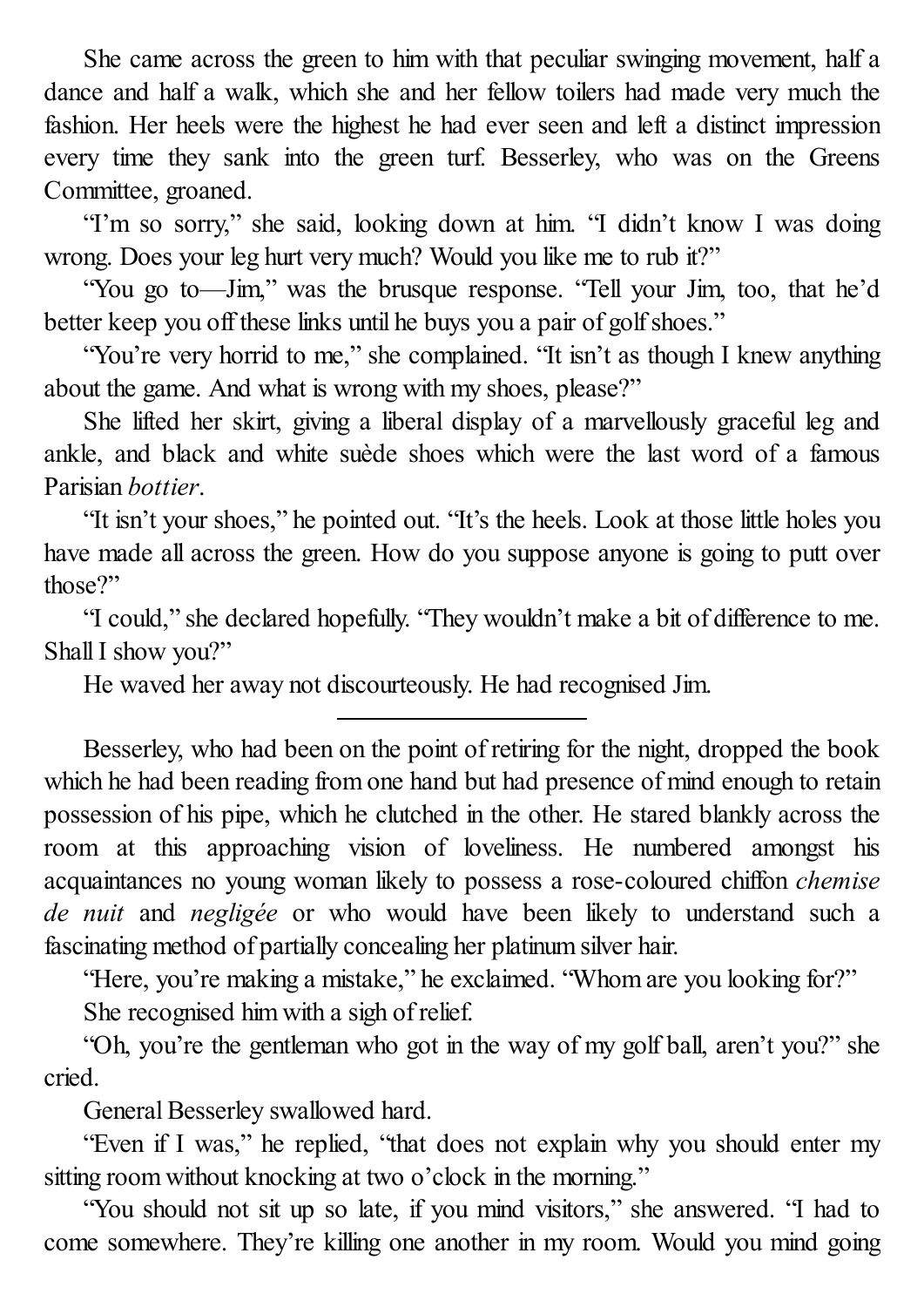and separating them?"

"Pekes?" he asked scornfully.

"No—men," she answered.

"Then why the mischief didn't you ring the bell, send for the manager or the night porter—use your common sense?" he demanded, rising unwillingly to his feet. "What concern is it of mine? I'm just having a last drink before I go to bed and if you have been giving a Hollywood party, I don't see why I should be called upon to interfere."

"You are not half so nice as you were this morning," she complained. "I don't want anyone to be hurt."

"Then why don't you ring up the bureau?" Besserley asked. "I'm not a chuckerout."

"But I don't want anyone to be chucked out, either," she replied. "It's just that Mr. Copperas is our manager and he is very nearly fed up with Morris Dring already."

Besserley knocked the ashes from his pipe and pulled his dressing gown round him.

"Which is your room?" he asked, with a sigh of resignation.

"Now isn't that sweet of you?" she exclaimed gratefully. "Follow me, please."

She danced away in front of him a few yards down the dimly lit corridor and threw open the door of a room on the other side of the lift. It was a very pleasant sitting room under ordinary circumstances, but its present appearance was rather that of a drawing-room battlefield. The furniture was in disarray, several vases of flowers had been upset, there was water trickling over the carpet, and a young man, whom Besserley recognised as being one of the participants in the nightly show, lay groaning upon his side, with his back against the leg of a table. Standing upon the hearthrug, smoking a cigarette and still wearing his overcoat, was a young man with whom Besserley had some acquaintance—Alan Copperas—the theatrical representative of the *Société*.

"Will you tell me," Besserley demanded, struggling to repress his annoyance, "what I am dragged in here for at this hour of the night? Why can't you two go outside and settle your differences, instead of making this unholy mess of a young lady's sitting room? And what's it all about, anyhow? I tell you frankly I shall go straight down from here to the management and complain."

"This is the gentleman, Mr. Copperas, who got in the way of my golf ball," the girl explained pleasantly.

"Oh, everyone knows General Besserley," the young man replied. "If you will forgive my asking, though—what is it you want in here, sir?"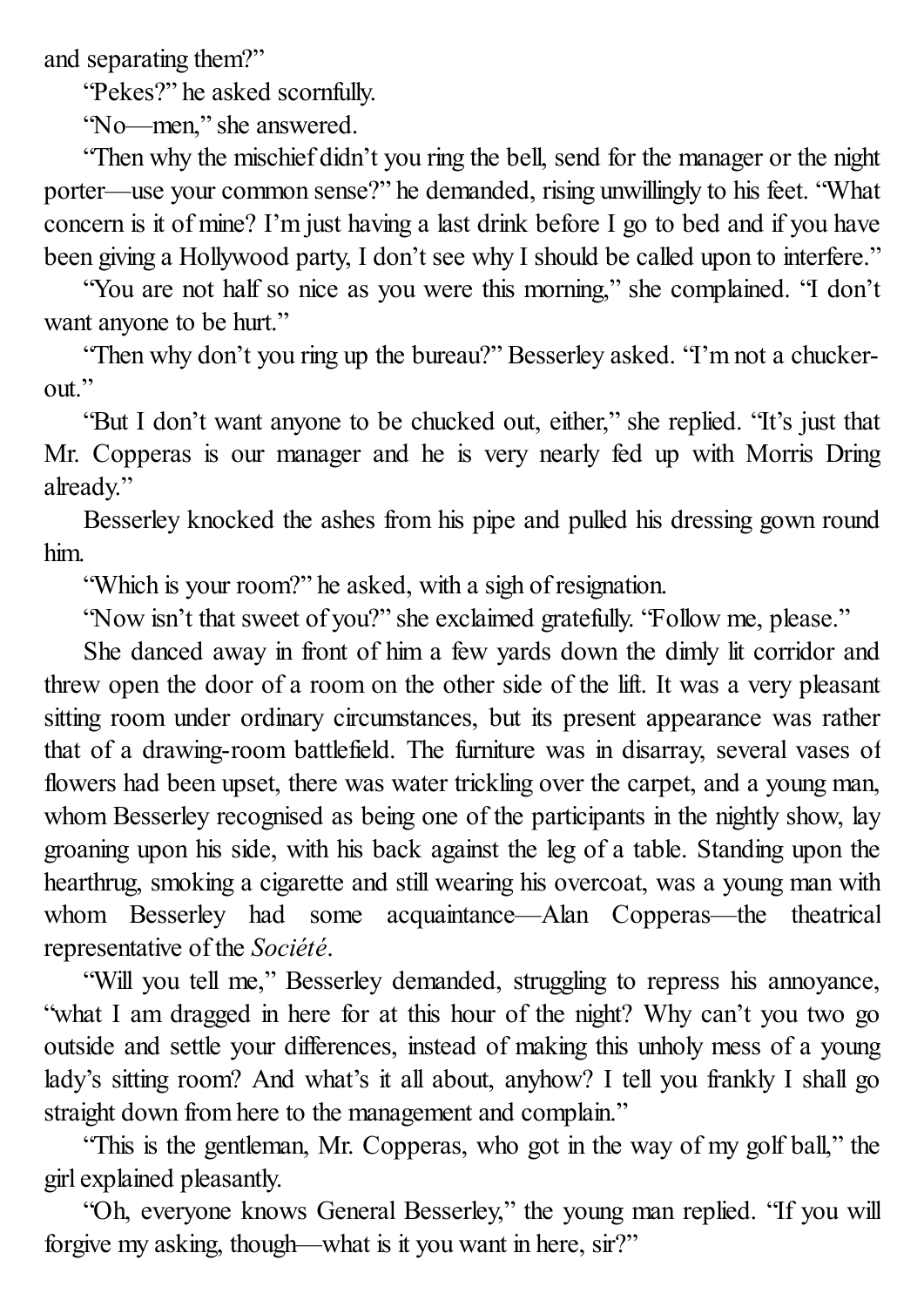Then General Besserley broke loose.

"Want in here be damned," he exclaimed. "This young lady comes to my private sitting room, tells me there is murder going on here, or something of the sort, and drags me round! You seem to have been having nothing more serious than a drunken scuffle, and if you want any help to arrange it, ring up the reception. I shall have a word or two to say to the management myself."

The girl clutched his arm. The upturned eyes pleaded with him.

"You must not do anything unkind," she begged, "and I really didn't know you were a General when I hit that golf ball. I was really looking for Sadie Marsh's room, when I saw the light underneath your door."

Quietly but very firmly Besserley disengaged himself.

"My dear young lady," he said, "you are the most charming object to look at I ever saw in my life, but you are becoming an intolerable nuisance. Remember, whatever else happens to you in future in this hotel, or anywhere else, kindly leave me out of it."

Whereupon Besserley, inwardly fuming, left the room, closed the door with exceptional firmness, barricaded himself in his suite and went to bed.

In the morning Monsieur Bloit, one of the directors of the hotel, presented himself at Besserley's rooms and obtained an interview.

"General," he apologised, "I am exceedingly annoyed that you were disturbed last night."

"Cost me an hour's sleep," his patron grumbled.

"You see, sir, these are difficult times," the manager explained. "Mr. Copperas, the theatrical agent, has succeeded in securing for the Sporting Club an amazing collection of beautiful and talented young women, and the place is practically being saved by the enormous crowds who come to see them at dinner and supper time. Mr. Copperas is very clever. He insists upon it that they all stay in the hotel, that they show themselves about the place freely. One hour in the bar, for instance, one hour down at the Country Club, and a certain time in the night restaurant and gambling rooms after the performance. They have made many friends and naturally this has created a little disturbance. Of course our greatest trouble is with the bride."

"The bride?" Besserley repeated.

"Miss Rosa Helliot," the manager explained. "She takes the part of the bride in the grand finale."

"Oh, I know all about her," Besserley groaned. "It was she who dragged me out of my room last night. She also plays golf, at least she possesses twenty implements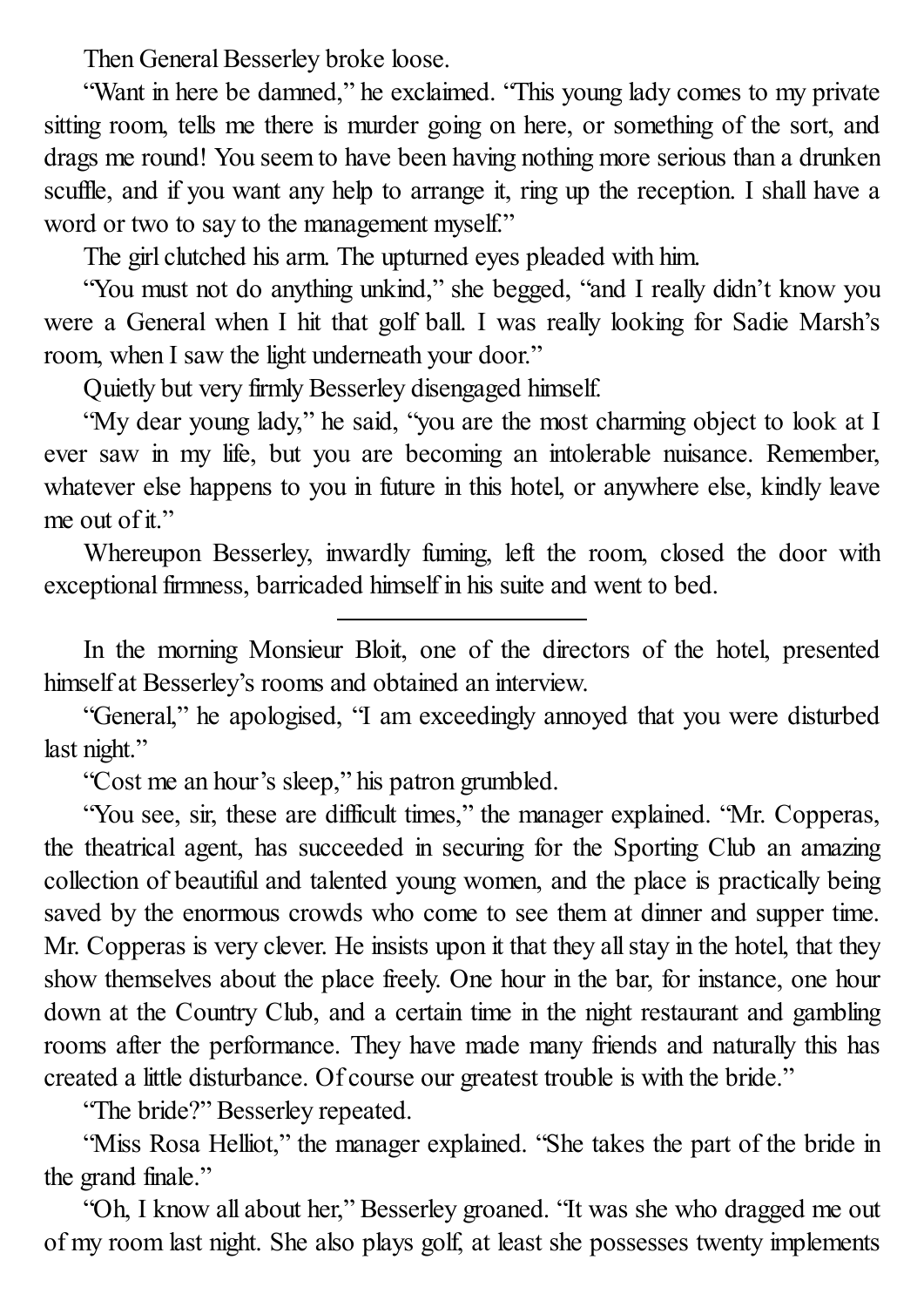she calls sticks, without the faintest idea what she ought to do with them. I wish the people who give her things would teach her how to use them."

"A great many young men," Monsieur Bloit assured him, "have lost their heads over Miss Rosa Helliot. This young man who takes the principal male part, Morris Dring, for instance, is worse than anyone. In the finale, there is, as you know, a great wedding scene. Well, Dring is the bridegroom, and when he has got through with it, he is in such a state of excitement, with that little minx making eyes at him and her little affectionate gestures all the time, that he gets drunk nearly every night, imagines he is really married to her and tries to come up to her rooms. Her manager has to wait up and see him to bed most nights. That was just what happened last night."

"Well, there's a certain amount of humour about your explanation, Monsieur Bloit," General Besserley observed, "but there's one thing I must ask you. Will you impress upon the bride, or whatever that young lady calls herself, that she must not force her way into the rooms of respectable elderly gentlemen like myself in these hours of peril. Tell her I am out of bounds. Tell her anything you choose, but I cannot have children of her age, with eyes like that, coming weaving spells over me when I want to go to sleep. The girl is a nuisance, and as for allowing her loose on the golf links with those heels and her ignorance—well, the man who started her at that ought to be turned out of the club, even though he is Jim Montressor."

"I'll try to see that you are not annoyed again, General," Monsieur Bloit promised. "The young lady, if you will pardon my saying so, although she is very difficult with most people, seems to have taken an extraordinary fancy to you. She tells everyone that you were so kind to her up at the golf links."

Besserley failed to find a satisfactory outlet in speech. He threw down his newspaper and rose to his feet. Monsieur Bloit hastened on to his final word of explanation.

"It will be all over directly, anyway, General," he confided. "You have heard of the real wedding, of course?"

"I heard that Jim Montressor, who is old enough to know better, is going to marry a child of sixteen or seventeen out of the show," Besserley grunted.

"She is going to be married to him the day after to-morrow at the Cathedral," the director assented. "She is to have the same girls as bridesmaids, the *Société* are giving the wedding supper and it will be a marvellous show. There will be one final performance at night, for which we are charging two hundred and fifty francs. Every inch of space is taken for dinner and supper. The next morning she leaves as a respectably married woman for her honeymoon."

"And what becomes of Dring?" Besserley asked.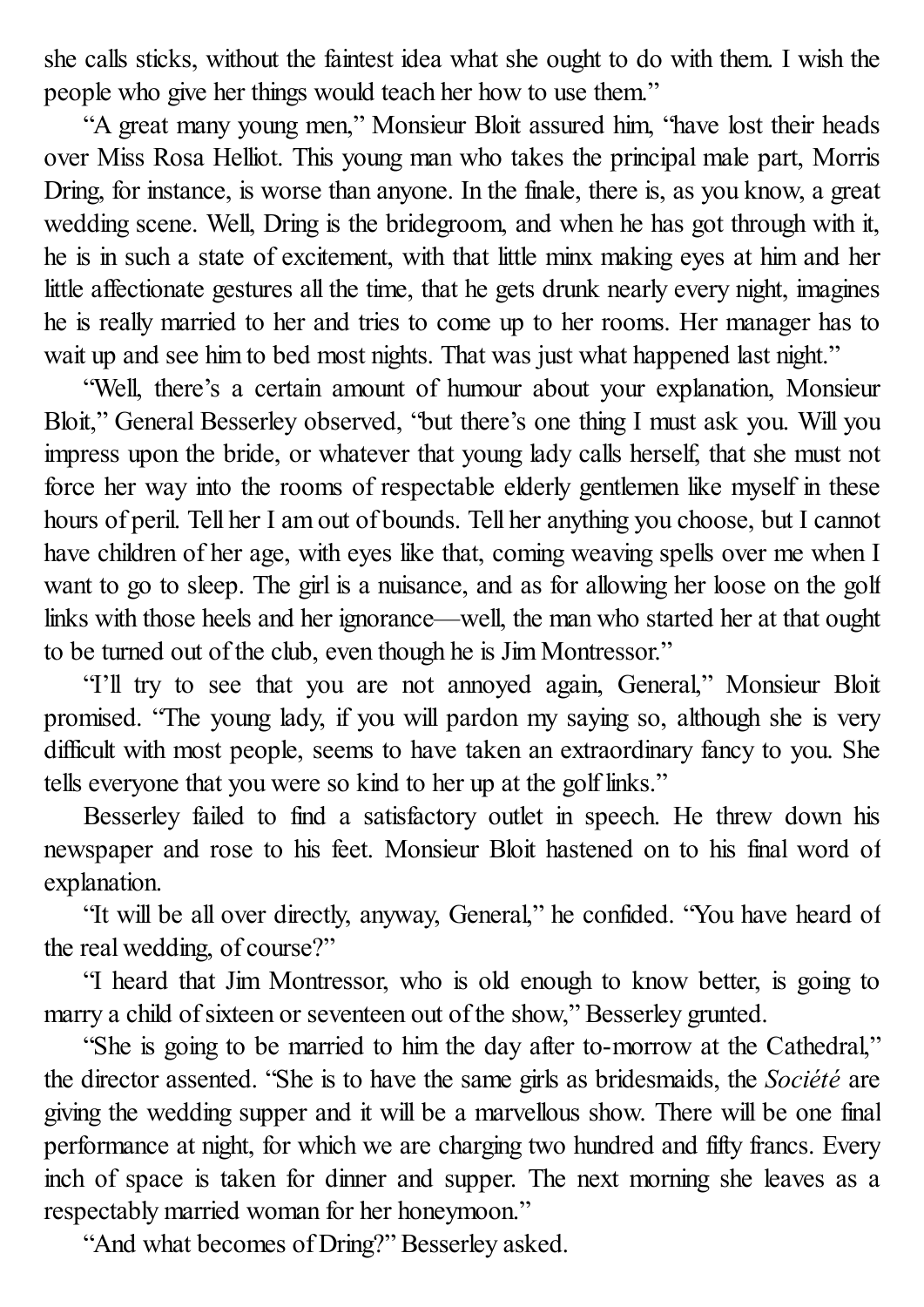The director shrugged his shoulders.

"After all, he is of the stage," he said. "They're so used to playing at emotions that they mix them up with the real ones. He will probably get drunk again after the last performance, but the bride will be in Italy."

"An excellent place for her," Besserley remarked, perhaps under the circumstances a little unkindly.

The bar of the Hôtel de Paris two days afterwards became, a few minutes after the bells had rung out from the church on the hill, full to overflowing with a crowd of perspiring, exhausted, gaily dressed but highly amused habitués of the Principality. Everyone had entered into the spirit of the affair. The church had been packed. The women had worn their gala frocks and many of the men had even dragged out from some discreet hiding place their silk hats. The bridegroom, who had sternly refused to wear uniform, was nevertheless the prototype of the St. George's, Hanover Square, civilian model. The bride wore the prescribed costume of every night—the same wonderful veil and marvellous wreath of orange blossoms—the latter one of the numerous gifts of the *Établissement*. The bridesmaids looked more elegant and enchanting than ever, and the best man, with excellent taste, had modified a little the ultra flamboyant type of his stage wedding outfit, although he had absolutely refused to part with either his silk hat or his white kid gloves. The whole affair had been pronounced a marvellous success. Nothing had been done to hurt the susceptibilities of the more devout portion of the congregation. The bride had set the fashion, and the bridesmaids had followed her example, of making an ordinary modest entrance without the fascinating little hesitation which they had adopted during the show. The bride herself, everyone had declared, they had never seen more sweet. She looked more childish and more tremulously wistful than ever, and there was perhaps a suspicion of real nervousness which supplied the one superlative touch of her allure.

"Jim is a lucky fellow," they were all declaring over their cocktails.

"I should say he was," Copperas agreed a little dolefully. "Rosa is as straight as a line—I can answer for that. She has been most carefully brought up but of course the best thing that can happen to a girl as charming as that is to be married early, especially when she finds a young fellow with heaps of money like Montressor."

"She has irritated me once or twice lately," Besserley confessed, "but I never saw a lovelier bride."

"Looks much more as though it were her first communion than her marriage," someone else observed truthfully enough. . . .

The hubbub of voices and general confusion in the bar increased. The bridal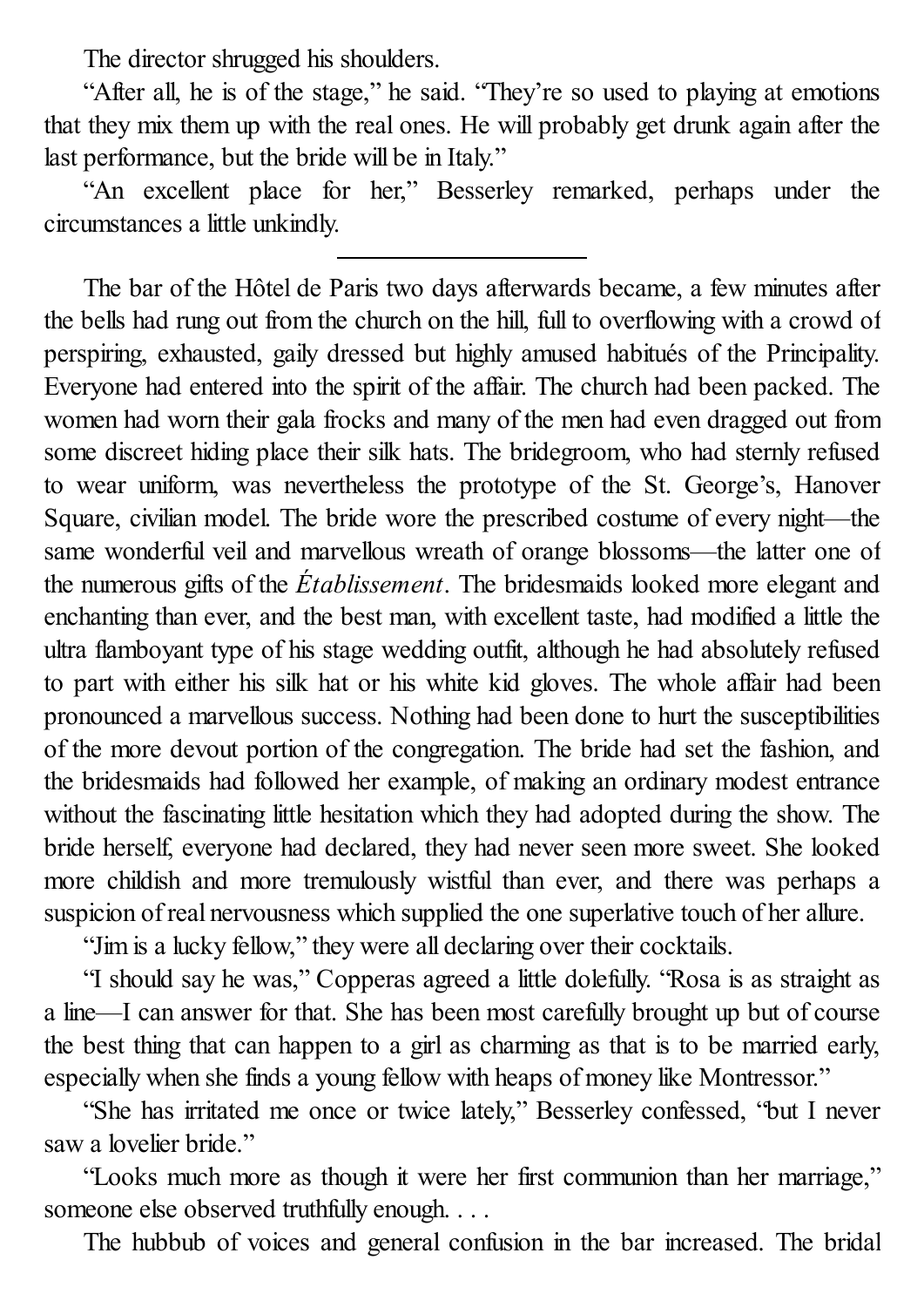party had gone straight from the church to their rooms to change and during their absence everyone talked freely and vociferously.

"I'll tell you who I thought looked well," one girl remarked. "That was Morris Dring. Of course, everyone knows that he is madly in love with the bride himself, but he stuck to his guns as best man instead of bridegroom in great style."

"Is he really in love with her, do you think, or is that only stage pretence?" someone else speculated.

"Not much stage pretence about it, I fancy," one of the under managers of the show confided. "There have been lots of funny stories about Morris Dring during the last week or so. Every now and then, when he has the odd one, he goes off his head and believes that it was a genuine marriage."

"Well, I shouldn't blame him for trying it on," one of the little group declared. "I don't believe I could stick it going through that ceremony of marriage and dancing afterwards every night with anyone so exquisite as that child. Almost enough to turn any fellow's head."

"Dring is no chicken," someone else reminded them. "He has been through all that sort of thing before—been divorced twice."

"That's all very well," Copperas chimed in, "but even the oldest and most hardened of actors get the knock sometimes. Personally, I should think Dring is just the sort of man to be attracted by an *ingénue*."

"Well, anyway," his understudy observed, "if Dring did get touched a bit, he could never have hoped that anything was likely to come of it. The girl is only between sixteen and seventeen. Besides, she is in love with Jim. Anyone can see that."

"Well, it's a queer thing," one of the young women of the Principality remarked, "to think that a show child like that should come over from New York, make her *début* on the stage here, and carry off Jim, our one eligible young man."

"Seems rather a drawback to be born amongst the upper circles, doesn't it?" her girl friend drawled. "Jimmie never was over-fond of his own class in womenkind, though."

"The girl's natural enough, at any rate," Besserley pointed out. "She's not old enough to be anything else."

Someone leaned forward from outside the circle.

"What made Jim consent to a last performance to-night?" he asked curiously. "That is what's been puzzling me."

"Knowing very little about it," Besserley observed, "I think he's made a mistake. I think a reception this afternoon and good-bye to Monte Carlo would have been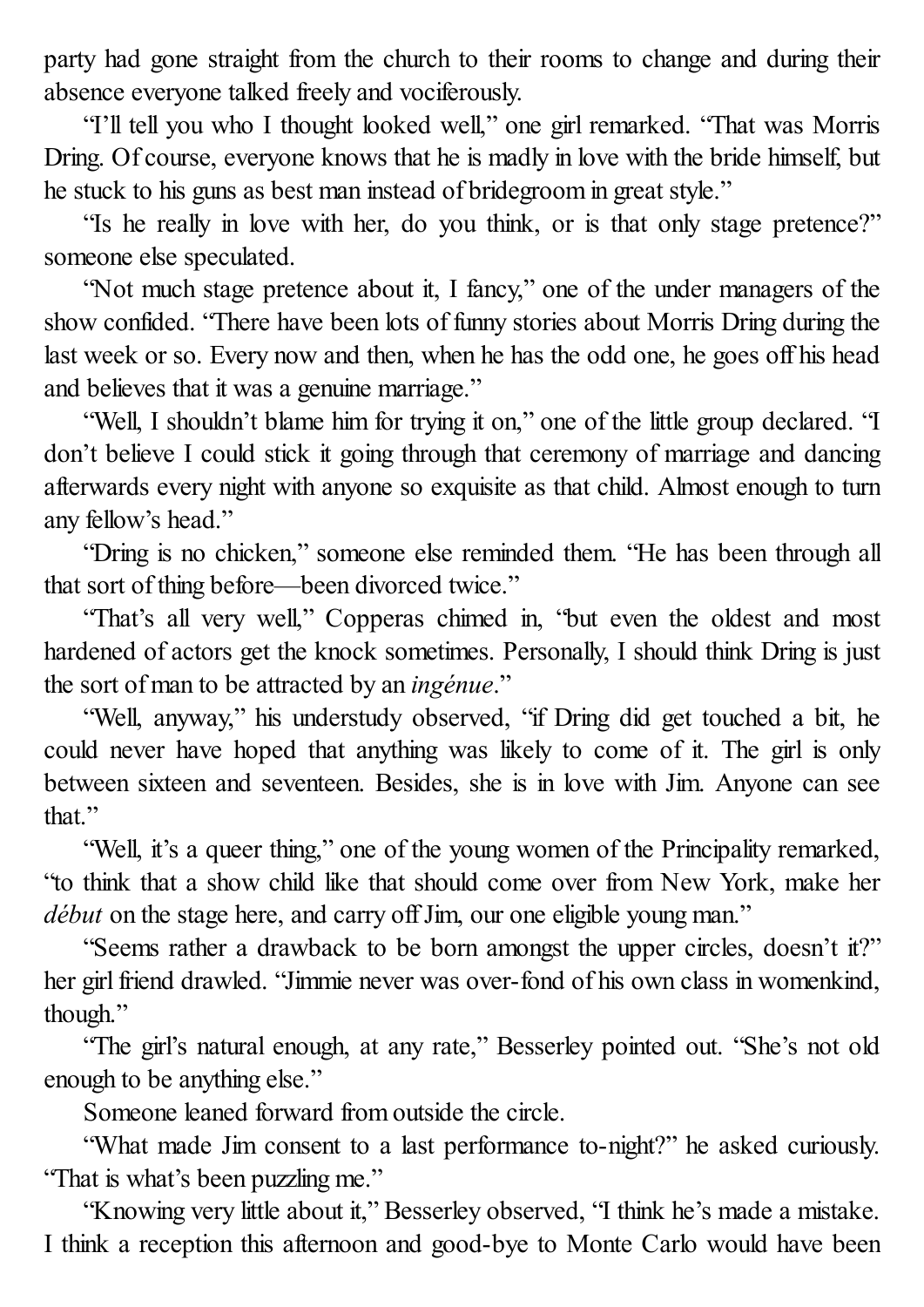the safest and the wisest thing."

"Why safest?" a girl on his left asked.

Besserley was looking through the walls of the place, revisioning the little wedding group—one of them in particular—as he had seen it from his place of vantage in the church.

"Just an idea," he replied. "But then, I'm a foolish old man."

Dring, in a cool grey suit, came wandering in amongst them. He accepted cocktails in every direction.

"Gee, it's something to get out of those show clothes," he observed, sinking down upon a stool. "If ever I'm best man again in earnest, it won't be in that sort of costume. Where are Rosa and Jim and the rest of them?"

"Shouldn't think they will come in here," Copperas replied. "It will take them a long time to get out of those glad rags and I should think they'll want a rest before the show to-night."

Dring's face was suddenly dark.

"They're having a little private celebration, I suppose," he grumbled. "Don't see why they left the best man out."

"What did you mean when you said just now 'if ever you are best man in earnest', Dring?" Copperas enquired. "This morning was real enough, wasn't it?"

Dring swallowed a cocktail before he spoke.

"That," he scoffed. "That was nothing but a bit of show work."

Besserley rose from his place and shouldered his way through the crowd to where Copperas was standing. So far as was possible, he drew him on one side.

"Doesn't it strike you, Copperas," he suggested, "that Dring is a little overstrung?"

"He's been like that for weeks," the manager agreed. "You remember how Rosa had to send for me the other night? He'll get over it all right, especially now this show is breaking up."

"There's a last fling to-night, isn't there?"

Copperas nodded.

"Great doings," he assented. "A terrific gala, and then at supper time the clubs are entertaining Rosa and Jim and all the bridesmaids. Rosa is going to cut the wedding cake. You have had an invitation, I know."

"Yes, I'm going," Besserley acquiesced. "I can't help feeling, though, that you ought to keep your eye on Dring. Has he got an understudy?"

"No one of his own class," Copperas replied gloomily. "Besides, he wouldn't stick anyone else being put in for a moment. The only thing is that he will probably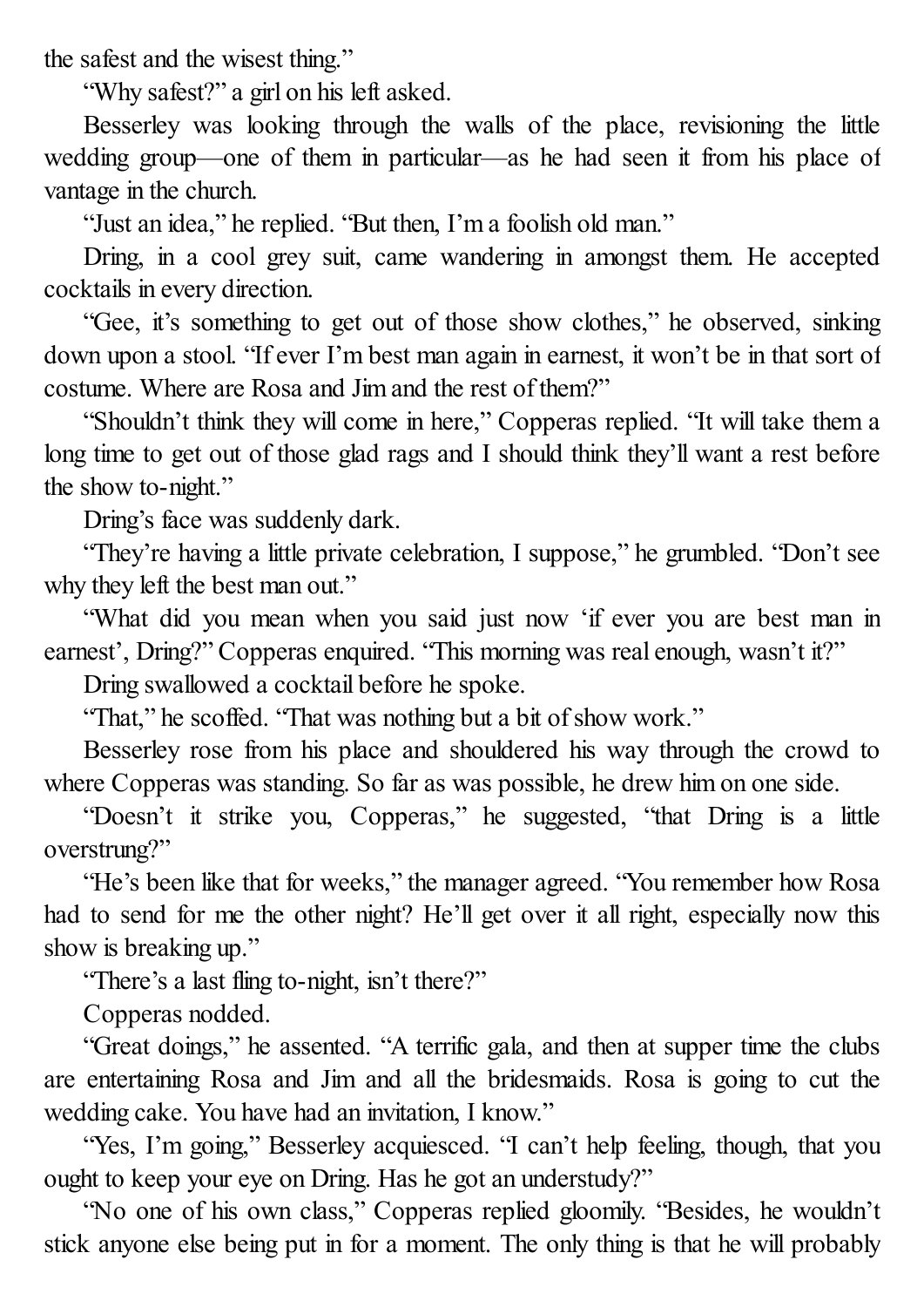be drunk before the evening is halfway through, and then we'll get rid of him."

"If I can be of any assistance," Besserley suggested.

"You are just the man who might be," Copperas answered eagerly. "Say, I'll put you on Rosa's right, two or three places down, because the Grand Duke may be coming, and you'll be right on the spot there, in case I need a hand with him. I have never known Dring really turn ugly; still I agree with you there's nothing like being prepared."

"I'm going to take him away from here now, if I can," Besserley confided.

He leaned over and touched Dring on the shoulder. The latter turned swiftly round.

"Can you come and have luncheon with me, Dring?"

"Much obliged, General," was the dubious reply. "I want to get over to Nice some time this afternoon, though."

"I'm going to Nice myself after luncheon, as it happens. We can go to the Réserve at Beaulieu, call at Nice afterwards and come back by the middle road. Come along, let's get out of this mob."

Dring, a little stupid with the cocktails he had drunk and the smoky atmosphere, suffered himself to be led outside. Besserley placed him in the front seat of his Rolls-Royce and drove rapidly off. It was Besserley's day of self-sacrifice, for Dring, refreshed by the air and the sunlight, became talkative, and when he talked, the subject of conversation was usually himself. Over luncheon he recounted many of his old triumphs. On the way to Nice, however, although he had drunk the best part of a bottle of old Burgundy, he became gloomy again.

"I want to go to the gunmakers," he announced, "Boulestin in the Rue de France."

"Good place," Besserley remarked. "I go there myself."

"Do any shooting round here?"

"Not much. I always carry a revolver, though—especially at night."

"The devil you do! I thought I was the only man who had sense enough to do that."

Besserley smiled.

"I have never driven home by the upper road from Cannes or Nice in my life, without having a gun of some sort handy," he confided. "I have used it more than once, too."

Arrived at their destination, Dring, whose French it appeared was negligible, purchased with his companion's help a Belgian revolver of ordinary type and a few clips of cartridges. Besserley, too, made some purchases at the further end of the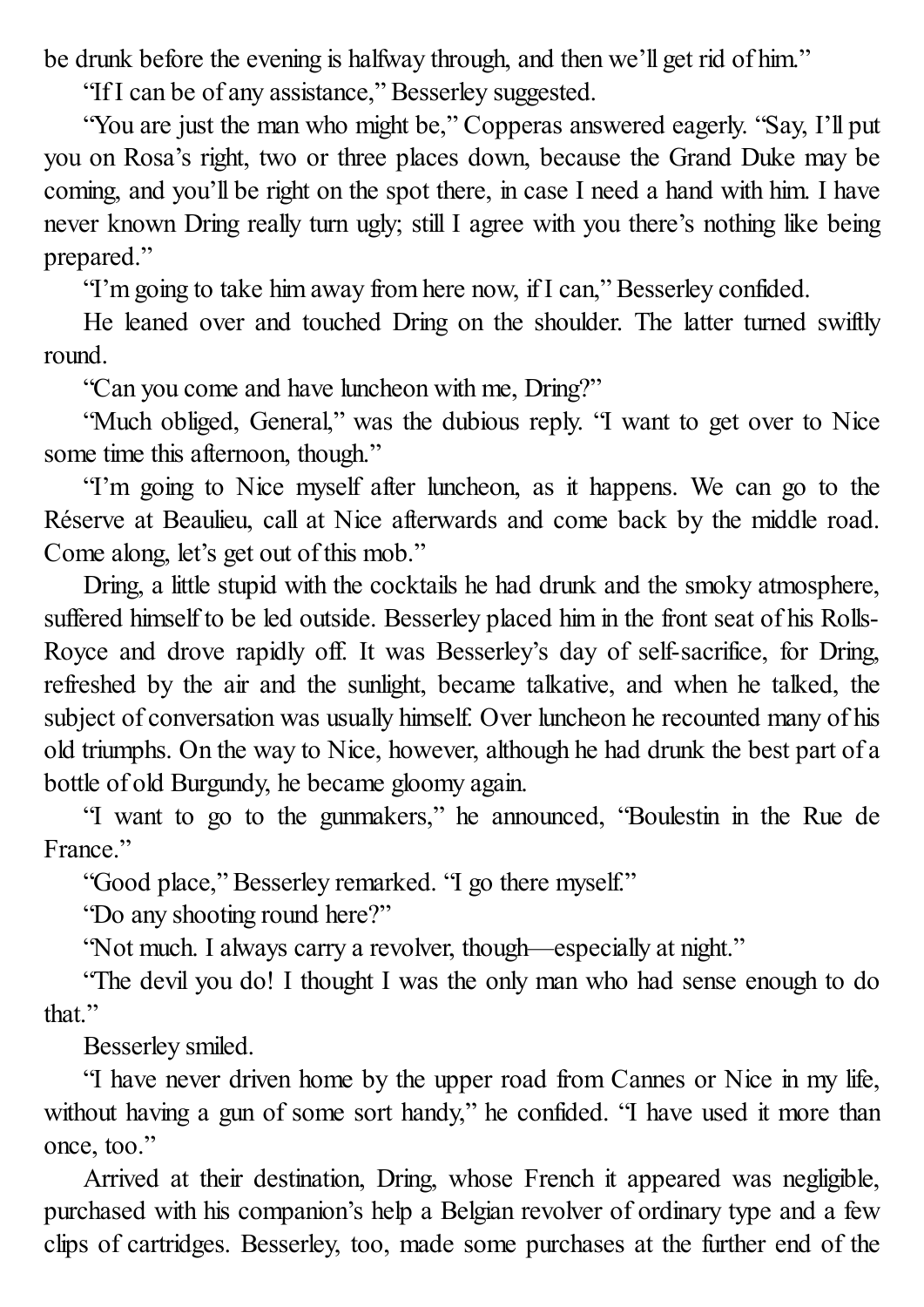shop. Halfway back on the Moyenne Corniche, Besserley pulled up.

"Let's have a look at your weapon," he said.

Dring handed it over. Besserley sighted it and shook his head.

"Ugly thing," he declared. "I don't think I could hit a haystack with it. Look here, do you really want a gun, Dring?"

"I should say so. What do you suppose I bought one for?" was the somewhat surly reply.

"I'll make you a little present," Besserley promised. "I have been a bit of a collector and I have one or two half that size that would almost fit your waistcoat pocket and would do just as much mischief with less fuss."

"Very good of you," Dring said slowly. "I don't suppose I shall ever want to use it. You can't tell, though," he went on. "Monte Carlo is a queer place."

"Just so," Besserley agreed. "Anyway, come down to my rooms and I'll show you what I have."

Dring lost all confidence in his own inferior weapon when he had inspected Besserley's armoury. The latter selected one particular six-shooter—small and flat in shape, but of exceedingly sinister appearance.

"This is one of the latest models that Wilkinsons are turning out," he confided. "There's no one much in this part of the hotel. We'll run a risk."

He opened the door of the bathroom and placed half a sheet of notepaper in a secure place. The first three bullets were within half an inch of each other, through the middle of the sheet. Dring, enraptured, refused to display his own lack ofskill but joyfully accepted the gift.

"That's a little present," Besserley told him, "because I have enjoyed your shows here very much and because I should hate to see a man carrying about a blunderbuss like yours. I'll charge it up for you," he added, extracting the remaining cartridges and filling it up from a fresh box. "There you are. There's the safety catch. Just close up the breech. Put your thumb on there, when you want to go into action, and you're a killer. What's more, there's no one can see that in your pocket."

Dring wrung the other's hand.

"I'll value this, General," he said.

"I would leave the Belgian one here, if I were you," Besserley suggested.

"You can chuck it away, if you like," was the careless reply. "I don't want it."

"And Dring," the General concluded, as he led him towards the lift, "we are all going to be very sorry to lose the little lady, but after all, she is only a child and the stage is not much good for the young 'uns. She's got her chance and I should think she deserves it."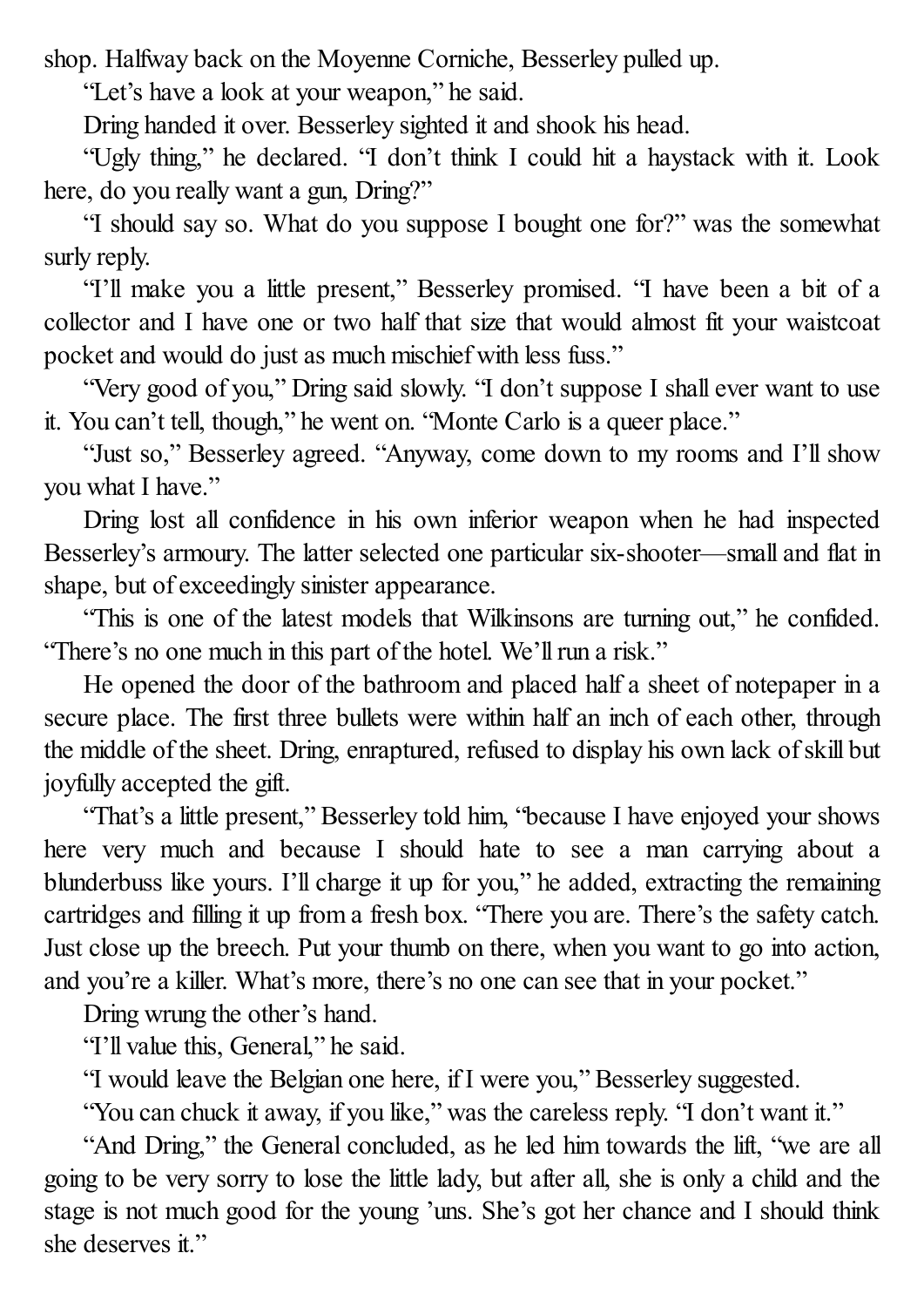There was a momentary return of that wild look in the man's eyes. He opened his lips and closed them again. His tone when he spoke was insincere.

"I expect you're right, General," he agreed.

There had been many nights during the last decade which stood out in the memories of the habitués of Monte Carlo, but never quite such a one as the night of the wedding feast. Every supper table was occupied to more than its capacity, except the long one reaching almost the length of the room, reserved for the bridal party and a few special guests. At the end of it was placed the most enormous cake, in front of which were two chairs of honour for the bride and bridegroom. It had been one of the most successful variety shows which the Principality had ever offered, and visitors from all parts of the Riviera had crowded there to see the somewhat unique close to the season's entertainment. There was a tremendous stir when from the distance the sounds of the wedding march were heard. Everybody rose to their feet and clapped as the procession entered. The bride and bridegroom led the way. The best man with the first bridesmaid were close behind, and the others came in due order, followed by some of the principal guests of the evening. The applause was almost deafening when the two arrived at their chairs and stood hand in hand for a moment, doing their best to respond to the storm of greetings. Rosa was wearing the wedding dress she had worn night after night, but with its new significance something different seemed to have stolen into her expression. The wide-open eyes and tremulous lips were still indications of youth and a slight nervousness, but there was a glow of happiness shining out of the girl's face which seemed to have brought with it a touch of dignity. Old Lord Craigswell, the reformed roué of former days, delivered his judgment deliberately and firmly.

"That," he declared, "is the most beautiful child, and she will become the most beautiful young woman, whom I—who have seen every famous beauty in France, Vienna and England for sixty years—have ever looked upon."

There was a huge popping of corks. By an excellent piece of staff work, wine seemed to flow into every glass at the same time. The healths of the bride and bridegroom were proposed in a few words by a deputy chosen by the *Société*. Hand in hand the bride and bridegroom between them stammered a few words of thanks. Then there was more drinking, more thunders of applause. The best man was called upon to perform his office. The business of cutting the cake had arrived. Dring rose to his feet. For a moment or two he was his old self. He held the knife in his left hand, but his right hand was straying about his pocket. He smiled towards Rosa. He smiled towards her husband. Then, in a matter of seconds, his face was transformed. He was like a wild animal. The glitter from the electric lights flashed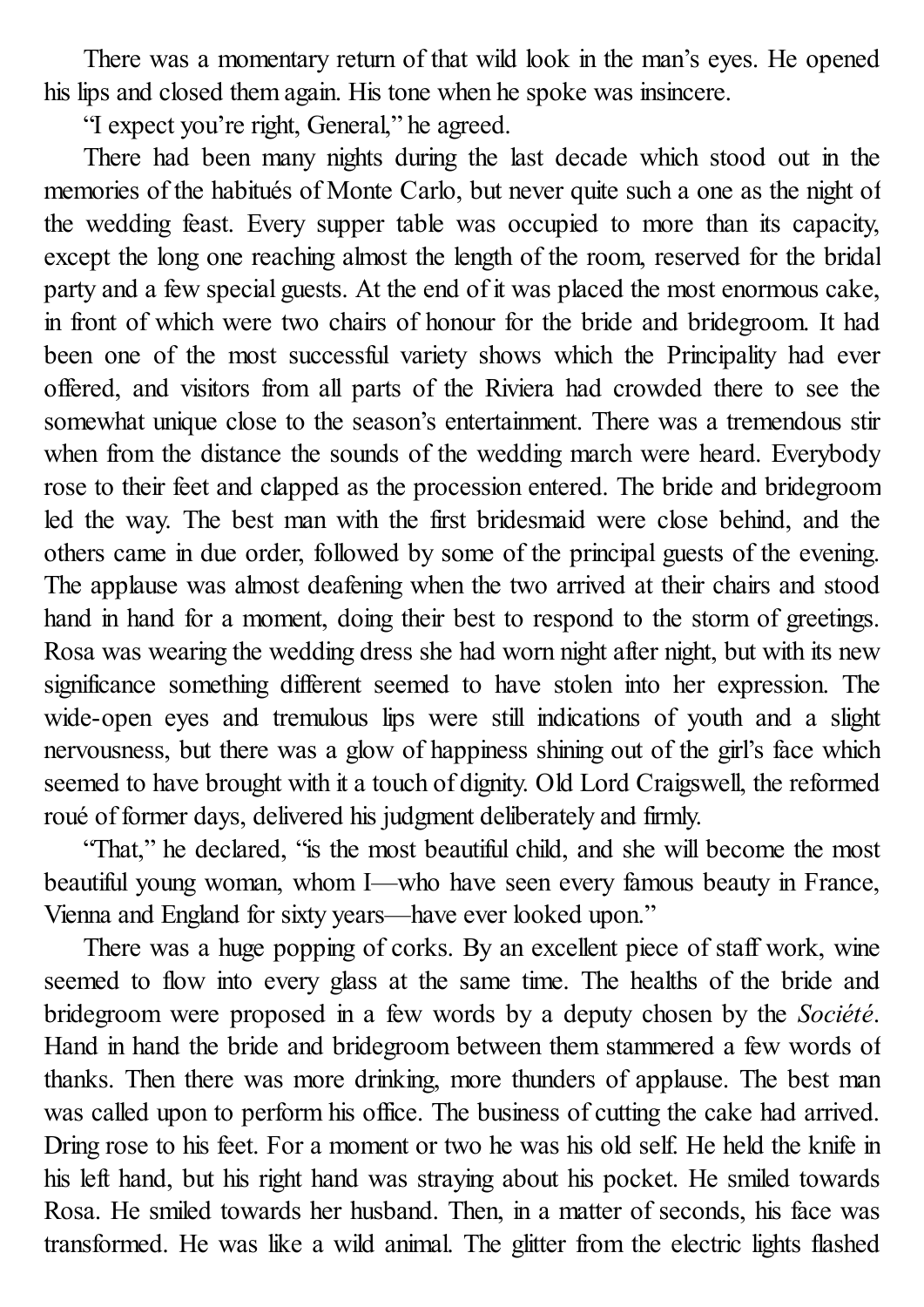upon the weapon he suddenly held in his hand, outstretched towards Rosa. There was a loud explosion. She fell back in her chair, hanging over the side. A second and Jim, who had sprung forward to cover her, fell across the table. Then for a moment there was pandemonium. No one could hear anybody. Dring, thrown on to the floor by Besserley, was held by half a dozen hands.

"He's mad, remember," Besserley shouted. "Don't kill him. Tie him up."

A small crowd was leaning over the bride and bridegroom. Besserley stood up on a chair with upraised hands. His voice thundered through the room. Every one of his words was audible even in that hubbub.

"There's no occasion for alarm," he assured everybody. "The cartridges from the revolver which has just been fired were blank. Neither Miss Rosa nor her husband are in any way hurt."

By this time Jim had staggered to his feet. Rosa had fainted, but a moment later she opened her eyes. Her husband lifted her in his arms. Dring, shouting and raving, was carried from the room. The commotion subsided a little. A representative of the Sporting Club banged on the table for silence. The hubbub died away.

"Ladies and gentlemen," he announced, "there need be no alarm. A friend, whose name we shall have occasion to bless all our lives, became suspicious this afternoon of Dring's sanity and he exchanged the revolver he found the man was carrying for one containing blank cartridges. No harm has been done. The man Dring is under restraint. We all beg you to drink a glass of wine, this time in thankfulness that our two precious guests have escaped a great danger, and that this bright and shining hour will carry with it no disastrous memories."

There were statistics as to the number of bottles of champagne that were drunk that night, the number of handshakes that were exchanged, of kisses that were freely given, but these have not been preserved. Acquiescing in a very wise suggestion, the company, who remained in their places until an unheard-of hour on the following morning, were merciful enough to do even more than speed their two parting guests. In an hour's time a great car was stealing along the dark road across the frontier and on towards San Remo. Rosa, with still damp eyes, was resting happily in her husband's arms. Behind them in that tumultuous supper room, a huge man rose to his feet with a magnum of champagne in his hand.

"A toast," he shouted, "to the man who has saved us from the most hateful tragedy we could any of us ever have witnessed. To Besserley!"

Fantastic stories were told afterwards of the number of glasses that were broken and rafters that were splintered after the shouting had died away, but then, anyhow, that was a night of fantasies.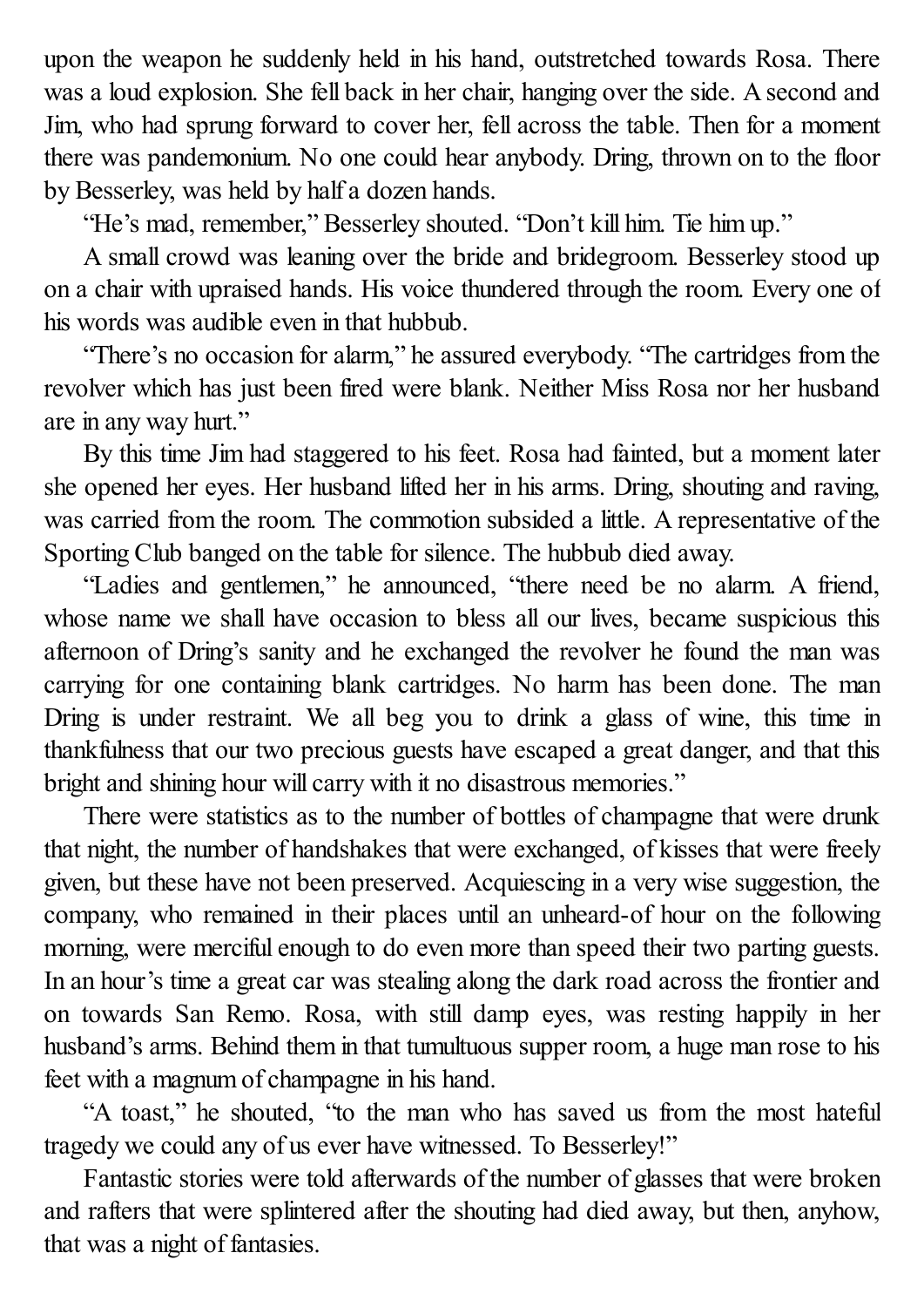#### THE END

#### BOOKS BY E. PHILLIPS OPPENHEIM

Mr. Oppenheim's published books, including the three omnibus volumes, total 133. Some of them have never been published in the United States. All those which have been issued here (by Little, Brown, and Company) are starred. Titles now in print in the United States, either in the regular editions or cheap editions, are doublestarred. Some others are available in English editions. Dates refer to *first* publication in book form, whether in England or the United States.

#### NOVELS

Mr. Oppenheim has published in all 97 novels, of which 10 have not been published in the United States (unless in pirated editions). Five of his novels appeared under the pseudonym "Anthony Partridge"; these are marked †. EXPIATION 1887 A MONK OF CRUTA. 1894 THE PEER AND THE WOMAN 1895 \*A DAUGHTER OF THE MARIONIS. 1895 FALSE EVIDENCE. 1896 A MODERN PROMETHEUS. 1896 \*THE MYSTERY OF MR. BERNARD BROWN. 1896 THE WOODG OF FORTUNE 1896 THE POSTMASTER OF MARKET DEIGHTON. 1897 THE AMAZING JUDGMENT 1897 \*MYSTERIOUS MR. SABIN. 1898 A DAUGHTER OF ASTREA. 1898  $*A<sub>S A</sub> M<sub>AN</sub> L<sub>IVES</sub> 1898$ \*MR. MARX'S SECRET. 1899 \*THE MAN AND HIS KINGDOM. 1899 \*THE WORLD'S GREAT SNARE. 1900 \*A MILLIONAIRE OF YESTERDAY. 1900 \*THE SURVIVOR. 1901 \*ENOCH STRONE. 1901 (English title A MASTER OF MEN.) \*A SLEEPING MEMORY. 1902 (English title THE GREAT AWAKENING.)

\*THE TRAITORS. 1902

\*A PRINCE OF SINNERS. 1903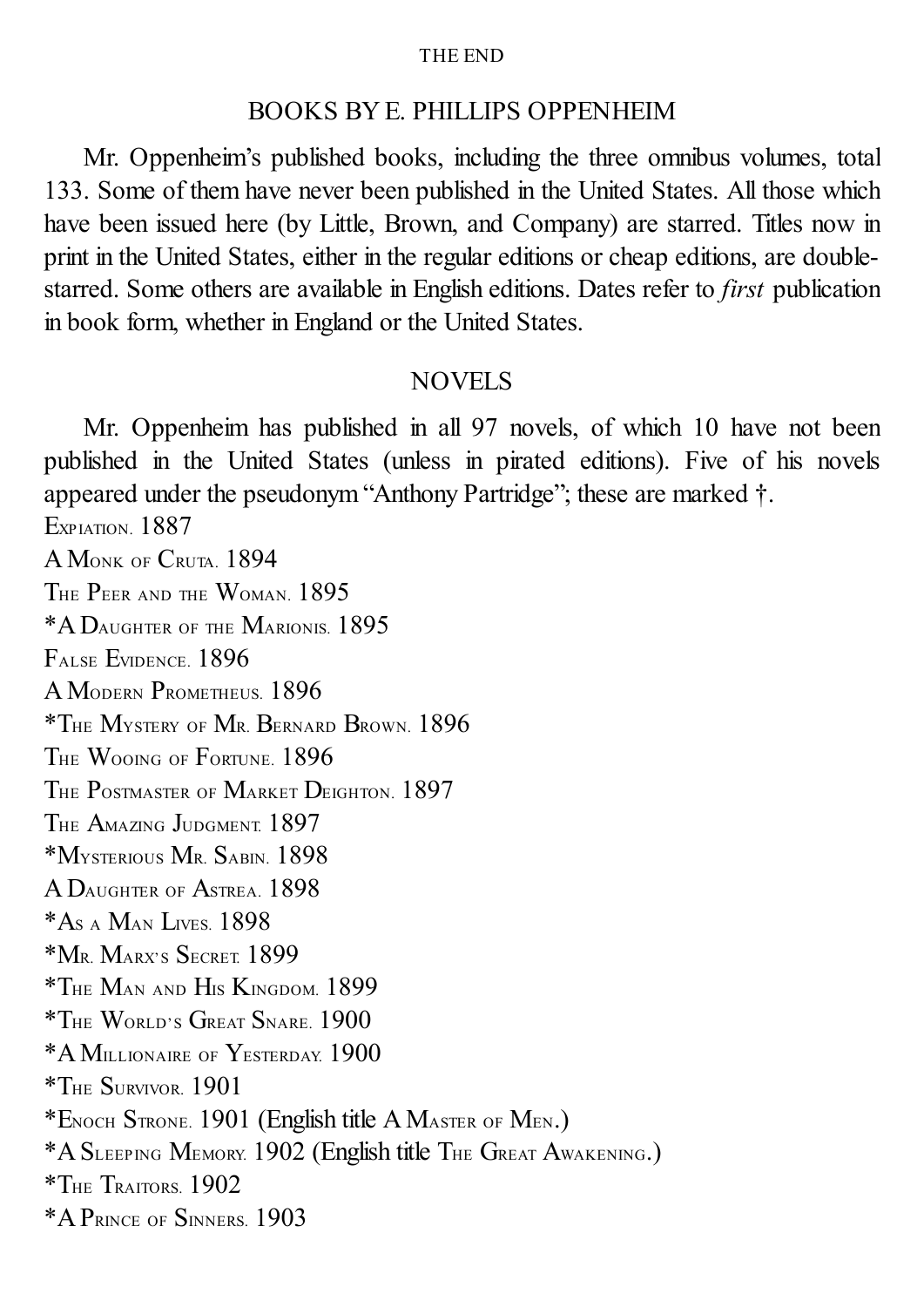\*THE YELLOW CRAYON. 1903 \*THE BETRAYAL. 1904 \*ANNA THE ADVENTURESS. 1904 \*A MAKER OF HISTORY. 1905 \*THE MASTER MUMMER. 1905 \*A LOST LEADER. 1906 THE TRAGEDY OF ANDREA 1906 \*THE MALEFACTOR. 1906 (English title MR. WINGRAVE, MILLIONAIRE.) \*BERENICE. 1907 \*THE AVENGER. 1907 (English title THE CONSPIRATORS.) \*THE GREAT SECRET. 1908 (English title THE SECRET.) \*THE GOVERNORS. 1908 †THE DISTRIBUTORS. 1908 (English title GHOSTS OF SOCIETY.) \*THE MISSIONER. 1908 \*†THE KINGDOM OF EARTH. 1909 (English title THE BLACK WATCHER.) \*JEANNE OF THE MARSHES. 1909 \*THE ILLUSTRIOUS PRINCE. 1910 \*†PASSERS BY. 1910 \*THE LOST AMBASSADOR. 1910 (English title THE MISSING DELORA.) \*†THE GOLDEN WEB. 1911 \*THE MOVING FINGER. 1911 (English title A FALLING STAR.) \*HAVOC. 1911 \*†THE COURT OF ST. SIMON. 1912 \*THE LIGHTED WAY. 1912 \*THE TEMPTING OF TAVERNAKE. 1912 \*THE MISCHIEF MAKER. 1913 \*THE DOUBLE LIFE OF MR. ALFRED BURTON. 1913 \*THE WAY OF THESE WOMEN. 1914  $*$ A P<sub>EOPLE'S</sub> M<sub>AN</sub> 1914 \*\*THE VANISHED MESSENGER. 1914 THE BLACK BOX. 1915 (Novelization of photoplay, published by Grosset & Dunlap.) \*\*THE DOUBLE TRAITOR. 1915 \*\*MR. GREX OF MONTE CARLO. 1915 \*\*THE KINGDOM OF THE BLIND. 1916  $*$ The Hillman. 1917 \*THE CINEMA MURDER. 1917 (English title THE OTHER ROMILLY.) \*\*THE PAWNS COUNT. 1918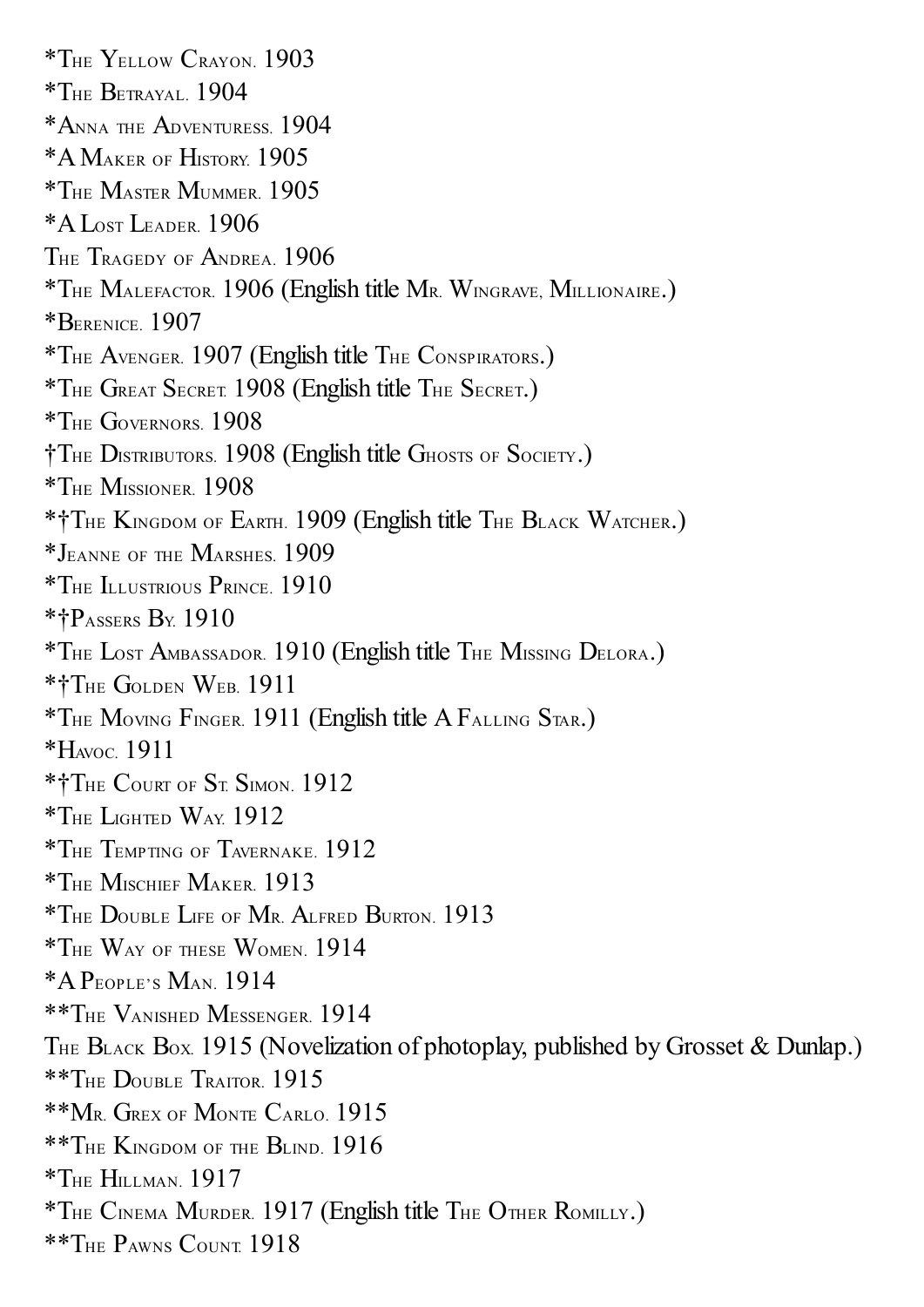- \*\*THE ZEPPELIN'S PASSENGER. 1918 (English title MR. LESSINGHAM GOES HOME.)
- \*\*THE WICKED MARQUIS. 1919
- \*\*THE BOX WITH BROKEN SEALS. 1919 (English title THE STRANGE CASE OF MR. JOCELYN  $T<sub>HEW</sub>$ )
- \*\*THE CURIOUS QUEST. 1919 (English title THE AMAZING QUEST OF MR. ERNEST BLISS.)
- \*\*THE GREAT IMPERSONATION. 1920
- \*\* $T_{HF}$  D<sub>EVIL'S</sub> P<sub>AW</sub> 1920
- \*\*THE PROFITEERS. 1921
- \*JACOB'S LADDER. 1921
- \*\*NOBODY'S MAN. 1921
- \*\*THE EVIL SHEPHERD. 1922
- \*\*THE GREAT PRINCE SHAN. 1922
- \*\*THE MYSTERY ROAD. 1923
- \*\*THE WRATH TO COME. 1924
- \*\*THE PASSIONATE QUEST. 1924
- \*\*STOLEN IDOLS. 1925
- \*\*GABRIEL SAMARA, PEACEMAKER. 1925
- \*\*THE GOLDEN BEAST. 1926
- \*\*PRODIGALS OF MONTE CARLO. 1926
- \*\*HARVEY GARRARD'S CRIME. 1926
- \*\*THE INTERLOPER. 1927 (English title THE EX-DUKE.)
- \*\*MISS BROWN OF X. Y. O. 1927
- \*\*THE LIGHT BEYOND. 1928
- \*\*THE FORTUNATE WAYFARER. 1928
- \*\*MATORNI'S VINEYARD. 1928
- \*\*THE TREASURE HOUSE OF MARTIN HEWS. 1929
- \*\*THE GLENLITTEN MURDER. 1929
- \*\*THE MILLION POUND DEPOSIT. 1930
- \*\*THE LION AND THE LAMB. 1930
- \*\*U<sup>P</sup> THE LADDER OF GOLD. 1931
- \*\*SIMPLE PETER CRADD. 1931
- \*\*THE MAN FROM SING SING. 1932 (English title MORAN CHAMBERS SMILED.)
- \*\*THE OSTREKOFF JEWELS. 1932
- \*\*MURDER AT MONTE CARLO. 1933
- \*\*JEREMIAH AND THE PRINCESS. 1933
- \*\*THE GALLOWS OF CHANCE. 1934
- \*\*THE MAN WITHOUT NERVES. 1934 (English title THE BANK MANAGER.)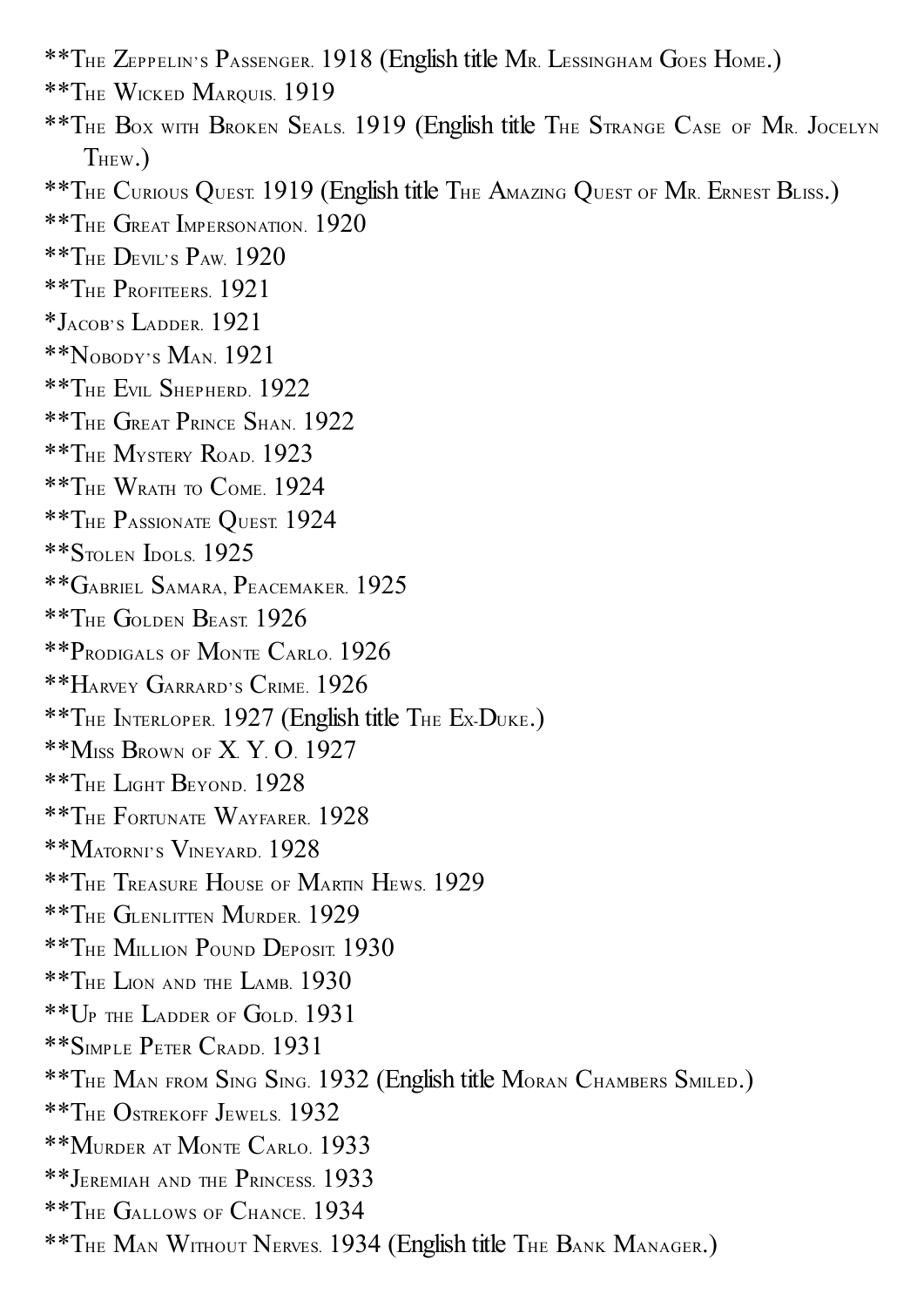\*\*THE STRANGE BOARDERS OF PALACE CRESCENT. 1934 \*\*THE SPY PARAMOUNT. 1934

### SHORT-STORY COLLECTIONS

Of these 32 collections of short stories, 21 of which have been issued in book form in the United States, most of the volumes are series with sustained interest in which one group of characters appear throughout the various stories. \*THE LONG ARM OF MANNISTER. 1908 (English title THE LONG ARM.) \*\*PETER RUFF AND THE DOUBLE-FOUR. 1912 (English title THE DOUBLE-FOUR.) FOR THE OUEEN. 1912 \*THOSE OTHER DAYS. 1912 MR. LAXWORTHY'S ADVENTURES. 1913 THE AMAZING PARTNERSHIP 1914 \*A<sup>N</sup> AMIABLE CHARLATAN. 1915 (English title THE GAME OF LIBERTY.) MYSTERIES OF THE RIVIERA. 1916 AARON RODD, DIVINER. 1920 AMBROSE LAVENDALE DIPLOMAT 1920 HON. ALGERNON KNOX, DETECTIVE. 1920 \*THE SEVEN CONUNDRUMS. 1923 \*\*MICHAEL'S EVIL DEEDS. 1923 \*\*THE INEVITABLE MILLIONAIRES. 1923 \*THE TERRIBLE HOBBY OF SIR JOSEPH LONDE. 1924 \*THE ADVENTURES OF MR. JOSEPH P. CRAY. 1925 THE LITTLE GENTLEMAN FROM OKEHAMPSTEAD. 1926 \*THE CHANNAY SYNDICATE. 1927 \*\*MR. BILLINGHAM, THE MARQUIS AND MADELON. 1927 \*MADAME AND HER TWELVE VIRGINS. 1927 \*\*NICHOLAS GOADE, DETECTIVE. 1927 THE EXPLOITS OF PUDGY PETE. 1928 CHRONICLES OF MELHAMPTON. 1928 THE HUMAN CHASE 1929  $J_{ENNERTON}$  &  $Co$  1929 \*\*WHAT HAPPENED TO FORESTER. 1929 \*\*SLANE'S LONG SHOTS. 1930. \*\*GANGSTER'S GLORY. 1931 (English title INSPECTOR DICKENS RETIRES.) \*\*SINNERS BEWARE. 1931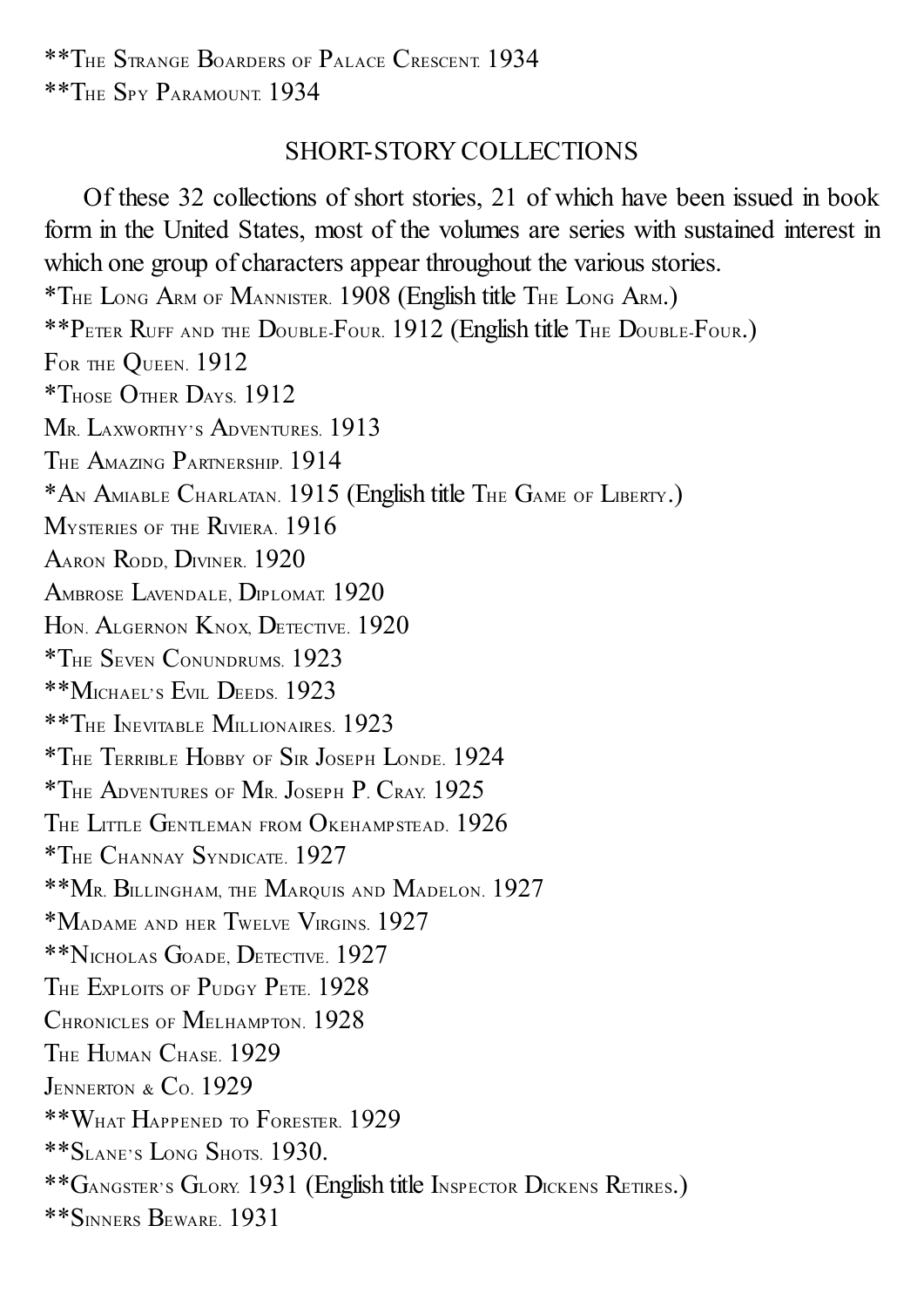\*\*CROOKS IN THE SUNSHINE. 1932 \*\*THE EX-DETECTIVE. 1933 \*\*GENERAL BESSERLEY'S PUZZLE BOX. 1935

## OMNIBUS VOLUMES

\*\*CLOWNS AND CRIMINALS: The Oppenheim Omnibus. 1931 containing

MICHAEL'S EVIL DEEDS PETER RUFF AND THE DOUBLE-FOUR RECALLED BY THE DOUBLE-FOUR JENNERTON & CO. AARON RODD, DIVINER [The cheap edition contains only the first four books] (English title THE OPPENHEIM OMNIBUS: Forty-one Stories containing MICHAEL'S EVIL DEEDS THE DOUBLE-FOUR MR. BILLINGHAM, THE MAROUIS AND MADELON AARON RODD, DIVINER)

\*\*SHUDDERS AND THRILLS: The Second Oppenheim Omnibus. 1932 containing

THE EVIL SHEPHERD GHOSTS OF SOCIETY THE AMAZING PARTNERSHIP THE CHANNAY SYNDICATE THE HUMAN CHASE

SECRET SERVICE OMNIBUS. 1932 containing

> $M_{ISS}$  Brown of  $X$  Y O. THE WRATH TO COME MATORNI'S VINEYARD THE GREAT IMPERSONATION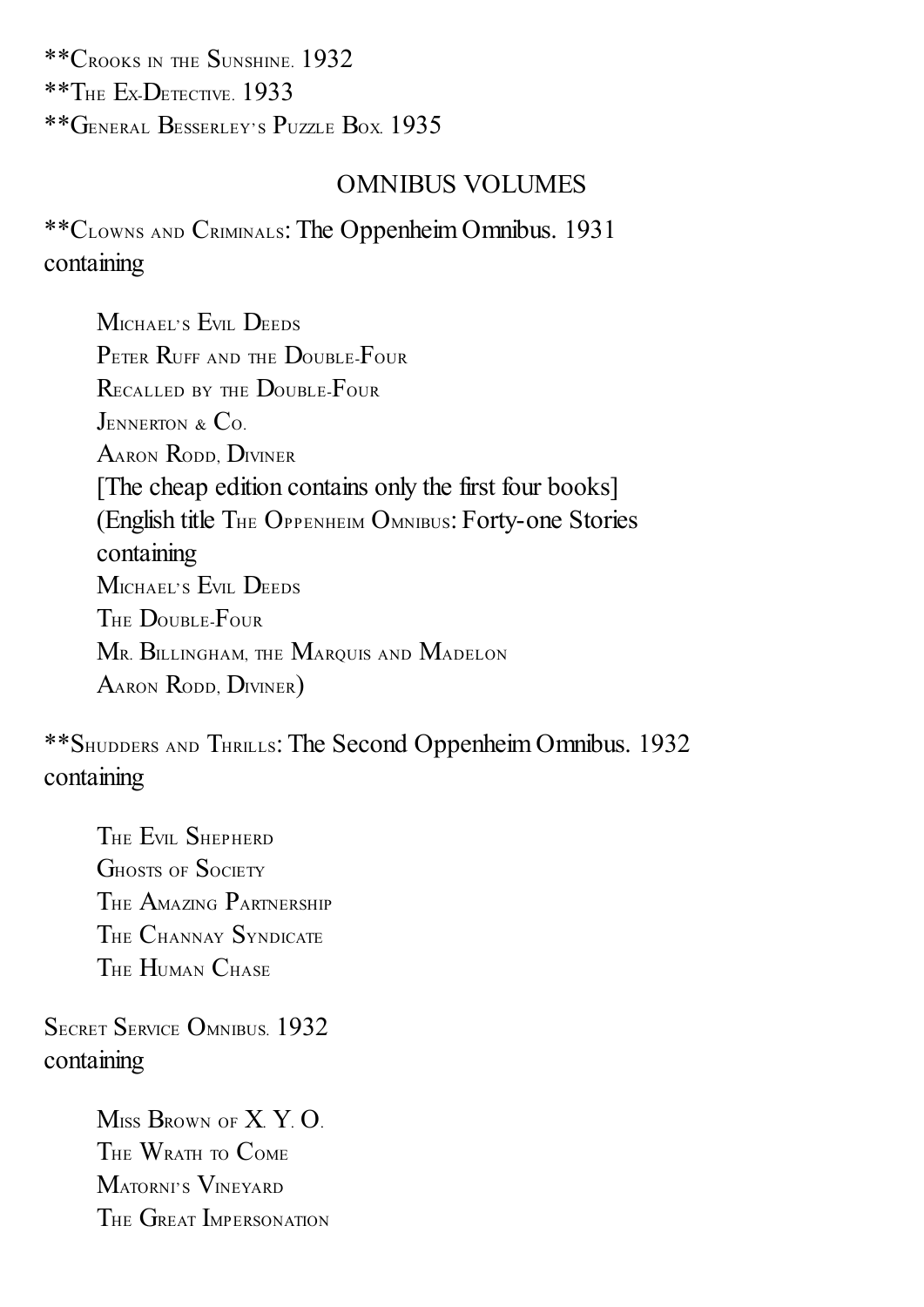GABRIEL SAMARA

## TRAVEL

\*\*THE QUEST FOR WINTER SUNSHINE. 1927